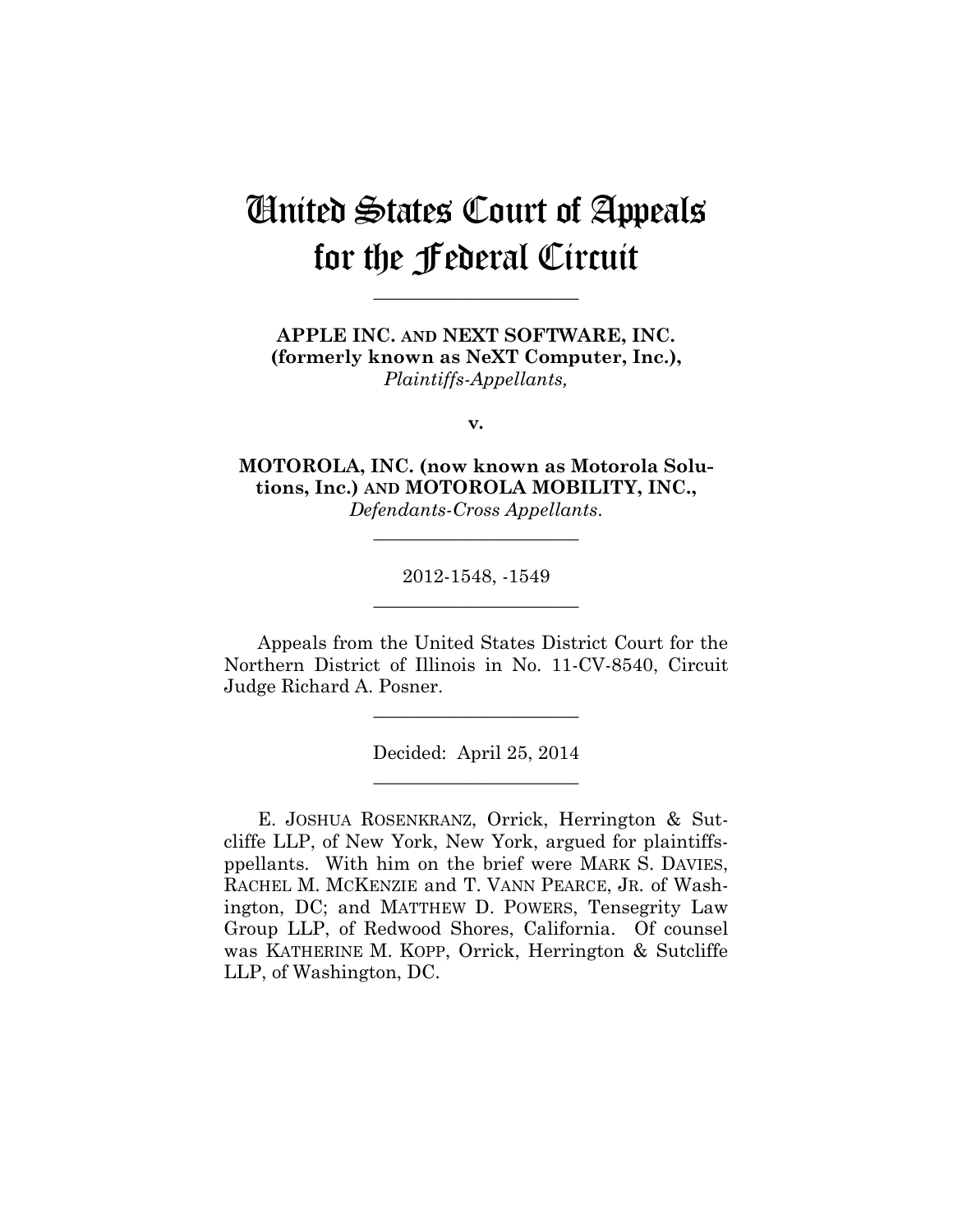DAVID A. NELSON, Quinn Emanuel Urquhart & Sullivan, LLP, argued for defendants-cross appellants. With him on the brief were STEPHEN A. SWEDLOW; BRIAN C. CANNON, of Redwood Shores, California; KATHLEEN M. SULLIVAN and EDWARD J. DEFRANCO, of New York, New York; and CHARLES K. VERHOEVEN, of San Francisco, California. Of counsel were RAYMOND N. NIMROD and DAVID ELIHU, of New York, New York; and AMANDA SCOTT WILLIAMSON, of Chicago, Illinois.

JOEL DAVIDOW, Cuneo, Gilbert & LaDuca, LLP, of Washington, DC, for amicus curiae The American Antitrust Institute. With him on the brief was ROBERT J. CYNKAR.

CHARLES W. SHIFLEY, Banner & Witcoff, Ltd., of Chicago, Illinois, for amicus curiae The Intellectual Property Law Association of Chicago.

DEBRA J. MCCOMAS, Haynes and Boone, LLP, of Dallas, Texas, for amici curiae Altera Corporation, et al. With her on the brief was DAVID L. MCCOMBS. Of counsel on the brief were MARTA BECKWITH, Cisco Systems, Inc., of San Jose, California; ELIZABETH LAUNER, Logitech Inc., of Newark, California; and RICHARD J. LUTTON, JR., Nest Labs, Inc., of Palo Alto, California.

RICHARD M. BRUNELL, Senior Advisor for competition matters, United States Federal Trade Commission, of Washington, DC, for amicus curiae United States Federal Trade Commission. With him on the brief were DAVID C. SHONKA, Acting General Counsel, WILLIAM COHEN, Deputy General Counsel, WILLIAM F. ADKINSON, JR., Attorney and SUZANNE MUNCK af ROSENCHOLD, Chief Counsel for Intellectual Property.

PETER M. LANCASTER, Dorsey & Whitney LLP, of Minneapolis, Minnesota, for amicus curiae The Institute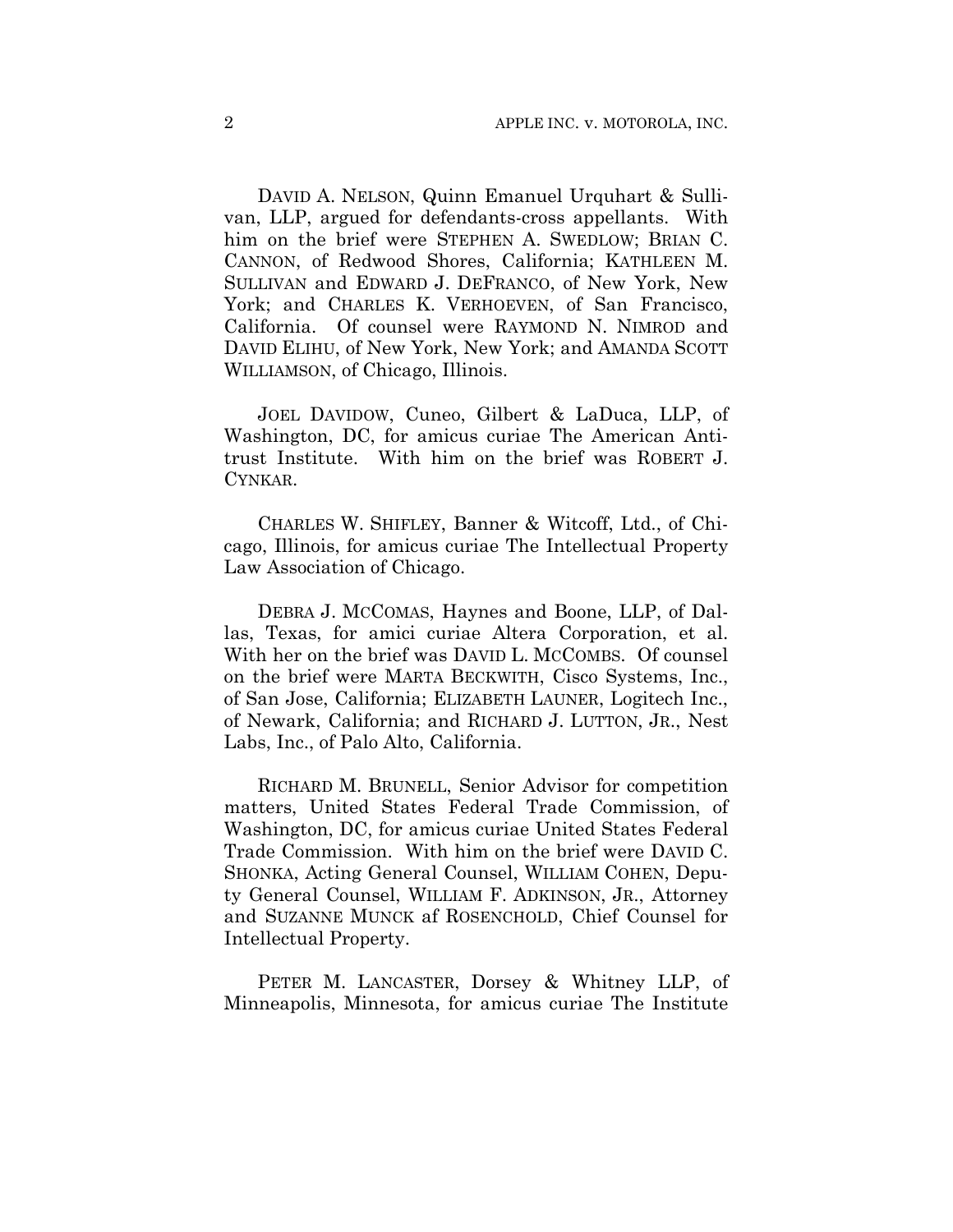of Electrical and Electronics Engineers, Incorporated. With him on the brief were MICHAEL A. LINDSAY, of Minneapolis, Minnesota, and EILEEN M. LACH, General Counsel and Chief Compliance Officer IEEE, of New York, New York.

PAUL D. CLEMENT, Brancroft PLLC, of Washington, DC, for amici curiae Verizon Communications Inc., et al. With him on the brief was D. ZACHARY HUDSON.

TINA M. CHAPPELL, Director of Intellectual Property Policy, Intel Corporation, of Chandler, Arizona, for amicus curiae Intel Corporation. With her on the brief were THOMAS G. HUNGER and MATTHEW D. MCGILL, Gibson, Dunn & Crutcher LLP, of Washington, DC.

RICHARD S. TAFFET, Bingham McCutchen LLP, of New York, New York, for amicus curiae Qualcomm Incorporated. With him on the brief were PATRICK STRAWBRIDGE, of Boston, Massachusetts and DAVID B. SALMONS, of Washington, DC.

BRIAN R. MATSUI, Morrison & Foerster LLP, of Washington, DC, for amicus curiae Law Professors Thomas F. Cotter, et al. With him on the brief was NATALIE R. RAM.

ROY T. ENGLERT, JR., Robbins, Russell, Englert, Orseck, Untereiner & Sauber LLP, of Washington, DC, for amicus curiae, BSA │The Software Alliance.

PATRICK J. FLINN, Alston and Bird LLP, of Atlanta, Georgia, for amici curiae Nokia Corporation, et al. With him on the brief was KEITH E. BROYLES.

BRIAN C. RIOPELLE, McGuire Woods LLP, of Richmond, Virginia, for amicus curiae Research in Motion Limited. With him on the brief were ROBERT M. TYLER and KRISTEN M. CALLEJA.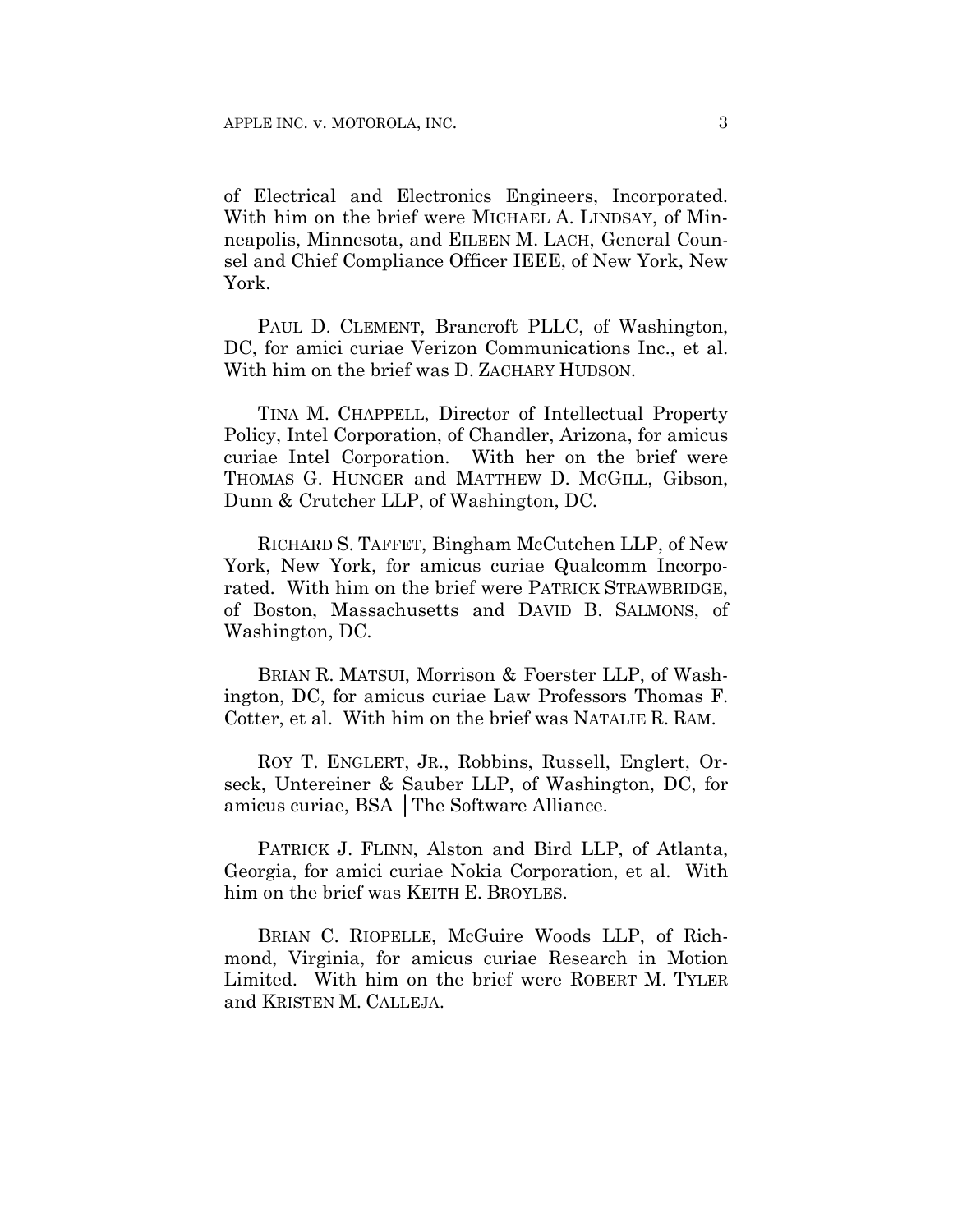CONSTANTINE L. TRELA, JR., Sidley Austin LLP, of Chicago, Illinois, for amicus curiae Microsoft Corporation. With him on the brief were RICHARD A. CEDEROTH and NATHANIEL C. LOVE. Of counsel on the brief were T. ANDREW CULBERT and DAVID E. KILLOUGH, Microsoft Corporation, of Redmond, West Virginia.

**\_\_\_\_\_\_\_\_\_\_\_\_\_\_\_\_\_\_\_\_\_\_** 

# Before RADER, *Chief Judge,* PROST and REYNA, *Circuit Judges.*

Opinion for the court filed by *Circuit Judge* REYNA. Opinion dissenting in part filed by *Chief Judge* RADER.

# Opinion concurring in part and dissenting in part filed by *Circuit Judge* PROST.

### REYNA, *Circuit Judge*

Plaintiffs Apple Inc. and Next Software, Inc. ("Apple") filed a complaint against Defendants Motorola, Inc. and Motorola Mobility, Inc. ("Motorola") on October 29, 2010 in the United States District Court for the Western District of Wisconsin, asserting infringement of three patents. Motorola counterclaimed, asserting six of its own patents. Apple amended its complaint to include an additional twelve patents. Both parties also sought declaratory judgments of non-infringement and invalidity.

After claim construction began in Wisconsin, the case was transferred to the United States District Court for the Northern District of Illinois, Judge Posner sitting by designation. The district court in Illinois completed claim construction. Based upon its claim construction decisions, the court granted summary judgment of non-infringement with respect to certain claims and excluded the vast majority of both parties' damages expert evidence for the remaining claims. With little expert evidence deemed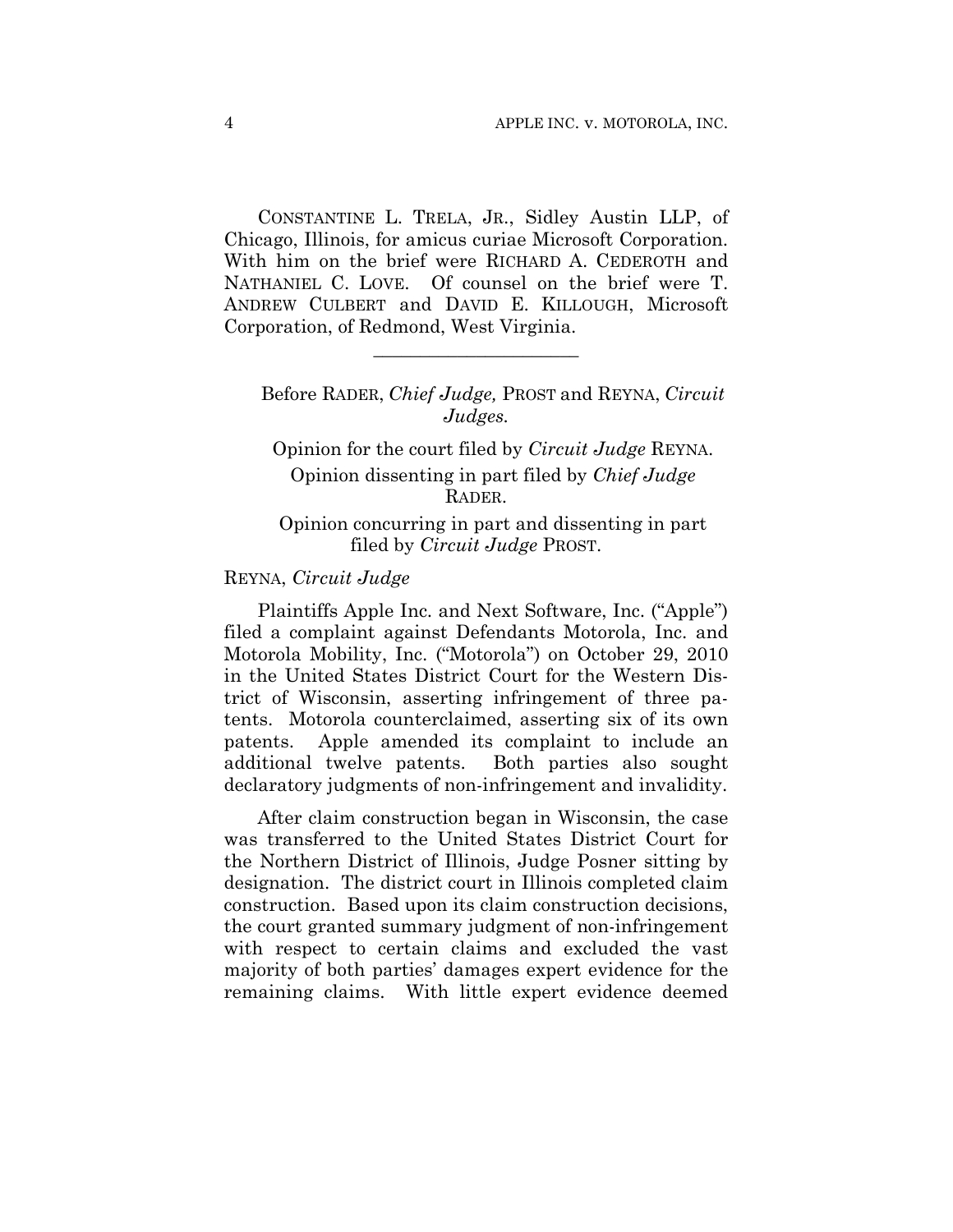admissible, the court granted summary judgment that neither side was entitled to any damages or an injunction. Despite infringement being assumed, the district court dismissed all claims with prejudice before trial.

Only six patents are at issue on appeal: Apple's U.S. Patent Nos. 7,479,949; 6,343,263; and 5,946,647; and Motorola's U.S. Patent Nos. 6,359,898; 6,175,559; and 5,319,712. The parties contest the district court's claim construction, admissibility, damages, and injunction decisions. As detailed below, we affirm the district court's claim construction decisions, with the exception of its construction of Apple's '949 patent. With a minor exception, the district court's decision to exclude the damages evidence presented by both Apple and Motorola is reversed. We also reverse the district court's grant of summary judgment of no damages for infringement of Apple's patents. Based upon our reversal of the district court's claim construction of the '949 patent, we vacate the court's grant of summary judgment regarding Apple's request for an injunction. The court's decision that Motorola is not entitled to an injunction for infringement of the FRAND-committed '898 patent is affirmed. We address these, and all related issues, in turn.

### CLAIM CONSTRUCTION

The parties raise claim construction issues regarding Apple's '949, '263, and '647 patents and Motorola's '559 and '712 patents. Claim construction is a question of law that we review *de novo*. *Cybor Corp. v. FAS Techs., Inc.*, 138 F.3d 1448, 1454-55 (Fed. Cir. 1998) (en banc).

### Apple's '949 patent

The district court construed claims 1, 2, 9, and 10 of the '949 patent and, based upon its construction, granted Motorola's motion for summary judgment of noninfringement for the majority of the accused products. Because the district court mistakenly construed certain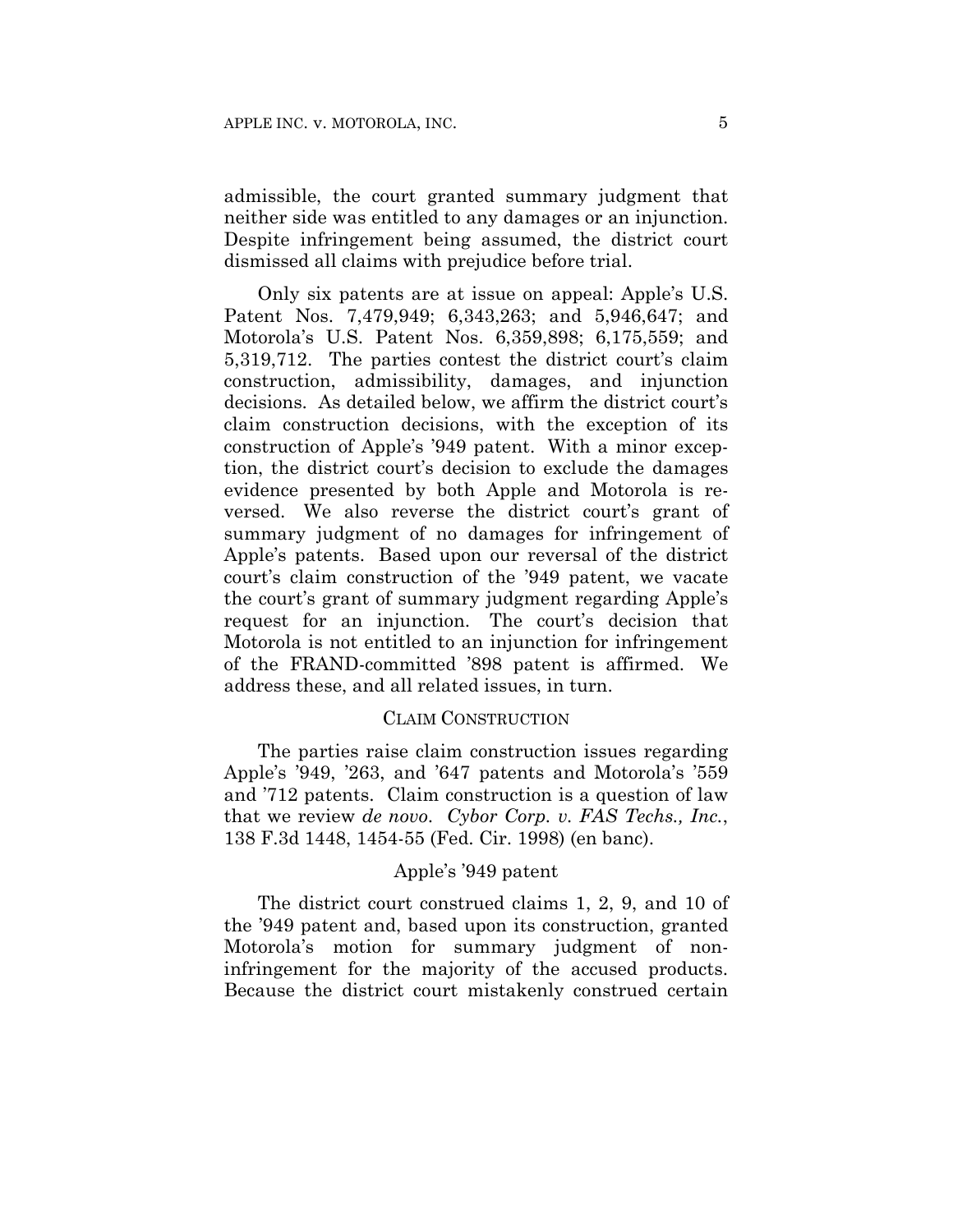limitations as means-plus-function limitations, we reverse its claim construction and vacate the subsequent summary judgment decision.

The '949 patent discloses the use of finger contacts to control a touchscreen computer. Claims 1, 2, 9, and 10 of the '949 patent are recited below, with the limitations at issue emphasized. Claim 1 recites:

A computing device, comprising: a touch screen display; one or more processors; memory; and one or more programs,

wherein the one or more programs are stored in the memory and configured to be executed by the one or more processors, the one or more programs including:

instructions for detecting one or more finger contacts with the touch screen display;

instructions for applying one or more *heuristics* to the one or more finger contacts to determine a command for the device; and

instructions for processing the command;

wherein the one or more *heuristics* comprise:

*a vertical screen scrolling heuristic* for determining that the one or more finger contacts correspond to a one-dimensional vertical screen scrolling command rather than a two-dimensional screen translation command *based on an angle of initial movement of a finger contact with respect to the touch screen display*;

*a two-dimensional screen translation heuristic* for determining that the one or more finger contacts correspond to the two-dimensional screen translation command rather than the one-dimensional vertical screen scrolling command *based on the*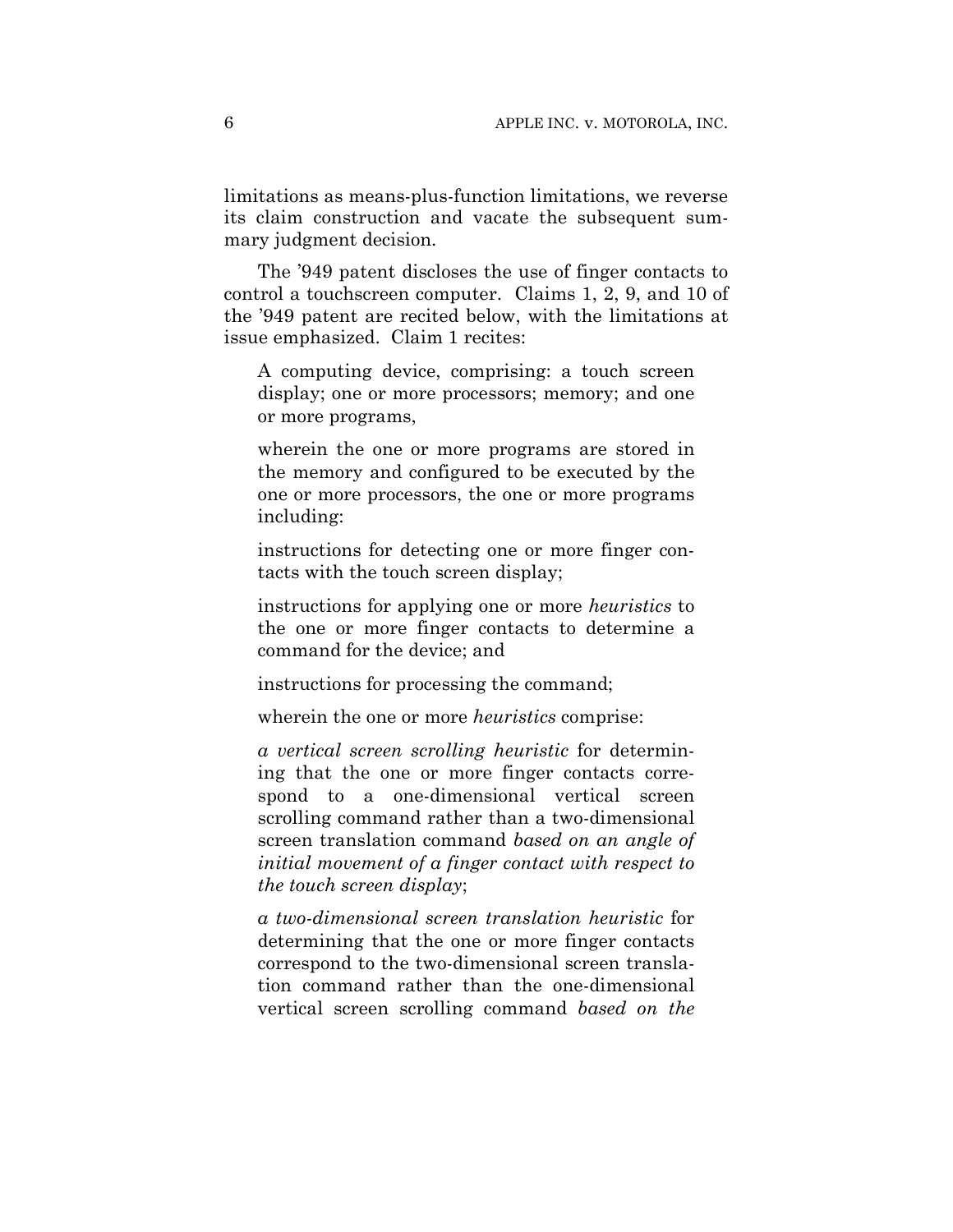# *angle of initial movement of the finger contact with respect to the touch screen display*; and

*a next item heuristic* for determining that the one or more finger contacts correspond to a command to transition from displaying a respective item in a set of items to displaying a next item in the set of items.

'949 patent at col. 122 l. 37 - col. 123 l. 2 (emphases added). Claim 2 recites:

The computing device of claim 1, wherein the one or more heuristics include *a heuristic* for determining that the one or more finger contacts correspond to a command to translate content within a frame rather than translating an entire page that includes the frame.

*Id.* at col. 123, lns 3-7 (emphasis added). Claim 10 recites:

The computing device of claim 9, wherein the first set of heuristics comprises *a heuristic* for determining that the one or more first finger contacts correspond to a one-dimensional horizontal screen scrolling command rather than the twodimensional screen translation command based on the angle of initial movement of the finger contact with respect to the touch screen display.

*Id*. at col. 124, ll. 1-7. The district court first found that the claim term "heuristic" was not indefinite, instead construing it as "one or more rules to be applied to data to assist in drawing inferences from that data." Next, the court found that the "heuristic" limitations in claims 1, 2, 9, and 10 described functions "without describing the structure necessary to perform the functions." Accordingly, the court concluded that these claim limitations were means-plus-function limitations under 35 U.S.C. § 112, ¶6, despite not reciting the word "means." The court next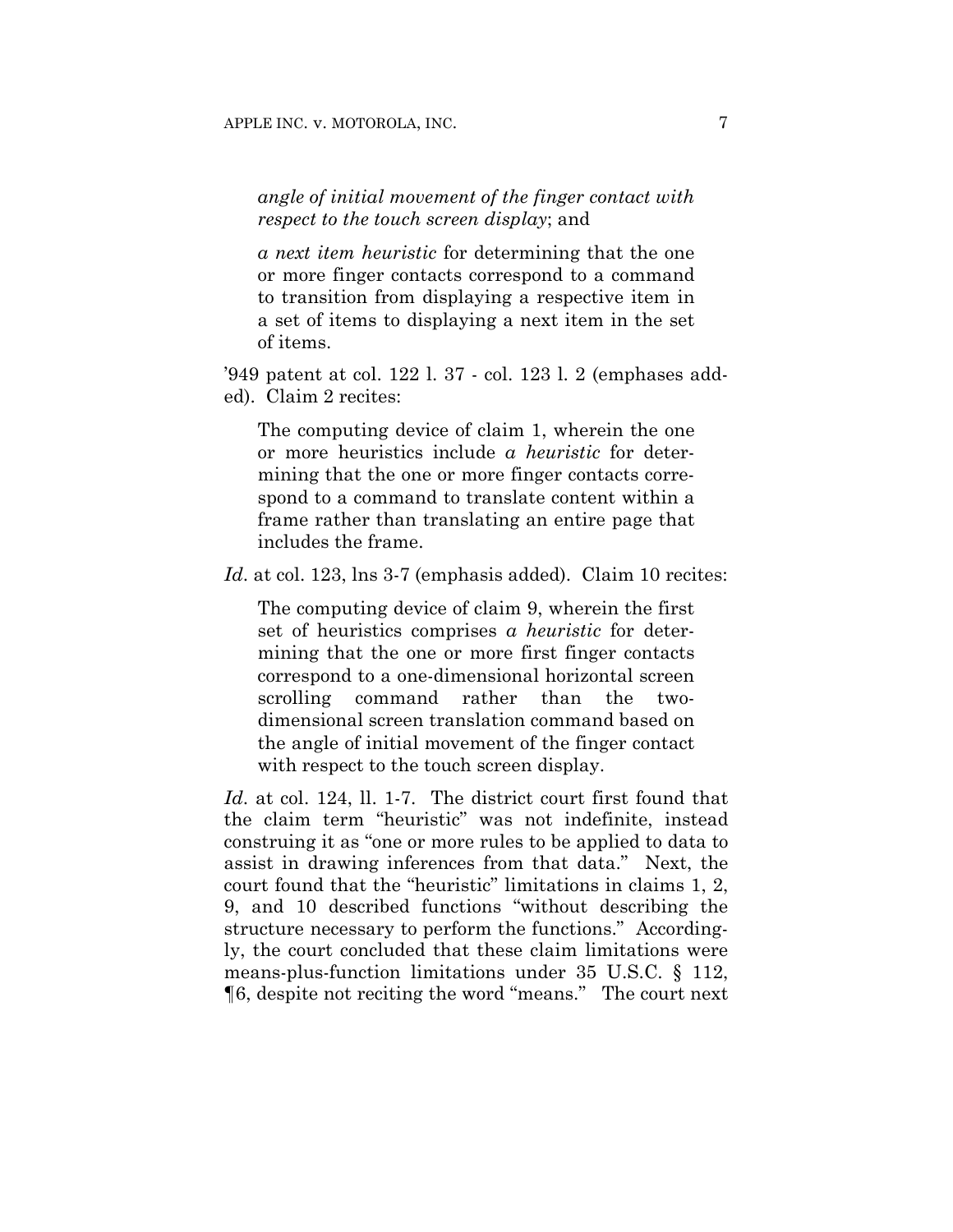found that the specification contained sufficient "corresponding structure" capable of performing the claimed functions. 35 U.S.C. § 112. In doing so, the court limited the "next item heuristic" in claim 1 to "a heuristic that uses as one input a user's *finger tap on the right side of the device's touch screen*." Based upon this construction, Motorola moved for summary judgment of noninfringement. The court concluded that the only accused products that use a "finger tap" in this manner are those that come pre-loaded with a specific program: the Amazon Kindle application. The court granted Motorola's motion for summary judgment of non-infringement for the remaining accused products.

On appeal, Motorola again argues that "heuristic" is indefinite. In the alternative, Motorola argues that the district court correctly concluded that the heuristic limitations were drafted in means-plus-function format and correctly limited the "next item heuristic" limitation to the finger tap gesture. Apple points out that the claims do not use the word "means" and that this creates a strong presumption against construing the limitations as means-plus-function limitations. Apple argues that the heuristic limitations connote sufficiently definite structure such that Motorola has not overcome this strong presumption.

Whether claim language invokes Section 112, ¶6 is a question of law that we review *de novo*. *Inventio AG v. ThyssenKrupp Elevator Americas Corp.*, 649 F.3d 1350, 1356 (Fed. Cir. 2011); *Lighting World, Inc. v. Birchwood Lighting, Inc.*, 382 F.3d 1354, 1358 (Fed. Cir. 2004). Section 112, ¶6 states:

An element in a claim for a combination may be expressed as a means or step for performing a specified function without the recital of structure, material, or acts in support thereof, and such claim shall be construed to cover the correspond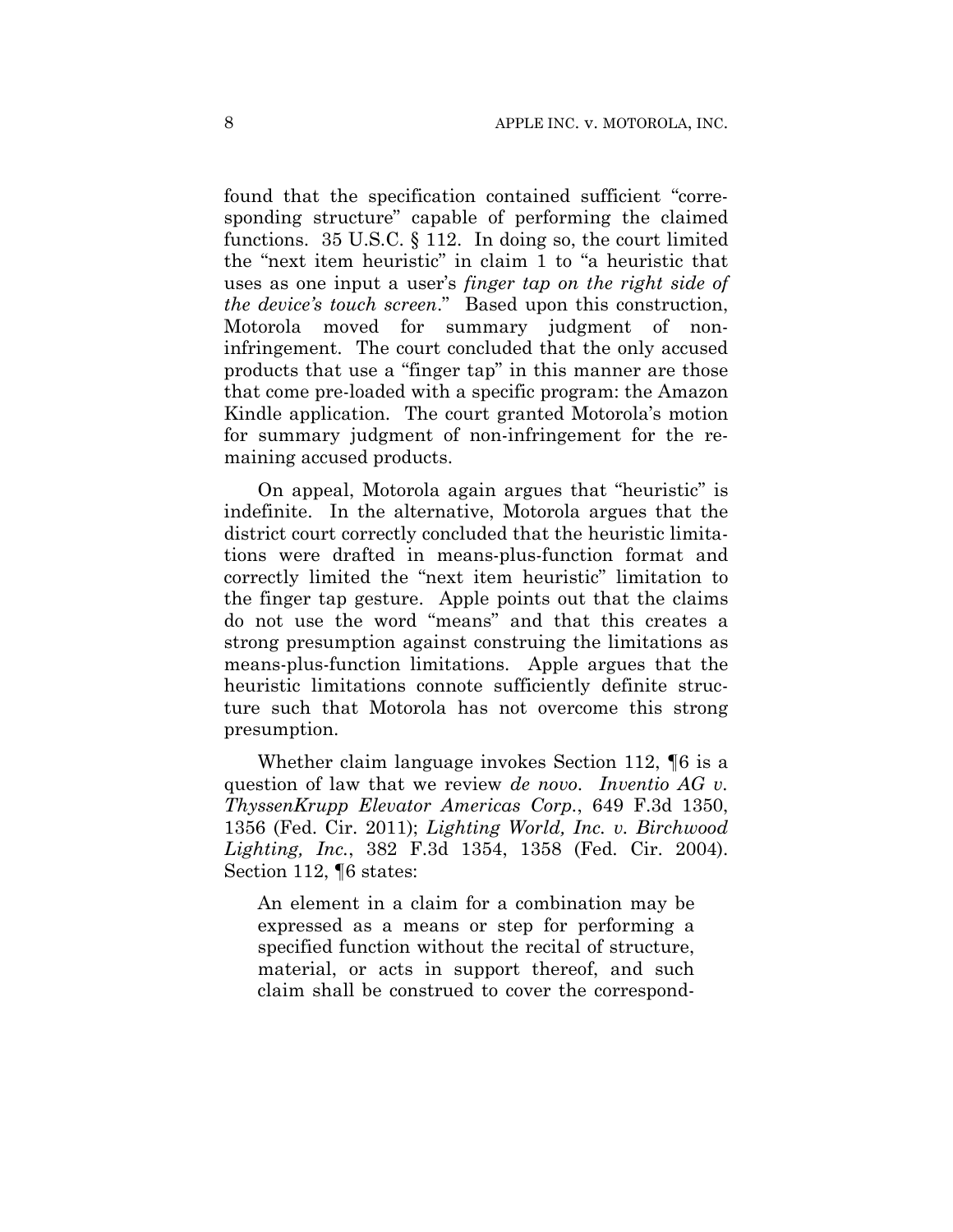ing structure, material, or acts described in the specification and equivalents thereof.

35 U.S.C. § 112, ¶6. The overall means-plus-function analysis is a two-step process. Naturally, there is some analytical overlap between these two steps. In the first step, we must determine if the claim limitation is drafted in means-plus-function format. As part of this step, we must construe the claim limitation to decide if it connotes "sufficiently definite structure" to a person of ordinary skill in the art, which requires us to consider the specification (among other evidence). In the second step, if the limitation is in means-plus-function format, we must specifically review the specification for "corresponding structure." Thus, while these two "structure" inquiries are inherently related, they are distinct.

The Dissent is concerned that we have impermissibly looked for corresponding structure in the specification before deciding that the claim is in means-plus-function format thereby creating a new rule that renders "*every* means-plus-function claim term indefinite." J. Prost Dissent at 3-4 (emphasis in original) ("Dissent"). This is not our analysis. The Dissent correctly notes that the first step in the means-plus-function analysis requires us to determine whether the entire claim limitation at issue connotes "sufficiently definite structure" to a person of ordinary skill in the art. Dissent at 2-3. In so doing, we naturally look to the specification, prosecution history, and relevant external evidence to construe the limitation. While this inquiry may be similar to looking for corresponding structure in the specification, our precedent requires it when deciding whether a claim limitation lacking means connotes sufficiently definite structure to a person of ordinary skill in the art. *See, e.g.*, *Inventio*, 649 F.3d at 1357 ("It is proper to consult the intrinsic record, including the written description, when determining if a challenger has rebutted the presumption that a claim lacking the term 'means' recites sufficiently definite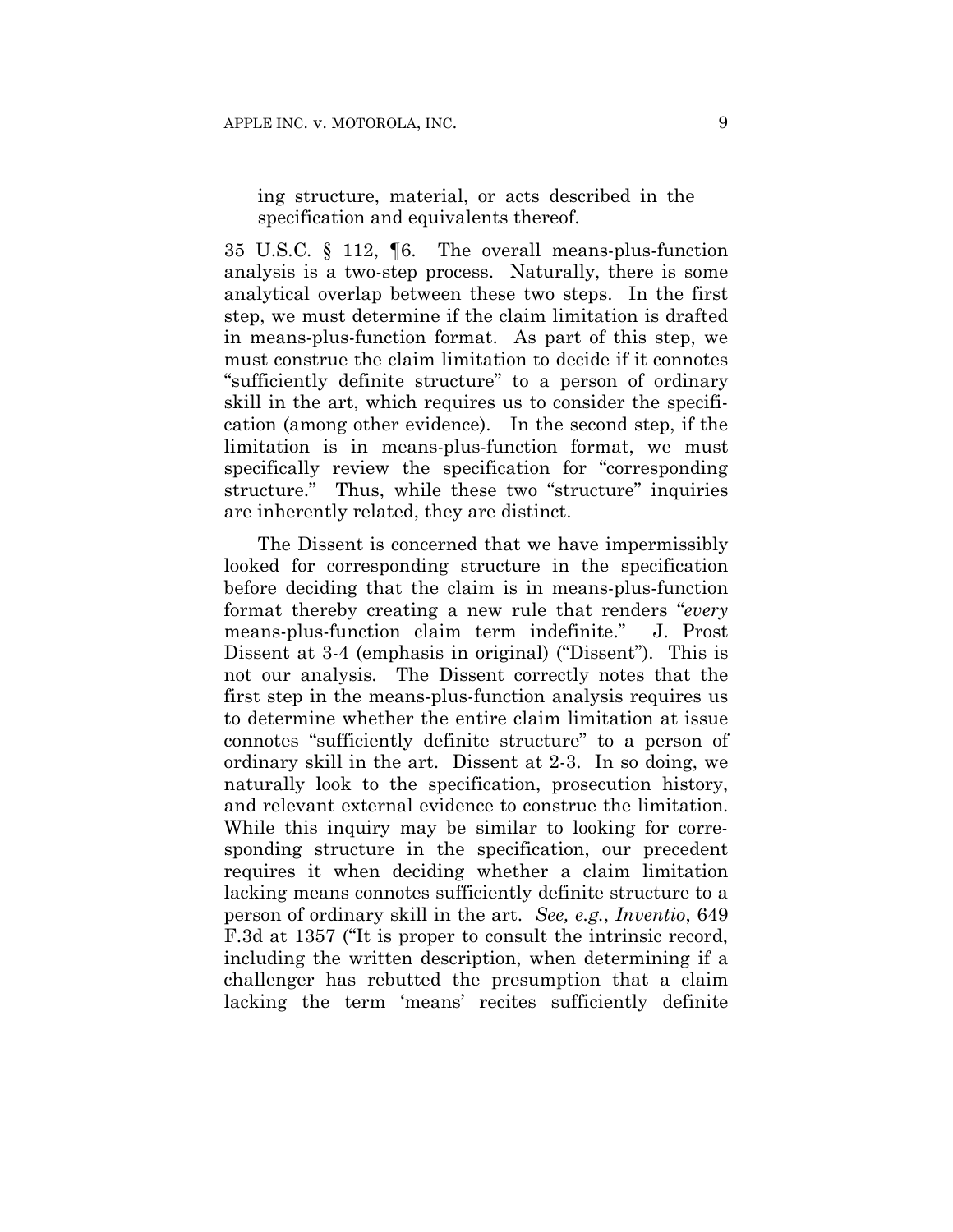structure."); *Lighting World*, 382 F.3d at 1360-64 (examining the written description and external evidence); *Flo Healthcare Solutions, LLC v. Kappos*, 697 F.3d 1367, 1374 (Fed. Cir. 2012) (examining remaining claim language, written description, and external evidence); *Linear Tech. Corp. v. Impala Linear Corp.*, 379 F.3d 1311, 1320 (Fed. Cir. 2004) (examining remaining claim language and external evidence). Because these inquiries are distinct, it is possible to find that a claim limitation does not connote sufficiently definite structure despite the presence of some corresponding structure in the specification. *See, e.g.*, *Massachusetts Inst. of Tech. v. Abacus Software*, 462 F.3d 1344, 1355 (Fed. Cir. 2006) ("MIT"); *Welker Bearing Co. v. PHD, Inc.*, 550 F.3d 1090, 1096-97 (Fed. Cir. 2008). As such, not "every" mean-plus-function limitation is indefinite under our precedent; only those that lack the term means, do not connote sufficiently definite structure, and lack corresponding structure. We do not state or apply a different rule in this case. In this case, as we find that the claims connote sufficiently definite structure to a person of ordinary skill in the art, we do not reach the second step of the means-plusfunction analysis.

As the district court recognized, when a claim limitation lacks the term "means," it creates a rebuttable presumption that Section 112, ¶6 does not apply. *See, e.g.*, *Lighting World*, 382 F.3d at 1358; *CCS Fitness, Inc. v. Brunswick Corp.*, 288 F.3d 1359, 1369 (Fed. Cir. 2002). This presumption may be overcome if the claim fails to recite "sufficiently definite structure" or merely recites a "function without reciting sufficient structure for performing that function." *Linear*, 379 F.3d at 1319 (quoting *Watts v. XL Sys. Inc.*, 232 F.3d 887, 880 (Fed. Cir. 2000)); *see also Inventio*, 649 F.3d at 1356. We have repeatedly characterized this presumption as "strong" and "not readily overcome" and, as such, have "seldom" held that a limitation without recitation of "means" is a means-plus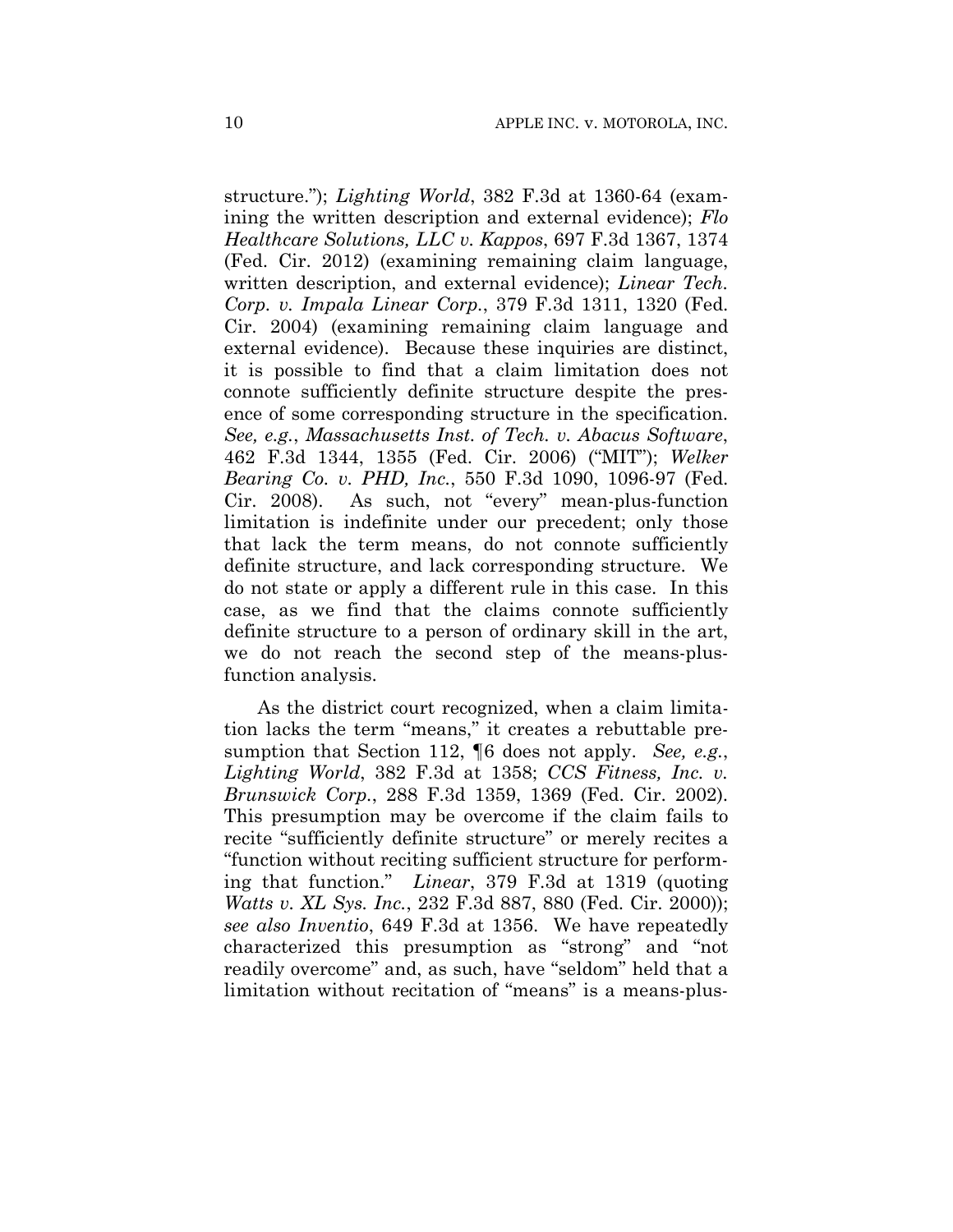function limitation. *Lighting World*, 382 F.3d at 1358, 1362; *Inventio*, 649 F.3d at 1356; *see also Flo Healthcare*, 697 F.3d at 1374 ("When the claim drafter has not signaled his intent to invoke  $\S$  112,  $\P$  6 by using the term 'means,' we are unwilling to apply that provision without a showing that the limitation essentially is devoid of anything that can be construed as structure.").

The Dissent suggests that choosing to include "means" in a claim limitation is a "minor drafting decision" that correspondingly merits little weight in a Section 112, ¶6 analysis. Dissent at 7. We disagree. The strong presumption created by not including means in a claim limitation provides clarity and predictability for the public and the patentee alike. It helps the public determine when claim elements are expressly limited to structures disclosed in the specification (or their equivalents) and provides the patentee with the tools for reliably invoking or avoiding means-plus-function claiming. It also signals to the court that the patentee has chosen to avail, or avoid, the benefits of Section 112, ¶6. We recognize that the choice to draft a claim in "broad structural terms" rather than in a means-plus-function format may render the claim more vulnerable to an invalidity attack. *Id*. Whether to draft a claim in broad structural terms is the claim drafter's choice, and any resulting risk that emanates from that choice is not a basis for the court to rewrite a claim in means-plus-function format. *See id*. By focusing on the claim terms the patentee chose, this presumption also reaffirms the primacy of the claim language during claim construction, as outlined in *Phillips v. AWH Corp*. 415 F.3d 1303 (Fed. Cir. 2005). Here, as in all aspects of claim construction, "the name of the game is the claim." *In re Hiniker Co.*, 150 F.3d 1362, 1369 (Fed. Cir. 1998) (quoting Giles Sutherland Rich, *Extent of Protection and Interpretation of Claims–American Perspectives,* 21 Int'l Rev. Indus. Prop. & Copyright L. 497, 499 (1990)).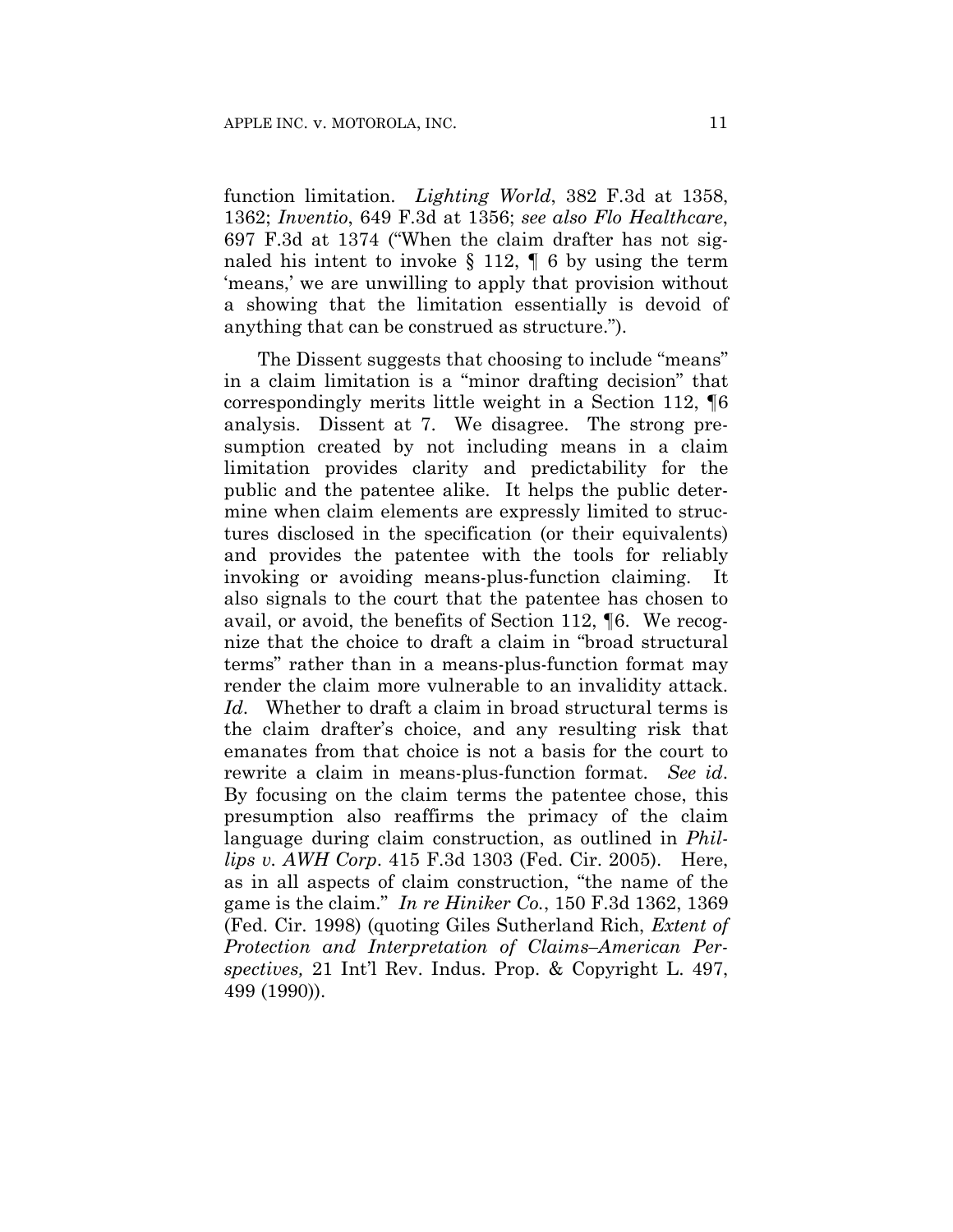In this case, Motorola bears the burden of overcoming the presumption that Section 112, ¶6 does not apply by a preponderance of the evidence. *See Apex Inc. v. Raritan Computer, Inc.*, 325 F.3d 1364, 1372 (Fed. Cir. 2003). The district court made several erroneous findings that led it to incorrectly conclude that Motorola rebutted this strong presumption. The district court misapplied our precedent by requiring the claim limitations of the '949 patent themselves to disclose "a step-by-step algorithm as required by *Aristocrat Technologies*." *Aristocrat* and related cases hold that, *if a patentee has invoked computerimplemented means-plus-function claiming*, the corresponding structure in the specification for the computer implemented function must be an algorithm unless a general purpose computer is sufficient for performing the function. *Aristocrat Techs. Austl. Pty Ltd. v. Int'l Game Tech.*, 521 F.3d 1328, 1333 (Fed. Cir. 2008) (requiring disclosure of an algorithm when it is not disputed that claims were drafted in means-plus-function format); *WMS Gaming Inc. v. Int'l Game Tech*., 184 F.3d 1339, 1349 (Fed. Cir. 1999) (same); *ePlus, Inc. v. Lawson Software, Inc.*, 700 F.3d 509, 518 (Fed. Cir. 2012); *Typhoon Touch Techs., Inc. v. Dell, Inc.*, 659 F.3d 1376, 1385 (Fed. Cir. 2011). *But see In re Katz Interactive Call Processing Patent Litig.*, 639 F.3d 1303, 1316 (Fed. Cir. 2011) (finding that disclosure of a general purpose computer is sufficient corresponding structure for means-plus-function claims).

In all these cases, the claims recited the term "means," thereby expressly invoking means-plus-function claiming. In addition, the parties in these cases did not dispute on appeal that these claims were drafted in means-plus-function format. Hence, where a claim is not drafted in means-plus-function format, the reasoning in the *Aristocrat* line of cases does not automatically apply, and an algorithm is therefore not necessarily required. The correct inquiry, when "means" is absent from a limi-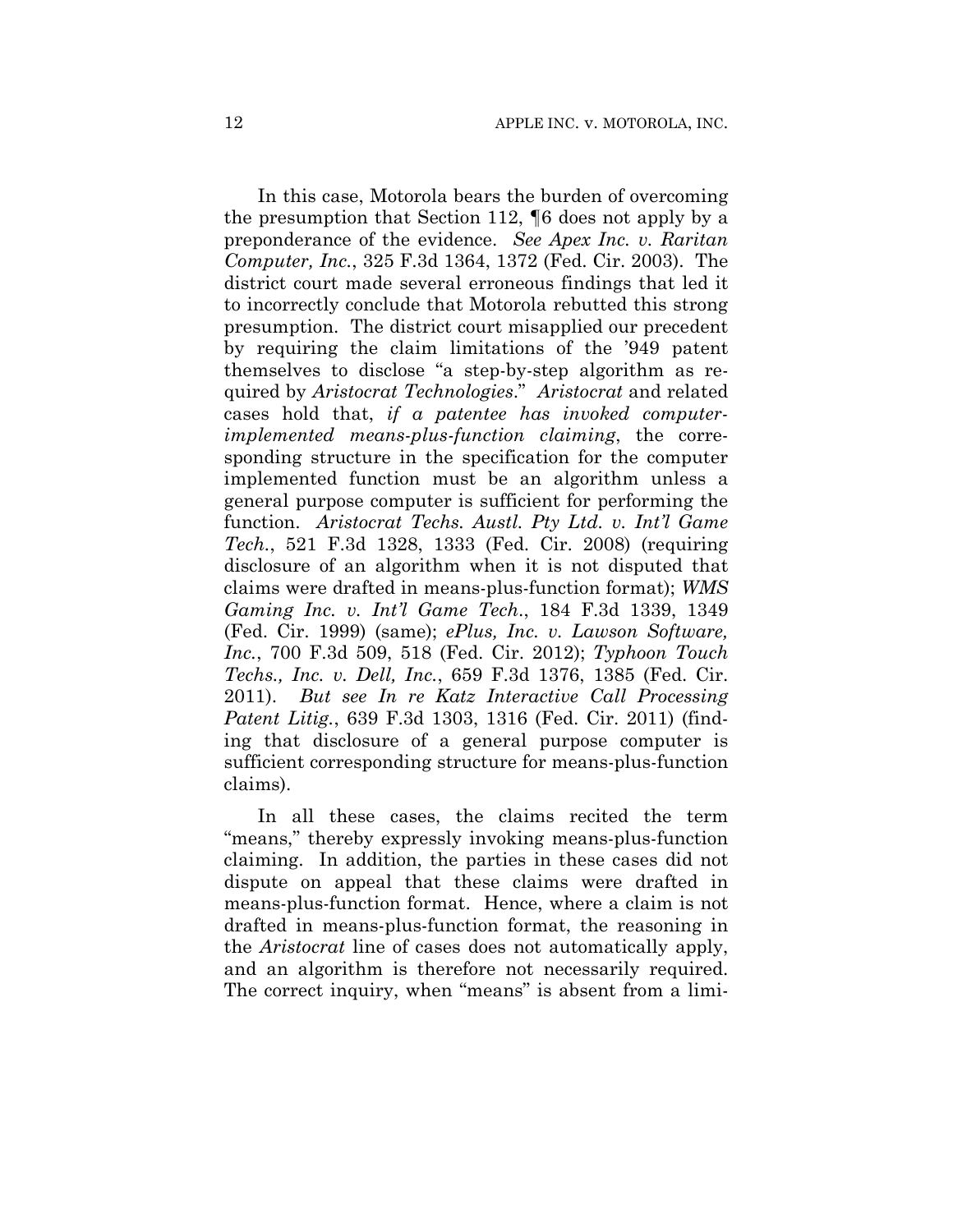1

tation, is whether the limitation, read in light of the remaining claim language, specification, prosecution history, and relevant extrinsic evidence, has sufficiently definite structure to a person of ordinary skill in the art. Here, the answer is yes.

"Structure" to a person of ordinary skill in the art of computer-implemented inventions may differ from more traditional, mechanical structure. For example, looking for traditional "physical structure" in a computer software claim is fruitless because software does not contain physical structures. Indeed, the typical physical structure that implements software, a computer, cannot be relied upon to provide sufficiently definite structure for a software claim lacking "means." Rather, to one of skill in the art, the "structure" of computer software is understood through, for example, an outline of an algorithm, a flowchart, or a specific set of instructions or rules. *See, e.g.*, *Typhoon Touch*, 659 F.3d at 1385 ("[T]he patent need only disclose sufficient structure for a person of skill in the field to provide an operative software program for the specified function."); *Finisar Corp. v. DirecTV Grp., Inc.*, 523 F.3d 1323, 1340 (Fed. Cir. 2008).1 Requiring traditional physical structure in software limitations lacking the term means would result in all of these limitations being construed as means-plus-function limitations and subsequently being found indefinite.

<sup>&</sup>lt;sup>1</sup> We cite these cases as examples of "structure" to a person ordinarily skilled in the art of computer software. We do not cite these cases for the principle that we must review the specification, prosecution history, and relevant external evidence when deciding if a claim limitation connotes structure. *See* Dissent at fn. 2. As discussed herein, there is ample support for that proposition elsewhere. *See, e.g.*, *Inventio*, 649 F.3d at 1356-57.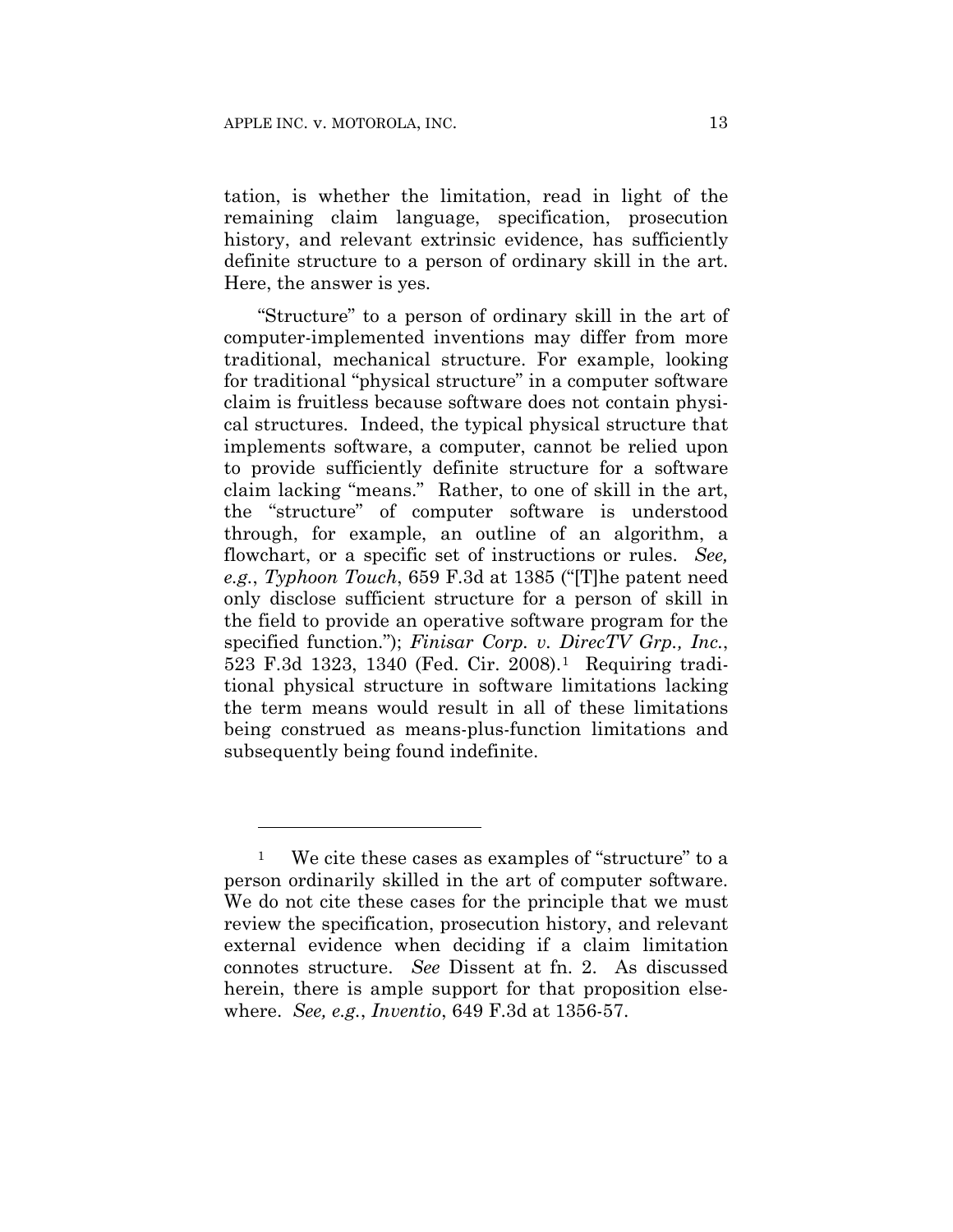A limitation has sufficient structure when it recites a claim term with a structural definition that is either provided in the specification or generally known in the art. *See, e.g.*, *Flo Healthcare*, 697 F.3d at 1374 ("We will not apply § 112, ¶ 6 if the limitation contains a term that 'is used in common parlance or by persons of skill in the pertinent art to designate structure.'") (*quoting Lighting World*, 382 F.3d at 1359); *Personalized Media*, 161 F.3d at 704-05. In *Personalized Media*, we found that the claim term "detector," by itself, connoted sufficient structure to a person of ordinary skill in the art. 161 F.3d at 704-05 (agreeing with ALJ that "'detector' had a well-known meaning to those of skill in the electrical arts connotative of structure"). There, we contrasted the structural term "detector" with generic, non-structural, terms such as "means," "element," and "device." *Id*. at 705; *see also Apex*, 325 F.3d at 1373 (finding that the term "circuit," coupled with identifiers such as "interface," "programming," and "logic," connoted sufficient structure to a person of ordinary skill in the art).

Structure may also be provided by describing the claim limitation's operation, such as its input, output, or connections. The limitation's operation is more than just its function; it is how the function is achieved in the context of the invention. For example, in *Linear*, we found that the claim term "circuit" has a known structural definition and that the patent described the circuit's operation, including its input, output, and objective. 379 F.3d at 1320-21. Similarly, in *Lighting World*, we found that "connector" had a known structural definition and that the specification described its operational requirements, including which claim elements it was connected to and how they were connected.382 F.3d at 1361-63. In both cases, we found the presumption against meansplus-function claiming was unrebutted.

Even if a patentee elects to use a "generic" claim term, such as "a nonce word or a verbal construct," properly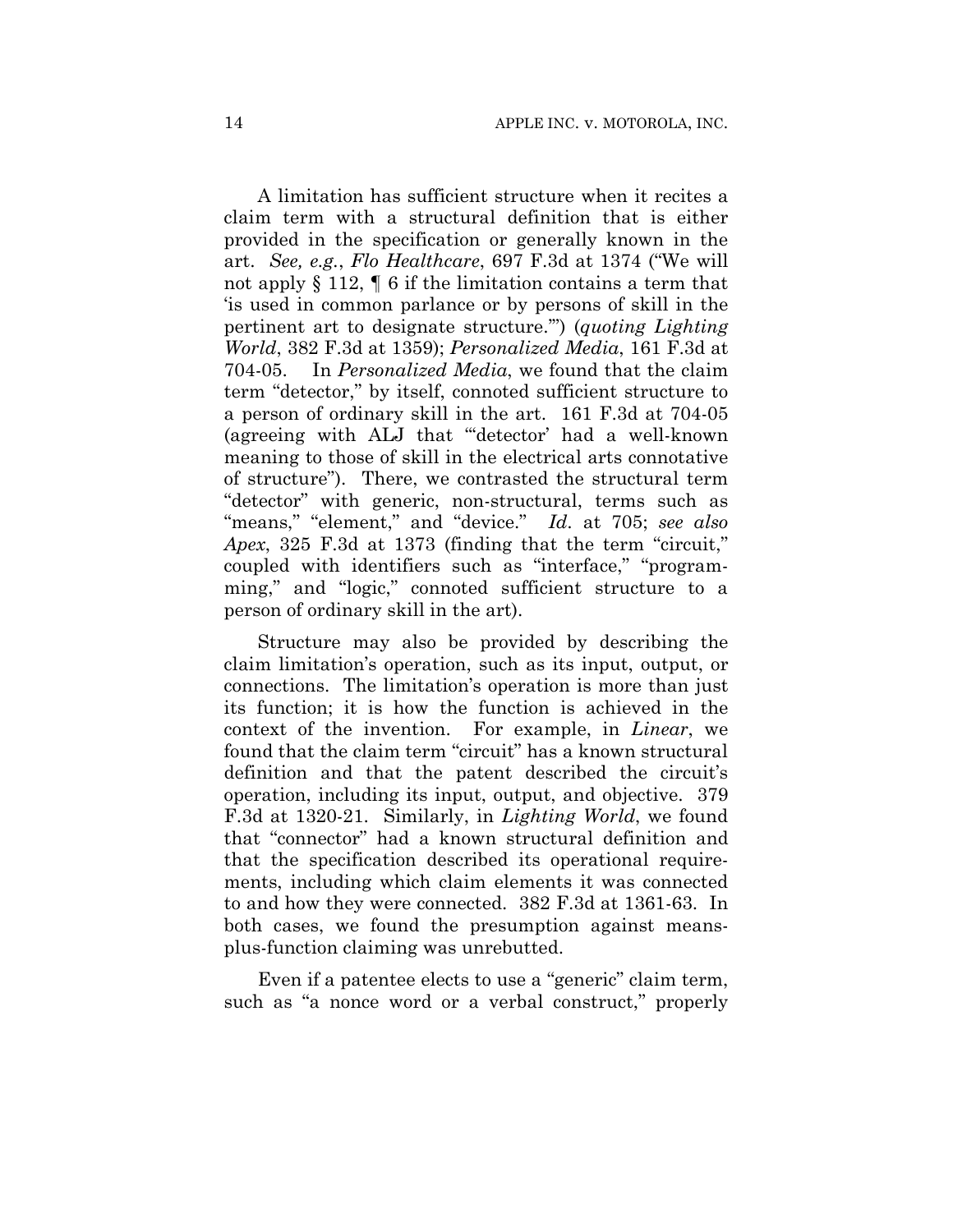construing that term (in view of the specification, prosecution history, etc.) may still provide sufficient structure such that the presumption against means-plus-function claiming remains intact. *Id*. at 1360; *see also Inventio*, 649 F.3d at 1356-57 ("Claims are interpreted in light of the written description supporting them, and that is true whether or not the claim construction involves interpreting a 'means' clause."); *MIT*, 462 F.3d at 1354 ("The generic terms 'mechanism,' 'means,' 'element,' and 'device,' typically do not connote sufficiently definite structure."). For example, in *Inventio*, the claim included the generic term "device." 649 F.3d at 1354 (reciting "at least one *modernizing device* and connecting the at least one *modernizing device* to said floor terminals and said at least one computing unit.") (emphasis added). However, the specification described the modernizing device's input, output, internal components, and how the internal components were interconnected. *Id*. at 1358-59. As such, the presumption against means-plus-function treatment was not overcome. *See also Flo Healthcare*, 697 F.3d at 1374-75 (noting that "mechanism" is a generic term, but then looking to remaining claim language and written description before finding that the full claim limitation connoted structure). These cases teach that, if a limitation recites a term with a known structural meaning, or recites either a known or generic term with a sufficient description of its operation, the presumption against means-plus-function claiming remains intact.

The limitation need not connote a single, specific structure; rather, it may describe a class of structures. *See, e.g.*, *Personalized Media Commc'ns, LLC v. Int'l Trade Comm'n*, 161 F.3d 696, 705 (Fed. Cir. 1998) ("Even though the term 'detector' does not specifically evoke a particular structure, it does convey to one knowledgeable in the art a variety of structures known as 'detectors.'"); *Flo Healthcare*, 697 F.3d at 1374-75 (finding that claim term "height adjustment mechanism" designates "a class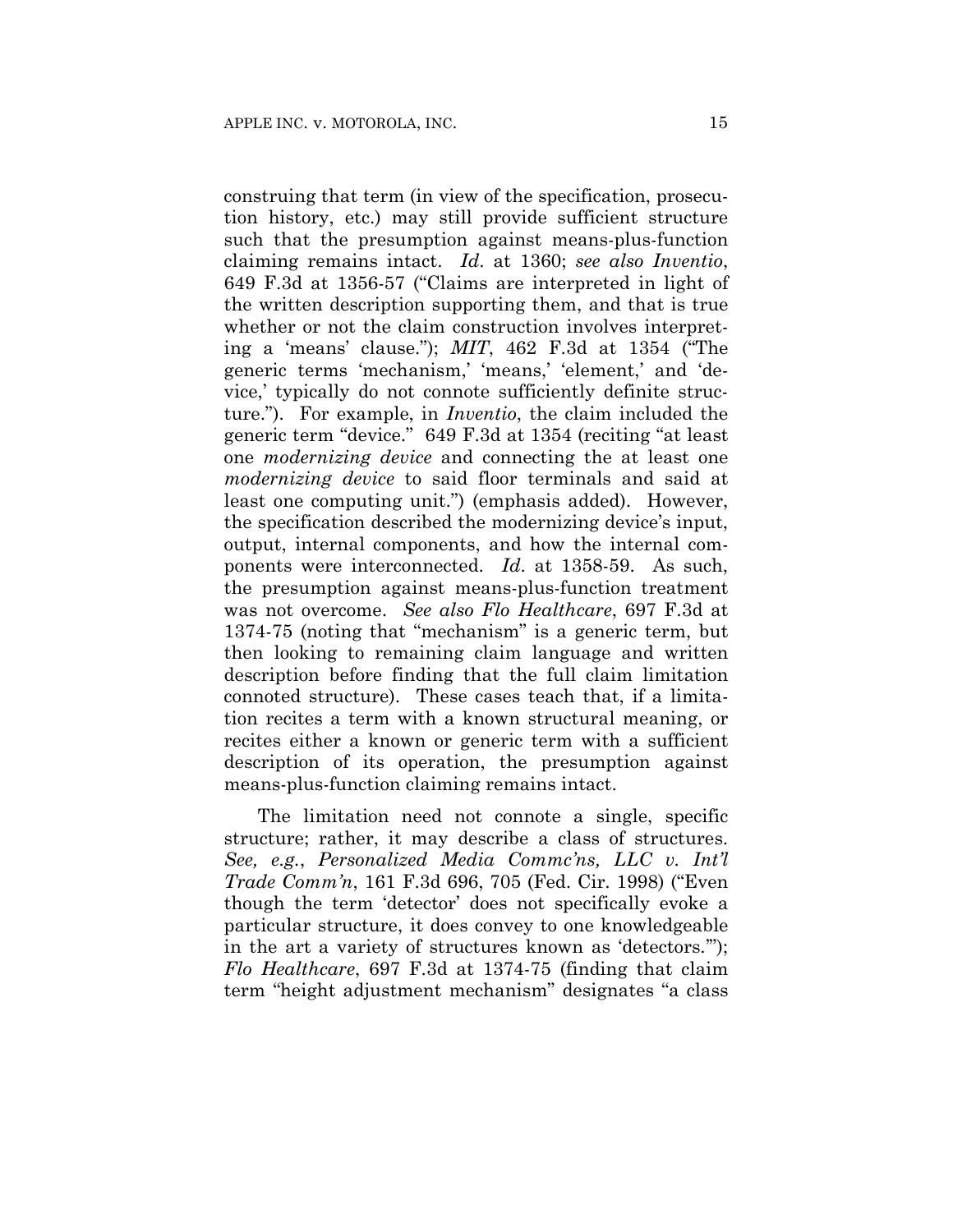of structures that are generally understood to persons of skill in the art"). Indeed, even if the patent describes all structures that perform the recited function, this, by itself, does not overcome the strong presumption that means-plus-function claiming does not apply when the term "means" is not recited in the claim. *Lighting World*, 382 F.3d at 1361-62.

By contrast, if the claim merely recites a generic nonce word and the remaining claim language, specification, prosecution history, and relevant external evidence provide no further structural description to a person of ordinary skill in the art, then the presumption against means-plus-function claiming is rebutted. In *MIT*, for example, the claims recited a "colorant selection mechanism." 462 F.3d at 1353. As noted, "mechanism" by itself does not connote sufficient structure, and the term "colorant selection" was not defined in the specification or otherwise known to a person of ordinary skill in the art. *Id*. at 1353-55. Further, the patentee used the terms "mechanism" and "means" interchangeably in the specification. *Id*. at 1354; *see also Mas-Hamilton Grp. v. LaGard Inc.*, 156 F.3d 1206, 1214-16 (Fed. Cir. 1998) (claim recited "element" and "member" and patent provided no further structural description of these generic terms); *Welker Bearing*, 550 F.3d at 1096-97 (claim recited a "mechanism" without further structure described in specification). Thus, if a claim recites a generic term that, properly construed in light of the specification, lacks sufficiently definite structure to a person of ordinary skill in the art, the presumption is overcome and the patentee has invoked means-plus-function claiming.

With this precedent in mind, we turn to the claim limitations at issue in the '949 patent. We find that "heuristic" has a known meaning and the '949 patent also describes the limitation's operation, including its input, output, and how its output may be achieved. Accordingly, the heuristic claim limitations recited above have "suffi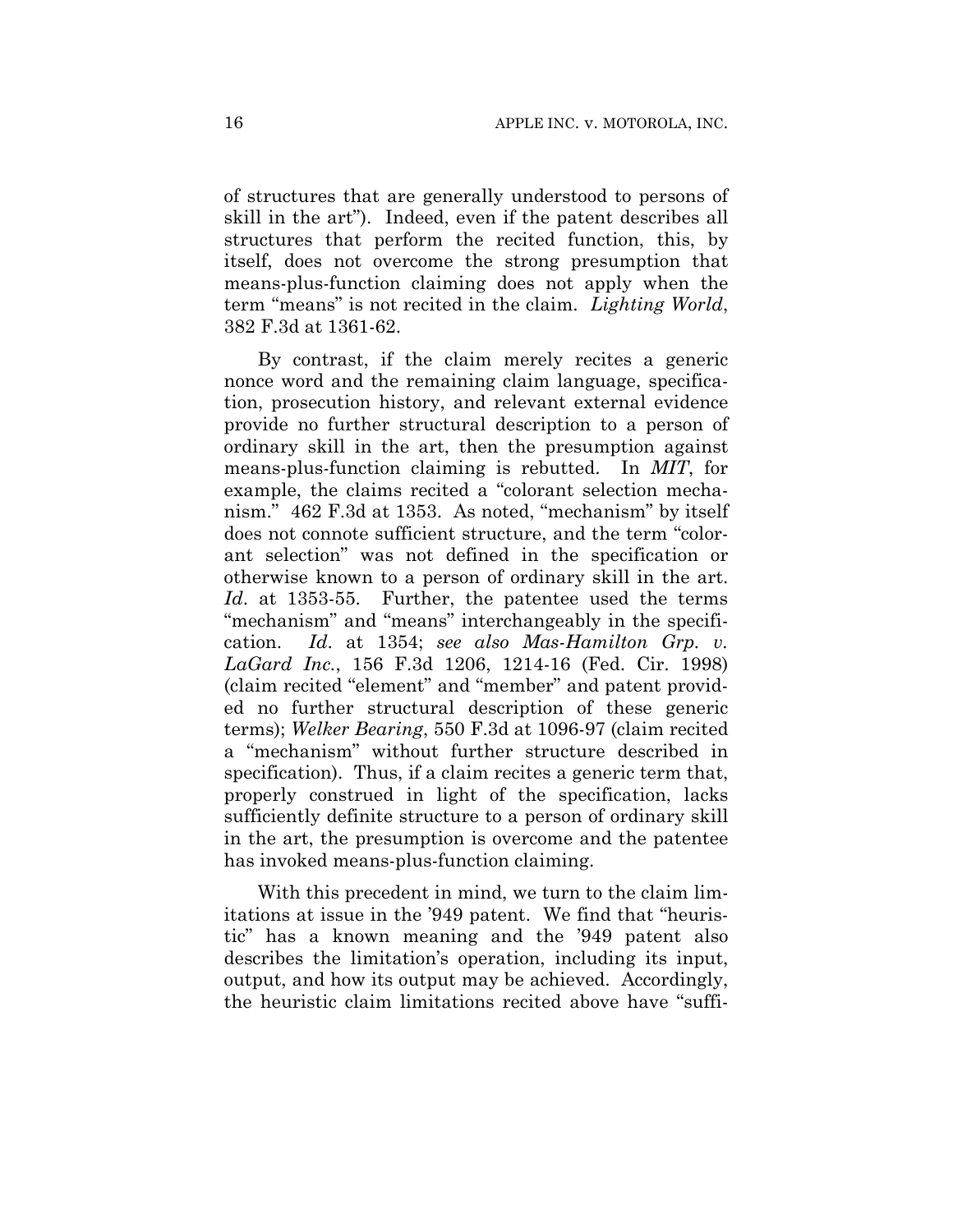ciently definite structure," to a person of ordinary skill in the art, for performing the recited functions.

Broadly speaking, the function of the recited limitations is to identify a command based upon particular finger contacts. To achieve this function, the patent describes "heuristics." Depending upon the circumstances, heuristic is not necessarily a generic, structureless "nonce word or a verbal construct" without any meaning, such as "mechanism," "means," "element," or "widget." The district court correctly determined that a person of ordinary skill in the art would understand "heuristic" to mean "one or more rules to be applied to data to assist in drawing inferences from that data." In this sense, "heuristic" is similar to words that define a class of structures, such as "connector," "circuit," and "detector," and it does not include all means for performing the recited function. *See, e.g.*, *Flo Healthcare*, 697 F.3d at 1374 ("We will not apply  $\S 112$ ,  $\P 6$  if the limitation contains a term that 'is used in common parlance or by persons of skill in the pertinent art to designate structure'") (quoting *Lighting World*, 382 F.3d at 1359); *Personalized Media*, 161 F.3d at 704-05. The fact that heuristic is defined partly in terms of its function does not detract "from the definiteness of [the] structure" it may connote. *Personalized Media*, 161 F.3d at 703-05. Indeed, "many devices take their names from the functions they perform." *Greenberg v. Ethicon Endo-Surgery, Inc.*, 91 F.3d 1580, 1583 (Fed. Cir. 1996); *see also MIT*, 462 F.3d at 1354; *Lighting World*, 382 F.3d at 1359-60.

We need not decide here whether the term "heuristic," by itself, connotes sufficient structure to maintain the presumption against means-plus-function claiming because, in this case, the claims do not nakedly recite heuristics without further description in the remaining claim language and specification. To the contrary, the claim language and specification disclose the heuristics' opera-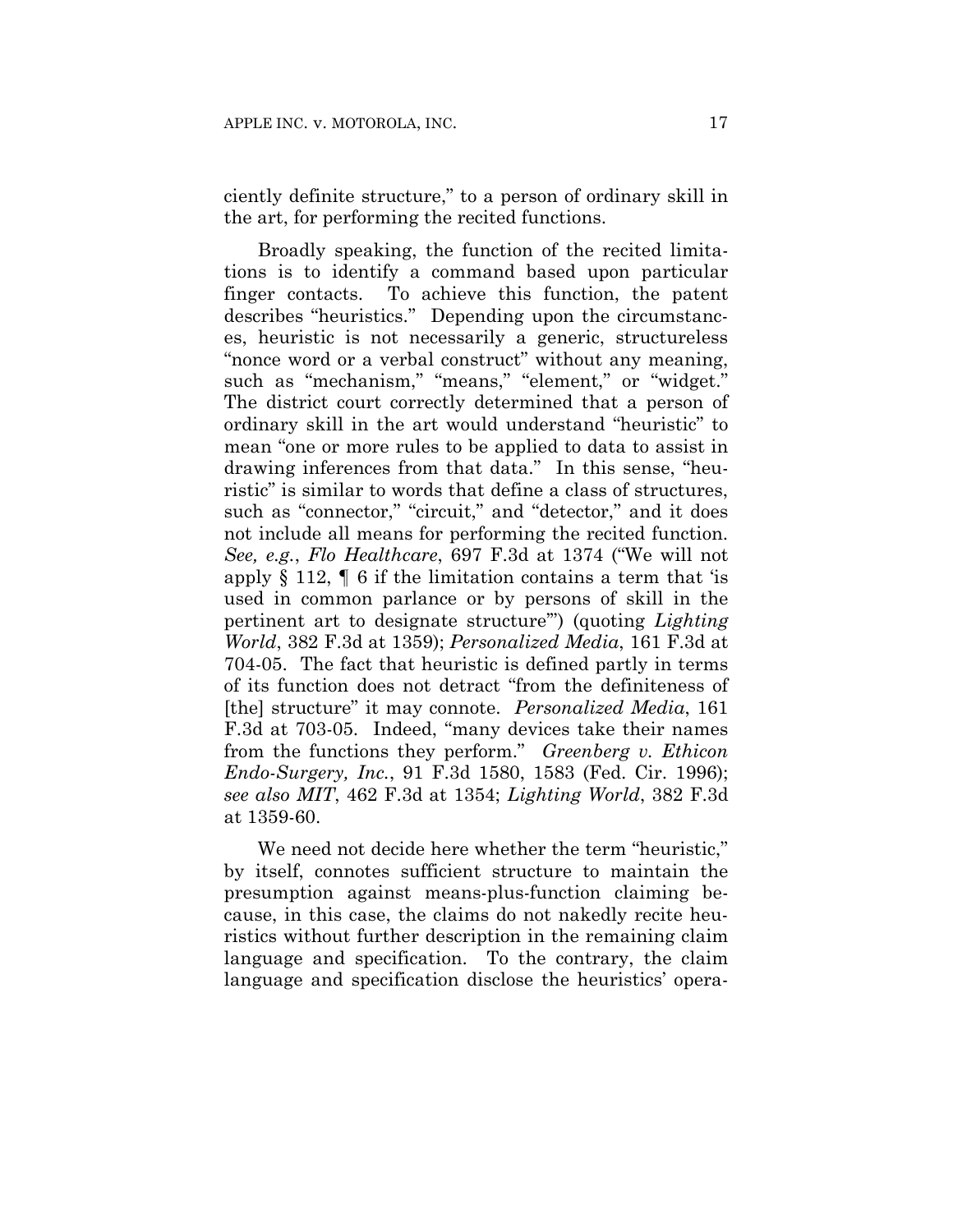tion within the context of the invention, including the inputs, outputs, and how certain outputs are achieved.

In all cases, the claimed input is a finger contact. The specification explains that the finger contacts may be taps, swipes, double taps, or finger rolling, and may involve one or two fingers contacting the screen at different initial angles. *See, e.g.*, '949 Patent at col. 19, ll. 30- 46; col. 65, ll. 21-24; col. 66, ll. 47-51. The claims recite heuristics with varying objectives, including vertical screen scrolling, two-dimensional screen translation, moving to the next item in a list, and translating content within a frame. The claims also explain that the invention differentiates between vertical scrolling and twodimensional translation based upon the angle of initial movement of the finger contact.

The written description provides further details regarding the heuristics' inputs and outputs. Regarding one-dimensional vertical screen scrolling, the specification explains that "in response to an upward swipe gesture 3937 by the user that is within a predetermined angle (e.g., 27º) of being perfectly vertical, the web page may scroll one-dimensionally upward in the vertical direction." '949 Patent at col. 64, ll. 21-25. Regarding twodimensional translation, the specification discloses that "in response to an upward swipe gesture 3939 (FIG. 39C) by the user that is not within a predetermined angle (e.g., 27º) of being perfectly vertical, the web page may scroll two-dimensionally along the direction of the swipe." *Id*. at col. 64, ll. 30-34. The specification defines twodimensional movement as "simultaneous movement in both the vertical and horizontal directions." *Id*. The specification explains how a user can move to the next item in a list via a finger tap gesture on the right side of the screen, a right-to-left finger swipe, or by tapping a next image icon. *Id*. at col. 30, ll. 42-67.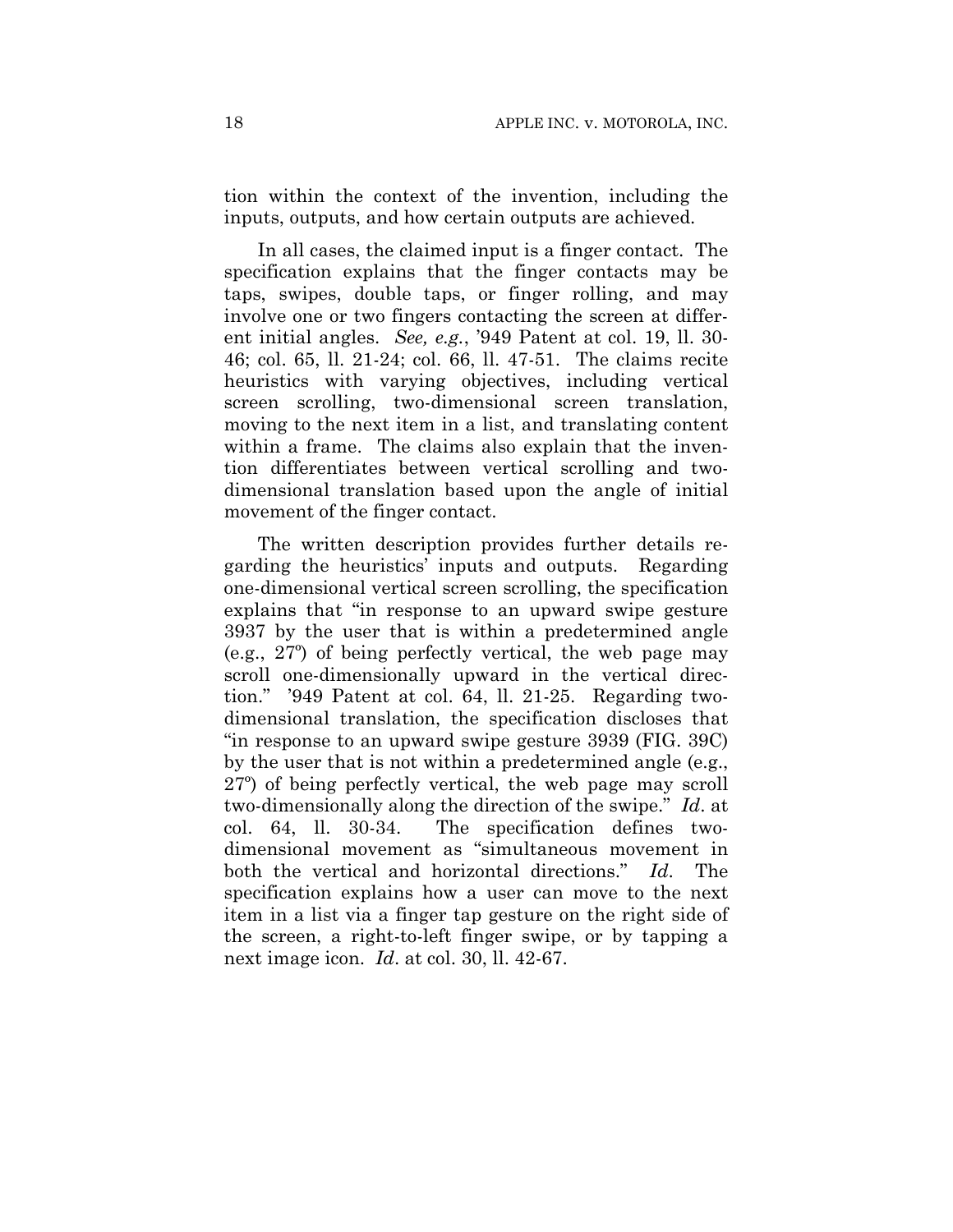The specification also discusses the structure behind translating "content within a frame rather than translating the entire page that includes the frame." *Id*. at col. 123, ll. 6-8. For performing this function, the specification describes an "M-finger translation gesture 4214," where M is a number different from the number of fingers used to translate the entire page. *Id*. at col. 75, ll. 18-26. The specification also explains that the direction of translation may be the direction of the "movement of the M-finger translation gesture." *Id*. at col. 75, ll. 34-35. Alternatively, the direction of translation may be determined by the angle of the movement of the M-finger gesture, according to a particular rule, i.e. a specific, identifying heuristic. *Id*. at col. 75, ll. 39-44.

The figures in the '949 patent provide further structural details. Figs. 12A, 39C, 42A, 42B, and 42C illustrate the finger contacts described in the specification that result in vertical scrolling (3937), two-dimensional translation (3939), turning to the next item (1218, 1220, and 1212), or translating within a frame (4214).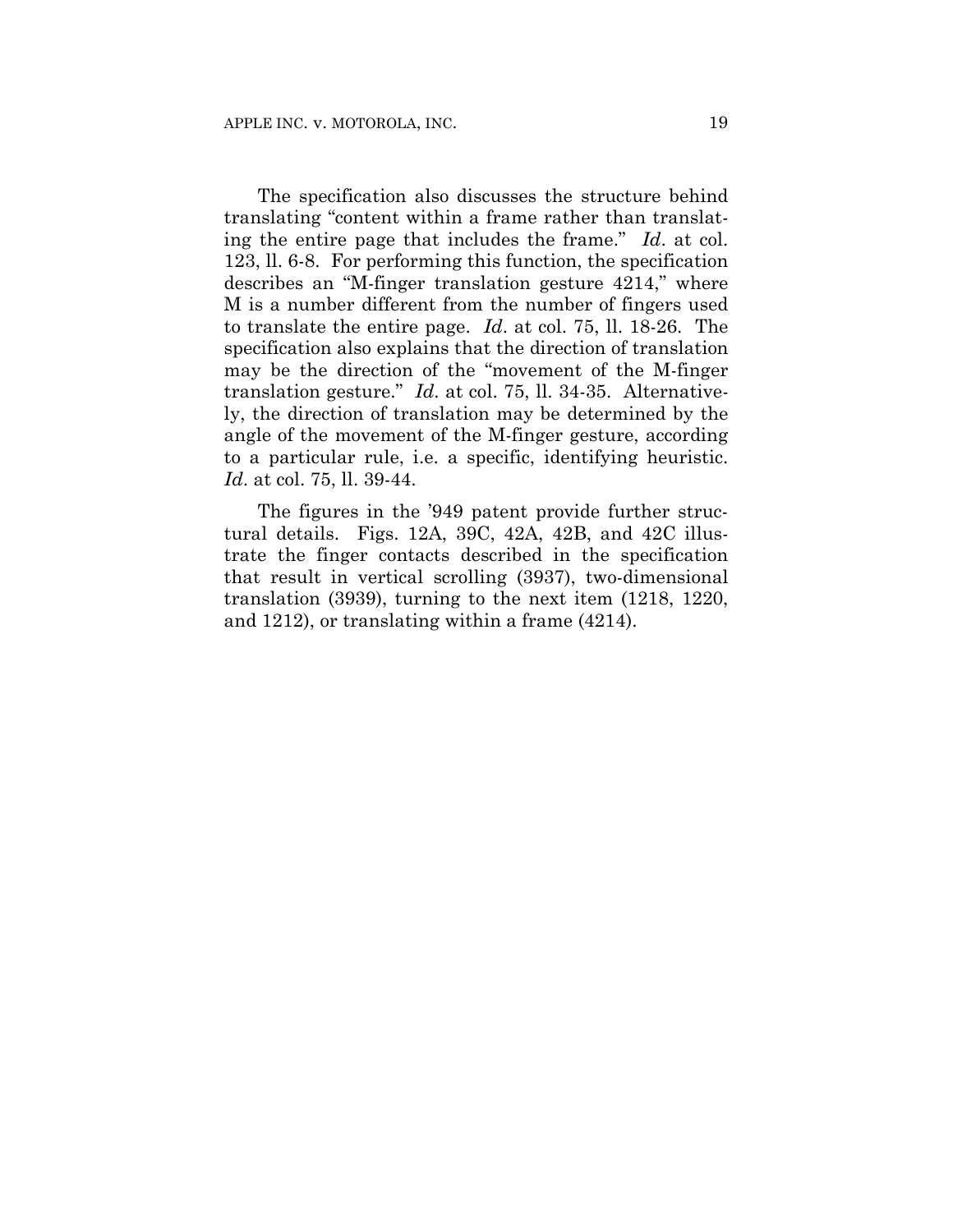

In sum, the claims at issue differ from those that simply recite a generic means or mechanism, without further description in the remaining claim language or the specification. Instead, the claim language and specification outline the rules that the heuristics follow, based upon, for example, the initial angle of a finger contact, the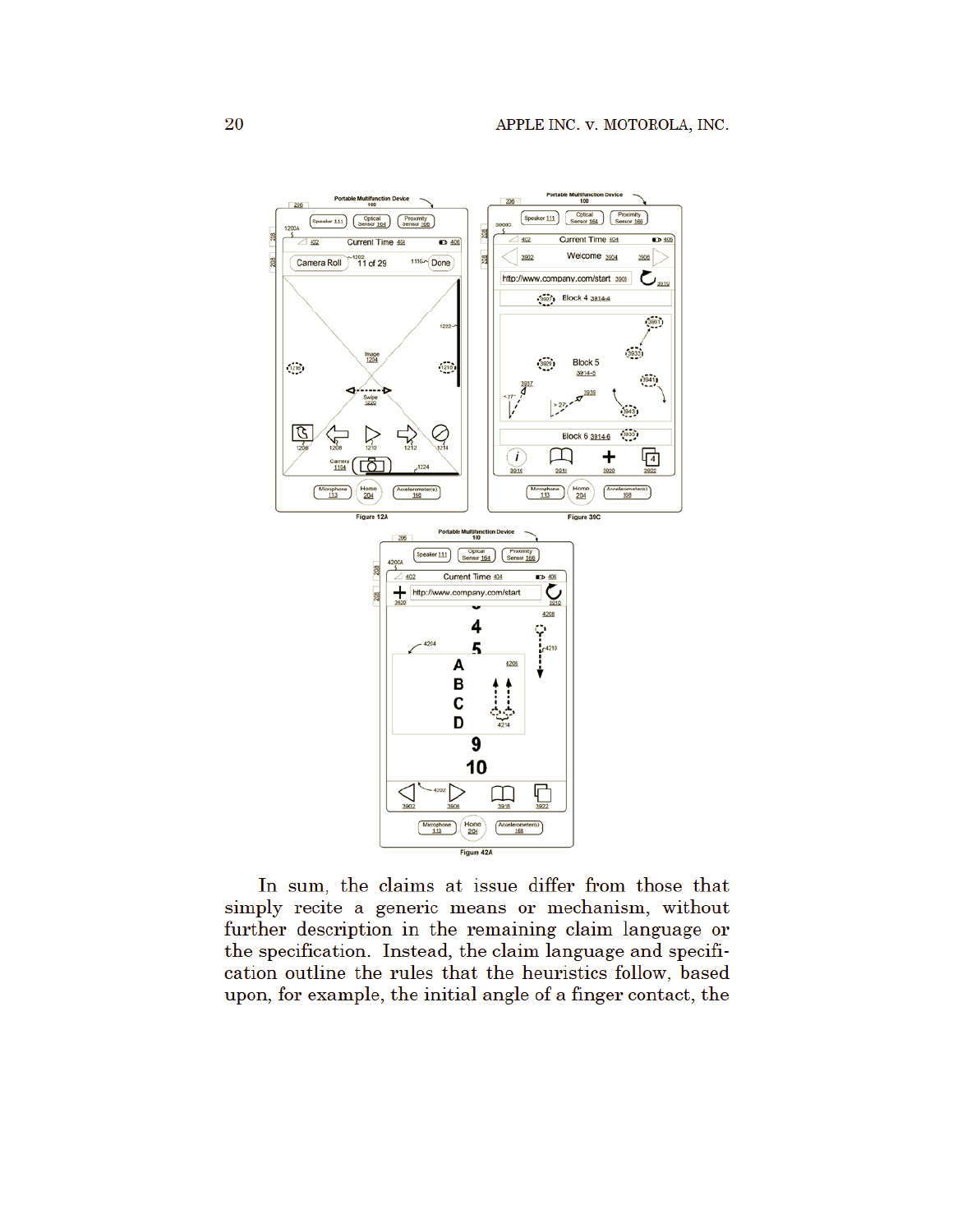number of fingers making contact, the direction of movement of a finger contact, a specific swiping gesture, taping a certain location on the screen, or the angle of movement of a finger on the screen. *See Welker Bearing*, 550 F.3d at 1096-97; *Inventio*, 649 F.3d at 1359 ("This is not a case where a claim nakedly recites a 'device' and the written description fails to place clear structural limitations on the 'device.'"). Thus, the '949 patent recites a claim term with a known meaning and also describes its operation, including its input, output, and how its output may be achieved.

Accordingly, the heuristic claim limitations provide "sufficiently definite structure," to a person of ordinary skill in the art, for performing the recited function, and Motorola has not rebutted the strong presumption against means-plus-function claiming. We reverse the district court's construction that the "heuristic" claim limitations were drafted in means-plus-function format and vacate its summary judgment of non-infringement.

#### Apple's '647 Patent

Regarding Apple's '647 patent, the parties dispute the meaning of the claim terms "analyzer server" and "linking actions to the detected structures." The district court construed "analyzer server" as "a server routine separate from a client that receives data having structures from the client" and "linking actions to the detected structures" as "creating a specified connection between each detected structure and at least one computer subroutine that causes the CPU to perform a sequence of operations on that detected structure." Apple argues that both constructions are erroneous. We disagree with Apple and affirm the district court's claim construction.

The '647 patent discloses a system for recognizing certain structures (such as a telephone number) on a touchscreen and then linking certain actions (such as calling the telephone number) to the structure. For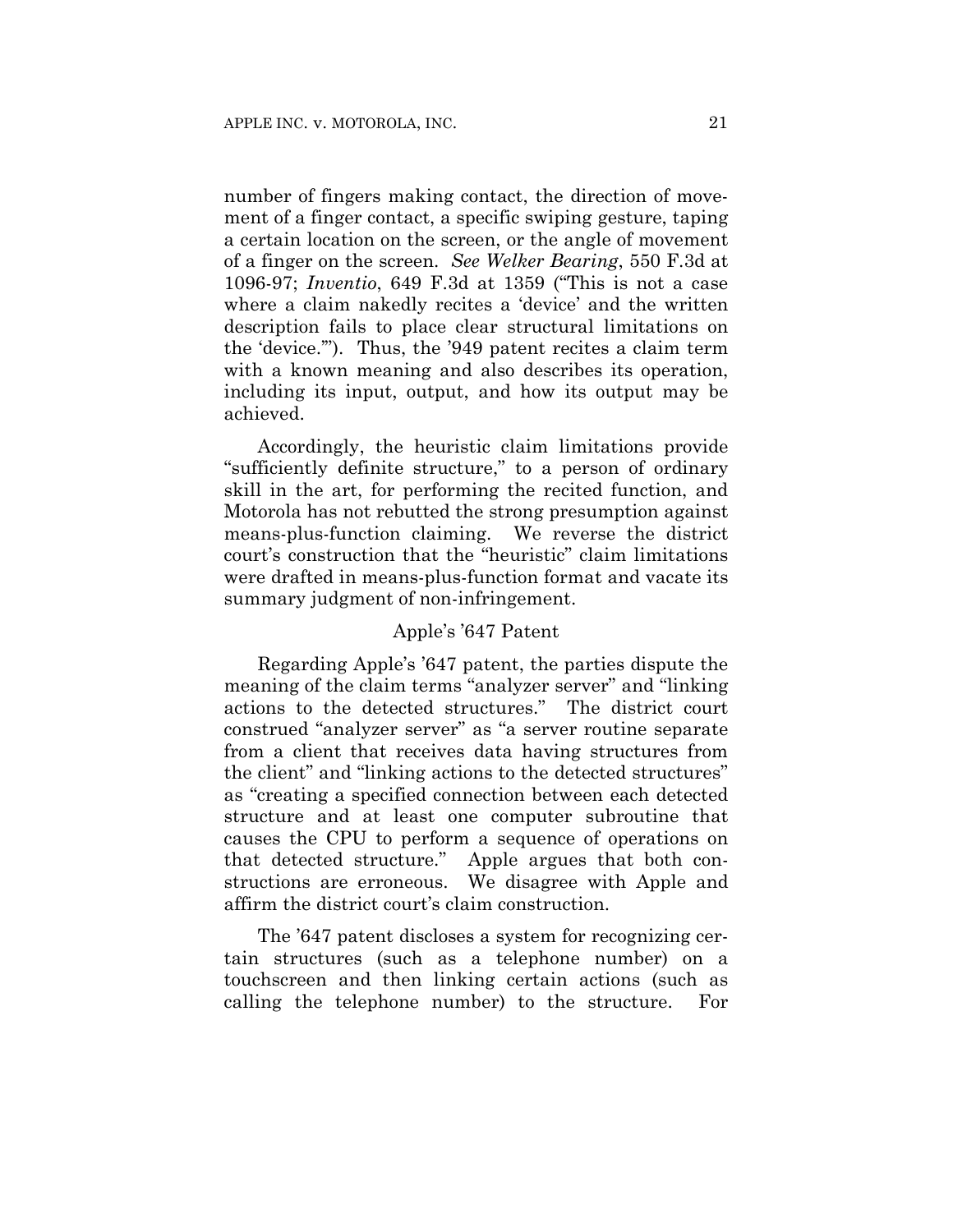example, a user may be able to call or save a phone number it has received via text message or email simply by touching the number on the screen of its device. Claim 1 of the '647 patent, with relevant claim limitations emphasized, recites:

A computer-based system for detecting structures in data and performing actions on detected structures, comprising:

an input device for receiving data;

an output device for presenting the data;

a memory storing information including program routines including *an analyzer server* for detecting structures in the data, and for *linking actions to the detected structures*;

a user interface enabling the selection of a detected structure and a linked action;

and an action processor for performing the selected action linked to the selected structure; and a processing unit coupled to the input device, the output device, and the memory for controlling the execution of the program routines.

'647 patent at col. 7, ll. 9-24 (emphasis added). The district court agreed with Motorola that "analyzer server" should be construed as "a server routine separate from a client that receives data having structures from the client." Apple argues that the analyzer server need not be "separate from a client." Instead, Apple argues that "analyzer server" should be construed as "a program routine(s) that receives data, uses patterns to detect structures in the data, and links actions to the detected structures."

We agree with the district court's construction of "analyzer server." As the district court recognized, the plain meaning of "server," when viewed from the perspective of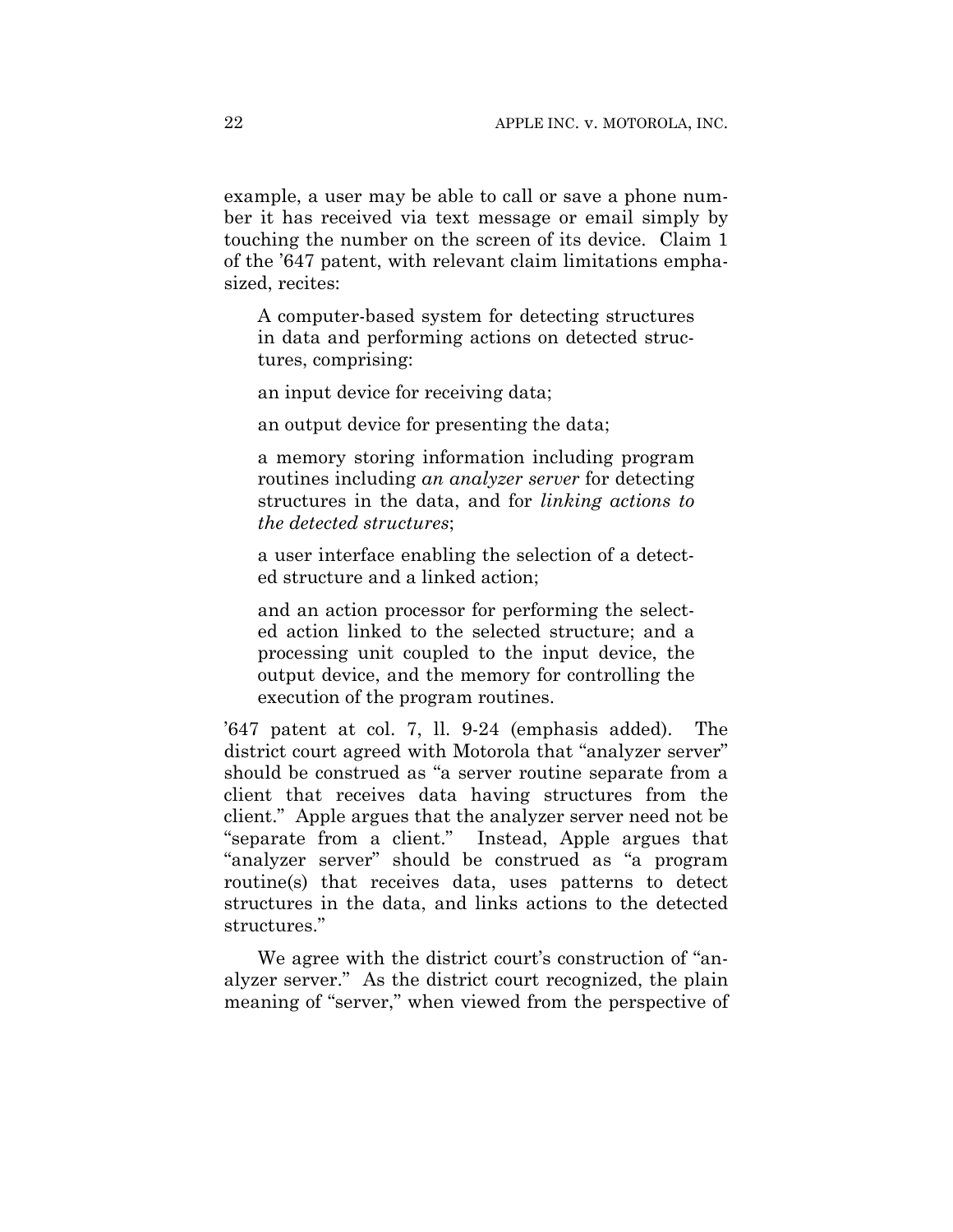a person of ordinary skill in the art, entails a client-server relationship. Consistent with this perspective, the specification discloses an analyzer server that is separate from the application it serves. The analyzer server is part of the "program 165 of the present invention." '647 patent at col. 3, ll. 38-39. Fig. 1 shows the program 165 and the application 167 as separate parts of a random-access memory (RAM):



*Id*. at Fig. 1. Further, the specification states that "the program 165 of the present invention is stored in RAM 170 and causes CPU 120 to identify structures in data presented by the application 167." *Id*. at col. 3, ll. 37-41. Thus, the specification describes the analyzer server and the application, which it serves, as separate structures.

Apple does not point to evidence suggesting a different ordinary meaning, nor do we discern such evidence in the record before this court. Indeed, Apple's proposed construction contradicts the claim language because it reads "analyzer server" out of the claim. The claim recites "*routines* including an *analyzer server* for *detecting structures* in the data, and for *linking actions* to the detected structures." Apple's proposed construction recites program *routines* that *detect structures* and *links actions* to the detected structures, without any mention of "analyzer servers." Apple's construction essentially takes the claim text and removes the "analyzer server," leaving the rest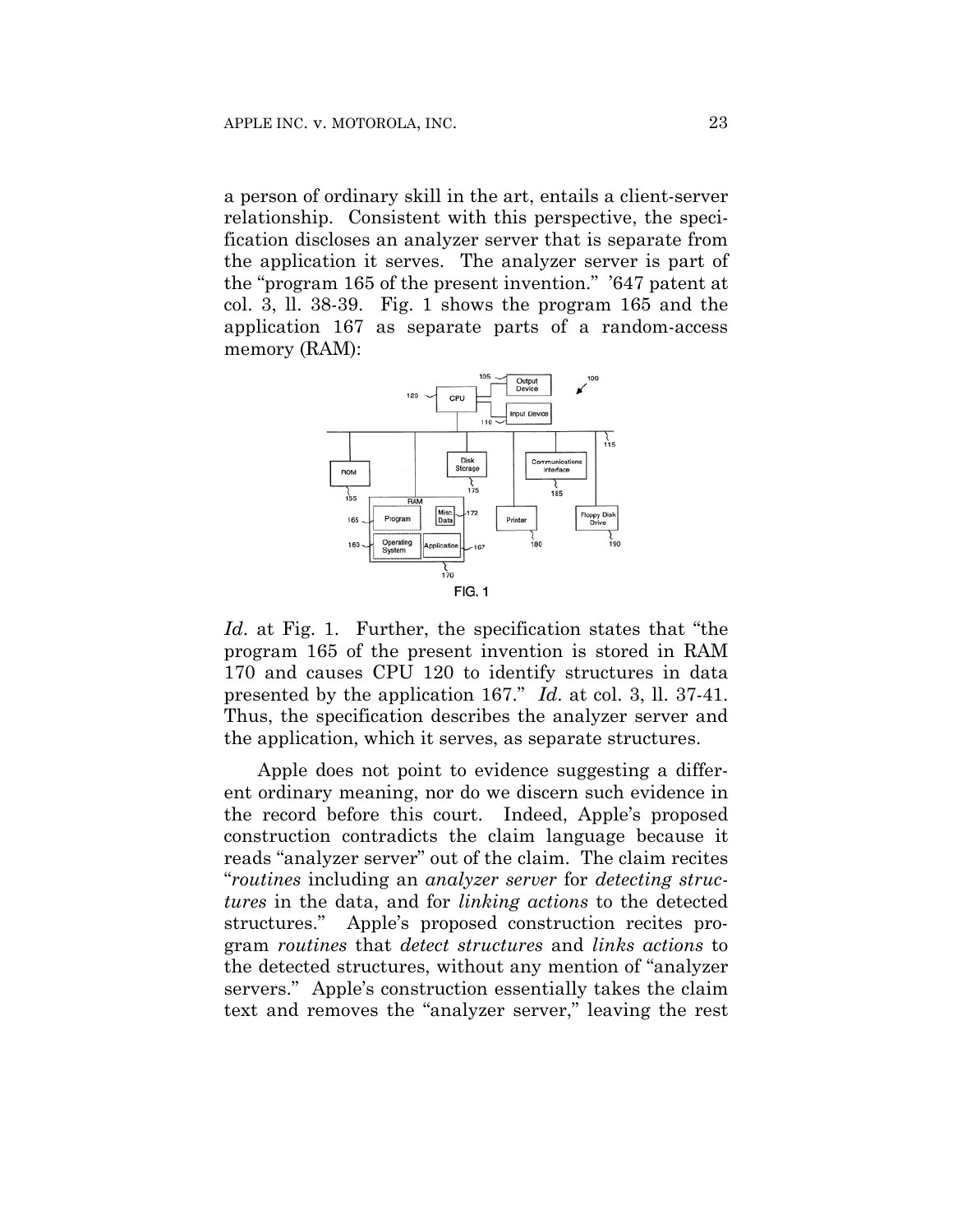basically unchanged. Thus, Apple's construction conflicts with the claim language by ignoring the claim term "server." *See, e.g., Merck & Co. v. Teva Pharms. USA, Inc*., 395 F.3d 1364, 1372 (Fed. Cir. 2005) ("A claim construction that gives meaning to all the terms of the claim is preferred over one that does not do so."); *Pause Tech., LLC v. TiVo, Inc.*, 419 F.3d 1326, 1334 (Fed. Cir. 2005) ("In construing claims, however, we must give each claim term the respect that it is due."); *Strattec Sec. Corp. v. Gen. Auto. Specialty Co.,* 126 F.3d 1411, 1417 (Fed. Cir. 1997) (holding that it was legal error for the district court to instruct the jury that the claim term "sheet" was not properly considered part of the claim); *Exxon Chem. Patents, Inc. v. Lubrizol Corp.*, 64 F.3d 1553, 1557 (Fed. Cir. 1995) ("We must give meaning to all the words in Exxon's claims."). By contrast, the district court's construction comports with the ordinary meaning of "server" and is supported by the specification. Accordingly, we affirm the district court's construction of "analyzer server."

The district court also agreed with Motorola that "linking actions to the detected structures" should be construed as "creating *a specified connection* between each detected structure and *at least one* computer subroutine that causes the CPU to perform a sequence of operations on that detected structure." Apple argues that the district court's construction is erroneous for two reasons. First, the district court incorrectly added the "specified connection" limitation. Second, the claims require linking multiple actions to each structure, rather than "at least one." Apple contends that the correct construction is "*associating* detected structures to computer subroutines that cause the CPU to perform a sequence of operations on the particular structure to which they are associated."

We agree with the district court. Apple argues that the claims require only "associating" between the structure and the subroutines but ignores that the claims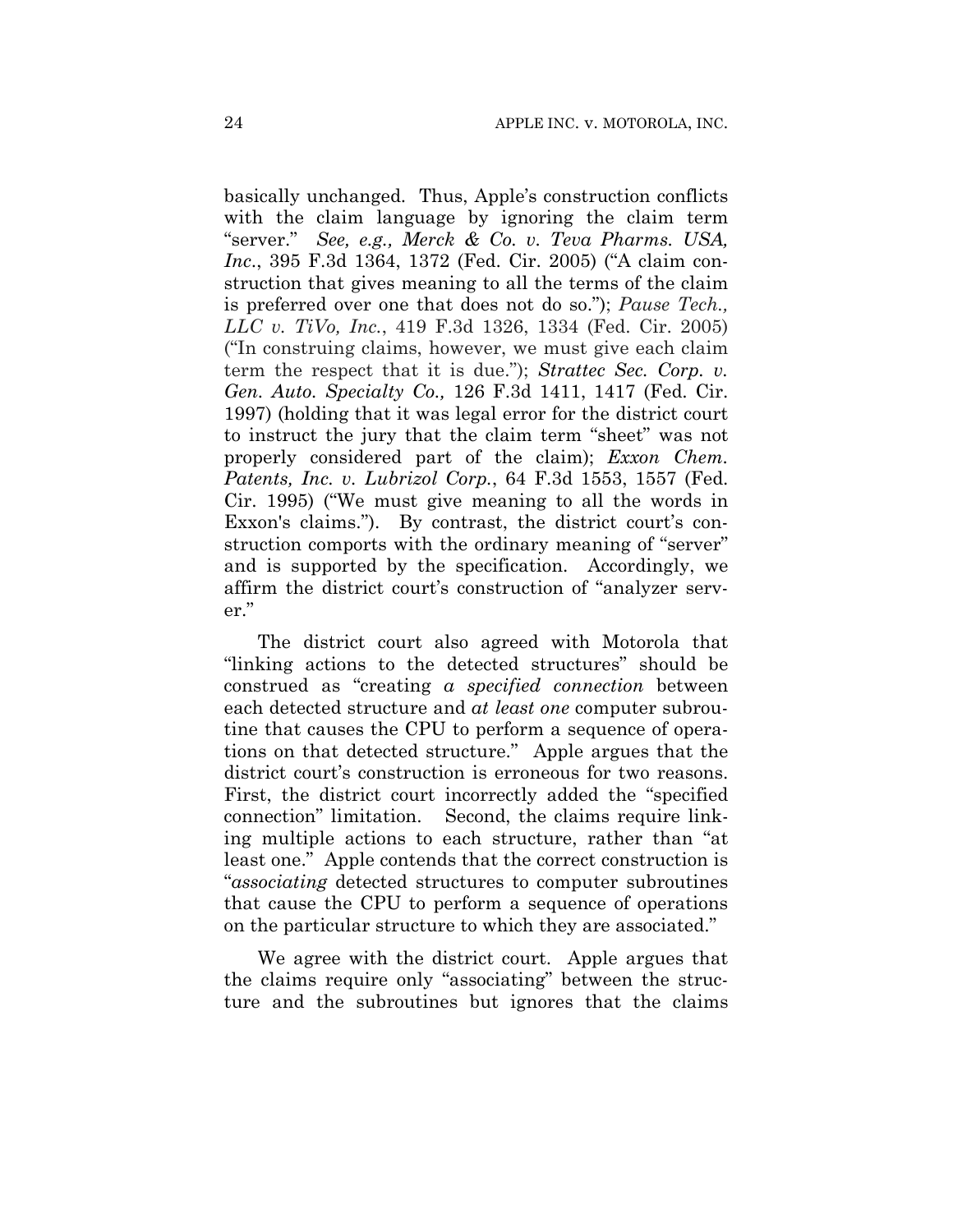recite "linking." From a general sense, the plain meaning of associating relates to a mere commonality, while linking infers a joining. Additionally, the specification here demonstrates that linking is more than just associating. The patent consistently differentiates between associating and linking and implies that linking is a more specific connection than merely associating. For example, the specification explains that actions are "associated" with specific "grammars" or "patterns," and that "linking" occurs only after these grammars or patterns are "detected." *See, e.g.*, '647 patent at col. 5, ll. 59-61 ("upon detection of a structure based on a particular pattern, *actions associated with the particular pattern are linked* 825 to the detected structure"); col. 7, ll. 38-39 ("wherein the analyzer server *links* to a detected structure *the actions associated* with the grammar"); col. 3, ll. 65-67 ("analyzer server 220 *links actions associated* with the responsible pattern to the detected structure, using conventional pointers"); col. 5, ll. 31-33 ("analyzer server 220 *links the actions associated with grammars* 410 and strings 420 to these identified structures") (emphases added).

Apple argues that requiring a "specified connection" limits the claims to the use of the "pointers" described in the specification. The district court explained that a pointer is "a term of art in computer engineering" that "stores a computer memory address." The specification explains that pointers may be used to link the associated actions to the detected structures. '647 patent at col. 3, ll. 65-67 ("upon detection of a structure, analyzer server links actions associated with the responsible pattern to the detected structure, using conventional pointers"); col. 4, l. 64 – col. 5, l. 5 ("[U]pon identification of a structure in the text, parser links the actions associated with the grammar to the identified structure. More particularly, parser retrieves from grammar file pointers attached to the grammar and attaches the same pointers to the identified structure. These pointers direct the system to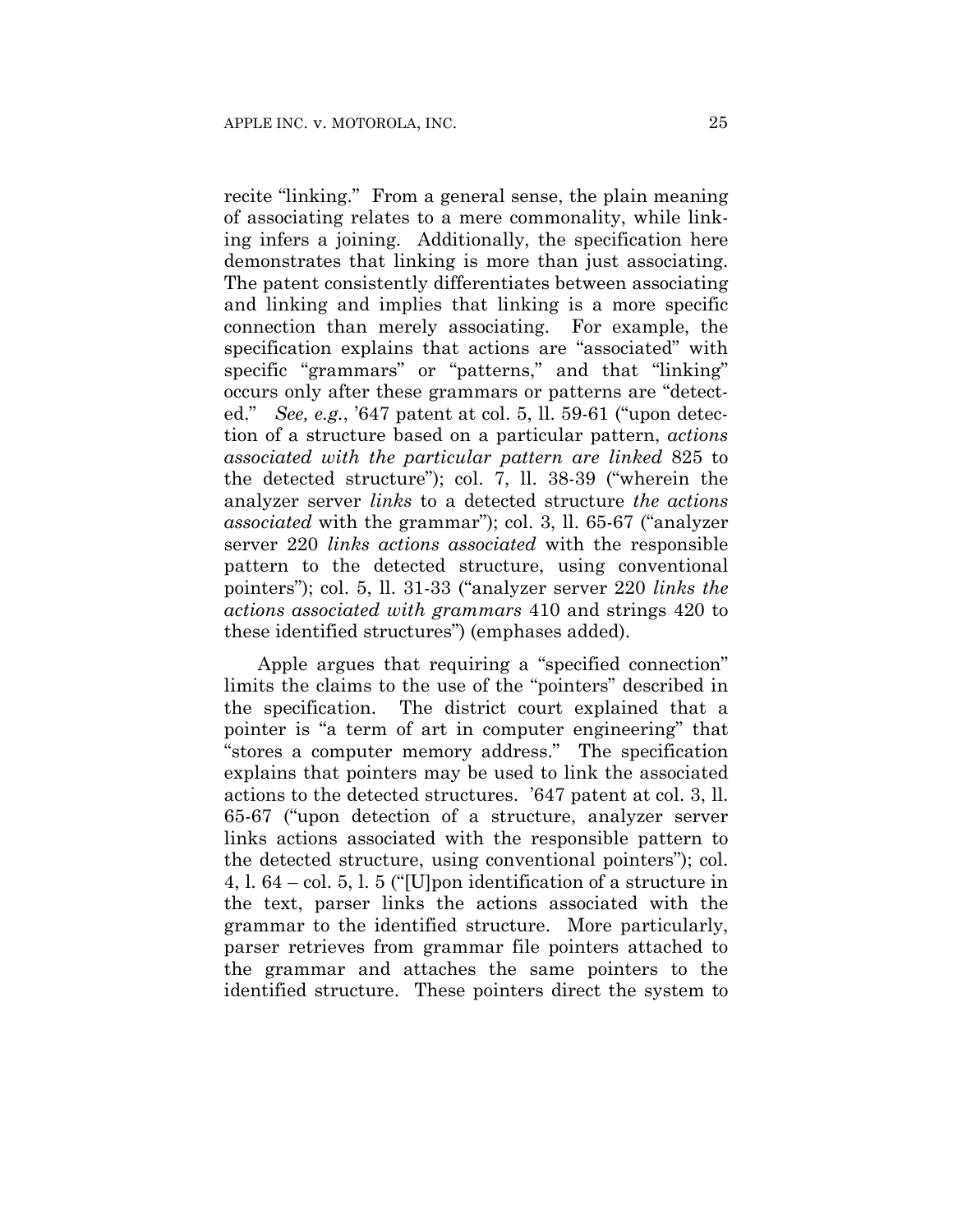the associated actions contained in associated actions file. Thus, upon selection of the identified structure, user interface can locate the linked actions.").

Although the district court stated that the specification "makes clear that linking is accomplished through pointers," it did not, as Apple argues, actually limit the claims to "pointers." Rather, the court interpreted linking to require a "specified connection," not just a connection established with the use of pointers. The specification explains that linking may be accomplished through the use of pointers but does not require their use and neither did the district court. Thus, the district court's construction comports with the specification, including the repeated differentiation between linking and associating and the pointers embodiment described therein.

Apple is also incorrect that the claims require each structure to be linked with multiple actions. Apple points to the claim's recitation of the plural "actions." *See* '647 patent at col. 7, ll. 17-18 ("an analyzer server for detecting structures in the data, and for linking *actions* to the detected *structures*") (emphasis added). The plain language of the claims does not require multiple actions for each structure because the claim recites linking multiple actions to multiple structures. As such, the plural "actions" may be reasonably read as at least one action per structure. In fact, Fig. 4 displays an example of the invention with only one action linked to a specific structure.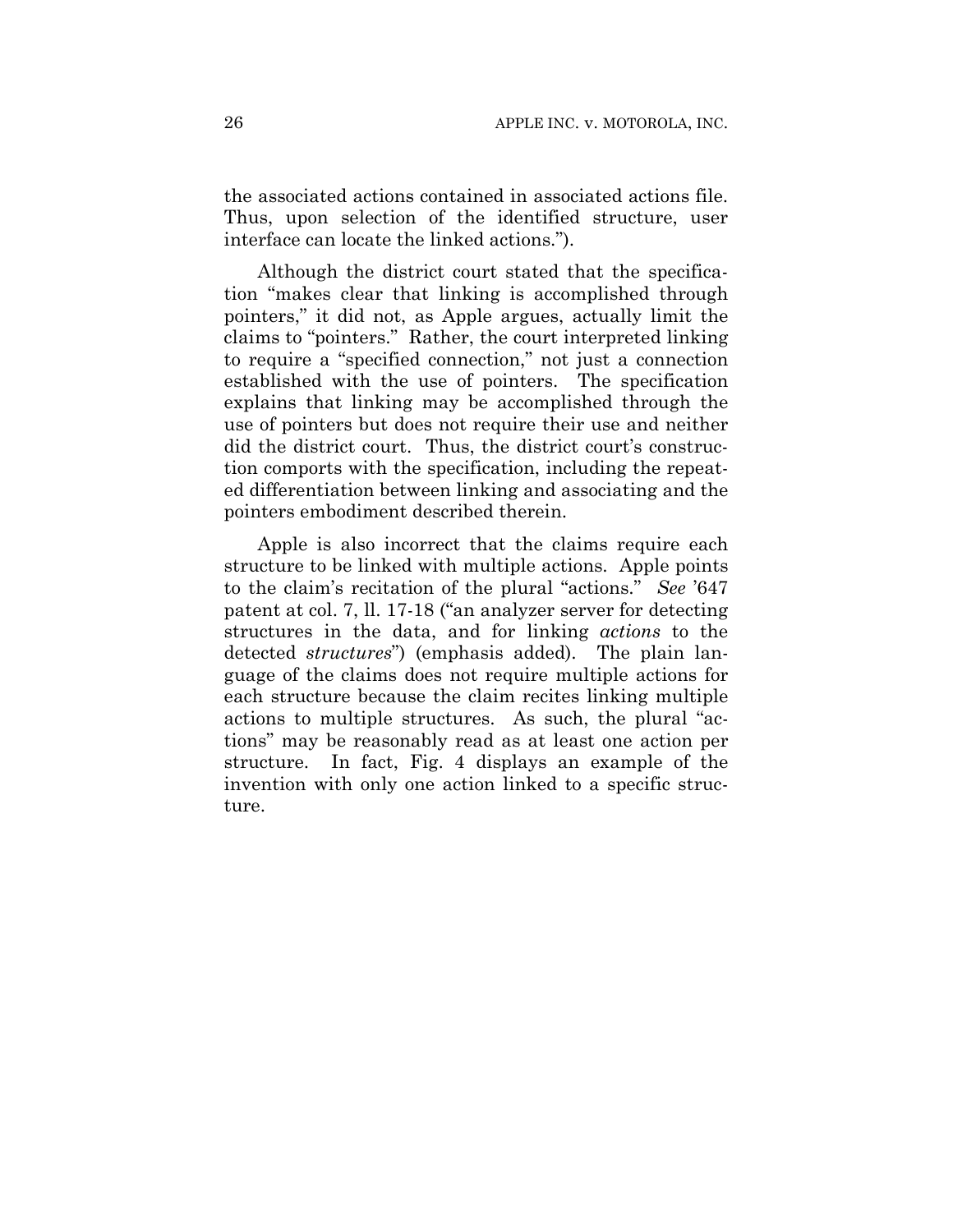

#### $FIG. 4$

'647 patent at Fig. 4. In Fig. 4, the "date grammar" structure only has one corresponding action, "put in electronic calendar." This directly contradicts Apple's proposal to require the claims to link multiple actions to each structure. '647 patent at Fig. 4. Accordingly, we affirm the district court's construction of "linking actions to the detected structures."

# Apple's '263 Patent

The '263 patent discloses a system for processing data in "realtime." The parties dispute whether the "realtime application program interface (API)" in claim 1 must itself function in realtime or whether it must just facilitate realtime processing by other subsystems. The district court concluded that the API need just facilitate realtime processing and construed "realtime API" as an "API that allows realtime interaction between two or more subsystems." Motorola argues that this construction reads "realtime" out of the claim. We disagree and affirm the district court's construction.

Claim 1, with the relevant limitation emphasized, recites: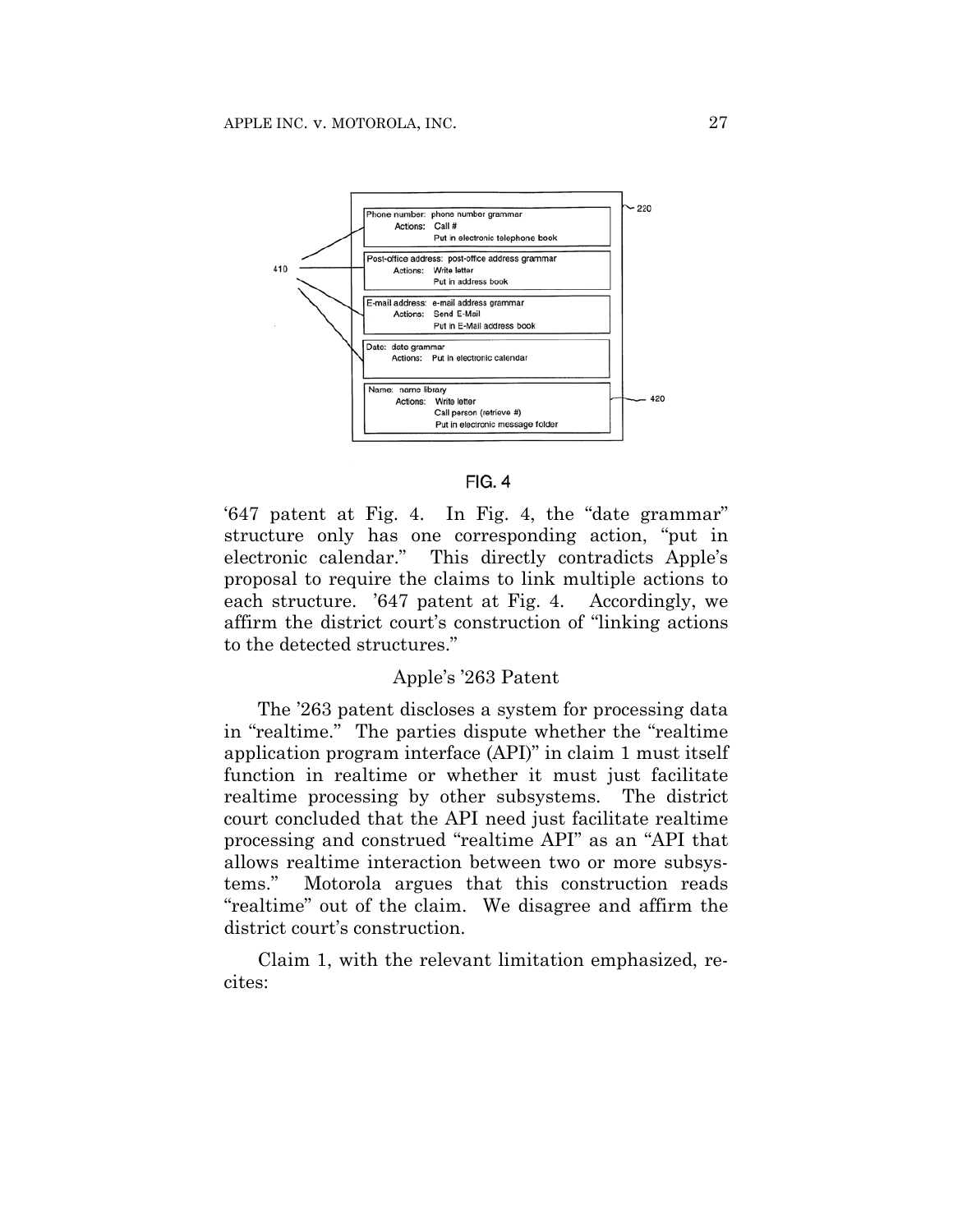A signal processing system for providing a plurality of realtime services to and from a number of independent client applications and devices, said system comprising:

a subsystem comprising a host central processing unit (CPU) operating in accordance with at least one application program and a device handler program, said subsystem further comprising an adapter subsystem interoperating with said host CPU and said device;

a realtime signal processing subsystem for performing a plurality of data transforms comprising a plurality of realtime signal processing operations; and

at least one *realtime application program interface (API*) coupled between the subsystem and the realtime signal processing subsystem to allow the subsystem to interoperate with said realtime services.

'263 patent at col. 11, ll. 28-43 (emphasis added). The district court noted that, generally, to be realtime, a system "must satisfy explicitly (bounded) response-time constraints or risk severe consequences," such as degraded performance.

Motorola contends that the district court's construction reads "realtime" out of the claim because it does not *require* the API itself to function in realtime. Motorola points to independent claim 31, which recites an API without the "realtime" qualifier, and argues that, by including realtime in claim 1, the patentee intended that the API itself operate in realtime. *See Phillips*, 415 F.3d at 1314 (finding that use of the word "steel" in the term "steel baffles" "strongly implies" a difference between steel baffles and non-steel baffles).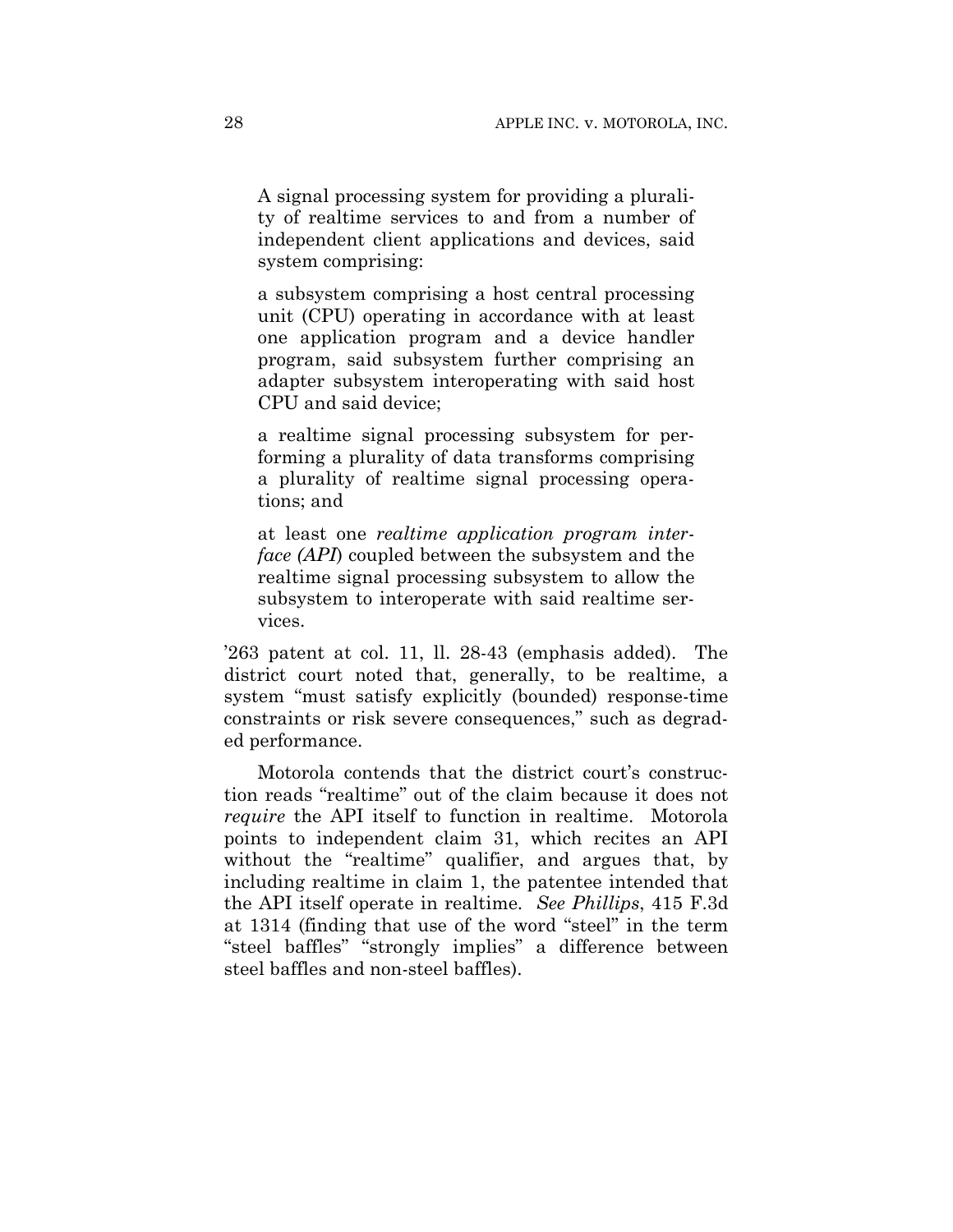We agree with the district court. The specification describes the API as an interface that sends commands and parameters to the "real-time engine," which actually performs the realtime data processing. The specification does not describe the API itself as meeting any specific response-time constraints or otherwise needing realtime functionality. Instead, the API's role is to send commands and parameters to the real-time engine. *See, e.g.*, '263 patent at col. 6, ll. 33-38 ("each interface receives commands from an application program, through the handler 44, and instructs the real-time engine to carry out the necessary transforms"); col. 5, ll. 22-25 ("the particular transforms to be performed are sent as commands to the real-time engine from the adapter handler 44 via suitable application programming interfaces 48"); col. 10, ll. 40-44 ("in response thereto, the API 48 which receives these commands supplies the real-time engine with the appropriate parameters for performing the transforms in the required format"). By contrast, the real-time engine is described as performing the actual processing, such as "text-to-speech conversion" or "video processing." '263 patent at abst. ("a data transmission system having a real-time engine for processing isochronous streams of data"); col. 10, ll. 16-18 ("the actual modulation and demodulation of the hardware interface adapter's isochronous PCM data stream is accomplished entirely by the real-time engine"); col. 9, ll. 65-67 ("the handler has no involvement with the isochronous data stream created by the real-time engine"). Thus, although the API interacts with the real-time engine, it is the latter that actually performs the time-constrained processing.

Contrary to Motorola's argument, the district court did not read "realtime" out of the claim. The API is an "interface." As such, it communicates and interacts with other subsystems that process data in realtime without necessarily processing any data itself. This is what the specification describes and what the district court correct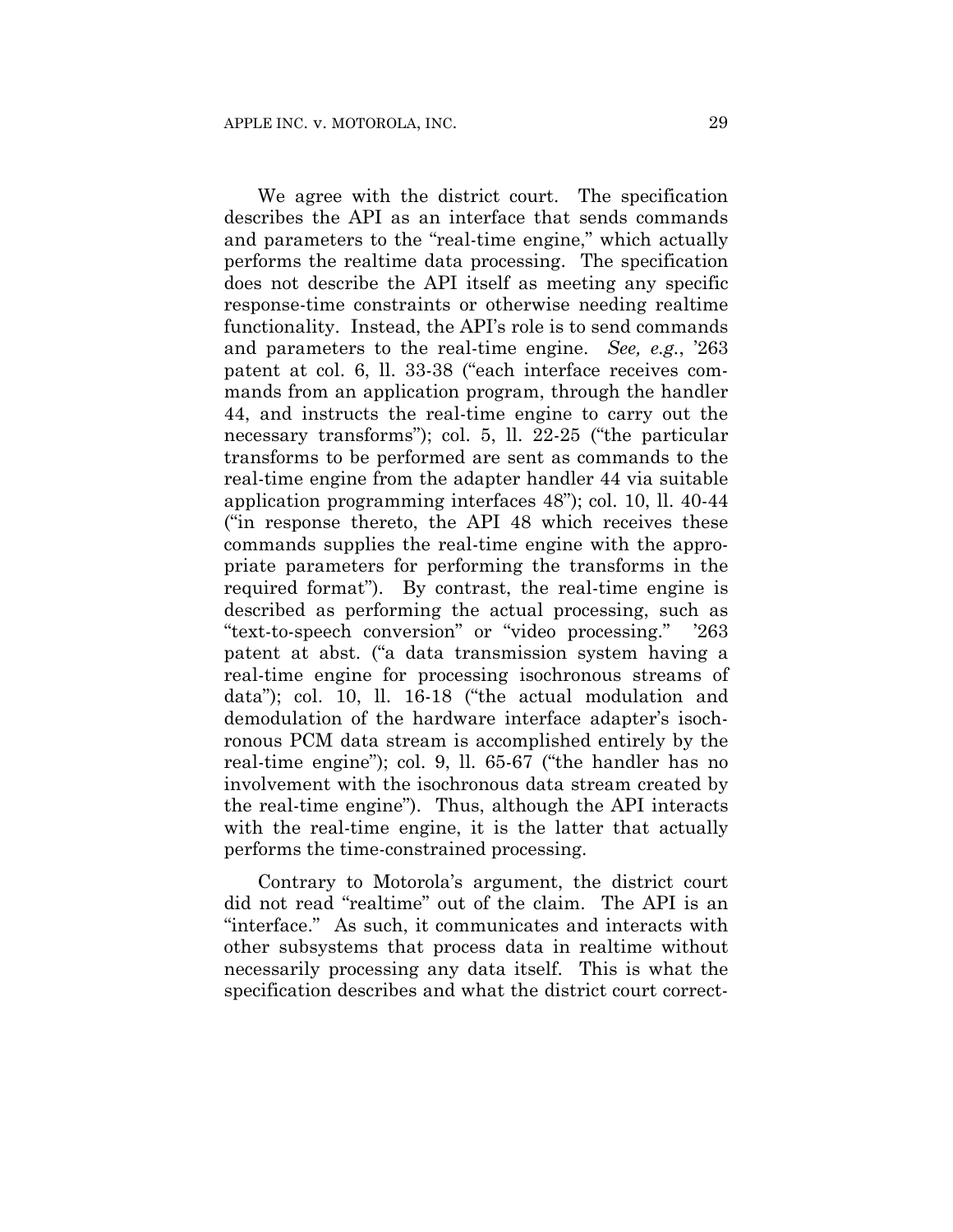ly understood. Further, the district court's construction does not *prevent* the API from functioning in realtime, it just does not *require* the API to function in realtime. This is consistent with the claims and written description, which only require the API to facilitate the functionality of the real-time engine. We affirm the district court's claim construction.

# Motorola's '559 Patent

Turning to Motorola's asserted patents, the '559 patent discloses a method for generating "preamble sequences," which are used in communications between cell phones and base stations. The district court construed claim 5 of the '559 patent to require that the third step ("multiplying the outer code by the inner code") take place only after the first two steps ("forming an outer code" and "forming an inner code") are completed. Based upon this construction, the court granted summary judgment of non-infringement to Apple. Motorola appeals only the claim construction decision. We affirm.

Claim 5, with relevant limitations emphasized, recites:

A method for generating preamble sequences in a CDMA system, the method comprising the steps of:

forming an *outer code* in a mobile station;

forming an *inner code* in the mobile station utilizing the following equation:

$$
c_i(k) = \sum_{j=0}^{M-1} s_j(k - jP)
$$

where  $s_i$ , j=0,1, ..., M−1 are a set of orthogonal codewords of length P, where M and P are positive integers; and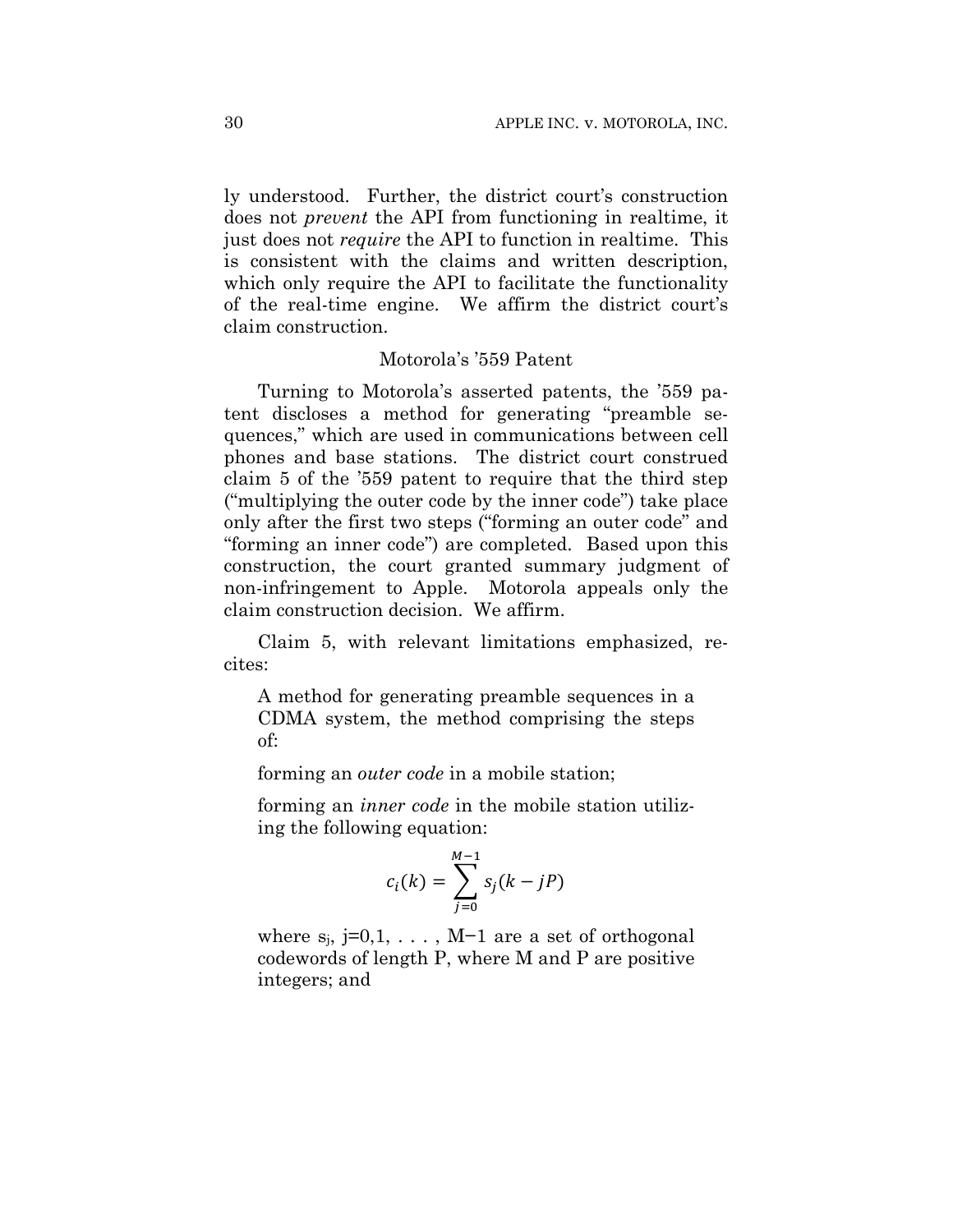multiplying the outer code by the inner code to generate a preamble sequence.

'559 patent at col. 5, ll. 20-35 (emphasis added).

Steps in a method claim need not necessarily be performed in the order they are written. *Altiris, Inc. v. Symantec Corp.*, 318 F.3d 1363, 1369 (Fed. Cir. 2003). On the other hand, if grammar, logic, the specification, or the prosecution history require the steps to be performed sequentially, then the claims are so limited. *Id*.; *Loral Fairchild Corp. v. Sony Corp.*, 181 F.3d 1313, 1322 (Fed. Cir. 1999) ("Although not every process claim is limited to the performance of its steps in the order written, the language of the claim, the specification and the prosecution history support a limiting construction in this case."). The district court correctly noted that, while in a preferred embodiment the inner and outer codes are formed before the multiplication step begins, this alone does not limit the claims. *See, e.g.*, '559 patent at Fig. 4. The district court also acknowledged that the invention would likely function even if the multiplication step began before the full inner and outer codes were formed. Notwithstanding the foregoing, the court construed the claims to require that step three occur only after steps one and two are completed.

We agree with the district court. The claims recite multiplying "the" inner code with "the" outer code to create a preamble "sequence." Both the inner code and outer code are sequences of numbers. The plain meaning of multiplying "the" codes together is that the entire sequences are multiplied together after they have been formed. If claim 17 was directed to a method that multiplied only parts of the inner and outer code together, it would not recite multiplying "the" codes together to form the preamble sequence. The more natural reading of the claim language supports the district court's finding that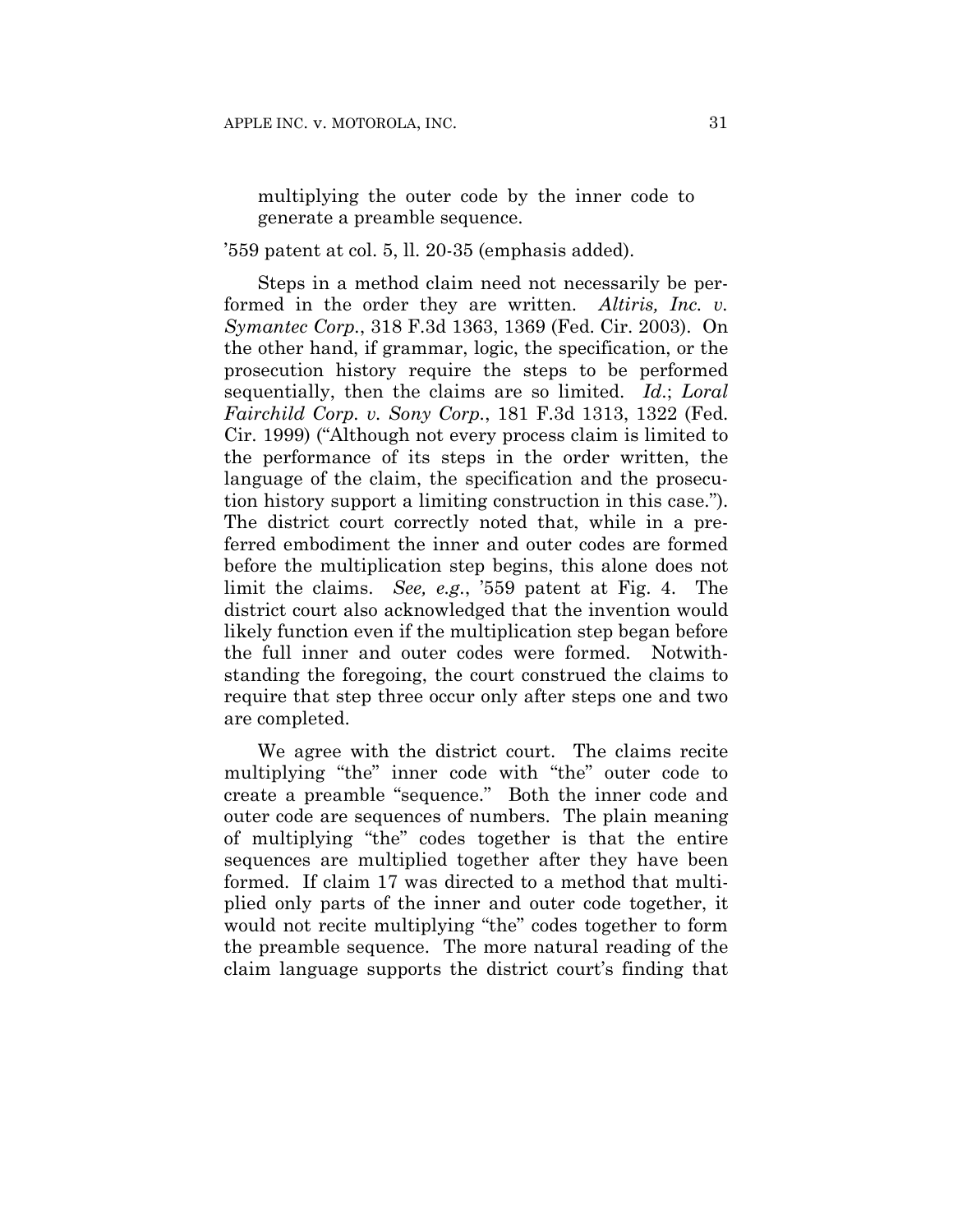the inner and outer codes must be fully formed before they are multiplied together.

The specification supports this reading. When discussing multiplying the inner and outer codes, the specification describes forming an inner and outer code and then multiplying the codes together:

The present invention provides a method for generating preamble sequences in a CDMA communication system. The method comprises forming *an* outer code and *an* inner code at a mobile station. The mobile station *then* multiplies *the* outer code by *the* inner code to generate a preamble sequence.

'559 patent at col. 2, ll. 52-57 (emphasis added).

Because it is supported by the plain meaning of the claim language and the specification, we affirm the district court's claim construction.

Because this construction was the basis for the district court's grant of summary judgment of noninfringement, we need not reach the court's construction of "a set of orthogonal codewords." Accordingly, we affirm the district court's grant of Apple's motion for summary judgment of non-infringement of the '559 patent based upon its construction that the steps of claim 17 be performed in the sequence described above.

# Motorola's '712 patent

The '712 patent discloses a system for encrypting data communications. The district court found that the claimed "transmit overflow sequence number," or TOSN, is "never transmitted" to the receiver in the claimed system. Because the counterpart to the TOSN in the accused products *is* transmitted to the receiver, the district court granted Apple's motion for summary judgment of non-infringement. We agree with the district court's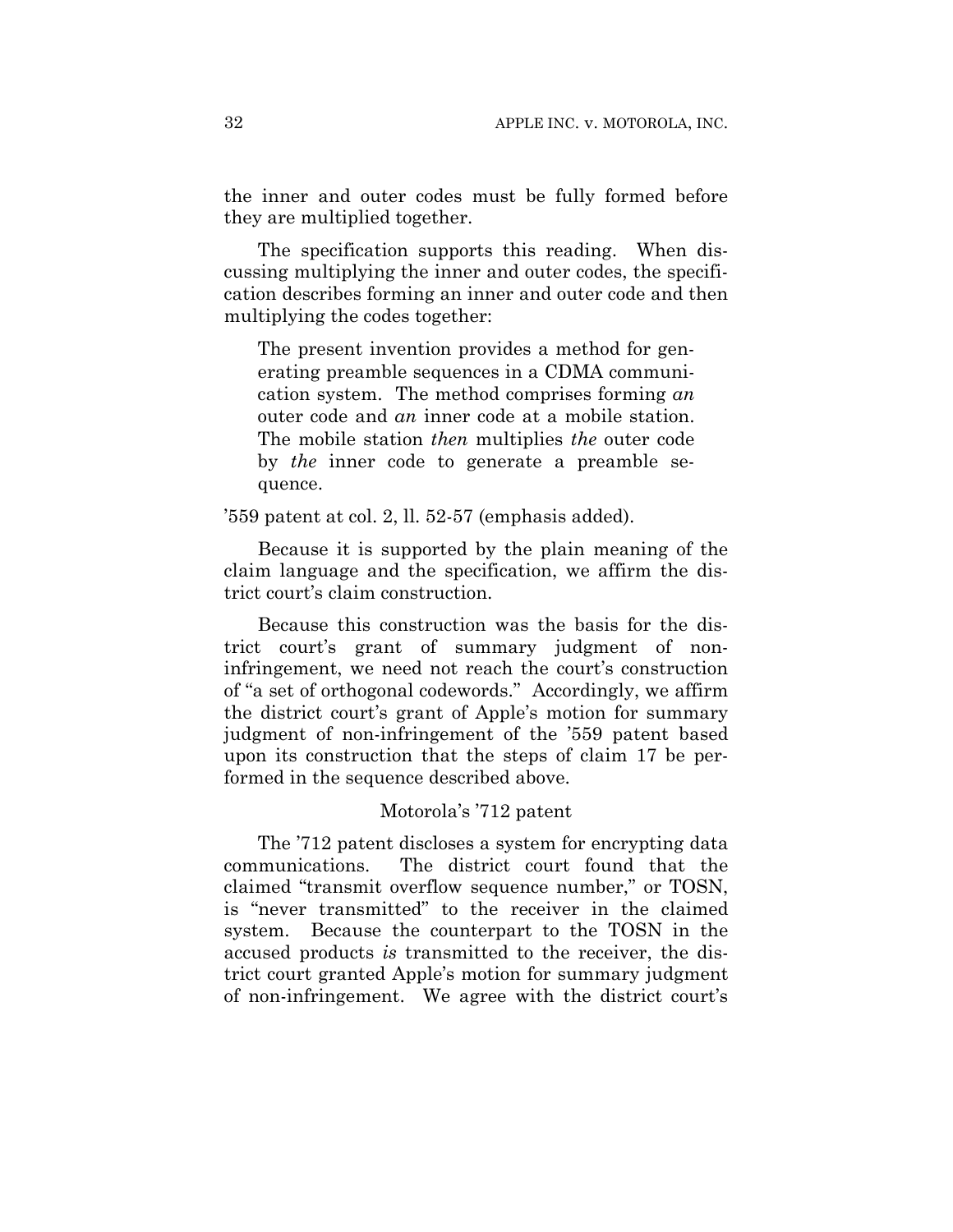construction and therefore affirm its grant of summary judgment.

Claim 17 of the '712 patent, with relevant limitations emphasized, recites:

In a communication system having a physical layer, data link layer, and a network layer, a method for providing cryptographic protection of a data stream, comprising:

(a) assigning a packet sequence number to a packet derived from a data stream received from the network layer;

(b) updating a *transmit overflow sequence number* as a function of the packet sequence number; and

(c) encrypting, prior to *communicating the packet and the packet sequence number* on the physical layer, the packet as a function of the packet sequence number and the transmit overflow sequence number.

'712 patent at col. 8, l. 65 - col. 9, l. 12. The specification explains that, in order to encrypt and decrypt the data being transmitted, the invention assigns each "packet" of data both a "packet sequence number" and an overflow number. *See id.* at abst; col. 5, ll. 13-15.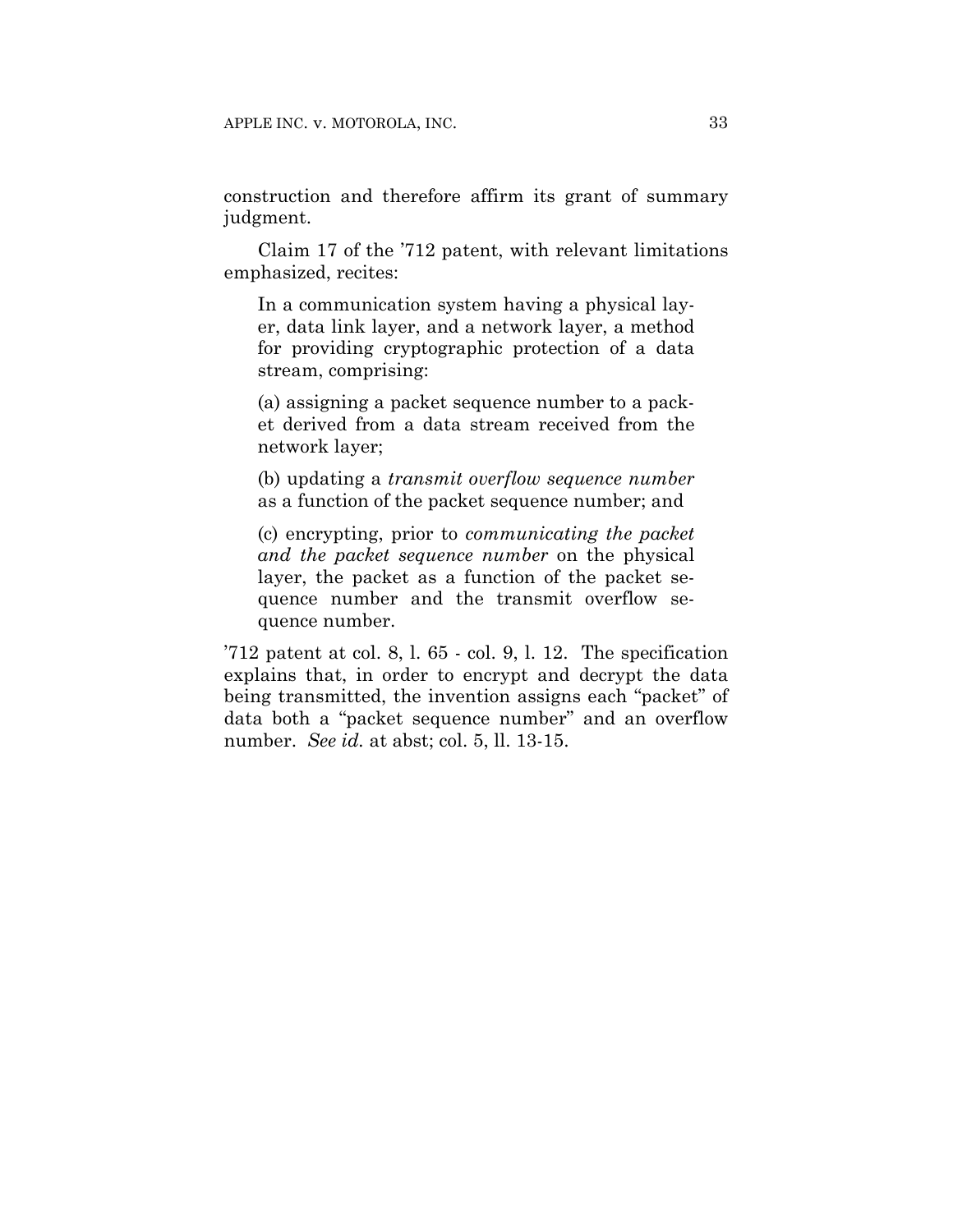

The "key" used to encrypt and decrypt the data includes both the packet sequence number and the overflow number. The packet sequence numbers are assigned sequentially up to a maximum. Once the maximum is reached, the packet sequence number count "rolls over" and begins again from number one. For example, if the maximum is 128, after 128 is assigned to a packet of data, the next packet is assigned a packet sequence number of one. *Id.* at col. 4, ll. 15-17. The overflow counter counts the number of times the packet sequence number rolls over. *Id*. at col. 3, ll. 54-55, 65-68. Thus, as demonstrated in the above illustration, each time the packet sequence number rolls over, the overflow sequence number increases by one. *Id*.

On the transmission side, the overflow number is called the TOSN. On the receiving side, it is called the receiving overflow sequence number ("ROSN"). In this manner, the key to encrypt and decrypt the data includes both a packet sequence number and an overflow number. When the packets of data are transmitted, the claimed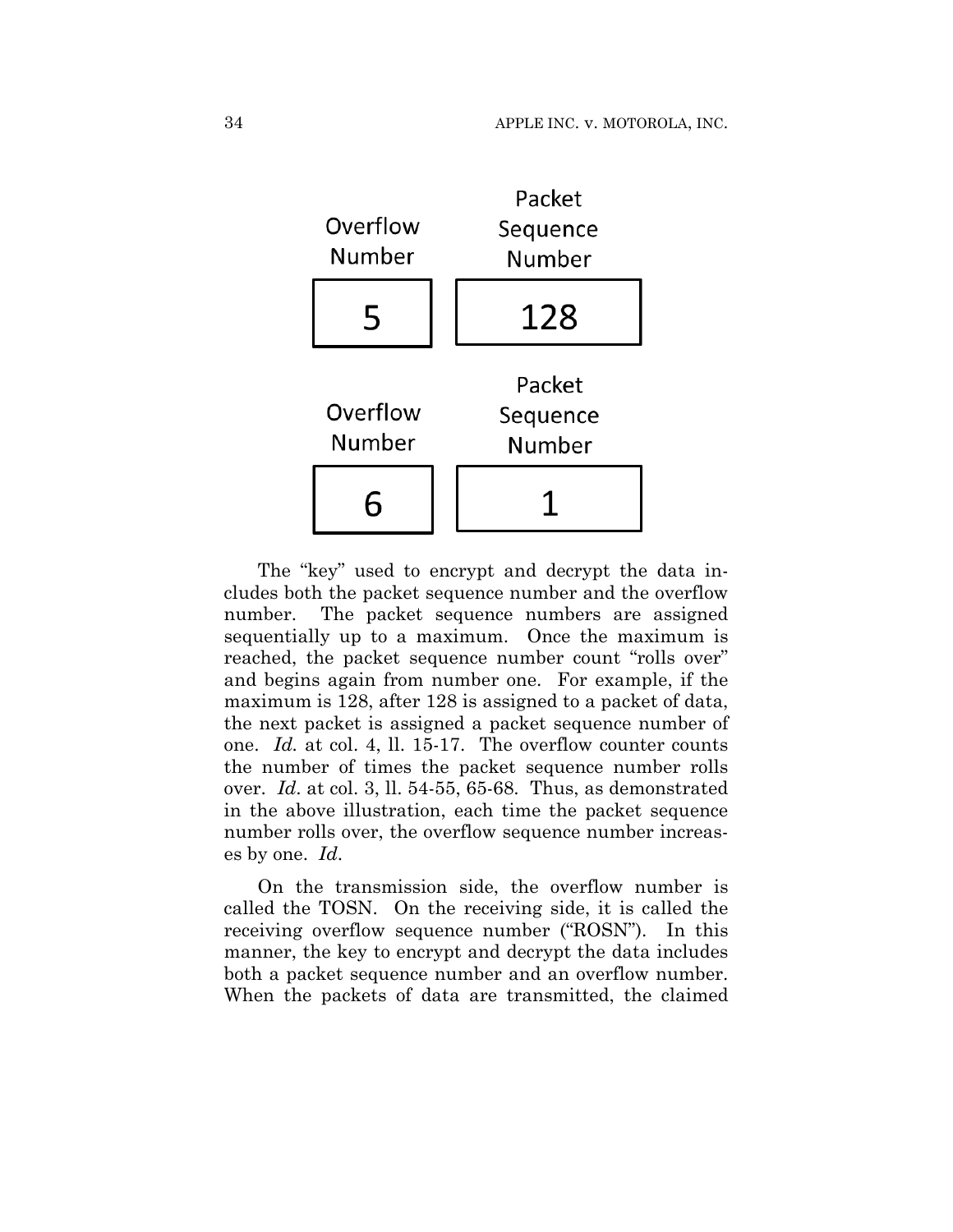system also transmits the packet sequence number. *Id.* at col. 5, ll. 29-32; col. 9, ll. 7-9. The specification does not describe transmitting the TOSN or any other overflow number. *Id*. Instead, the receiver couples the packet sequence number it receives with a ROSN it generates and uses these two numbers to decrypt the data packet.

The specification supports the district court's construction that the TOSN is never transmitted. First, the claims recite a TOSN, not a generic overflow sequence number. The specification plainly describes transmitting certain aspects of the system (the data packet, the packet sequence number) but never suggests that the TOSN is part of that transmission. Nor is it necessary for the TOSN to be transmitted. If it were, there would be no need for the receiver to generate a ROSN. Further, if both the TOSN and packet sequence number were transmitted, an eavesdropper could intercept the *entire key* needed to decrypt the message. This would defeat the invention's purpose of providing increased security by not transmitting the entire key.

Statements made by Motorola during prosecution of a related Japanese patent further support this construction. Before the Japan Patent Office, Motorola distinguished the prior art by explaining, with the included emphasis, that "the overflow sequence number is never transmitted." Motorola further explained that, because the TOSN is never transmitted, "there is no chance to intercept the overflow sequence number; thus, [the invention] provides a higher level of security." Motorola made this argument on more than one occasion. The Japanese application claims priority to the PCT application that issued in the United States as the '712 patent. Both the Japanese application and the '712 patent have the same specification, and the Japanese application included an identical claim to claim 17 at the time of Motorola's statements.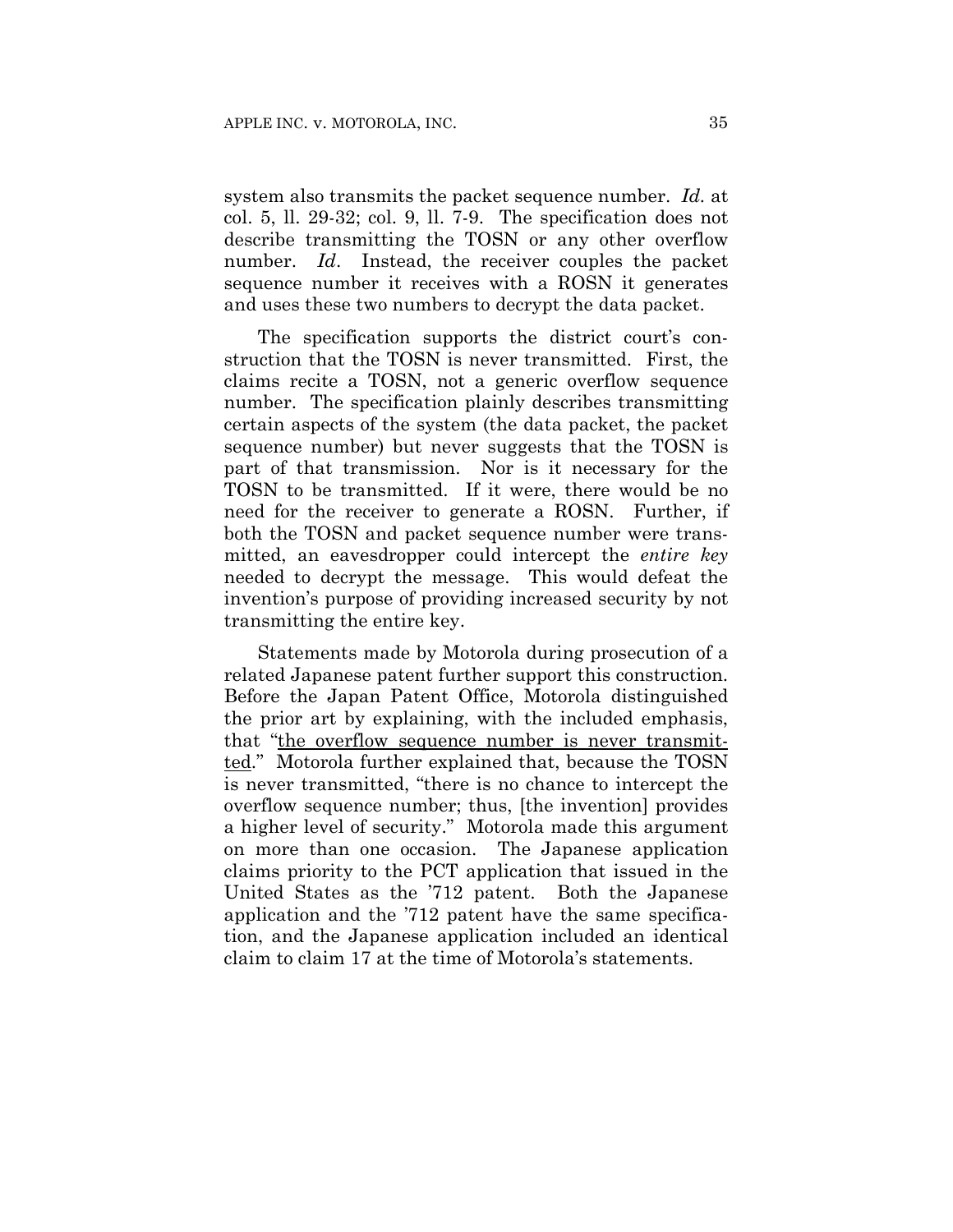Our precedent does not precisely address the impact of statements such as Motorola's here. Motorola's description of the TOSN came after the '712 patent issued and was made in front of a foreign patent office. This court has previously found that statements made in related, later-prosecuted U.S. patents may inform the meaning of earlier issued claims. *See, e.g.*, *Microsoft Corp. v. Multi-Tech Sys., Inc.*, 357 F.3d 1340, 1350 (Fed. Cir. 2004). In *Microsoft*, the court noted that "any statement of the patentee in the prosecution of a related application as to the scope of the invention would be relevant to claim construction, and the relevance of the statement made in this instance is enhanced by the fact that it was made in an official proceeding in which the patentee had every incentive to exercise care in characterizing the scope of its invention." *Id*. (emphasis added). Based upon this reasoning, the *Microsoft* court concluded that the patentee's statements made during the prosecution of a later patent were relevant to an earlier issued patent that shared a common specification. *Id*. Of course, statements made in unrelated applications are not relevant to claim construction. *See, e.g.*, *Goldenberg v. Cytogen, Inc.*, 373 F.3d 1158, 1167 (Fed. Cir. 2004) (explaining that an unrelated patent or application is one that does not "have a familial relationship" with the patent at issue); *Abbott Labs. v. Dey, L.P.*, 287 F.3d 1097, 1105 (Fed. Cir. 2002) (finding applications unrelated when they had "no formal relationship and were presented to the patent office as patentably distinct inventions").

This court has also considered statements made before a foreign patent office when construing claims if they are relevant and not related to unique aspects of foreign patent law. *See, e.g., Abbott Labs. v. Sandoz, Inc.*, 566 F.3d 1282, 1290 (Fed. Cir. 2009) ("While statements made during prosecution of a foreign counterpart to a U.S. patent application have a narrow application to U.S. claim construction . . . in this case the JP '199 application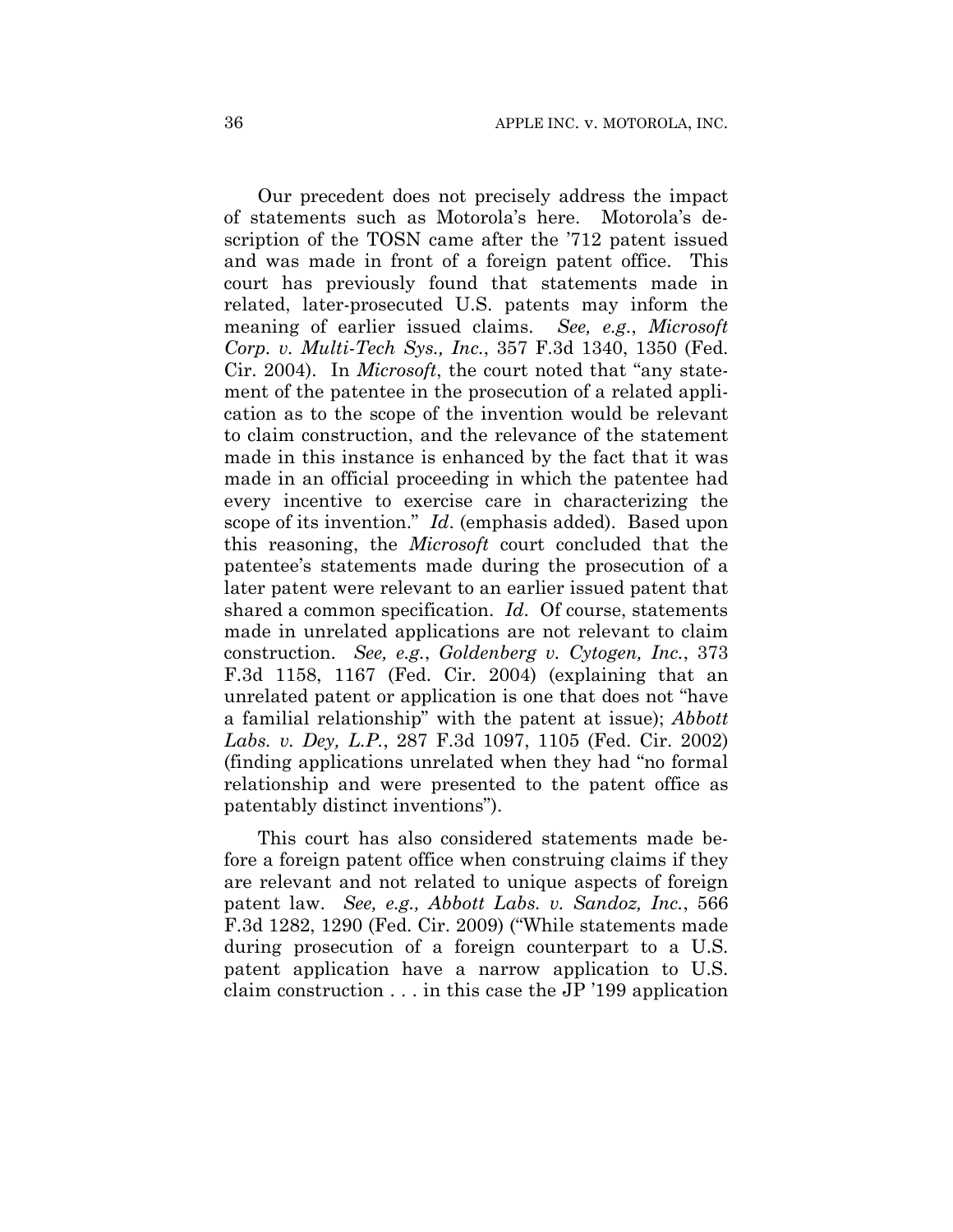is part of the prosecution history of the '507 patent itself") (internal citations omitted); *Gillette Co. v. Energizer Holdings, Inc.*, 405 F.3d 1367, 1374 (Fed. Cir. 2005) (considering the patentee's arguments before the European Patent Office (EPO) and concluding that a "blatant admission by this same defendant before the EPO clearly support[ed]" the court's construction); *Tanabe Seiyaku Co.*, *v. U.S. Int'l Trade Comm'n*, 109 F.3d 726, 733 (Fed. Cir. 1997); *Caterpillar Tractor Co. v. Berco, S.p.A.*, 714 F.2d 1110, 1116 (Fed. Cir. 1983). *But see AIA Eng'g Ltd. v. Magotteaux Int'l S/A*, 657 F.3d 1264, 1279 (Fed. Cir. 2011) ("[O]ur precedent cautions against indiscriminate reliance on the prosecution of corresponding foreign applications in the claim construction analysis."); *Pfizer, Inc. v. Ranbaxy Labs. Ltd.*, 457 F.3d 1284, 1290 (Fed. Cir. 2006) ("[S]tatements made during prosecution of foreign counterparts to the '893 patent are irrelevant to claim construction because they were made in response to patentability requirements unique to Danish and European law.").

The principles illustrated in these decisions provide ample support for holding Motorola to the statements made during Japanese prosecution. Motorola's statements that the TOSN "is never transmitted" to the receiver could not be clearer. *See Gillette*, 405 F.3d at 1374 (holding party to "blatant admission" in argument made to EPO). Motorola also explained, more than once, that not transmitting the TOSN improves the security of the claimed system. This explanation is consistent with the claims and the invention described in the specification. *See AIA*, 657 F.3d at 1279 (noting concerns regarding differences in foreign patent law). Thus, as in *Microsoft*, the statements were "made in an official proceeding in which the patentee had every incentive to exercise care in characterizing the scope of its invention." 357 F.3d at 1350. Further, the two patents are related and share a familial relationship. They both claim priority to the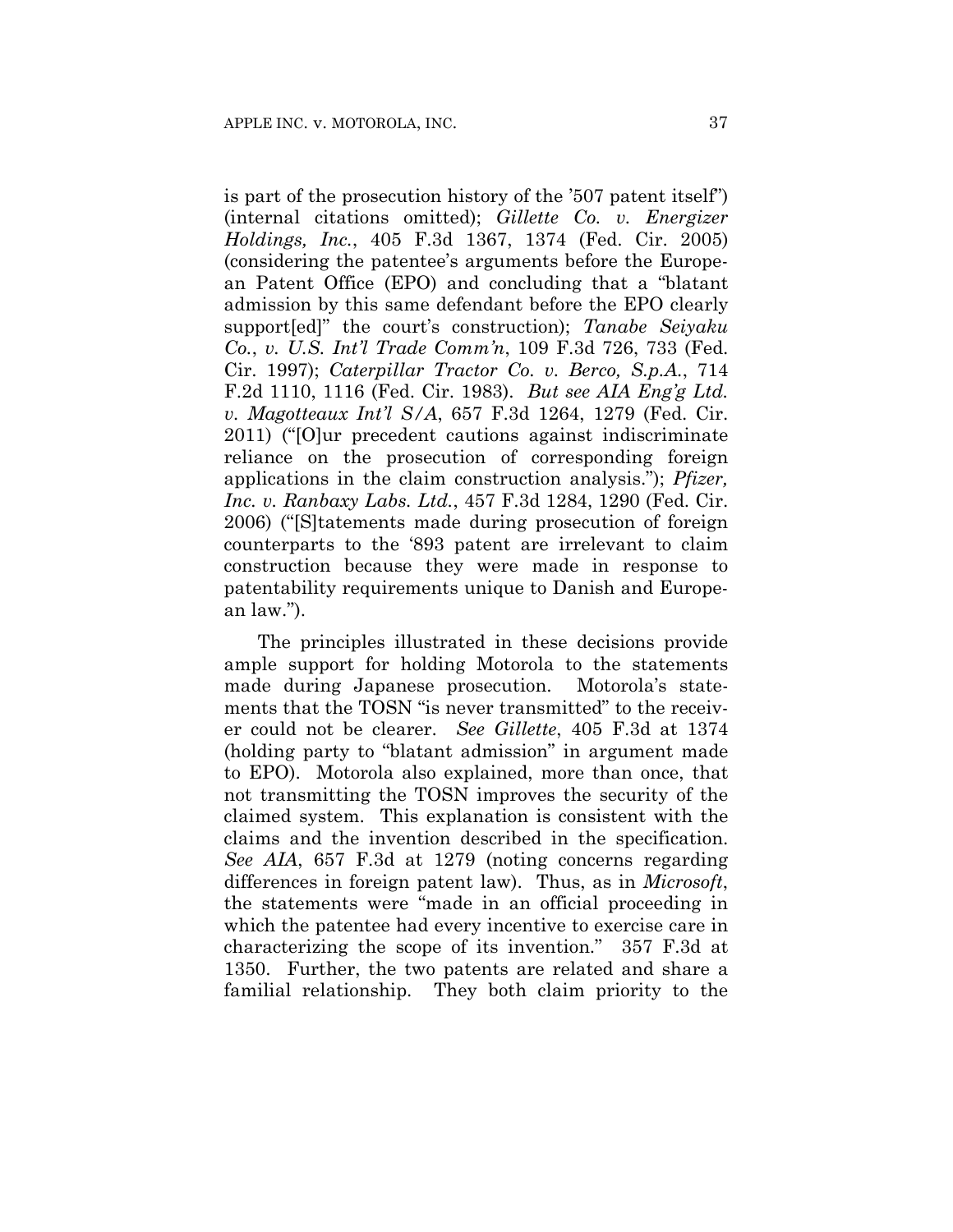same PCT application. Both specifications are the same. And, at the time Motorola made its statements to the Japanese patent office, the Japanese application contained a claim identical to claim 17. Thus, the construction supported by the specification is also supported by Motorola's statements before the Japan patent office. We hold that it was not error for the district court to rely upon Motorola's statements to the Japan Patent Office. As such, we affirm the district court's construction.

The district court granted Apple's motion for summary judgment of non-infringement based upon its construction of claim 17. On appeal, Motorola does not dispute that Apple does not infringe under this construction. Accordingly, we affirm the district court's grant of summary judgment of non-infringement of the '712 patent.

## ADMISSIBILITY OF DAMAGES EXPERT EVIDENCE

In preparation for trial on the patent infringement claims still at issue, the parties presented expert testimony supporting their damages calculations. Both parties challenged the admissibility of the other side's expert evidence. The district court held a *Daubert* hearing at which the experts testified and the parties presented oral arguments regarding admissibility. Subsequently, the district court excluded nearly all of both parties' expert evidence relating to damages for infringement. Not all of these decisions are before us. On appeal, Apple argues that the proposed testimony of its damages expert regarding the '949 and '263 patents is admissible. Motorola argues that the proposed testimony of its damages expert for the '898 patent is admissible. Because the district court erred in its decision to exclude the parties' expert evidence, we reverse.

The legal framework for admission of expert testimony is provided by the Federal Rules of Evidence, along with *Daubert v. Merrell Dow Pharm., Inc.*, 509 U.S. 579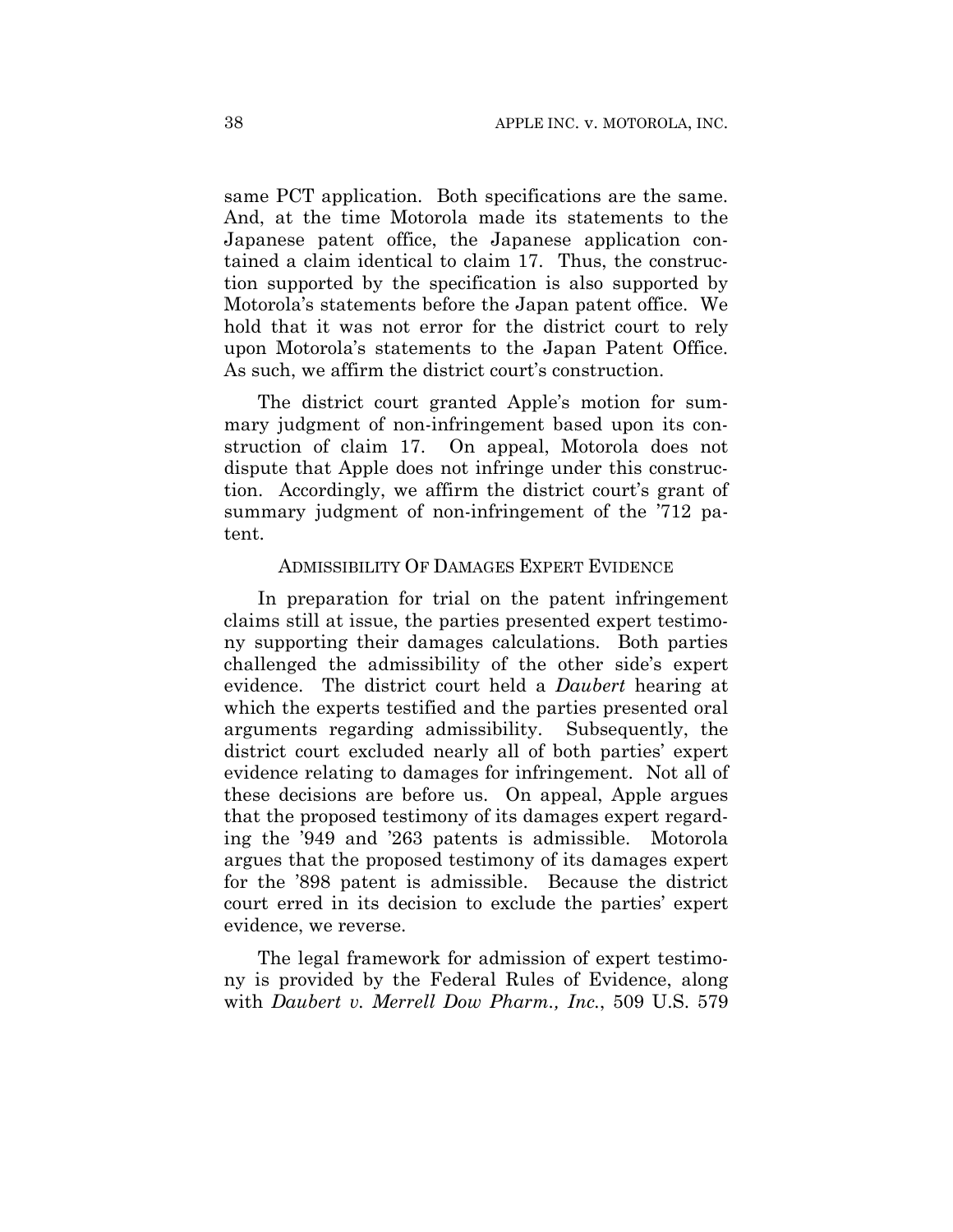(1993) and its progeny. *See* FED. R. EVID. 702, 703. In *Daubert*, the Court addressed the proper standard for admitting expert testimony and emphasized that the focus "must be solely on principles and methodology, not on the conclusions that they generate." 509 U.S. at 595. In *Kumho Tire Co. v. Carmichael*, 526 U.S. 137 (1999), the Court clarified that the district court's "gatekeeping obligation" applied to all expert testimony. 526 U.S. at 147. Subsequently, "Rule 702 was amended in response to *Daubert* and cases applying it, including *Kumho Tire*." *Micro Chem., Inc. v. Lextron, Inc.*, 317 F.3d 1387, 1391 (Fed. Cir. 2003).

Rule 702 states:

A witness who is qualified as an expert by knowledge, skill, experience, training, or education may testify in the form of an opinion or otherwise if:

(a) the expert's scientific, technical, or other specialized knowledge will help the trier of fact to understand the evidence or to determine a fact in issue;

(b) the testimony is based on sufficient facts or data;

(c) the testimony is the product of reliable principles and methods; and

(d) the expert has reliably applied the principles and methods to the facts of the case.

FED. R. EVID. 702. Rule 703 states:

An expert may base an opinion on facts or data in the case that the expert has been made aware of or personally observed. If experts in the particular field would reasonably rely on those kinds of facts or data in forming an opinion on the subject, they need not be admissible for the opinion to be ad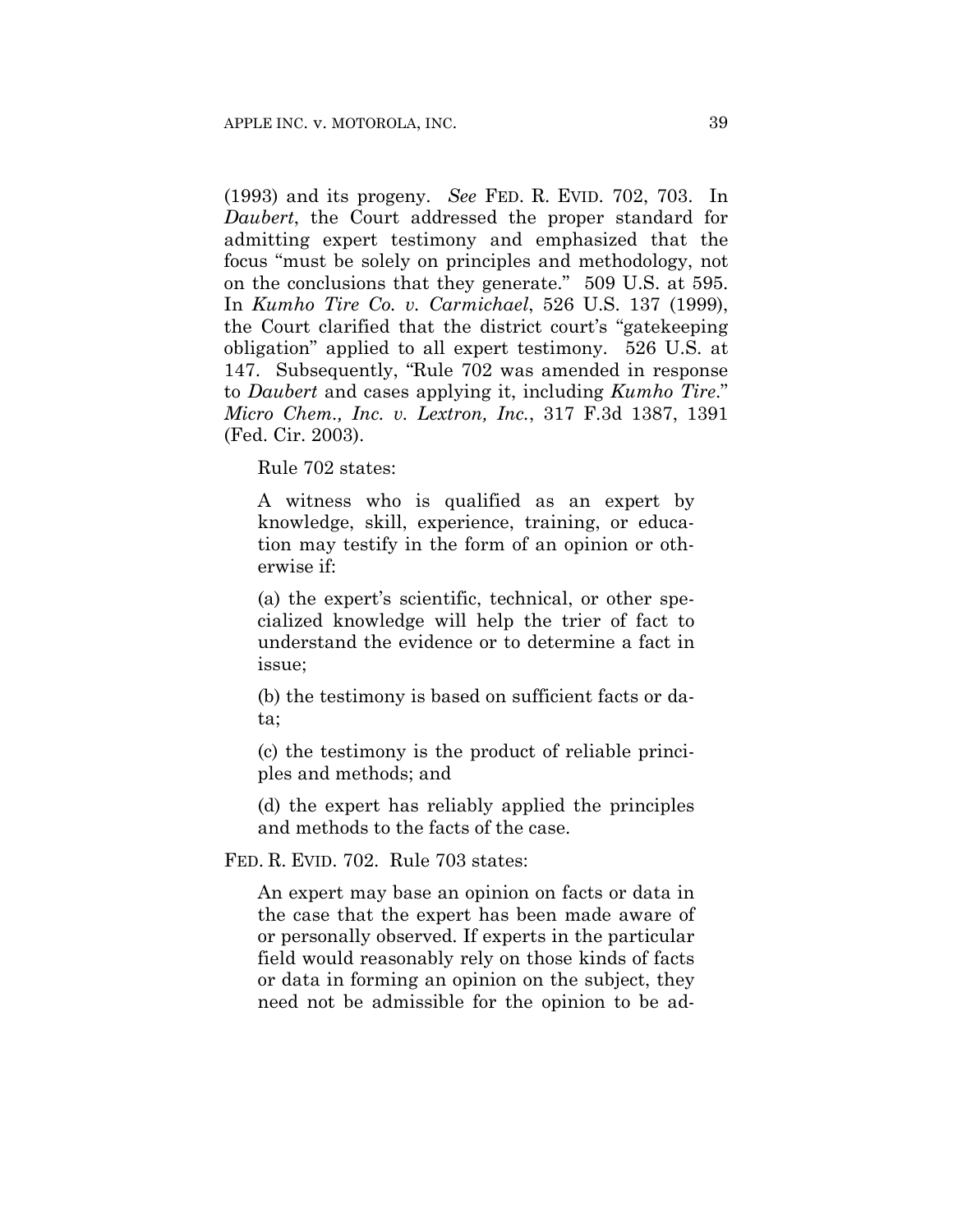mitted. But if the facts or data would otherwise be inadmissible, the proponent of the opinion may disclose them to the jury only if their probative value in helping the jury evaluate the opinion substantially outweighs their prejudicial effect.

## FED. R. EVID. 703.

Under these rules and precedent, a district court judge, acting as a gatekeeper, may exclude evidence if it is based upon unreliable principles or methods, or legally insufficient facts and data. *See, e.g.*, *Smith v. Ford Motor Co.*, 215 F.3d 713, 718 (7th Cir. 2000) ("We emphasize that the court's gatekeeping function focuses on an examination of the expert's methodology."); *Daubert*, 509 U.S. at 595 ("The focus, of course, must be solely on principles and methodology, not on the conclusions that they generate."); *i4i Ltd. Partnership v. Microsoft Corp.*, 598 F.3d 831, 854 (Fed. Cir. 2010) (stating that "*Daubert* and Rule 702 are safeguards against unreliable or irrelevant opinions, not guarantees of correctness") (applying Fifth Circuit law); *Walker v. Soo Line R. Co.*, 208 F.3d 581, 587 (7th Cir. 2000) ("The critical point is that Dr. Pliskin employed a proper methodology to determine Mr. Walker's pre-incident IQ.").

A judge must be cautious not to overstep its gatekeeping role and weigh facts, evaluate the correctness of conclusions, impose its own preferred methodology, or judge credibility, including the credibility of one expert over another. These tasks are solely reserved for the fact finder. *See, e.g.*, *Smith*, 215 F.3d at 718 ("The soundness of the factual underpinnings of the expert's analysis and the correctness of the expert's conclusions based on that analysis are factual matters to be determined by the trier of fact."); *Stollings v. Ryobi Techs., Inc*., 725 F.3d 753, 766 (7th Cir. 2013) ("An expert may provide expert testimony based on a valid and properly applied methodology and still offer a conclusion that is subject to doubt. It is the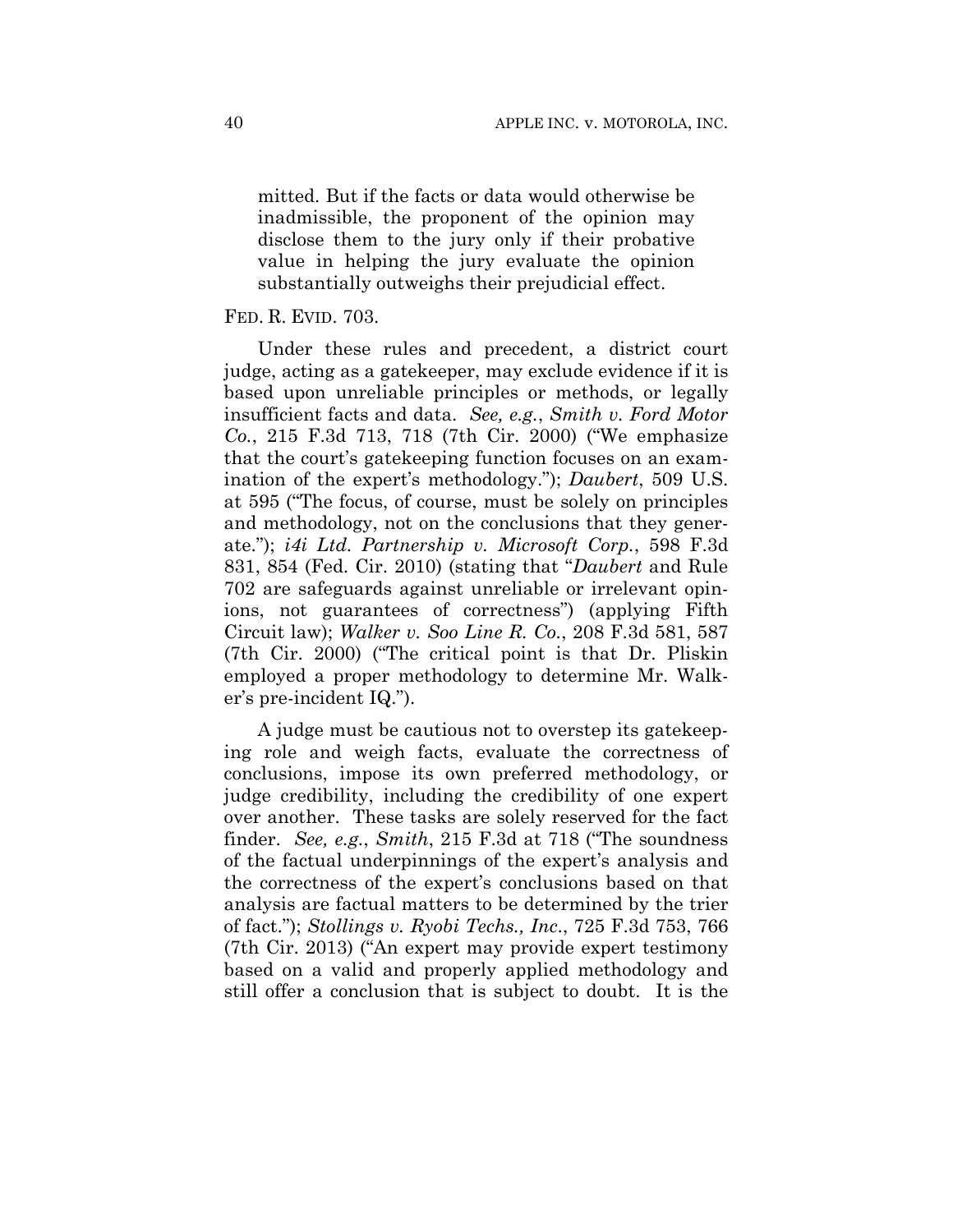role of the jury to weigh these sources of doubt."). As the Seventh Circuit noted in *Stollings*, "the jury must still be allowed to play its essential role as the arbiter of the weight and credibility of expert testimony." 725 F.3d at 765; *see also Lees v. Carthage Coll.*, 714 F.3d 516, 526 (7th Cir. 2013).

That the gatekeeping role of the judge is limited to excluding testimony based on unreliable principles and methods is particularly essential in the context of patent damages. This court has recognized that questions regarding which facts are most relevant or reliable to calculating a reasonable royalty are "for the jury." *i4i*, 598 F.3d at 856 ("When the methodology is sound, and the evidence relied upon sufficiently related to the case at hand, disputes about the degree of relevance or accuracy (above this minimum threshold) may go to the testimony's weight, but not its admissibility."); *see also Micro Chemical*, 317 F.3d at 1392.

This court has also recognized that estimating a "reasonable royalty" is not an exact science. As such, the record may support a range of "reasonable" royalties, rather than a single value. Likewise, there may be more than one reliable method for estimating a reasonable royalty. *See, e.g.*, *In re Innovatio IP Ventures, LLC Patent Litig.*, MDL 2303, 2013 WL 5593609, at \*30-\*40 (N.D. Ill. Oct. 3, 2013) (undertaking a detailed evaluation of the different methods proposed by the parties of valuing the patents at issue). For example, a party may use the royalty rate from sufficiently comparable licenses, value the infringed features based upon comparable features in the marketplace, or estimate the value of the benefit provided by the infringed features by a comparing the accused product to non-infringing alternatives. All approaches have certain strengths and weaknesses and, depending upon the facts, one or all may produce admissible testimony in a single case. It is common for parties to choose different, reliable approaches in a single case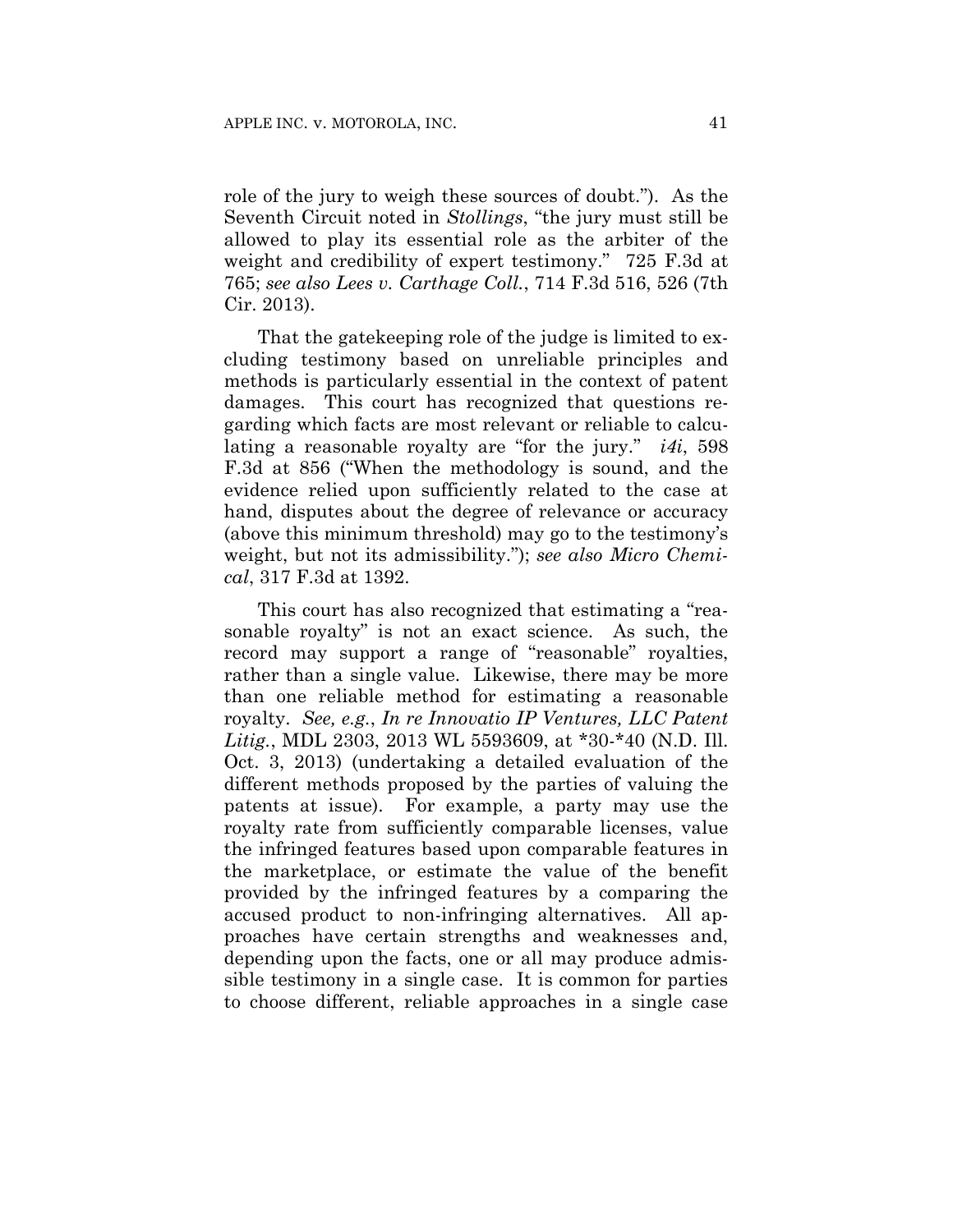and, when they do, the relative strengths and weaknesses may be exposed at trial or attacked during crossexamination. That one approach may better account for one aspect of a royalty estimation does not make other approaches inadmissible. For example, actual royalties paid for technologies similar to the claims at issue may *inherently* account for available, non-infringing alternatives. On the other hand, an analytical comparison of the same non-infringing alternatives to the claims may more *directly* account for this cost. The fact that one of these methods may be said to more accurately value this aspect of a reasonable royalty calculation does not, necessarily, make the other approach inadmissible.

With this legal framework in mind, we review the district court's damages rulings. In doing so, we apply Seventh Circuit law to the question of admissibility. *See, e.g.*, *Ethicon, Inc. v. U.S. Surgical Corp.*, 135 F.3d 1456, 1465 (Fed. Cir. 1998). The Seventh Circuit reviews *de novo* whether the district court applied the proper legal framework; but reviews decisions to admit or exclude expert testimony under this framework for an abuse of discretion. *See United States v. Parra*, 402 F.3d 752, 758 (7th Cir. 2005) (*citing United States v. Allen,* 269 F.3d 842, 845 (7th Cir. 2001)).

## Apple's '949 Patent

As to the '949 patent, we find that the district court improperly excluded Apple's proposed expert testimony on damages. First, as discussed above, the district court based its damages analysis on an incorrect claim construction. This error, alone, would require reversal and remand because the erroneous claim construction here tainted the district court's damages analysis. *See, e.g.*, *Cohesive Techs., Inc. v. Waters Corp.*, 543 F.3d 1351, 1373 (Fed. Cir. 2008) (vacating ruling that patentee was not entitled to damages and remanding for reconsideration based upon modified claim construction); *Texas Digital*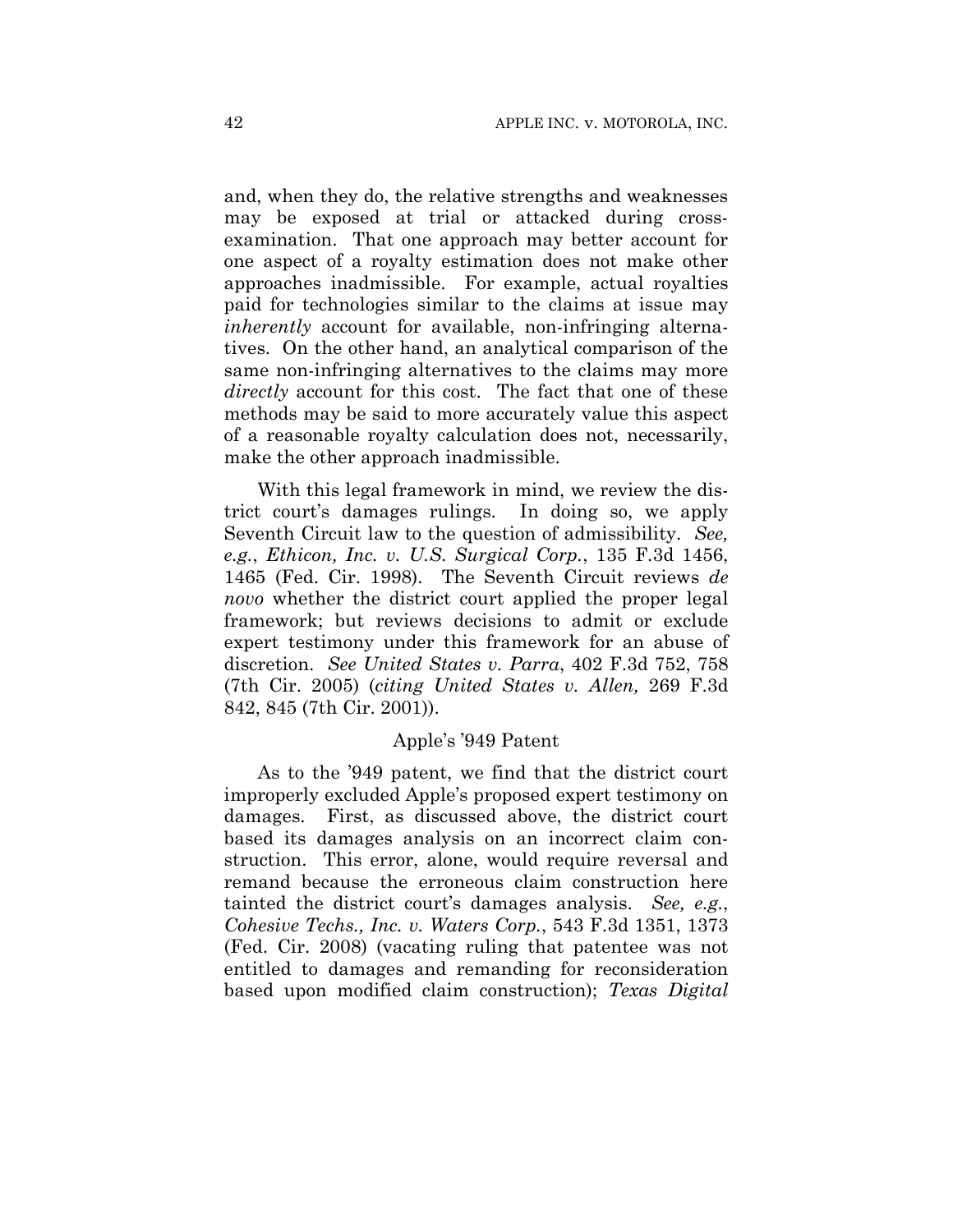*Sys., Inc. v. Telegenix, Inc.*, 308 F.3d 1193, 1216 (Fed. Cir. 2002) (vacating damages award where district court provided erroneous claim constructions to the jury). Second, the district court erred by not considering the full scope of the asserted claims, questioning the conclusions of Apple's expert, and substituting its own opinion, rather than focusing on the reliability of the principles and methods used or the sufficiency of the facts and data relied upon. These errors also require reversal and remand.

In order to estimate the value of the asserted claims of the '949 patent, Apple's expert (Brian W. Napper) analyzed Apple's Magic Trackpad ("Trackpad").2 The Trackpad is a touchpad for use with Mac computers in place of a mouse. Much like a touchscreen, it has a tactile sensor that detects finger contacts and translates them into computer commands. A user touches the Trackpad with her fingers in order to scroll through documents or translate content on the computer screen. The Trackpad recognizes twelve finger gestures, including a vertical scrolling gesture and a horizontal scrolling gesture. The decision to use the Trackpad as a comparable product was supported by the testimony of one of Apple's technical experts, Dr. Stephen Feiner, who concluded that the touch gestures of the Trackpad are "comparable or similar" to the claimed features of the '949 patent. Further, Napper contended that the Trackpad features most similar to the asserted claims (such as the vertical scrolling and horizontal scrolling features) are the most used touch features of the Trackpad. Thus, Napper provided factual support

<u>.</u>

<sup>2</sup> Because much of Napper's expert report is confidential, we are limited to providing an overview of his methodology and application but cannot include many of the supporting details.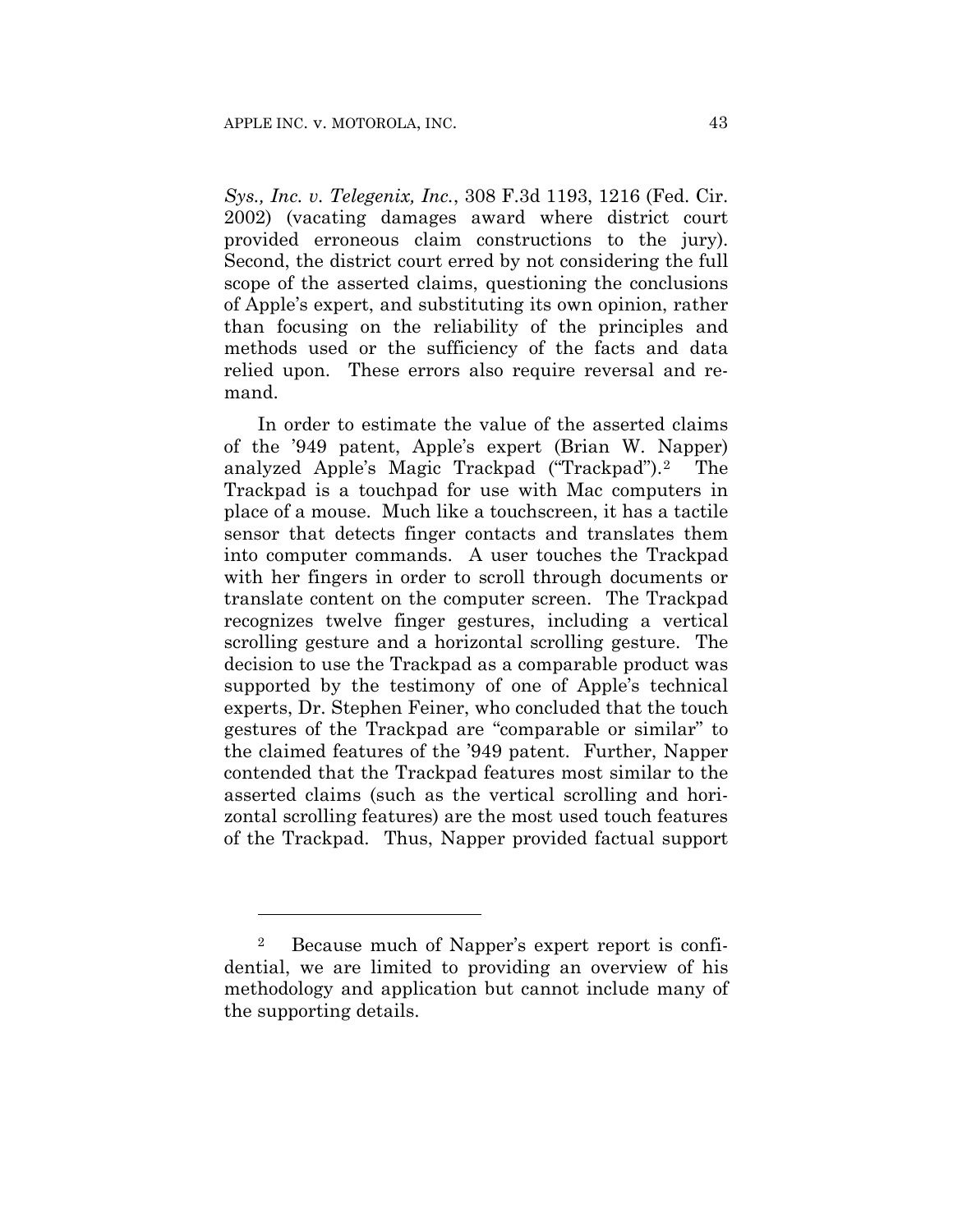for his contention that a Trackpad includes features comparable to the claimed features.

In order to isolate the value of the Trackpad's touch features, Napper began by comparing the price of the Trackpad to that of a traditional computer mouse. Napper opined that the price difference between these products could be attributed to two differences: the Trackpad's touch features and its wireless connectivity, neither of which is present in a traditional mouse. Because wireless connectivity is not part of the asserted claims, Napper discounted his royalty based upon the estimated value of wireless connectivity in this context. Napper estimated this value by comparing the price of two sets of wired and wireless mice and using the midpoint price difference as a discount.

Napper further discounted his royalty calculation to account for Trackpad touch features that are outside the scope of the asserted claims. Specifically, Napper concluded that a subset of the Trackpad touch features were "similar or comparable" to the asserted features.Thus, he reduced his royalty estimate by a proportional amount to account for the extra features. Following this procedure, Napper arrived at a reasonable royalty.

Napper then compared his royalty calculation with royalty rates paid by Motorola in licenses for related touch screen technology. Napper concluded that, because the technology at issue in those licenses was similar but inferior, and because the parties to the license were not direct competitors, Motorola would have been willing to pay a higher royalty for a license to the asserted claims of the '949 patent than it had paid in those licenses.

As a possible design alternative, Napper testified that Motorola could have removed the asserted functionality from its products. Napper noted that this would create a less functional touchscreen due to specific technical reasons discussed in Dr. Feiner's report. According to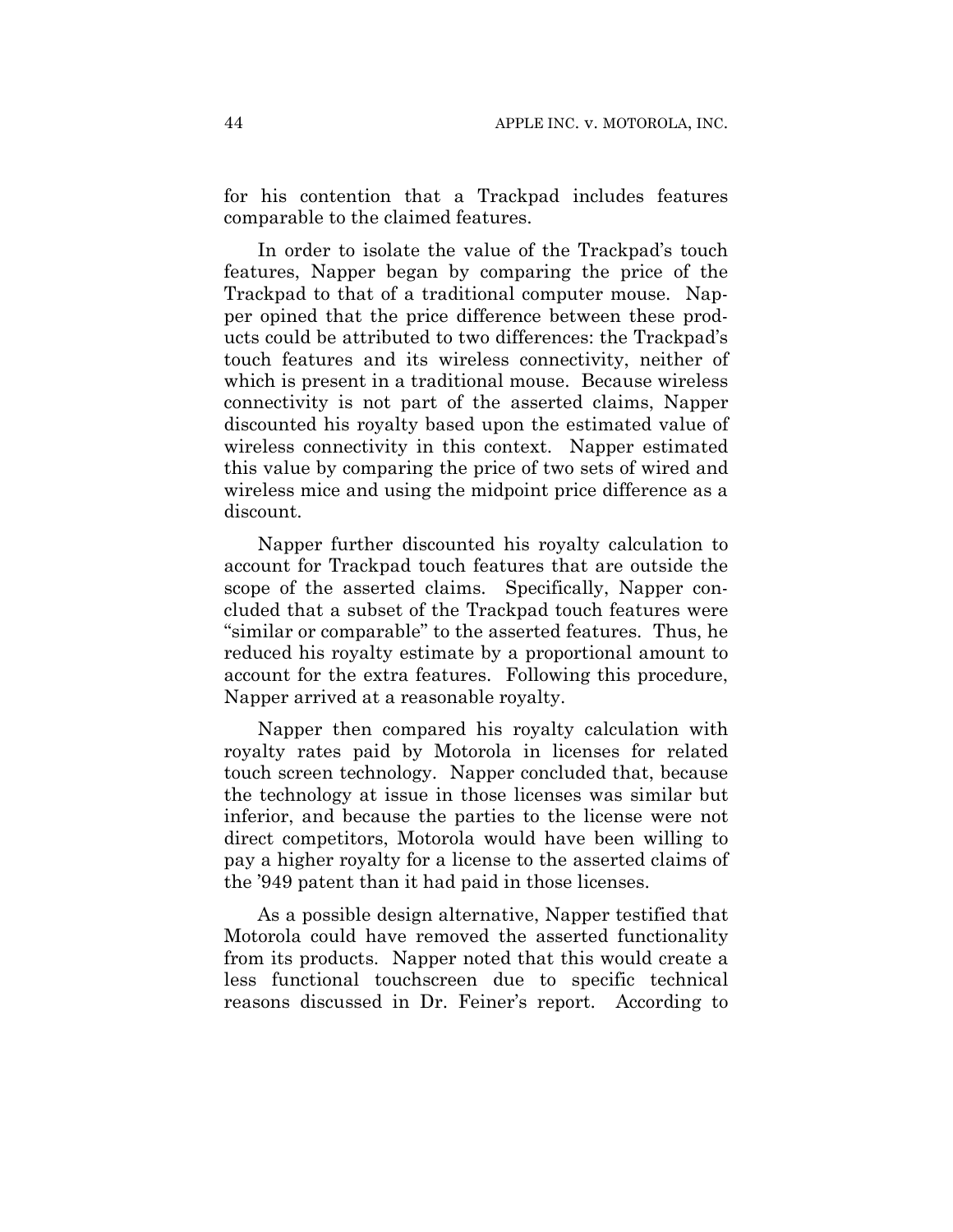Napper, this would adversely impact the user's experience of the touchscreen and create user frustration, thereby resulting in a less desirable product. Napper concluded that this alternative would not produce a reasonable estimate upon which to base damages.

The district court reviewed Napper's expert report and excluded all of his proposed testimony for the '949 patent. In large part, the court's analysis incorporated, and was based upon, its incorrect claim construction, which limited the claims to products containing a preloaded Kindle application that uses a tap gesture to go to the next page. *See, e.g.*, *Apple, Inc. v. Motorola, Inc.*, 1:11- CV-08540, 2012 WL 1959560 at \*7 (N.D. Ill. May 22, 2012) ("At this point in the litigation the dispositive element of the '949 patent is the use of a tap on the righthand side of the screen to switch to the next page of a Kindle book that has been loaded on the cell phone"); *see id.* at \*7-8 (discussing design alternatives only to the tap gesture). This overly narrow view of the claims led the court to conclude, incorrectly, that much of Napper's analysis was too far removed from the asserted claims.

Although it nearly exclusively relied on this narrow claim construction, the district court did recognize that Napper's expert report was focused on the full (and proper) scope of the claims. In light of this, the court considered whether Napper's proposed testimony provided a reliable basis for estimating the value of another single claim limitation, the "vertical scrolling feature."3 The court found that it did not, concluding that "the fact that many consumers will pay more for a Magic Trackpad than for a mouse tells one nothing about what they will pay to avoid occasionally swiping unsuccessfully because their swiping finger wasn't actually vertical to the screen."

1

<sup>3</sup> Hence, the court did not consider Napper's expert testimony in light of the full scope of the asserted claims.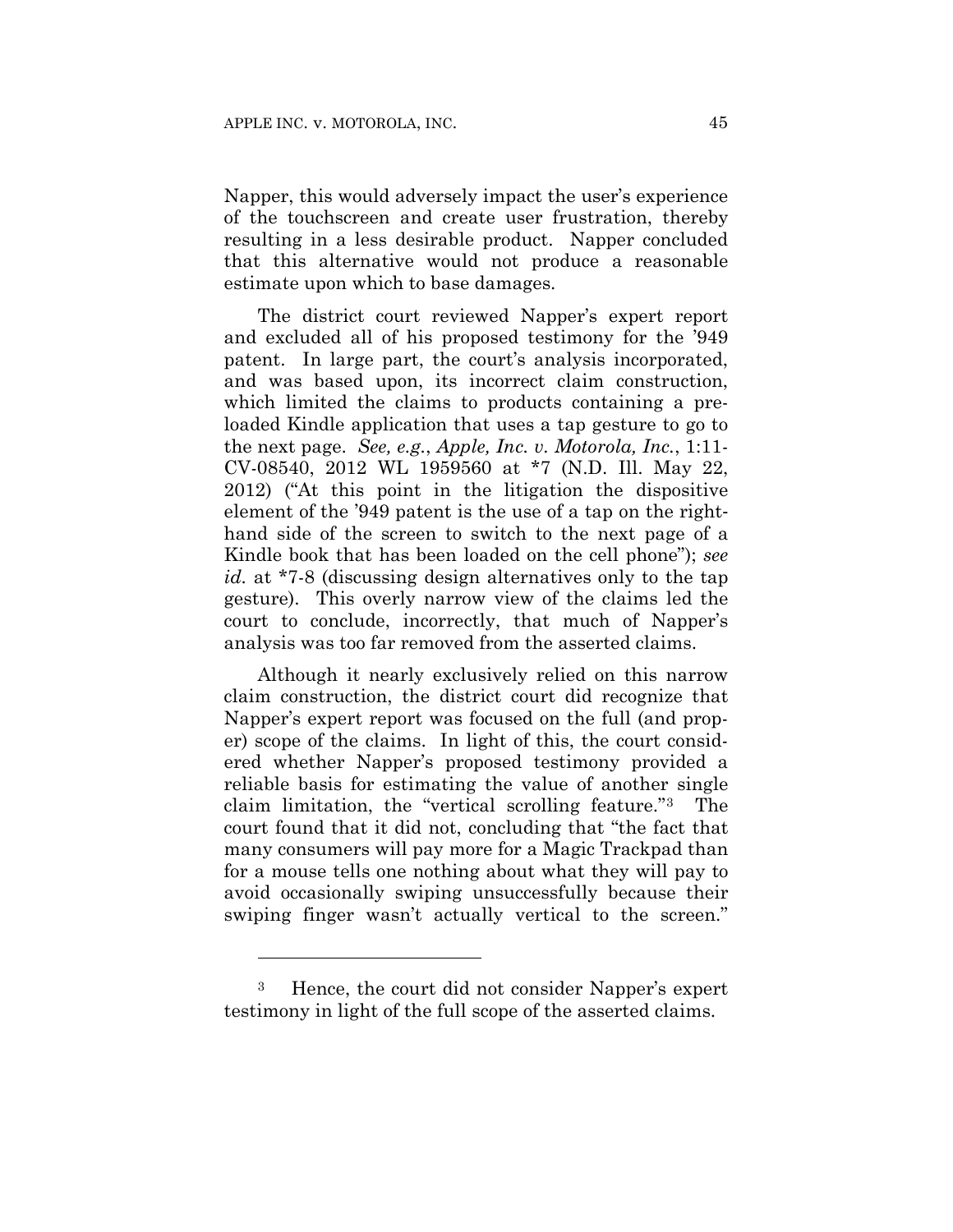Thus, the court concluded that any comparison to a Trackpad was an "inadequate" method of estimating the value of either the vertical scrolling feature or the tap for the next page feature.

Aside from relying on an incorrect claim construction, the district court erred by not considering the full scope of infringement. At no point did the court ask or consider whether Napper had used reliable principles and methods, or sufficient data, to value the *entire scope* of the asserted claims. Consequently, the district court incorrectly focused on individual claim limitations in isolation when evaluating the reliability of Napper's methods. It is certainly conceivable that an otherwise sound methodology could appear unreliable (or, indeed, irrelevant) when applied to a single limitation, or a subset of limitations, rather than to the full set of infringed claims. This is why the proper inquiry evaluates the expert's methodology in view of the full scope of the infringed claims. *See* 35 U.S.C. § 284 ("[D]amages adequate to compensate *for the infringement* . . . a reasonable royalty for the use made of *the invention* by the infringer.") (emphasis added); *Gen. Motors Corp. v. Devex Corp.*, 461 U.S. 648, 655 (1983) ("Congress expressly provided in § 284 that the court 'shall award the claimant damages *adequate to compensate* for the infringement.'") (emphasis in original); Robert A. Matthews, Jr., *Annotated Patent Digest* § 30:6 (2014) ("All claim constructions define the bounds of what infringes, and therefore also define the bounds of what activity infringement damages are applicable to."). Thus, the proper question is not whether a comparison to the Trackpad accurately values one of the claimed finger gestures. Rather, we must ask, with the entire scope of the asserted claims and the correct claim construction in mind, whether Napper employed reliable principles and methods, reliably applied them, and relied upon legally sufficient facts or data. We find that he did.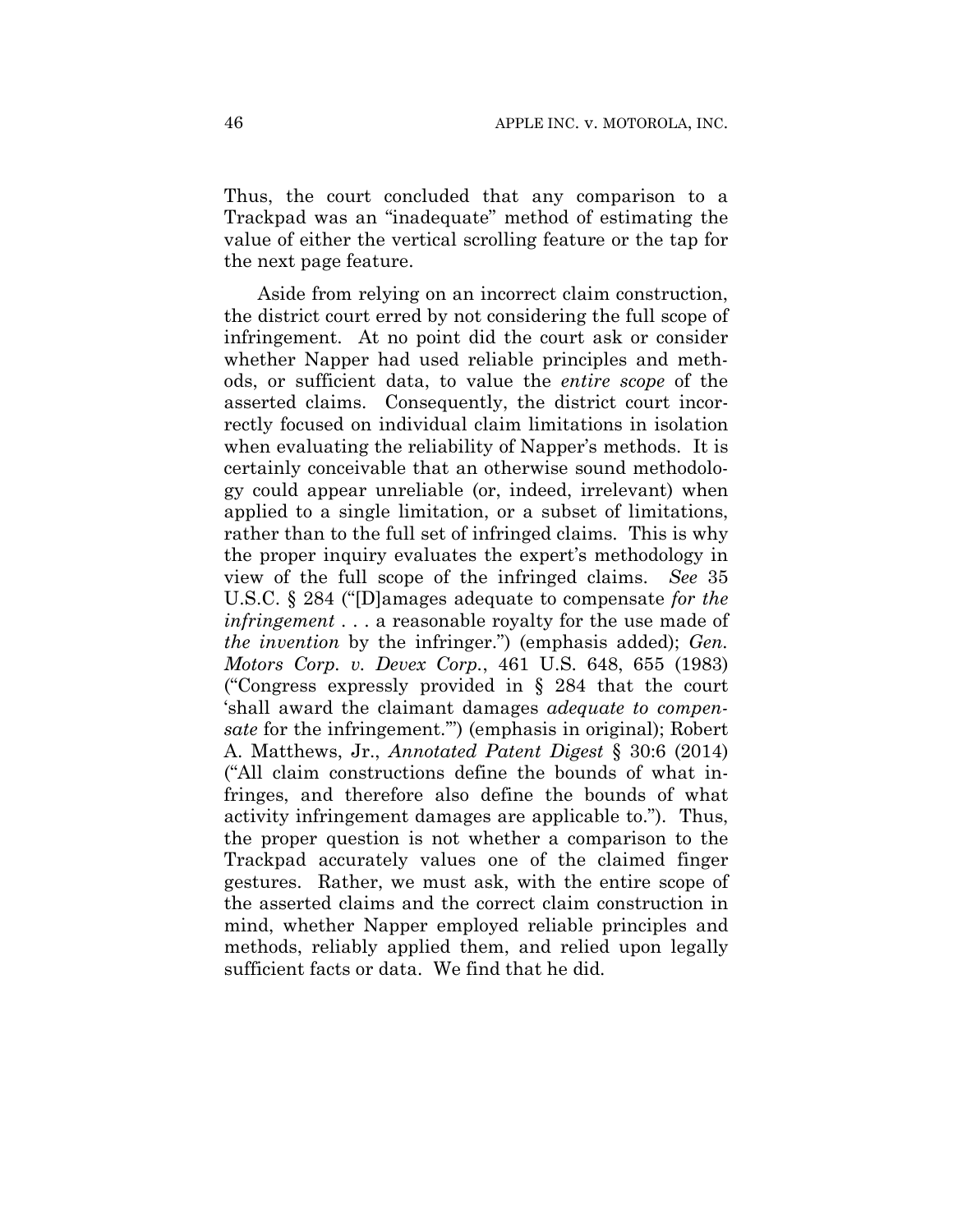Contrary to the district court's determination, Napper's methodology is not inherently unsound; rather it is "the product of reliable principles and methods." FED. R. EVID. 702. This court has upheld the use of similar methods involving comparable benchmark products in the past. *See, e.g.*, *i4i*, 598 F.3d at 853-854; *see also VirnetX Inc. v. Apple Inc.*, 925 F. Supp. 2d 816, 839 (E.D. Tex. 2013). Napper's methodology focused on the claimed technology. As discussed, Napper began with an existing product containing features he contended were similar to the asserted features (the Trackpad). Next, Napper attempted to isolate the value of these similar features by valuing other, non-claimed features of the Trackpad and subtracting this value. To reach a reasonable royalty, Napper then compared his resulting royalty to related licenses and rationalized the price differences. Napper also addressed the possibility of removing the asserted features from the accused devices and argued that this would frustrate consumers and devalue the products. In all, Napper's testimony was the product of reliable principles and methods.

Napper also applied these principles and methods in a reliable way and supported them with legally sufficient facts and data. *See* FED. R. EVID. 702. Napper's application was straightforward and adequately supported by Apple's technical experts and Napper's own experience and expertise, the latter of which is not disputed. For example, Napper's assertion that the Trackpad's features are comparable to the asserted features is the result of reliable application. Like the asserted claims, the Trackpad translates finger contacts into computer commands, including some of the same finger contacts and computer commands asserted. Napper also properly relied upon Apple's technical expert to factually support this comparison. To account for the differences between the Trackpad's features and those of the asserted claims, Napper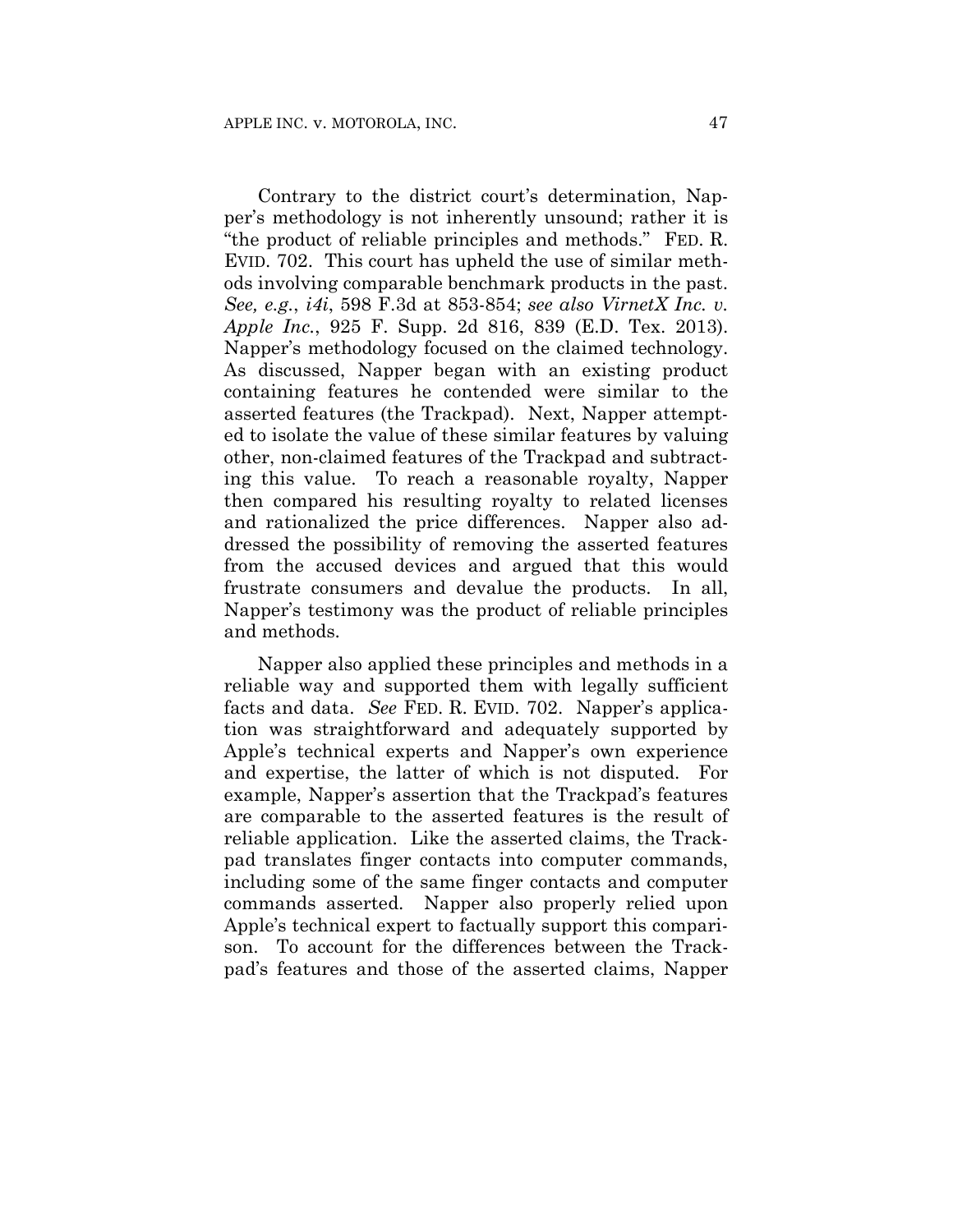addressed these differences and discounted his royalty estimate.

In excluding Napper's testimony, the district court reasoned, "that a consumer will pay something for gestural control does not enable an estimation of how much he will pay for a particular improvement in a system of such control." The court also found that there was a more preferable method for valuing the asserted claims that, it believed, would be used in a non-litigation context. Contrary to the district court's assertion, Napper's estimate was not directed to the value of all "gestural control" but to the value of the asserted claims because Napper focused on the asserted features, as described above. *See supra* at 39-41 (describing Napper's identification of similar features, isolation of their value by discounting for unclaimed features, and comparison of royalty rate to similar license agreements). While the district court summarily concluded there was a better way to calculate damages, it did not point to any specific flaws in Napper's Trackpad comparison. For example, the court did not question the testimony of Apple's technical expert that the Trackpad's features are "comparable or similar" to the asserted features. Nor did the court point to any flaws in Napper's method of apportioning the cost of the relevant features in the Trackpad or explain why its preferred method of valuation was superior. Simply because other reliable methods of estimating a reasonable royalty may exist does not, by itself, render Napper's approach inadmissible.

The district court also faulted Napper for not directly estimating what a consumer "will pay to avoid occasionally swiping unsuccessfully because their swiping finger wasn't actually vertical to the screen." But Napper's methodology did estimate what consumers will pay for the infringed features by evaluating what consumers have actually paid for comparable features. More generally, the value a consumer attributes to the infringing feature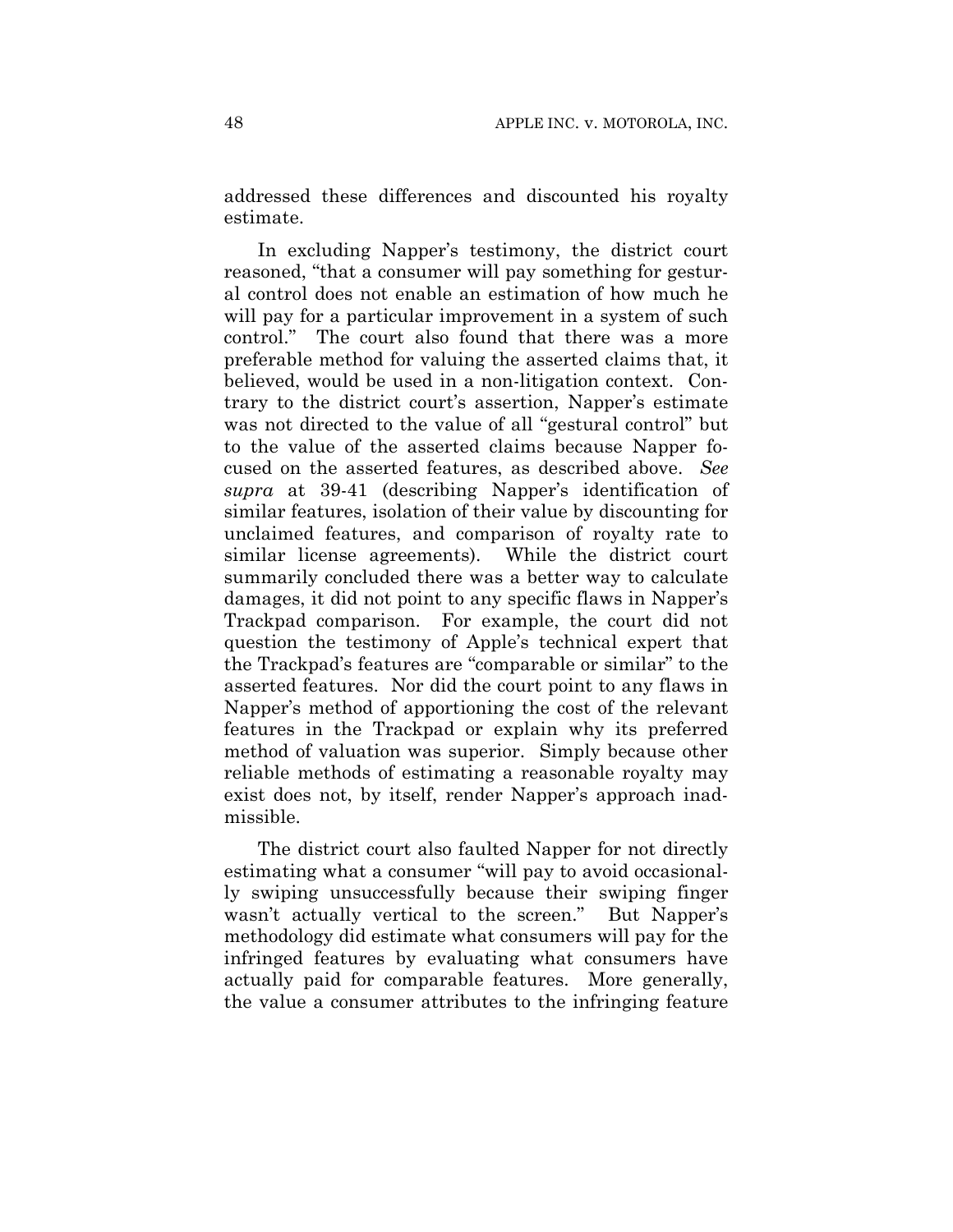1

may be an important data point for estimating a royalty, but it is not a required piece of information in all cases. Here, the absence of a direct measurement of this value does not topple the entirety of the principles and methods employed by Napper. The statute requires determination of a "reasonable royalty," not a reasonable consumer price.4 As noted, there are multiple reasonable methods for calculating a royalty, and directly estimating the value a consumer places on the infringing feature is not a requirement of admissibility.

Factually, if the Trackpad is not an accurate benchmark, Motorola is free to challenge the benchmark or argue for a more accurate benchmark. But such an argument goes to evidentiary weight, not admissibility, especially when, as here, an expert has applied reliable methods to demonstrate a relationship between the benchmark and the infringed claims. *See Lees*, 714 F.3d at 596 ("Carthage is free to argue [for] . . . a preferable benchmark, but that again is a matter of evidentiary weight, not admissibility."). Motorola may address any technical differences between the Trackpad and the asserted features, Napper's analysis thereof, or the correctness of Napper's conclusions, during crossexamination. *See Smith v. Ford Motor Co.*, 215 F.3d 713, 718 (7th Cir. 2000) (explaining that disagreements about the factual underpinnings of an expert's analysis go to

<sup>4</sup> Depending upon the case, the price a consumer would pay for an infringing feature may not, by itself, shed much light on what an infringer would pay to license that feature. For example, if we assume that a consumer is willing to pay \$5.00 for a certain feature, an infringer may want to retain some of that as profit (and pay only a \$3.00 royalty), but, depending upon the circumstances, it may be willing to sacrifice all of that gain (by paying a \$5.00 royalty) and make its profit elsewhere.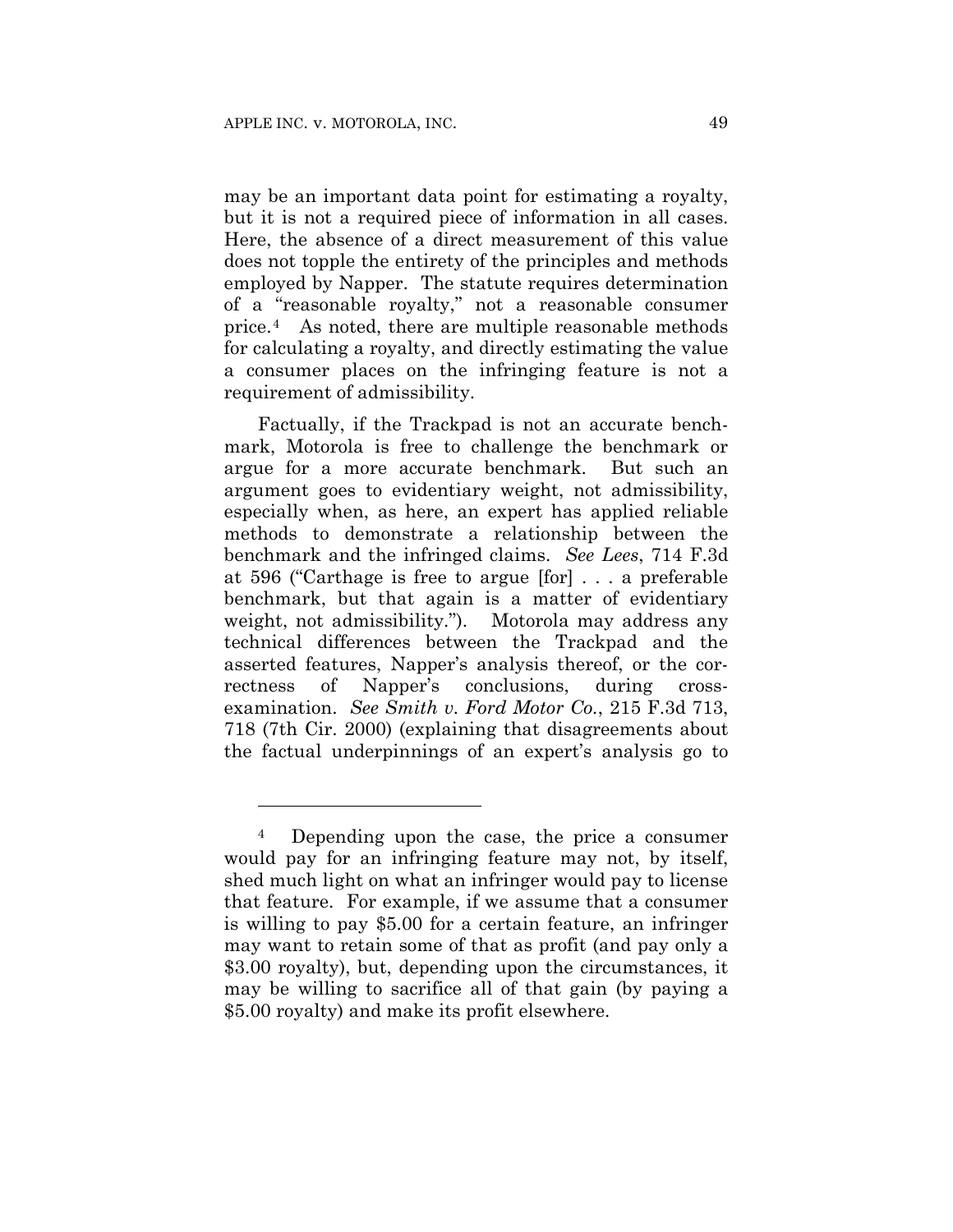weight, not admissibility). But the district court's decision on the value estimated by Napper short-circuited Motorola's opportunity to rebut Napper's opinion through presentation of its own evidence. *See Gayton v. McCoy,* 593 F.3d 610, 616 (7th Cir. 2010) ("Determinations on admissibility should not supplant the adversarial process; 'shaky' expert testimony may be admissible, assailable by its opponent through cross-examination.") (*citing Daubert*, 509 U.S. at 596). Whether Napper's testimony was the product of reliable principles and methods is the focus of admissibility; whether the testimony produced a correct degree of estimation of the value of the '949 patent is a factual consideration reserved for the fact finder. Here, the district court resolved admissibility based upon its own view on the correct estimate of value for the '949 patent, a question that should have been reserved for the jury.

In sum, the majority of the district court's analysis relied upon its incorrect claim construction and is therefore in error. The district court also erred by not considering the full scope of infringement, and by questioning the factual underpinnings and correctness of Napper's testimony, rather than the reliability of his principles and method and the sufficiency of the data upon which he relied. The district court's exclusion of Napper's expert testimony regarding the '949 patent is therefore reversed.

## Apple's '263 Patent

The district court also excluded Apple's damages evidence related to the '263 patent because Apple's expert relied upon information provided by a technical expert hired by Apple. The district court subsequently granted Motorola's motion for summary judgment that Apple was entitled to no damages for infringement of the '263 patent. We reverse the district court's decision to exclude Apple's expert testimony and therefore vacate the court's grant of summary judgment regarding the '263 patent.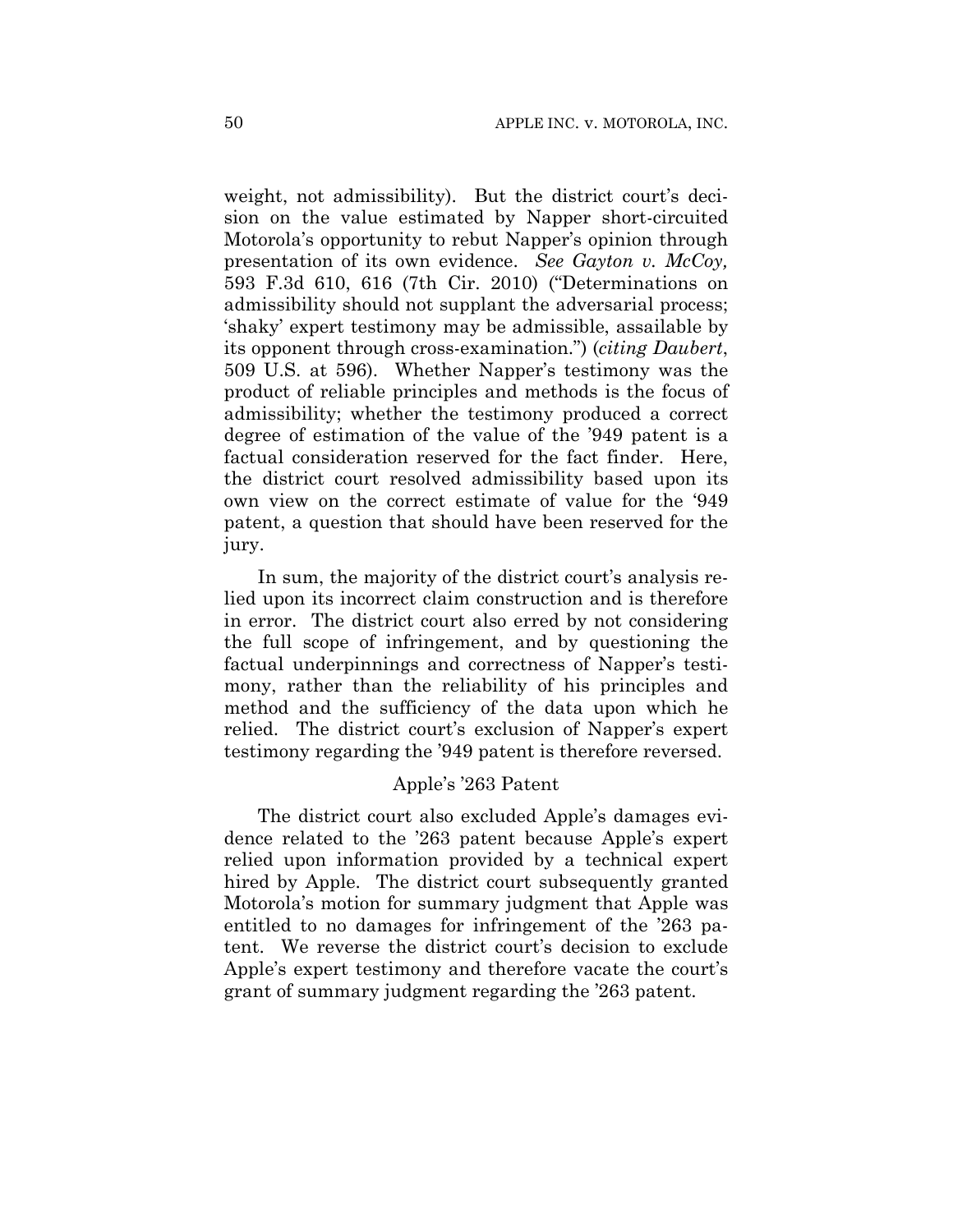Apple's damages expert, again Dr. Napper, opined that there were two approaches for designing around the asserted claims of the '263 patent. The first approach would require Motorola to redesign the computer chip in its phones and also require the application providers (the companies behind products such as Facebook and YouTube) to redesign the applications that utilize streaming video or audio content. Napper estimated the cost of this approach at the time of infringement but concluded that this design around would have been practically unworkable for technical reasons unimportant here. The other design around option identified by Napper involved Motorola replacing a chip on its phones or adding an additional chip. To estimate this cost, Napper used a chip identified by one of Apple's technical experts, Dr. Nathan Polish. Based upon facts and data made available to Napper by Polish, Napper concluded that it would have been more expensive to design around via this second option. Faced with these choices, Napper arrived at a set figure which he concluded Motorola would have been willing to pay as a reasonable royalty because it represented the lesser of the two options.

The district court excluded Napper's proposed testimony for the sole reason that Napper relied upon an expert hired by Apple, Dr. Polish, for the identity of the replacement chip. The district court concluded that, had Polish been the only person competent to opine on the proper substitute chip, then Napper's testimony would have been admissible. The court reasoned:

imagine [a] . . . conversation between Napper and Motorola, which I'll pretend hired Napper to advise on how at lowest cost to duplicate the patent's functionality without infringement: Motorola: 'What will it cost us to invent around, for that will place a ceiling on the royalty we'll pay Apple?' Napper: 'Brace yourself: \$35 million greenbacks.' Motorola: 'That sounds high; where did you get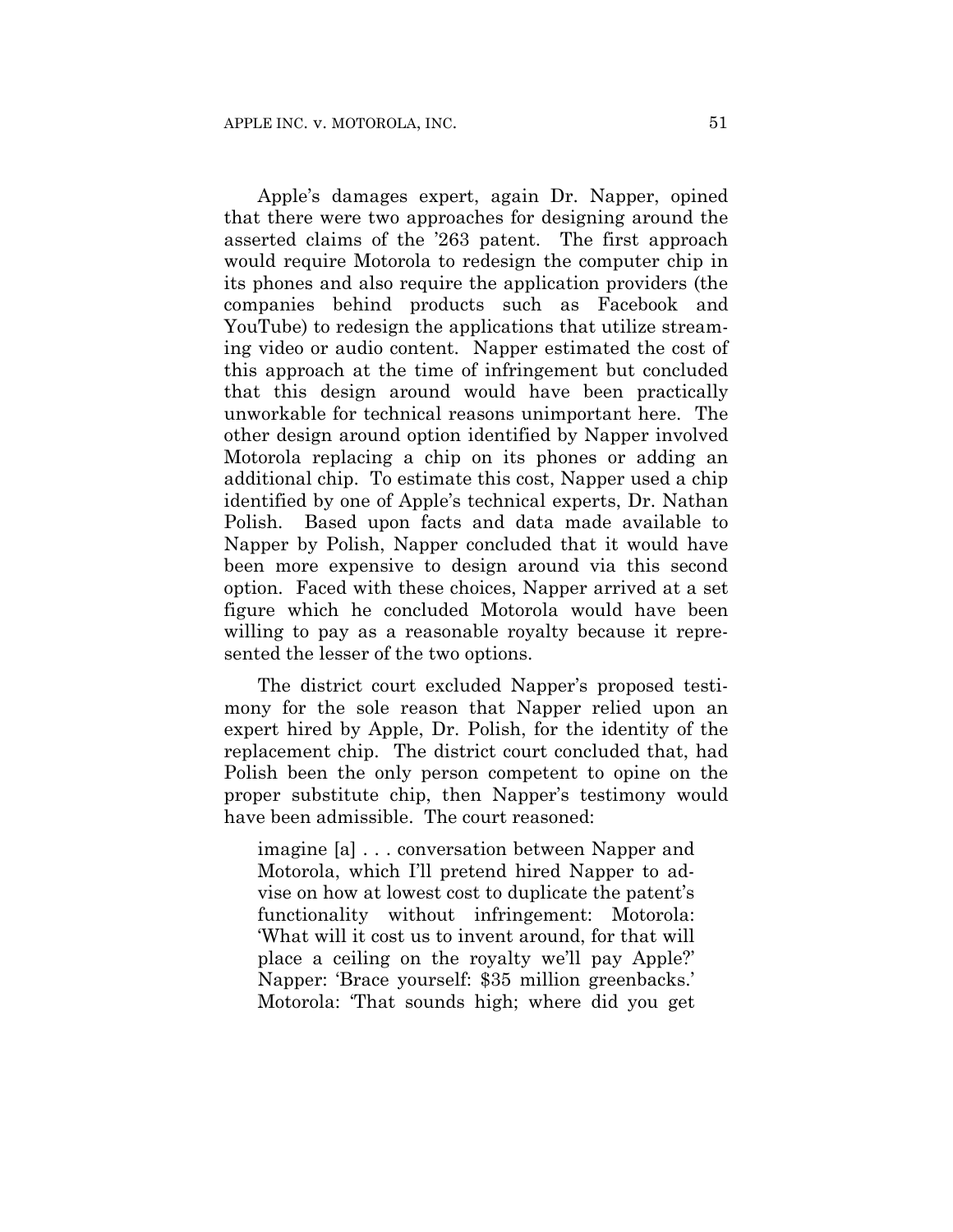the figure?' Napper: 'I asked an engineer who works for Apple.' Motorola: '*Dummkopf!* You're fired.'

*Apple, Inc.*, 2012 WL 1959560 at \*9. Based on this hypothetical conversation, the district court excluded all of Napper's proposed testimony. *Id.*

The district court's exclusion of Napper's proposed testimony was erroneous. The district court's decision states a rule that neither exists nor is correct. Experts routinely rely upon other experts hired by the party they represent for expertise outside of their field. *See, e.g.*, *Dura Automotive Sys. of Ind., Inc. v. CTS Corp*., 285 F.3d 609, 609-613 (7th Cir. 2002) ("[I]t is common in technical fields for an expert to base an opinion in part on what a different expert believes on the basis of expert knowledge not possessed by the first expert."); *Monsanto Co. v. David*, 516 F.3d 1009, 1015 (Fed. Cir. 2008) ("Numerous courts have held that reliance on scientific test results prepared by others may constitute the type of evidence that is reasonably relied upon by experts for purposes of Rule of Evidence 703."). Rule 703 explicitly allows an expert to rely on information he has been made aware of "if experts in the particular field would reasonably rely on those kinds of facts or data in forming an opinion on the subject." FED. R. EVID. 703; *see also Monsanto*, 516 F.3d at 1016. This Rule does not predicate admissibility on the source of the facts or data or, in particular, on whether the source is employed by either of the parties.

Consistent with Rule 703, patent damages experts often rely on technical expertise outside of their field when evaluating design around options or valuing the importance of the specific, infringing features in a complex device. *Monsanto*, 516 F.3d at 1015. For example, a party may want to explain, from a technical perspective, why one potential design alternative is less expensive in order to justify a lower royalty calculation. Patent dam-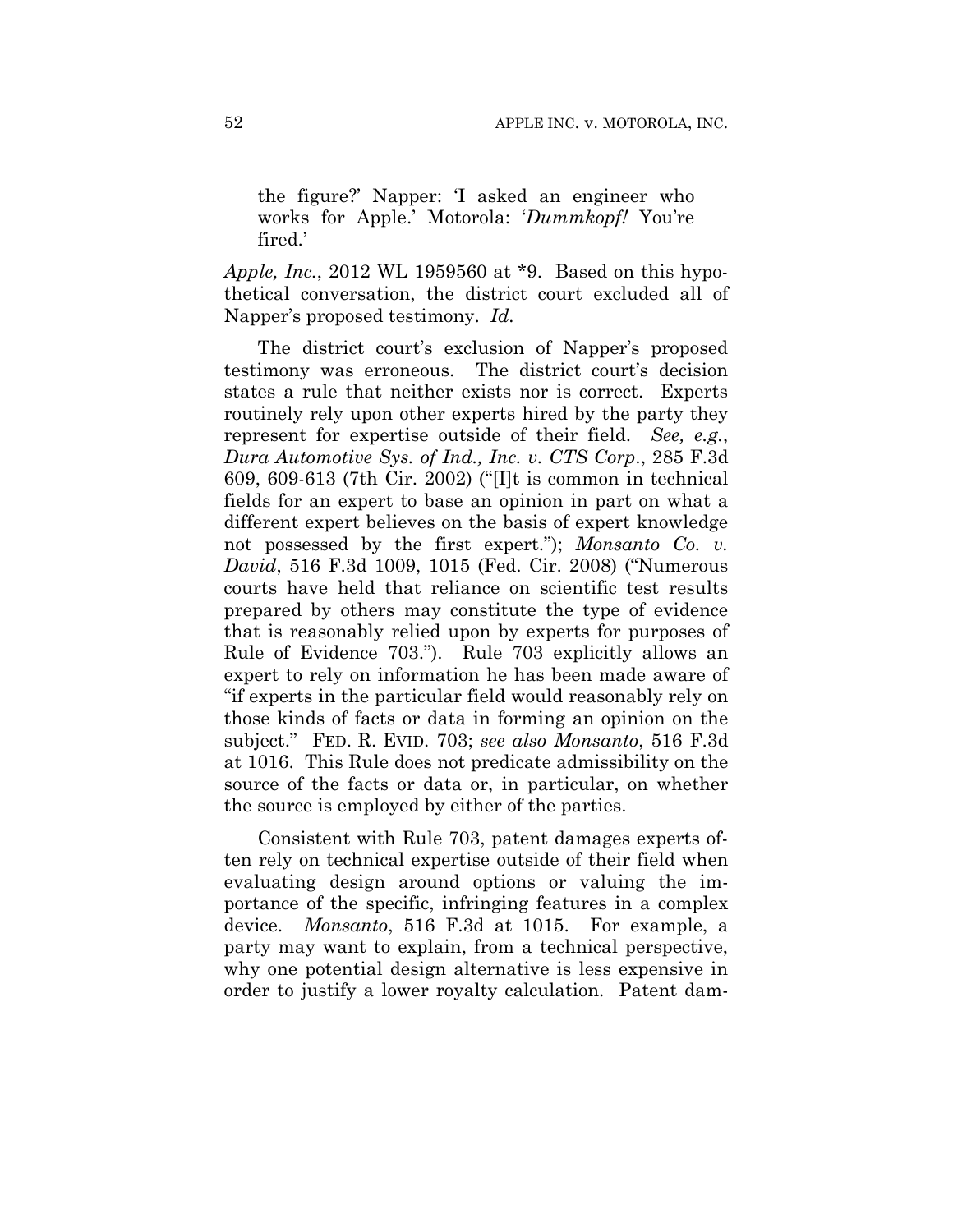ages calculations are often intertwined with highly technical issues precisely because damages must be based on the scope of infringement, often an involved technical question. Despite this precedent, the district court erroneously found that Apple cannot support its damages calculation with information from a technical expert it has hired.

In particular, the district court expressed concern that Dr. Polish's technical advice was incurably biased because he was hired by Apple. *See Apple, Inc.*, 2012 WL 1959560 at \*9 (Napper "obtained essential information, namely the identity of the chip that would avoid infringement, from an agent of the party rather than a disinterested source."). While it may be true that the potential for bias is an inherent concern with respect to all hired experts, this concern is addressed by the weight given to the expert's testimony, not its admissibility. *See, e.g.*, *Tagatz v. Marquette Univ.*, 861 F.2d 1040, 1042 (7th Cir. 1988) ("Hired experts, who generally are highly compensated – and by the party on whose behalf they are testifying – are not notably disinterested."); *Ethicon*, 135 F.3d at 1465 ("Furthermore, a witness's pecuniary interest in the outcome of a case goes to the probative weight of testimony, not its admissibility."). To the extent bias exists, cross-examination and the testimony of an opposing expert may be used to "expose" it. *Id*.; *see also Annotated Patent Digest*, at § 44:43.150 ("That an expert may have a bias or self interest towards a party on whose behalf he or she is offering testimony, without more, generally does not require disqualifying the expert so long as the expert appears to be providing an objective analysis. Bias goes to the weight of the testimony, not necessarily its admissibility."). In *Tagatz*, the court recognized that, in the context of a party testifying as his own expert, "the trier of fact should be able to discount for so obvious a conflict of interest." 861 F.2d at 1042. Here, if the chip Dr. Polish has suggested is not the best or cheapest alternative,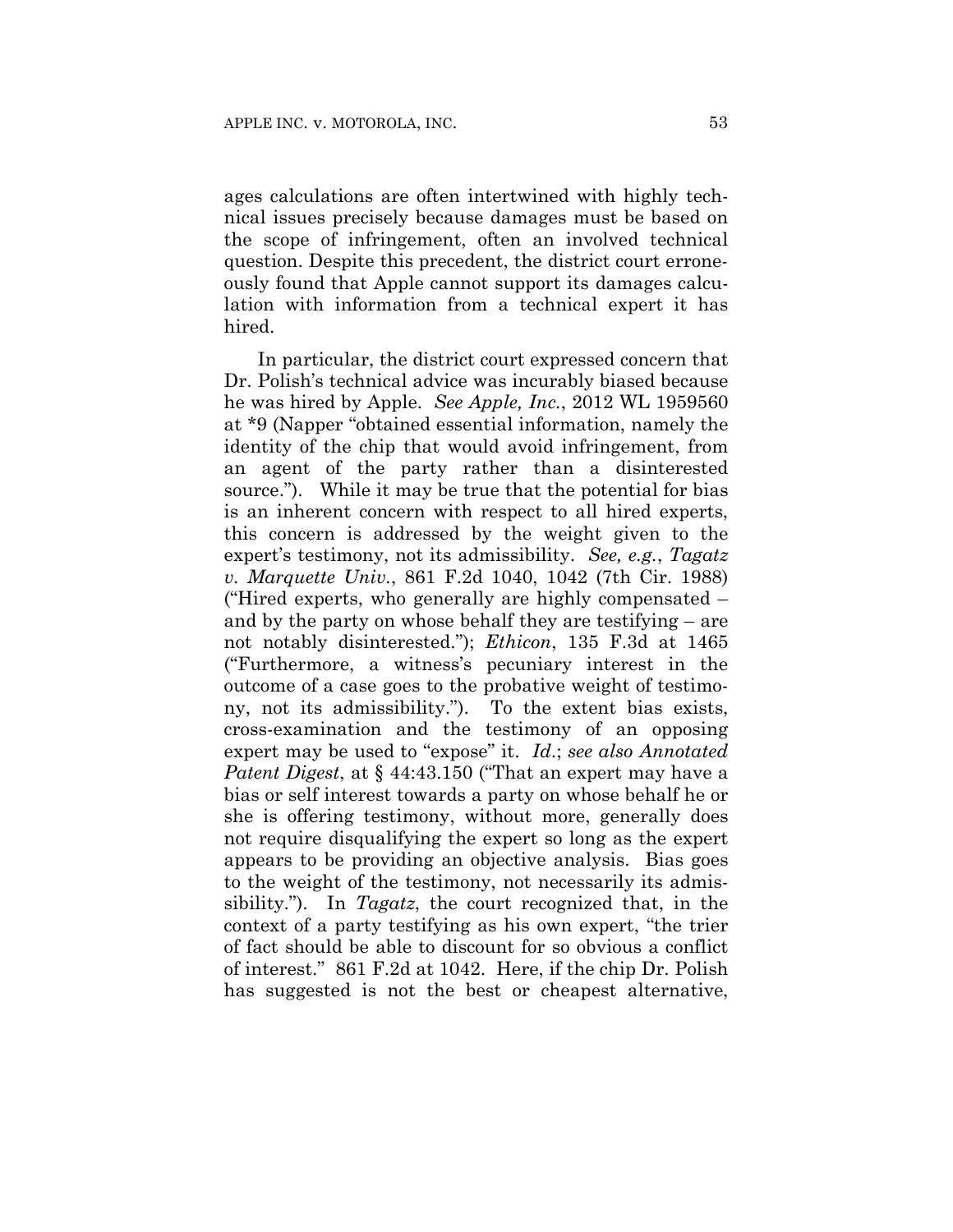Motorola is free to address this issue on cross examination and through the testimony of its own expert witness. *See, e.g.*, *Walker*, 208 F.3d at 589-90; *Stollings*, 725 F.3d at 765; *Gayton*, 593 F.3d at 616. The issue is one of evidentiary weight and not admissibility.

The district court also implied that Dr. Polish's recommendation of a particular replacement chip is not the type of information that an expert in the field would reasonably rely upon outside the context of litigation. *See Apple, Inc.*, 2012 WL 1959560 at \*9-\*10; *see also Kumho*, 526 U.S. at 152 (noting that an expert must employ "in the courtroom the same level of intellectual rigor that characterizes the practice of an expert in the relevant field."). We disagree. As noted above, Rule 703 requires that the expert testimony be tied to the facts of the case. *See id*. at 153-54. If Apple hired Napper to value the asserted claims of the '263 patent outside of litigation and there was technical issue Napper did not understand, it would be reasonable for Napper to ask a technical expert hired by Apple. For example, it would be reasonable for an Apple expert to explain the background of Apple's patent, how the claimed invention fits into a larger product, or the key advances over the prior art. All of this information would be outside of Napper's expertise but helpful, if not critical, to his task of valuing the patent. Indeed, if the technical information needed was within the expertise of Apple employees, it would be wasteful for Apple, if not otherwise disadvantageous, not to provide it and, in certain circumstances, even deceitful. Overall, outside of litigation, it would be reasonable, and quite common, for Napper to rely on technical information provided by Apple or one of its experts in order to value the cost to design around Apple's technology. Indeed, such an approach would carry the same intellectual rigor as the approach employed in the courtroom in this case.

A rule that would exclude Apple's damages evidence simply because it relies upon information from an Apple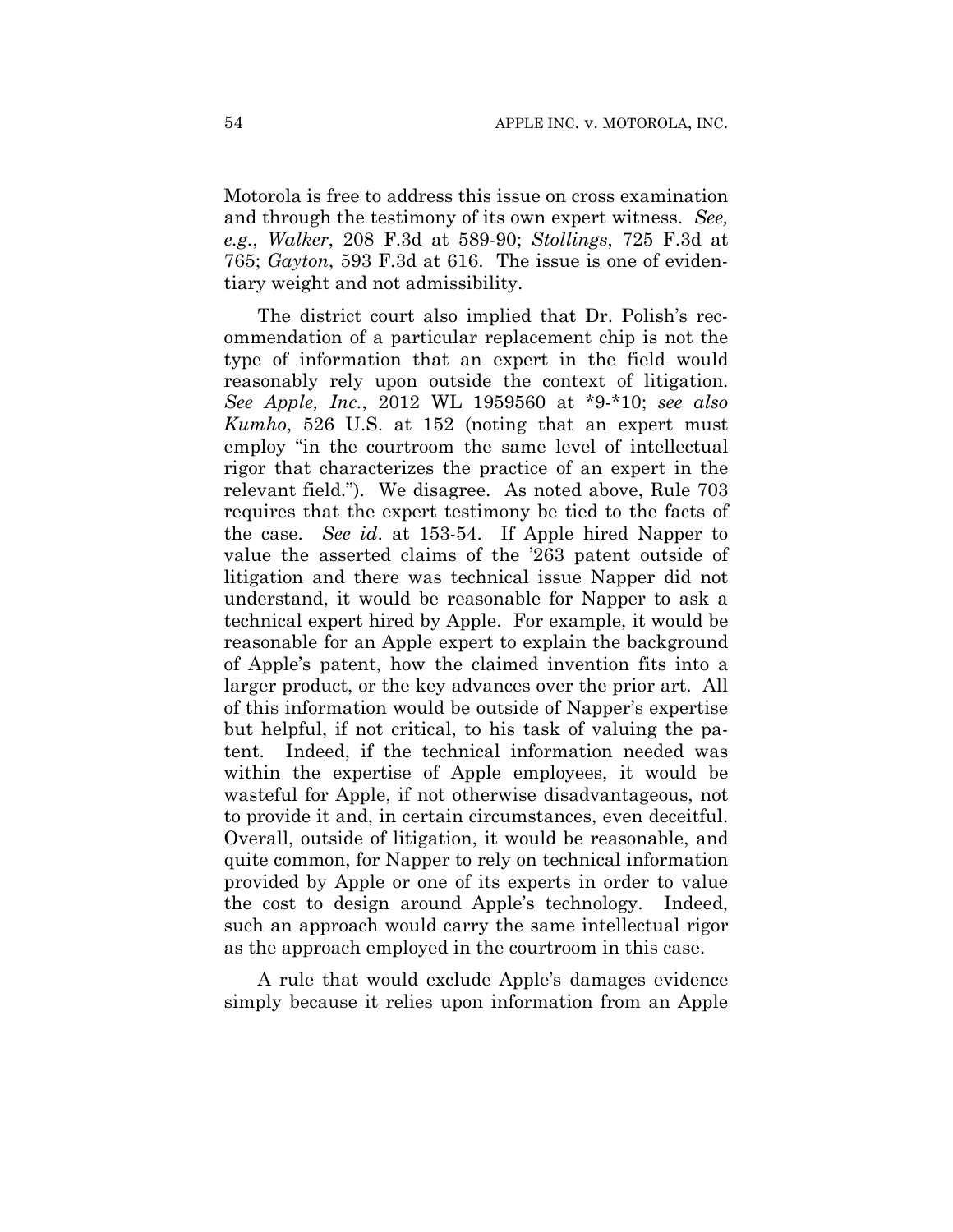technical expert is unreasonable and contrary to Rules 702 and 703 and controlling precedent. As a result, we reverse the district court's exclusion of Napper's testimony regarding the '263 patent and vacate its grant of summary judgment regarding damages.

# Motorola's '898 Patent

The district court excluded all of Motorola's proposed testimony related to damages for infringement of the '898 patent and subsequently granted Apple's motion for summary judgment that Motorola was entitled to no damages. We affirm the exclusion of the testimony that relied on Motorola's licensing expert, Charles Donohoe. The district court erred, however, when it excluded the remainder of Motorola's proposed expert testimony because Motorola's analysis of comparable licenses used "reliable principles and methods," and Motorola reliably applied them to sufficient facts and data to estimate the overall value of the '898 patent. Accordingly, we reverse the court's exclusion of the remainder of Motorola's damages expert testimony and vacate the court's grant of summary judgment.

Motorola's damages expert was Carla S. Mulhern. Mulhern's proposed testimony included an analysis of license agreements between Motorola and "all of the major" cellular phone makers in the United States, except for Apple. While the terms of each agreement vary, all generally cover Motorola's entire standard-essential patent ("SEP") portfolio (hundreds of patents), of which the '898 patent is a very small part. Some of the licenses were cross-licenses, wherein Motorola obtained a license to third parties' SEPs. The royalty base in each of these licenses was the sale price of a cell phone. According to Mulhern, these licenses show that Motorola has previously received a royalty rate of approximately 2.25% for a license to its entire SEP portfolio. Mulhern also examined licenses for SEP portfolios covering "cellular communica-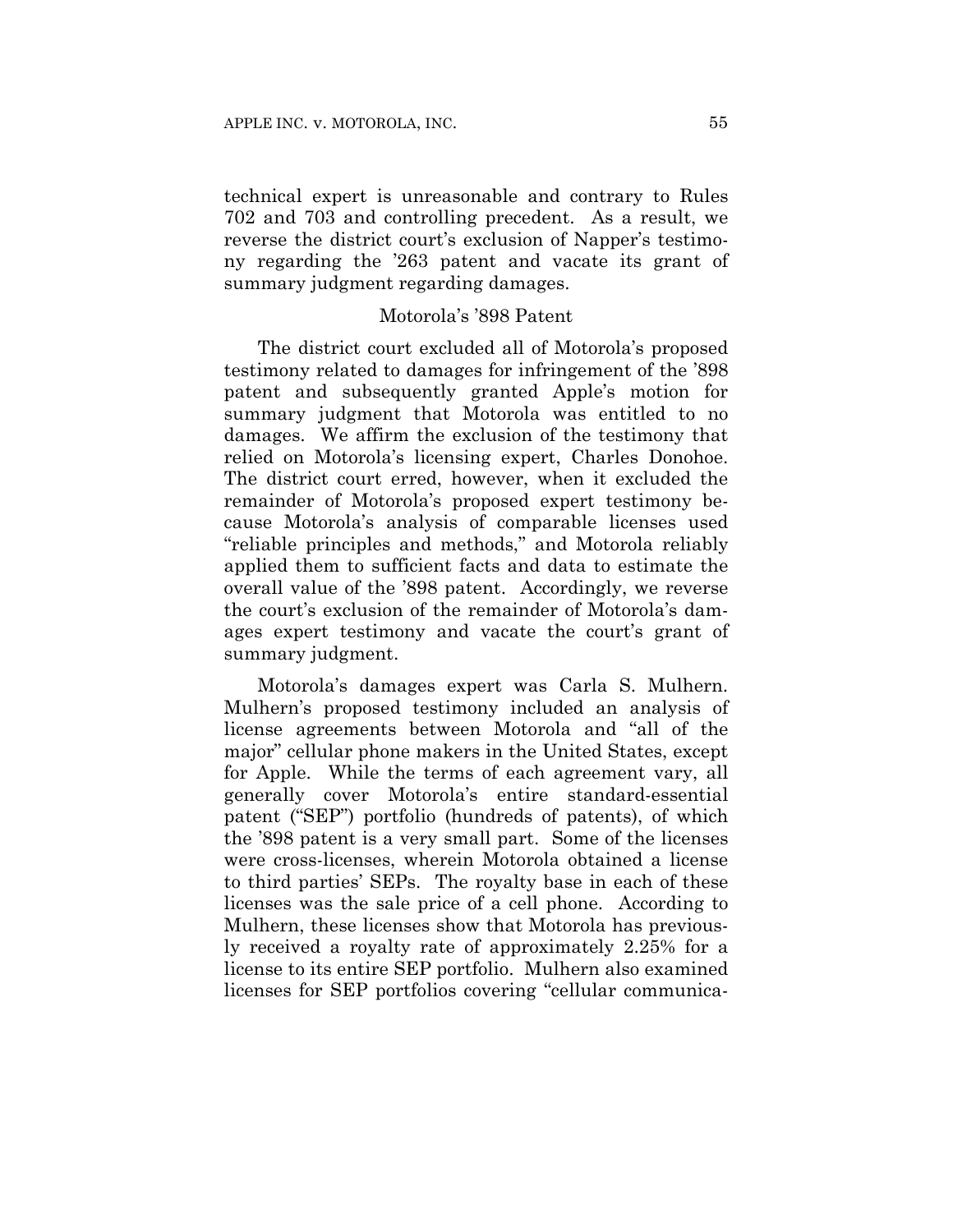tions technology" between Apple and third parties. These licenses also typically included cross-license agreements. Apple's royalties under these agreements were in a similar range.

Because Apple is not alleged to infringe all of the patents in Motorola's SEP portfolio, Mulhern attempted to separate out the value of the '898 patent from the total value of the portfolio. Mulhern recognized that individual patents in a SEP portfolio may have different values, based upon, for example, the relative importance of the patent to the standard or to the technology as a whole. Specifically, Mulhern opined that economic studies have shown that patent values are skewed with many patents having little or no value and a small minority having significant value. Mulhern also noted that, during a hypothetical negotiation, a licensee would expect to pay less for a license to a few patents than for an entire portfolio of standard-essential patents. Mulhern concluded, based upon the expert reports of Motorola's technical experts, that the '898 patent represented an important innovation and was "disproportionately valuable in the context of Motorola's overall portfolio."

Mulhern opined that licensing one patent from a large SEP portfolio was not a typical industry practice because, in order to use a standard, a license to all essential patents would be needed. In the "real world," according to Mulhern, SEPs are only licensed in large portfolios. Mulhern cited proposed testimony of other experts with experience in the licensing industry to support this claim. Despite this industry practice, Mulhern recognized that the "hypothetical negotiation construct would force Motorola to enter into a license for just a subset of its standard-essential patents." Such a license, according to Mulhern, would capture a "nonlinear" share of the portfolio rate because it would force Motorola to, inefficiently, license its patents a few at a time. In other words, the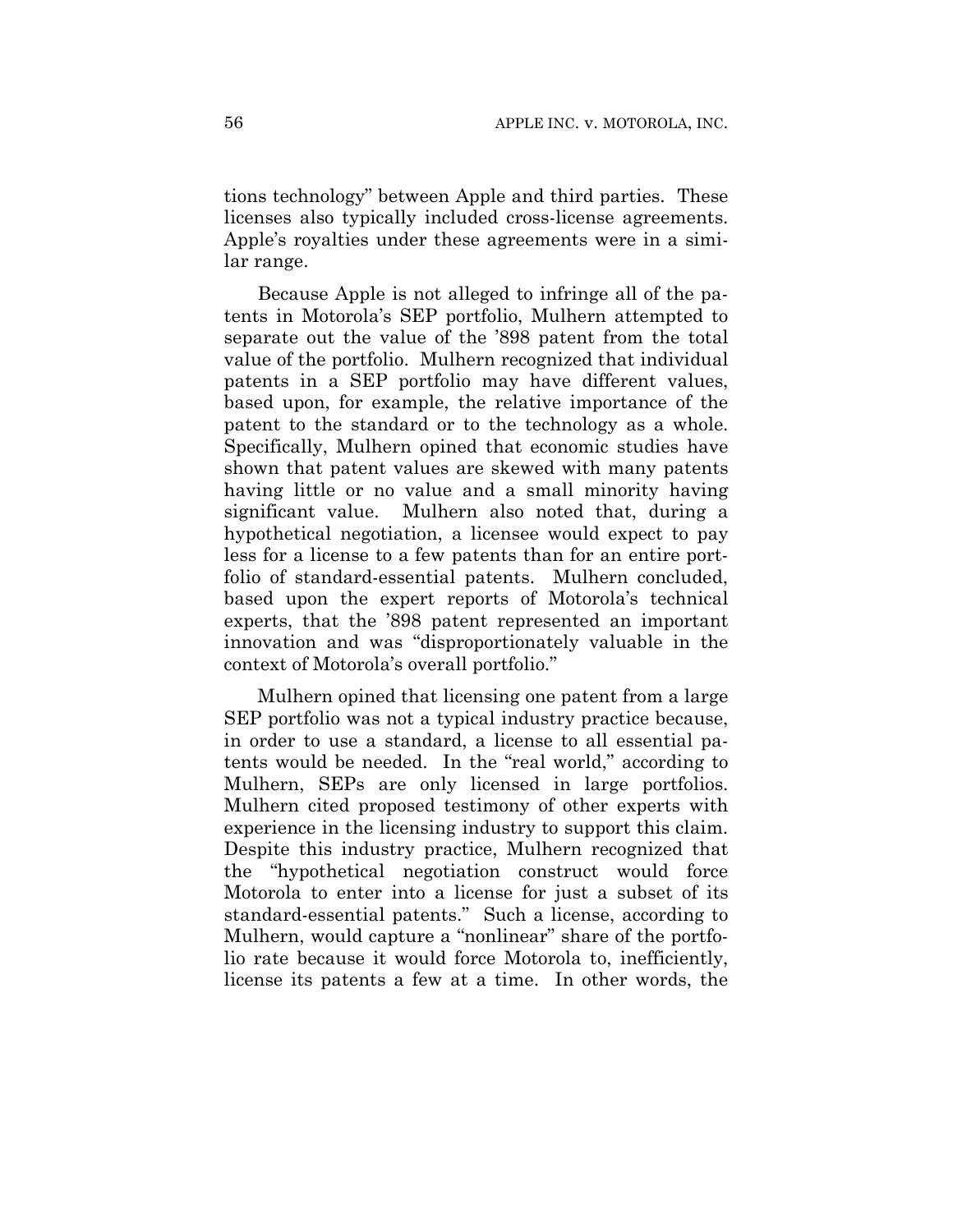first few patents licensed from the portfolio would command a higher royalty rate than those that followed.

Based upon this reasoning, Mulhern opined that the first few patents would typically command 40%-50% of the entire portfolio rate. Mulhern supported this 40%- 50% estimate with: the proposed testimony of another of Motorola's licensing experts, Charles Donohoe; the statements of a Motorola licensing executive; the statements of a former Ericsson licensing executive; and her knowledge of "IBM's well-known licensing policy in the 1980s and early 1990s." According to Mulhern, IBM would offer a license to a single patent in its portfolio, which totaled over 10,000 patents, at a royalty rate of 1% of net sale price. Each successive patent would cost an additional 1%, up to the fifth patent licensed. Beyond five patents, or a 5% royalty, the rate would not increase. Based upon this analysis, Mulhern concluded, as one estimate, that the '898 patent was worth 40%-50% of Motorola's SEP portfolio rate.

As an alternative and more conservative estimate, Mulhern opined that the '898 patent represented 5% of the "actually-essential" patents in Motorola's portfolio. This estimate did not rely upon Mulhern's "non-linear" valuation theory, but rather was based upon a linear "modified patent counting method." Under this approach, Mulhern concluded that Apple would have been willing to pay 5% of the entire SEP portfolio rate for a license to the '898 patent.

Mulhern also recognized that Apple could have avoided infringement by introducing an iPhone only on the Verizon network, which did not use the GMS/UTMS networks. Mulhern addressed Apple's design around cost at the time of the hypothetical negotiation by first concluding that the '898 patent was essential to the GMS/UTMS mobile networks and that, therefore, Apple could not use these networks without a license. Mulhern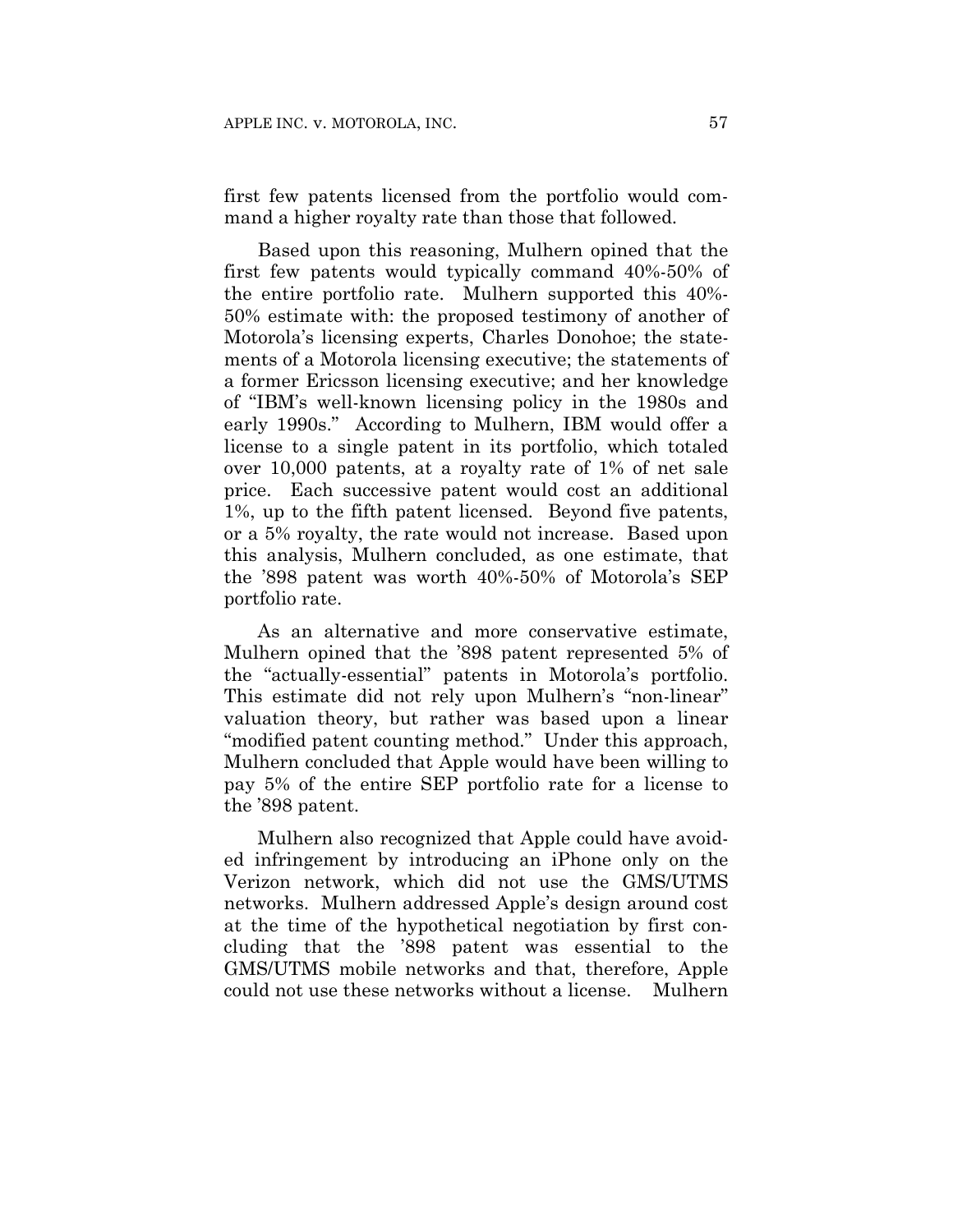outlined purported impracticalities with the Verizon option, including confidential details we decline to recite here. Stopping there, Mulhern did not specifically estimate the cost to Apple of pursuing a Verizon phone in place of an AT&T phone.

The district court assumed that the royalty rates proposed by Motorola satisfied its fair, reasonable and nondiscriminatory ("FRAND") licensing obligations but, nevertheless, excluded all of Mulhern's proposed testimony because she "failed to consider the range of plausible alternatives . . . facing Apple." Specifically, the district court concluded that Mulhern's "failure to analyze" the possibility of Apple contracting with Verizon made her method unreliable. It appears the district court was concerned with Mulhern's failure to specifically value the cost of contracting with Verizon in place of AT&T. *See Apple, Inc.*, 2012 WL 1959560 at \*11 ("Mulhern offers no evidence that it would have been \$347 million more costly to Apple" to contract with Verizon over AT&T.). Regarding Donohoe's proposed testimony, the district court noted that his declaration did not offer any basis for selecting the correct nonlinear royalty rate. In addition, Donohoe "admitted that he knows nothing about the portfolio that includes the '898 patent; his 40-to-50 percent figure is a statement about portfolios of standards-essential telecommunications patents in general."

We agree with the district court that Donohoe's testimony is insufficient to support an award of damages. Indeed, the district court would have been justified in excluding Donohoe's testimony as inherently unreliable based on his failure to tie the 40%-50% rate to the technological contribution of the patent to the standard-essential patent portfolio. We have consistently explained that proof of damages must be carefully tied to the claimed invention itself. *See ResQNet.com, Inc. v. Lansa, Inc.*, 594 F.3d 860, 869 (Fed. Cir. 2010); *Riles v. Shell Exploration & Prod. Co.*, 298 F.3d 1302, 1312 (Fed. Cir. 2002) (exclud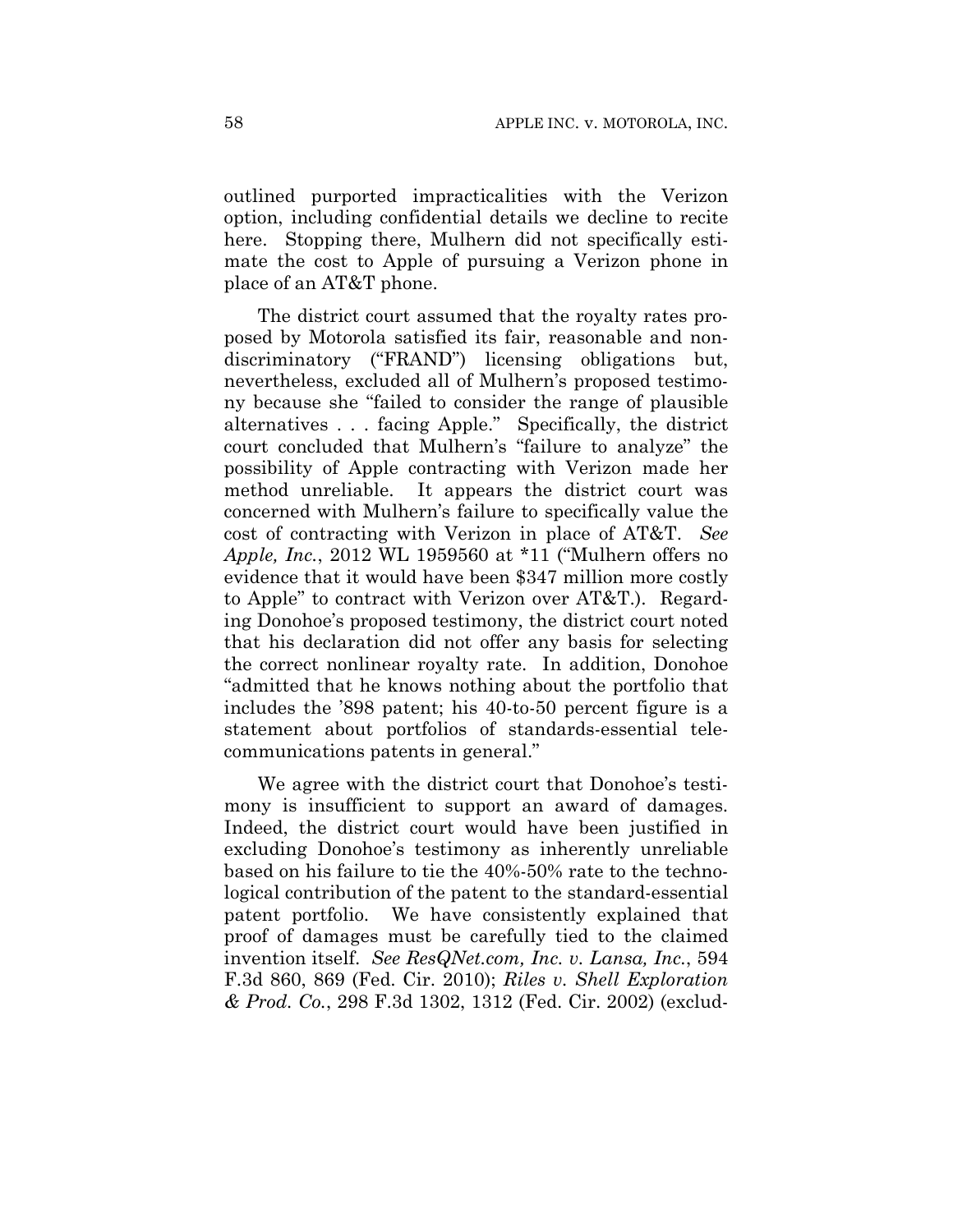ing patentee's damages model because the expert "[did] not associate his proposed royalty with the value of the patented method at all"). Here, where Donohoe admitted that he knew nothing about the SEP portfolio at issue and did not even purport to link the 40%-50% rate to the claimed invention of the '898 patent, there can be little doubt whether his testimony was tied to the facts of this case.5

Mulhern incorporated Donohoe's testimony into her own when she relied on his proposed testimony to opine that the first few patents from a given portfolio would typically command 40%-50% of the entire portfolio rate. The substance of Donohoe's testimony is no more reliable when admitted through Mulhern than through Donohoe himself. We note that the general theory that Donohoe and Mulhern relied upon, that the first patent from a larger portfolio may, in practice, garner a larger royalty than later patents from the same portfolio, is not inherently unreliable. Testimony based upon this theory may be admissible if properly tied to the claimed invention. But here, where a potentially reliable theory is not tied to the facts of the case, the expert testimony is inadmissible. *See, e.g.*, *Kumho*, 526 U.S. at 154-55. For these reasons, we affirm the district court's exclusion of that portion of Mulhern's testimony that was based on Donohoe's declaration.

We disagree with the district court regarding the remainder of Mulhern's testimony. Although Mulhern did not directly estimate the cost to Apple of choosing AT&T over Verizon, Mulhern did "consider" and "analyze" the

1

<sup>5</sup> Indeed, as Apple points out, Motorola did not adjust its 40%-50% rate when the '559 patent dropped out of the case on summary judgment, further suggesting that the rate was never tied to the specific patents at issue. *See* Apple Reply Br. 38-39.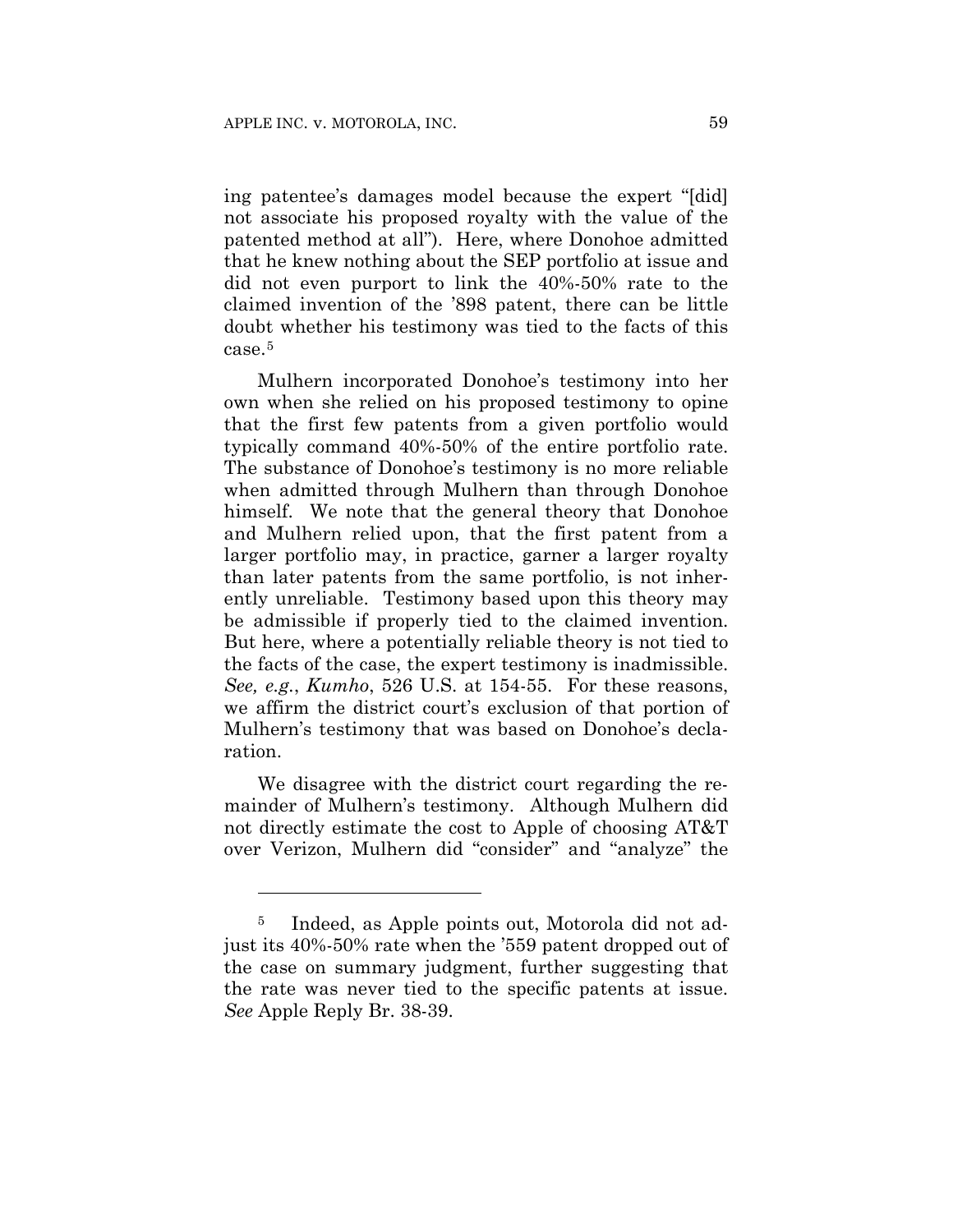possibility of Apple overcoming the difficulties of contracting with Verizon and releasing an iPhone on a different network. While the district court may disagree with Mulhern's conclusions that contracting with Verizon was not desirable or practical and that, therefore, this option need not be specifically valued, this is an issue that Apple could address at trial via cross-examination and presentation of its own expert evidence. *See, e.g.*, *Walker*, 208 F.3d at 589-90; *Gayton*, 593 F.3d at 616. That a party may choose to pursue one course of proving damages over another does not render its expert's damages testimony inadmissible. Nor is there a requirement that a patentee value every potential non-infringing alternative in order for its damages testimony to be admissible.

The district court failed to recognize that Mulhern did construct a cost estimate typically relied upon when calculating patent damages – the cost to license the technology. *See, e.g.*, *Riles*, 298 F.3d at 1313; *Studiengesellschaft Kohle, m.b.H. v. Dart Indus., Inc.*, 862 F.2d 1564, 1568 (Fed. Cir. 1988) ("The patentee's usual licensing approach should be considered in assessing a reasonable royalty."). As we have held many times, using sufficiently comparable licenses is a generally reliable method of estimating the value of a patent. *See, e.g.*, *ActiveVideo Networks, Inc. v. Verizon Commc'ns, Inc.*, 694 F.3d 1312, 1333 (Fed. Cir. 2012); *Lucent Techs., Inc. v. Gateway, Inc.*, 580 F.3d 1301, 1325 (Fed. Cir. 2009) ("The second *Georgia-Pacific* factor is '[t]he rates paid by the licensee for the use of other patents comparable to the patent in suit.'") (*citing Georgia-Pac. Corp. v. U.S. Plywood Corp.*, 318 F. Supp. 1116, 1120 (S.D.N.Y. 1970)); *Maxwell v. J. Baker, Inc.*, 86 F.3d 1098, 1110 (Fed. Cir. 1996) ("This rate is supported by evidence that Maxwell entered into agreements with other licensees at a royalty rate of \$.10 per pair of shoes."); *Nickson Indus., Inc. v. Rol Mfg. Co.*, 847 F.2d 795, 798 (Fed. Cir. 1988) ("Where an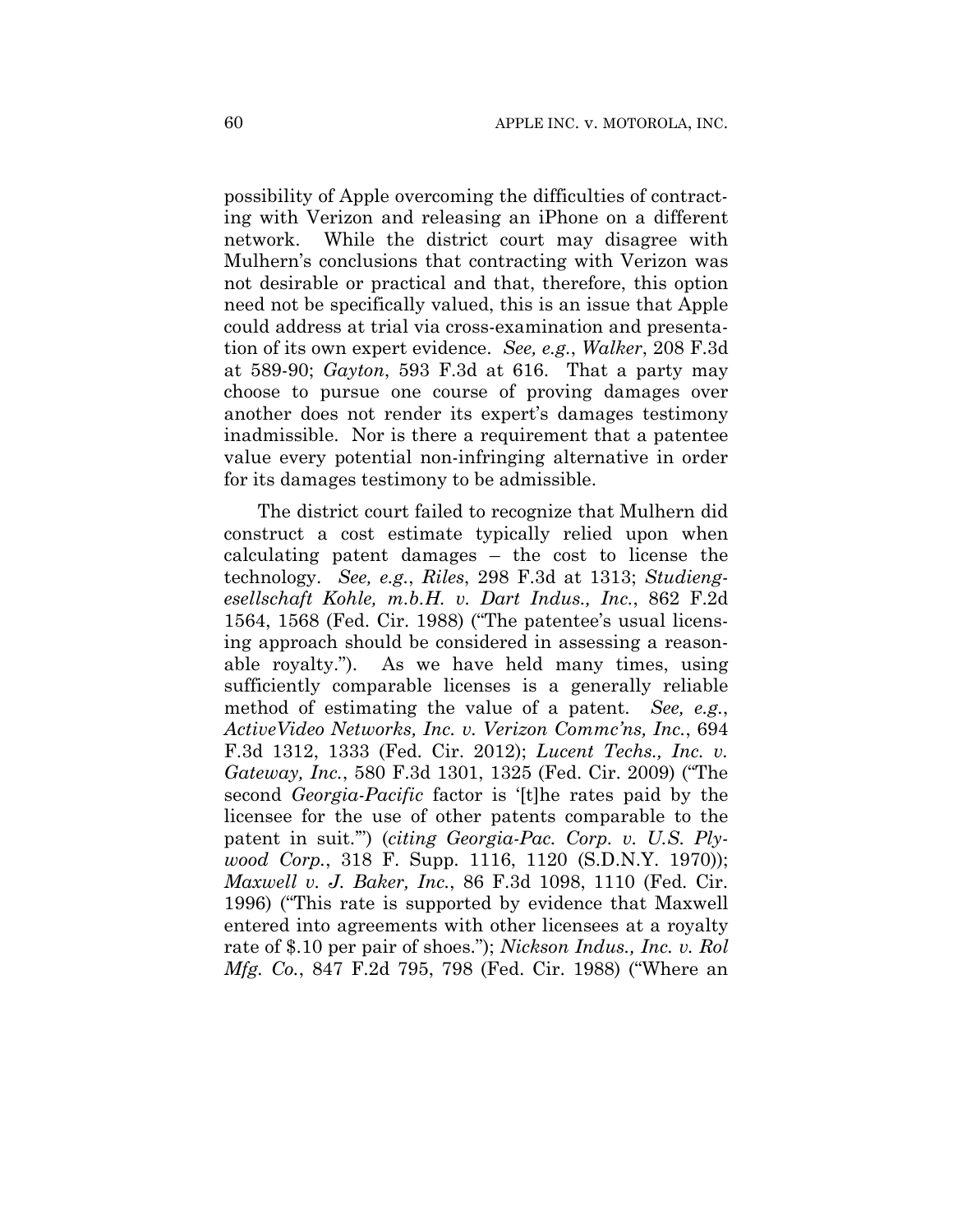established royalty exists, it will usually be the best measure of what is a 'reasonable' royalty.").

This approach is generally reliable because the royalty that a similarly-situated party pays inherently accounts for market conditions at the time of the hypothetical negotiation, including a number of factors that are difficult to value, such as the cost of available, non-infringing alternatives. *See LaserDynamics, Inc. v. Quanta Computer, Inc.*, 694 F.3d 51, 79 (Fed. Cir. 2012) ("Actual licenses to the patented technology are highly probative as to what constitutes a reasonable royalty for those patent rights because such actual licenses most clearly reflect the economic value of the patented technology in the marketplace."). For example, in this case, Motorola's other licensees would have had the option of only releasing a phone on the Verizon network. Thus, the royalty rate agreed to in these licenses, assuming the overall licensing situation is factually comparable, would necessarily account for the cost of this non-infringing alternative.

Here, whether these licenses are sufficiently comparable such that Motorola's calculation is a reasonable royalty goes to the weight of the evidence, not its admissibility. *See ActiveVideo*, 694 F.3d at 1333. Mulhern's analysis of comparable licenses used "reliable principles and methods," and reliably applied them to sufficient facts and data on the record to calculate the overall value of the '898 patent, including the cost of non-infringing alternatives. FED. R. EVID. 702. With the aid of Apple's cross-examination and expert testimony, the jury is capable of assigning the appropriate weight to Mulhern's testimony based upon their judgment of her credibility, factual analysis, and conclusions.

In sum, with the exception of the testimony that relied upon Donohoe's declaration, we reverse the district court's exclusion of Mulhern's proposed testimony. Con-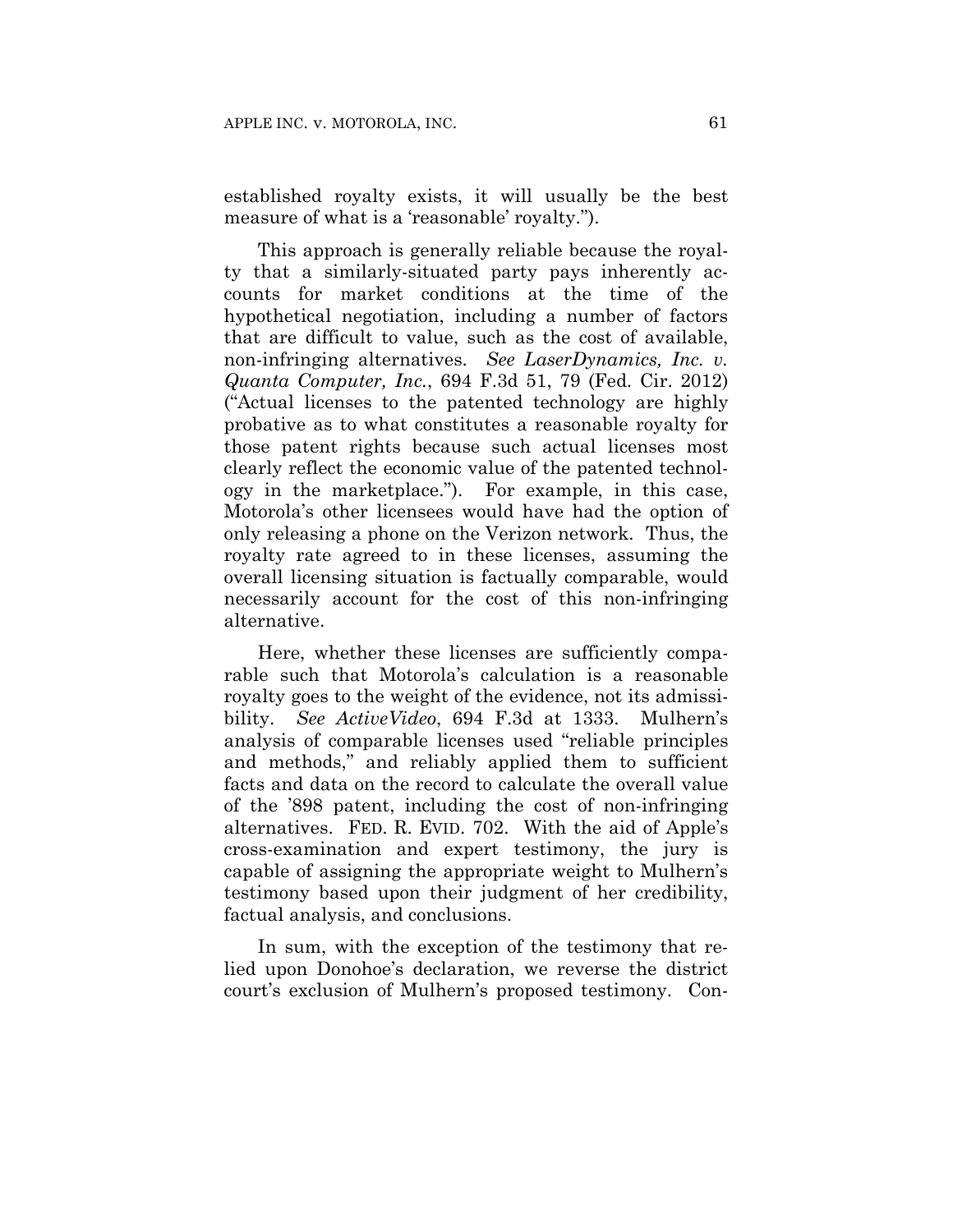sequently, we vacate the court's grant of summary judgment regarding damages for infringement.

### SUMMARY JUDGMENT

After the district court excluded the majority of the damages expert testimony, both parties moved for summary judgment regarding damages and injunctive relief. Having excluded their damages evidence, the court found that neither party was entitled to *any* damages or an injunction and granted the motions. As noted above, on the basis of our reversal of the district court's admissibility decisions, we vacate the court's grant of summary judgment regarding damages for Apple's '949 and '263 patents and for Motorola's '898 patent. All that remains is the district court's grant of summary judgment that Apple was not entitled to any damages for infringement of the '647 patent and that neither party was entitled to an injunction. As discussed below, we reverse the court's decision that Apple was not entitled to any damages for infringement of the '647 patent, vacate its decision that Apple was not entitled to an injunction, and affirm its decision that Motorola is not entitled to an injunction.

Summary judgment is appropriate "if the pleadings, depositions, answers to interrogatories, and admissions on file, together with the affidavits, if any, show that there is no genuine issue as to any material fact and that the moving party is entitled to a judgment as a matter of law." FED. R. CIV. P. 56(c). We review the district court's grant of summary judgment under regional circuit law, which is that of the Seventh Circuit. *See, e.g.*, *MicroStrategy, Inc. v. Bus. Objects, S.A.*, 429 F.3d 1344, 1349 (Fed. Cir. 2005). The Seventh Circuit reviews a grant of summary judgment *de novo*. *See, e.g.*, *Feliberty v. Kemper Corp.*, 98 F.3d 274, 276 (7th Cir. 1996) ("When we review a district court's grant of summary judgment, we consider the record according to the same standards employed by the district court.").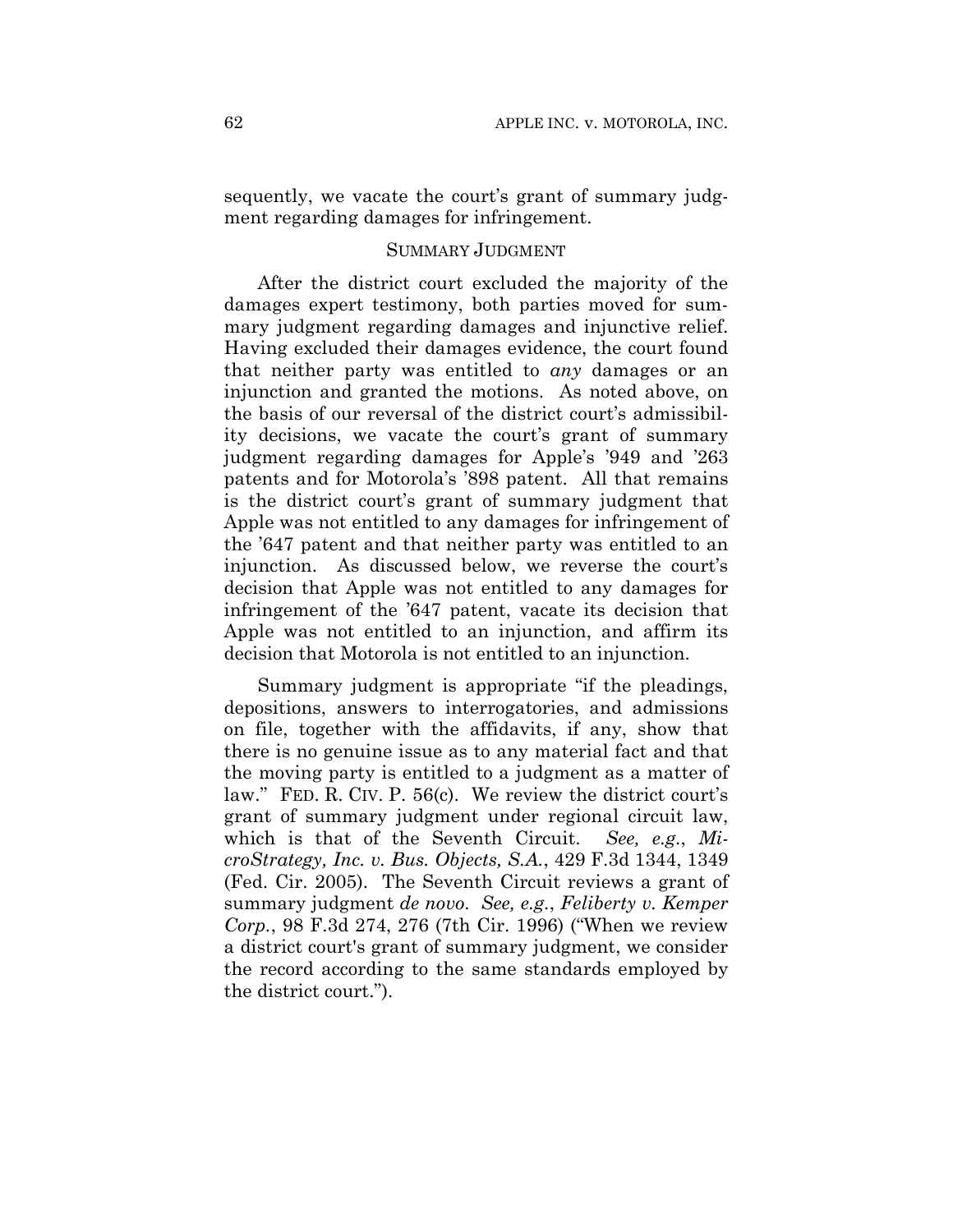#### Apple's '647 Patent

Motorola moved for summary judgment that, even assuming the '647 patent was infringed, Apple was not entitled to any damages, including a nominal reasonable royalty. Motorola argued that Apple was not entitled to damages because there was "no evidence upon which Apple may rely to reliably establish or measure any amount of damages" for infringement of the '647 patent.

The district court agreed and concluded that Apple was not entitled to any measure of damages because Apple had failed to show that its measure of damages was correct. We disagree and hold that a finding that a royalty estimate may suffer from factual flaws does not, by itself, support the legal conclusion that zero is a reasonable royalty. *See Dow Chem. Co. v. Mee Indus., Inc.*, 341 F.3d 1370, 1382, n.4 (Fed. Cir. 2003) ("However, the fact that the agreement did not support the specific amount requested by Dow does not thereby mean that it does not support any award at all.").

Due to the procedural posture in this case, we must assume that the patents at issue are valid and infringed. With infringement assumed, the statute requires the court to award damages "in no event less than a reasonable royalty." 35 U.S.C. § 284; *see also Dow Chemical Co.*, 341 F.3d at 1381-82 (noting that a district court is obligated to award damages once infringement is found, and reversing a finding of no damages that was based upon a lack of expert evidence). Because no less than a reasonable royalty is required, the fact finder must determine what royalty is supported by the record. *See Norian Corp. v. Stryker Corp.*, 363 F.3d 1321, 1333 (Fed. Cir. 2004) (holding that "the jury's finding of no damages cannot be supported" because "the statute requires that damages to a successful claimant in a patent infringement suit shall not be less than a reasonable royalty"); *Riles*, 298 F.3d at 1311 ("The statute guarantees patentees a reasonable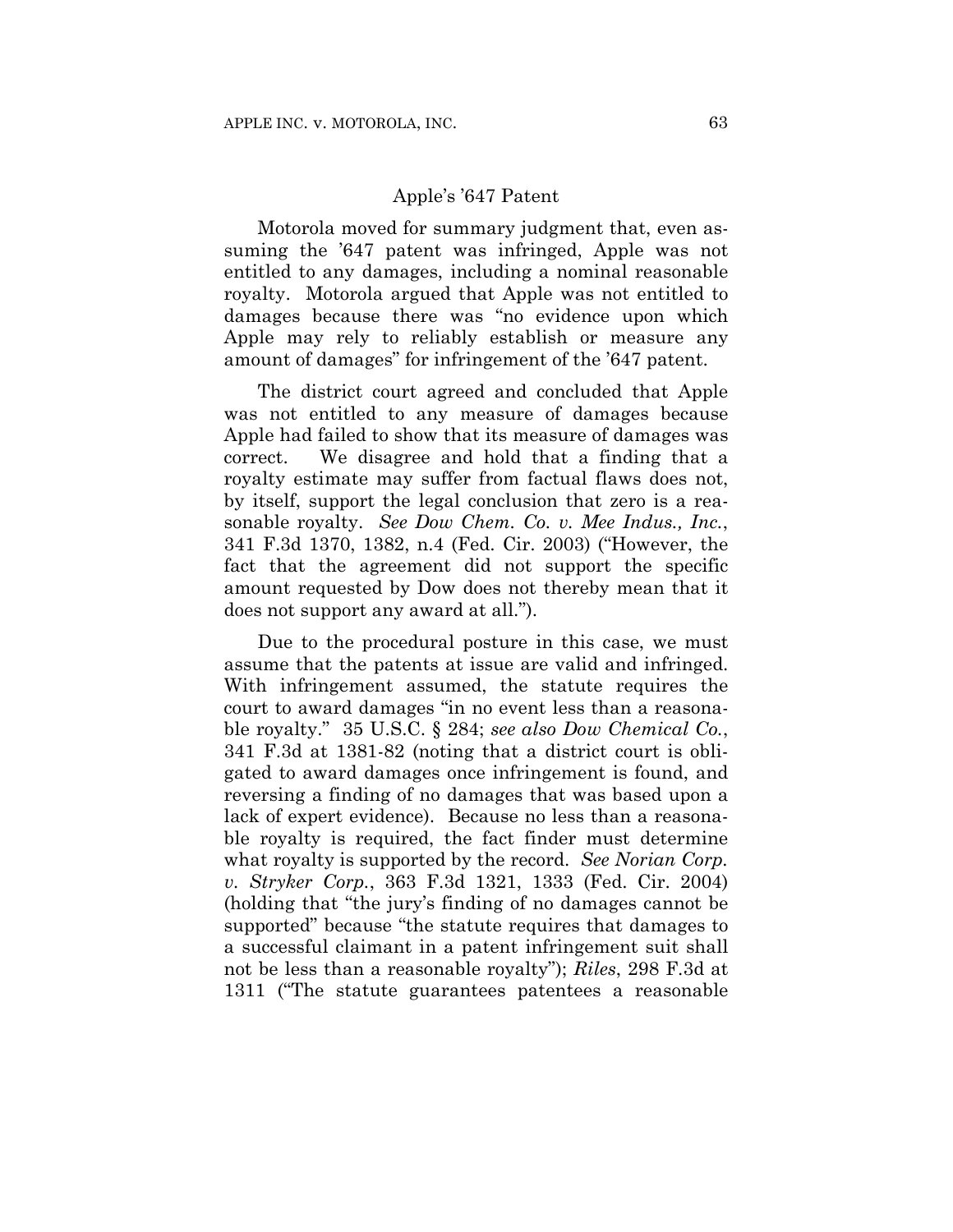royalty even when they are unable to prove entitlement to lost profits or an established royalty rate."); *Lindemann Maschinenfabrik GmbH v. Am. Hoist & Derrick Co.,* 895 F.2d 1403, 1406 (Fed. Cir. 1990) ("In patent law, the fact of infringement establishes the fact of damage because the patentee's right to exclude has been violated."); *Annotated Patent Digest*, § 30:7 ("When a patentee shows infringement, a presumption arises that the patentee is entitled to some form of damages. The Federal Circuit has explained that this presumption arises from the statute once infringement is admitted or proven.").

If a patentee's evidence fails to support its specific royalty estimate, the fact finder is still required to determine what royalty is supported by the record.6 *See Dow Chem.*, 341 F.3d at 1381-82 ("The statute is unequivocal that the district court must award damages in an amount no less than a reasonable royalty."); *Norian*, 363 F.3d at 1333; *Lindemann Maschinenfabrik*, 895 F.2d at 1406; *Del Mar Avionics, Inc. v. Quinton Instrument Co.*, 836 F.2d 1320, 1327 (Fed. Cir. 1987) ("The requirement to determine actual damages is not diminished by difficulty of determination."). Indeed, if the record evidence does not fully support either party's royalty estimate, the fact

1

<sup>6</sup> By contrast, if a patentee seeks lost profits and fails to meet its burden, then an award of no lost profits is justified. *See R.R. Dynamics, Inc. v. A. Stucki Co.*, 727 F.2d 1506, 1520 (Fed. Cir. 1984) (affirming district court decision awarding no lost profits, due to lack of proof, but awarding reasonable royalty); *Gustafson, Inc. v. Intersystem Indus. Prods., Inc.*, 897 F.2d 508, 509-10 (1990) (finding, in the lost profits context, "no reversible error in the district court's . . . awarding no damages to Gustafson because none were proven"). This is because a lost profits award is above and beyond the reasonable royalty floor required by the statute.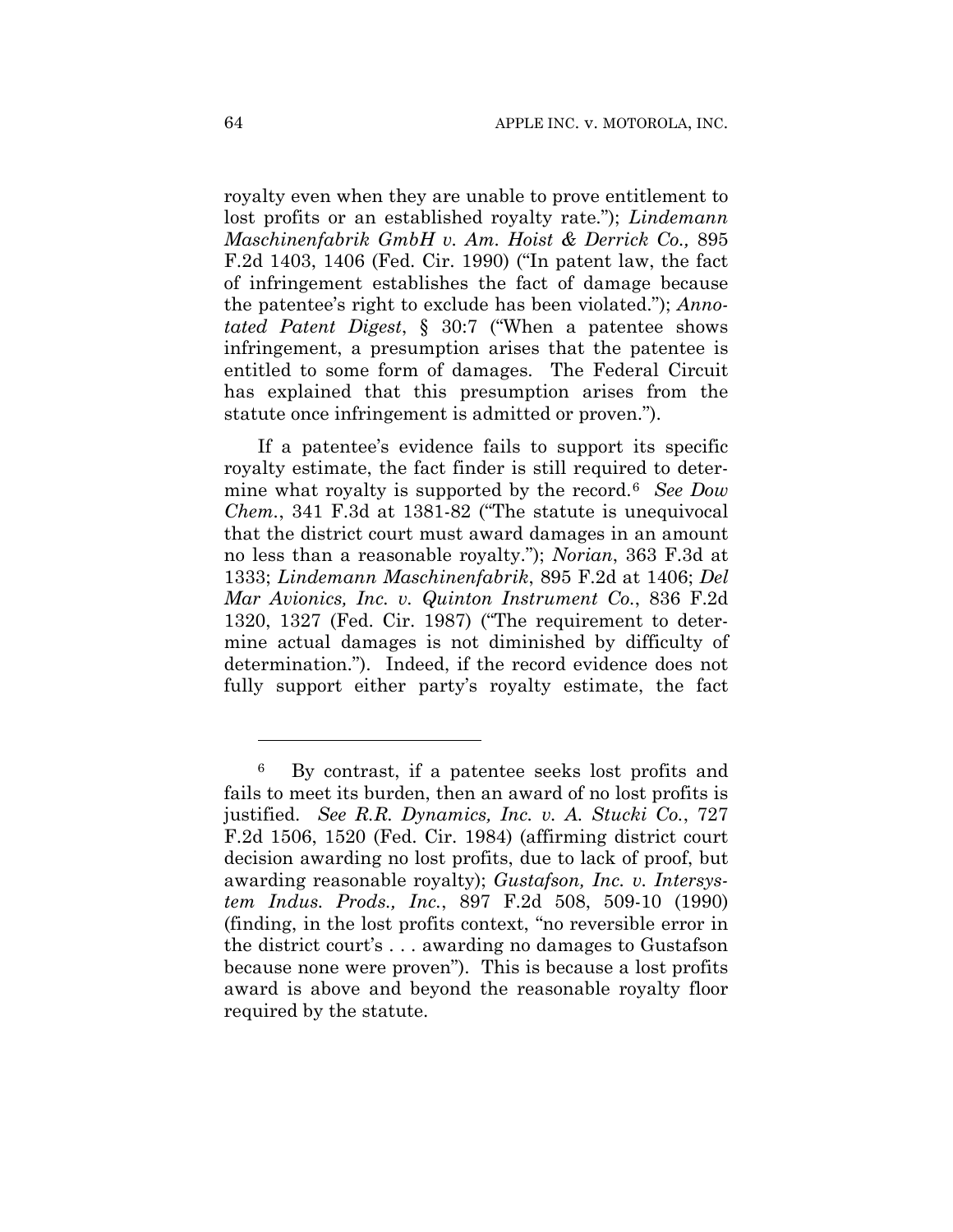<u>.</u>

finder must still determine what constitutes a reasonable royalty from the record evidence. *See SmithKline Diagnostics, Inc. v. Helena Labs. Corp.*, 926 F.2d 1161, 1167-68 (Fed. Cir. 1991) ("[T]he factual determination of a reasonable royalty, however, need not be supported, and indeed, frequently is not supported by the specific figures advanced by either party. . . . [T]he district court may reject the extreme figures proffered by the litigants as incredible and substitute an intermediate figure as a matter of its judgment from all of the evidence."). Certainly, if the patentee's proof is weak, the court is free to award a low, perhaps nominal, royalty, as long as that royalty is supported by the record. *See Lindemann Machinenfabrik*, 895 F.2d at 1407-08 (affirming \$10,000 reasonable royalty award because patentee failed to provide sufficient evidence to support a greater award).

Thus, a fact finder may award no damages only when the record supports a zero royalty award. For example, in a case completely lacking any evidence on which to base a damages award, the record may well support a zero royalty award. Also, a record could demonstrate that, at the time of infringement, the defendant considered the patent valueless and the patentee would have accepted no payment for the defendant's infringement. Of course, it seems unlikely that a willing licensor and willing licensee would agree to a zero royalty payment in a hypothetical negotiation, where both infringement and validity are assumed.7

We note that we know of no case where we found that the record supported an infringement award of a zero royalty. *Id.; see also DePuy Spine, Inc. v. Medtronic Sofamor Danek, Inc.*, 567 F.3d 1314, 1334 (Fed. Cir. 2009) (finding 0% jury royalty award inconsistent with finding of infringement and jury instruction that the jury choose a rate between 6% and 15%). *But see Devex Corp. v. Gen.*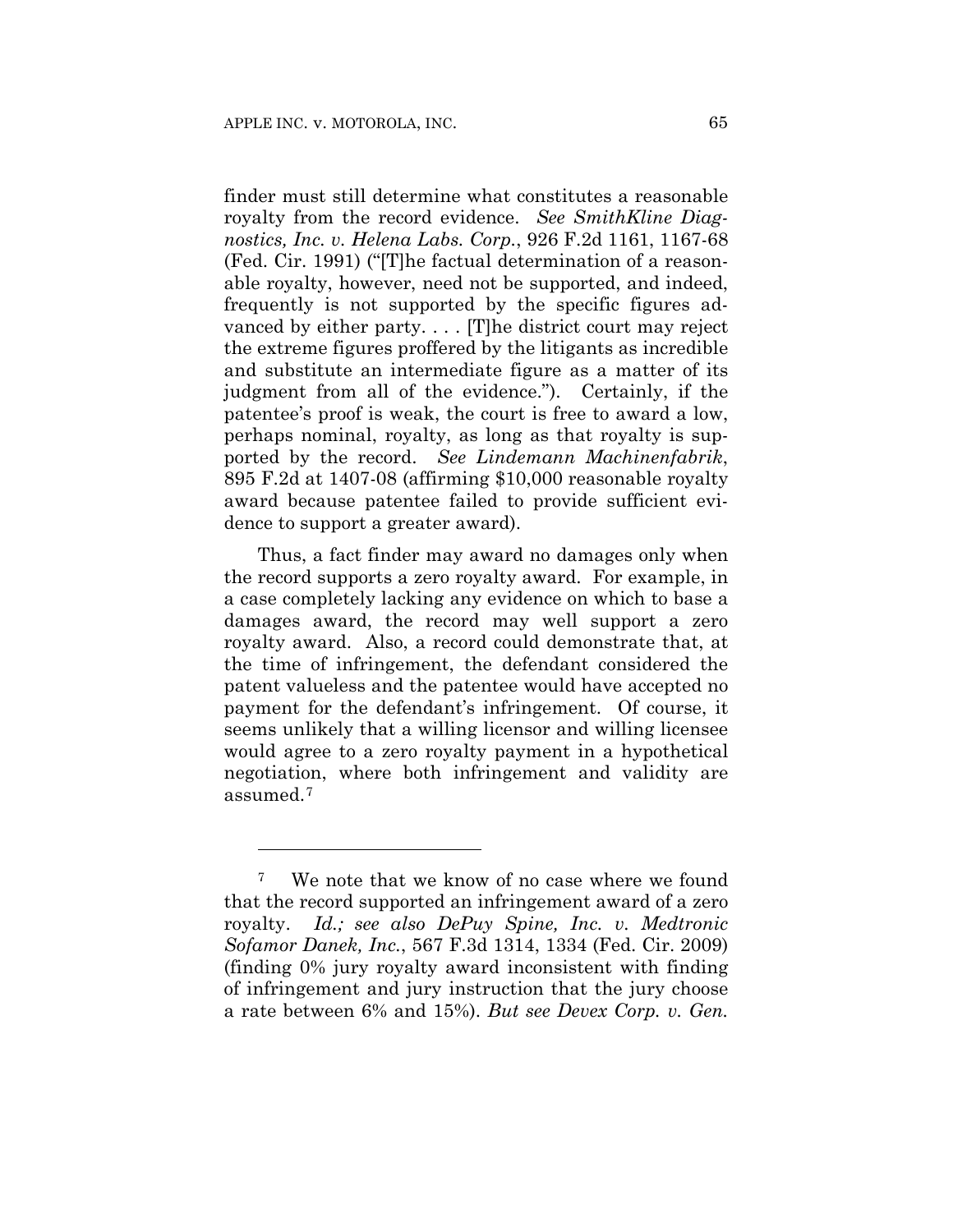At summary judgment, as is the case here, a judge may only award a zero royalty for infringement if there is no genuine issue of material fact that zero is the only reasonable royalty. Thus, if a patentee raises a factual issue regarding whether it is due any non-zero royalty, summary judgment must be denied. In any event, simply because a patentee fails to show that its royalty estimate is correct does not, by itself, justify awarding a royalty of zero at summary judgment, as the district court did here. *See Dow Chem.*, 341 F.3d at 1382 n.4.

On appeal, Apple points out that not all of its damages expert testimony for the '647 patent was excluded. Specifically, Apple's expert report, prepared by Napper, estimated a royalty based upon the time it allegedly took another smartphone manufacturer, HTC Corporation ("HTC"), to design around the same patent. The United States International Trade Commission ("ITC") issued an exclusion order against HTC based upon infringement of the '647 patent, the same patent Apple asserts here. The ITC gave HTC a four-month grace period before the exclusion order took effect. Based upon this, Napper concluded that four months was a relevant timeframe for designing around the '647 patent. Napper noted that HTC and Motorola would likely have similar resources to develop a design around. Napper estimated that Motorola would lose \$52 million in operating profit based upon the removal of its accused products from the market for this four-month period. Accordingly, Napper concluded that Motorola would be willing to pay a \$52 million royalty.

l

*Motors Corp.*, 667 F.2d 347, 361 (3d Cir. 1981) ("In the absence of any evidence as to what would constitute a reasonable royalty in a given case, a fact finder would have no means of arriving at a reasonable royalty, and none could be awarded."), *aff'd on other grounds*, 461 U.S. 648 (1983).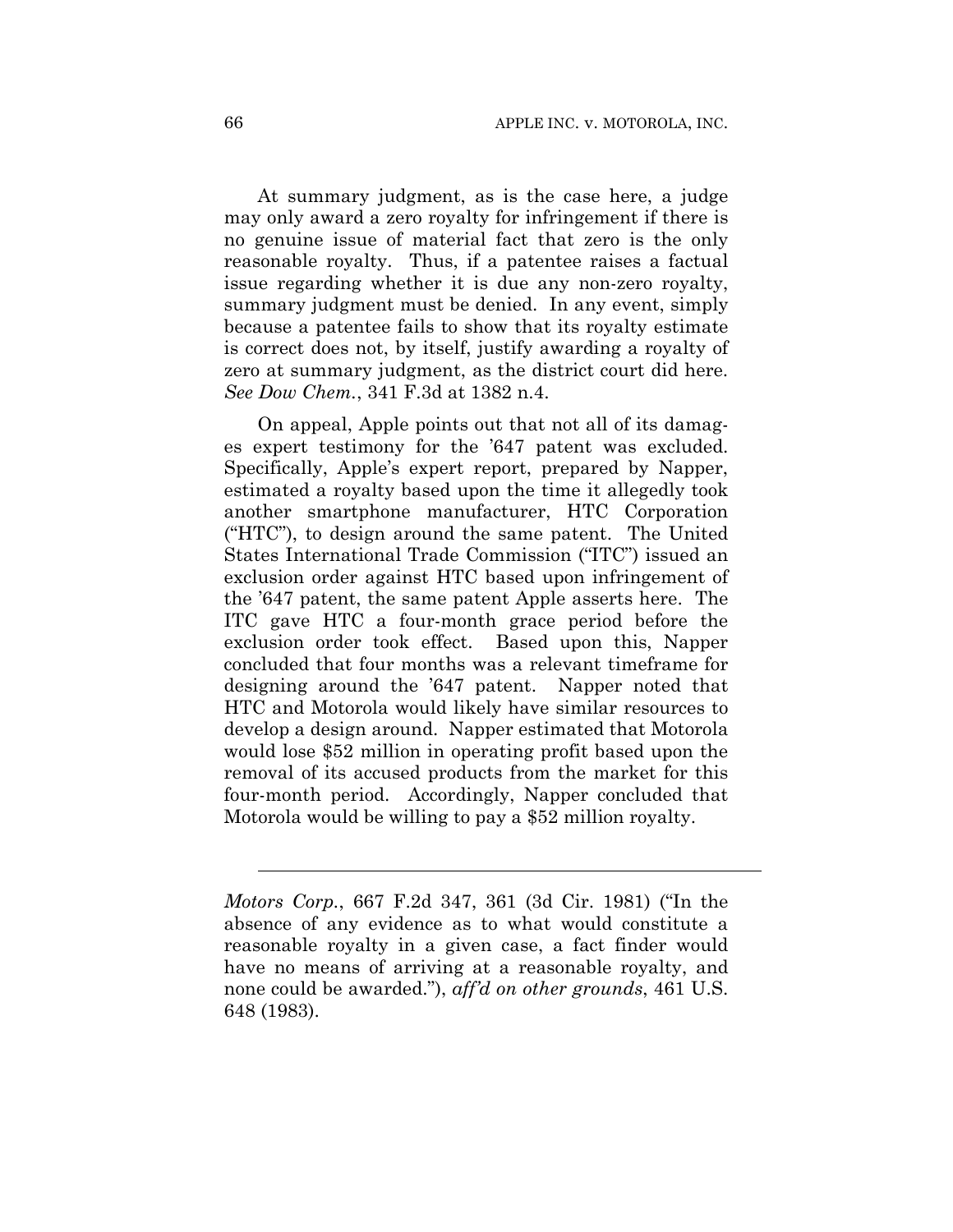The district court noted that it did not exclude this aspect of Napper's proposed testimony. Nevertheless, the court discredited the testimony because the ITC's claim construction differed from the court's and because Napper failed to sufficiently address any differences between the two companies, HTC and Motorola. The court did not, however, identify any differences between HTC and Motorola that undermined Napper's royalty estimate. The court determined that Apple was not entitled to any measure of damages because it had not proven its HTCbased royalty estimate was correct. *See Apple, Inc. v. Motorola, Inc.*, 869 F. Supp. 2d 901, 911 (N.D. Ill. 2012) ("Apple has not presented admissible evidence that the *Georgia Pacific* factors support its damages claim.").

The record before us does not support granting summary judgment of no damages. Motorola has not met its burden of demonstrating, as the party who moved for summary judgment, that the record is uncontroverted that zero is the only reasonable royalty.

Other than incorrectly asserting that Apple has no admissible expert evidence, Motorola itself provides no evidence or argument to support a zero royalty. For example, there is nothing in the record suggesting that Apple would have been willing to accept no payment for Motorola's infringement. Nor is there any evidence that, at the time of infringement, Motorola concluded that the '647 patent had no value. To the contrary, Apple has expert evidence on record indicating that it would take four months to design around the '647 patent. Apple's expert estimated the profit lost by Motorola during this design around period based upon Motorola's sales figures for the accused devices. Apple also presented evidence, in arguing for an injunction, that the claimed features of the '647 patent drive consumer demand for its products. The specific reasonable royalty this – and any other record evidence – supports is a factual question reserved for the jury.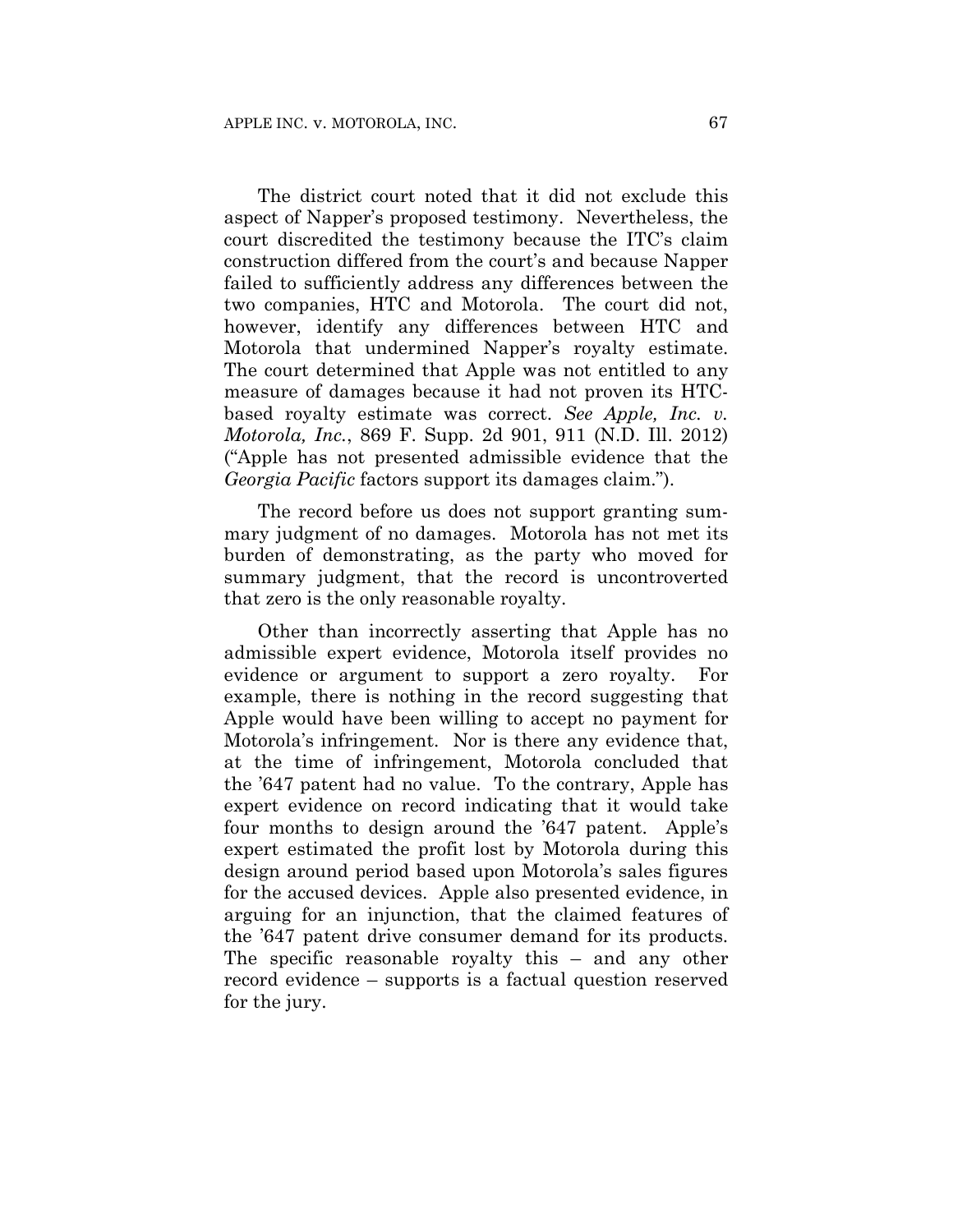The problems that the district court identifies with Apple's HTC-based royalty estimate (a different claim construction before the ITC and potential differences between HTC and Motorola) only serve to illustrate that factual disputes remain.8 Hence, the district court's conclusion that Apple's HTC-based estimate was flawed does not establish, as a matter of law, a zero royalty.9 *See Norian*, 363 F.3d at 1333; *Dow Chem.*, 341 F.3d at 1382 n.4; *Del Mar*, 836 F.2d at 1327 ("The trial court is required to approximate, if necessary, the amount to which the patent owner is entitled."). Even if Apple had not submitted expert evidence, this alone would not support a finding that zero is a reasonable royalty. *See Dow Chem.*, 341 F.3d at 1381-82 (reversing award of no damages, which was based upon a lack of admissible expert evidence, and remanding for determination of royalty); 7 Donald S. Chisum, *Chisum on Patents* § 20.07[3][a] (2011) ("In considering the question of evidence and certainty of proof required to justify an award of a reasonable royalty, one should distinguish between (1) the existence of damage to a patentee which will support any award and (2) the evidentiary support for a particular rate or quantity as a reasonable royalty. As to the first issue, no specific proof should be required. The premise of the reasonable royalty measure is that a holder of a valid and infringed patent has inherently suffered legal damage at least to the extent of a lost license royalty opportunity."); *Annotated Patent Digest*, § 44:79 ("The use of expert testimony

1

<sup>8</sup> Motorola tacitly acknowledges this by arguing on appeal that Apple's evidence is inadmissible, not that it is factually flawed.

<sup>9</sup> We would be answering a different question if Motorola had moved that Napper's HTC-based calculation was incorrect as a matter of law. In that situation, pointing to flaws in Napper's analysis could be enough to justify summary judgment.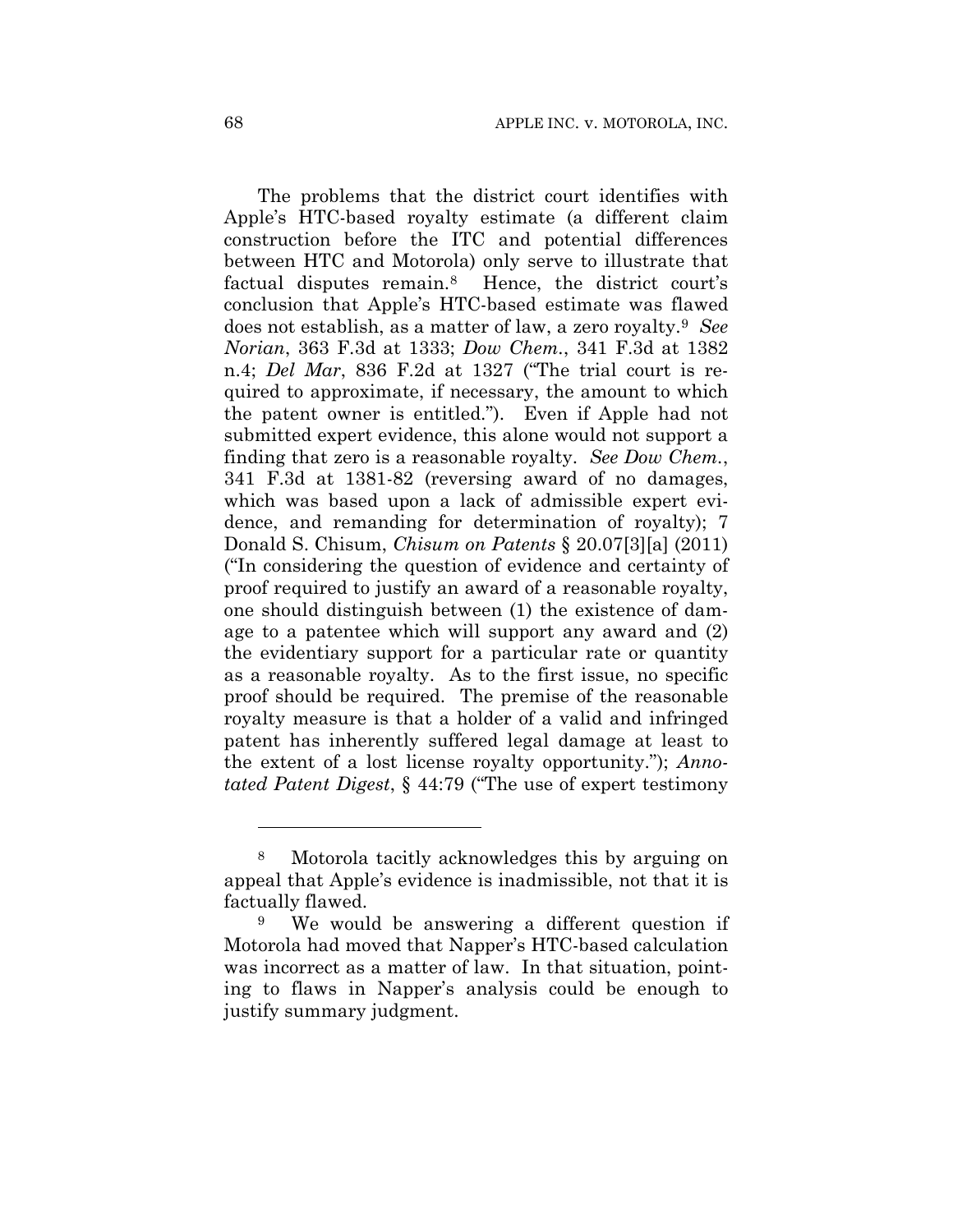is permissive. Thus, if a patentee's damage expert is excluded, that fact does not automatically deny a patentee a right to recover damages."); FED. R. EVID. 702 ("A witness who is qualified as an expert by knowledge, skill, experience, training, or education *may* testify.") (emphasis added); 35 U.S.C. § 284 ("The court *may* receive expert testimony as an aid to the determination of damages or of what royalty would be reasonable under the circumstances.") (emphasis added).

In sum, Motorola has not demonstrated that there is no genuine issue of material fact regarding whether zero is a reasonable royalty for infringement of the '647 patent. Motorola presented no evidence that zero was a reasonable royalty. In contrast, Apple presented admissible evidence that it is entitled to a non-zero royalty. That Apple's royalty estimate may suffer from factual flaws does not, by itself, support the legal conclusion that zero is a reasonable royalty. Accordingly, we reverse the district court's grant of summary judgment.

## Apple's Request for an Injunction

The district court granted Motorola's motion for summary judgment that Apple was not entitled to an injunction for infringement of the '949, '263 and '647 patents because Apple had failed to show a causal nexus between any alleged irreparable harm and Motorola's infringement. The district court's analysis necessarily relied upon its overly narrow construction of the claims of the '949 patent. We have reversed the court's claim construction decision, thus altering the potential scope of infringement underlying Apple's injunction request. The scope of infringement permeates an injunction analysis. *See, e.g.*, *Apple Inc. v. Samsung Elecs. Co.*, 735 F.3d 1352, 1363 (Fed. Cir. 2013) ("[T]he purpose of the causal nexus requirement is to show that the patentee is irreparably harmed *by the infringement*.") (emphasis in original). For example, when considering whether to enjoin a product, it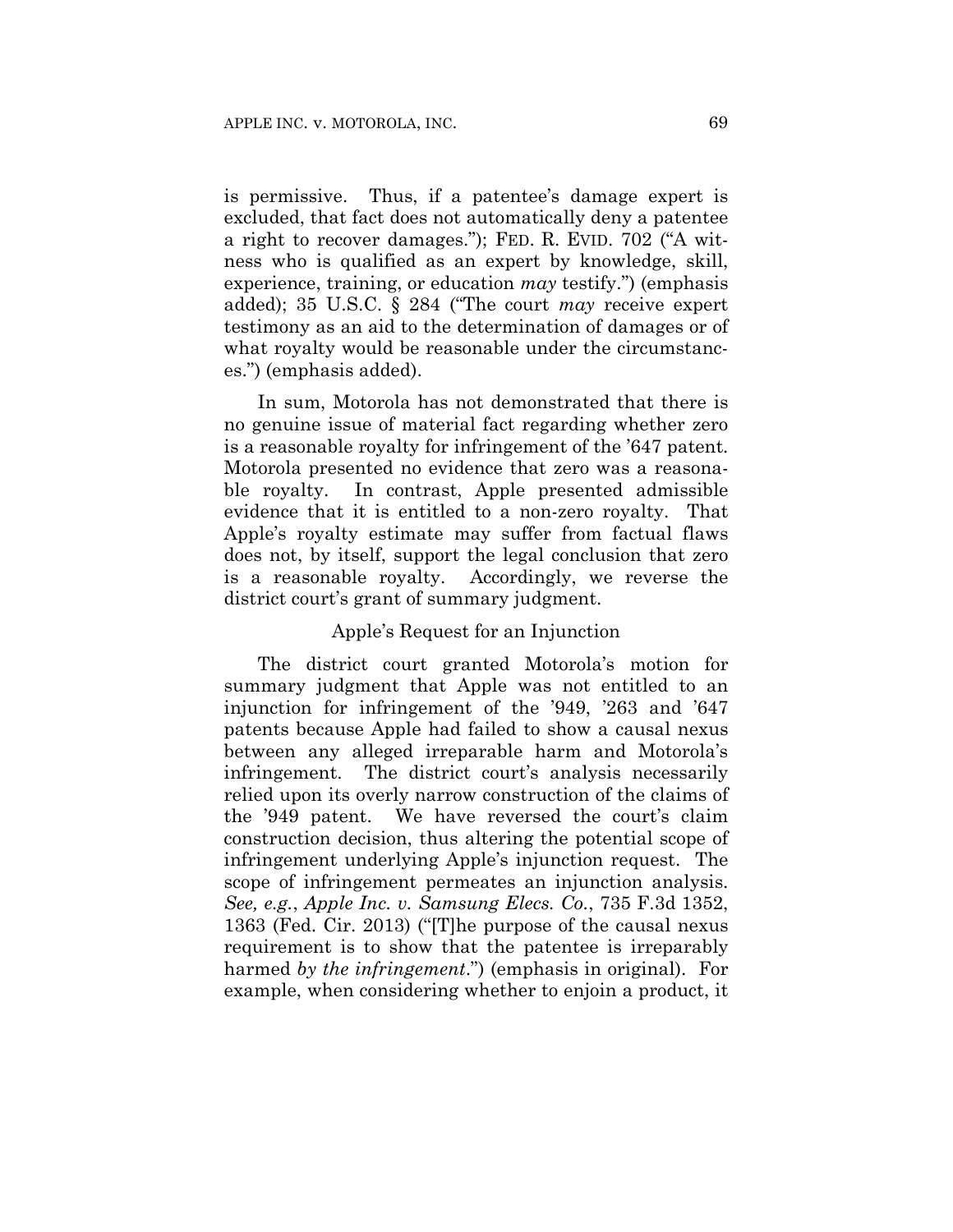is proper for the court to consider the aggregate harm caused by all of the infringing features, rather than requiring a patentee to address each patent or claim individually. *See id*. at 1365 ("We believe there may be circumstances where it is logical and equitable to view patents in the aggregate.").

Infringement of multiple patents by a single device may strengthen a patentee's argument for an injunction by, for example, supporting its argument that the infringed features drive consumer demand or are causing irreparable harm. *Id*. By the same token, we also consider the impact on the general public of an injunction on a product with many non-infringing features. *See id*. at 1372-73 ("We see no problem with the district court's decision, in determining whether an injunction would disserve the public interest, to consider the scope of Apple's requested injunction relative to the scope of the patented features and the prospect that an injunction would have the effect of depriving the public of access to a large number of non-infringing features.").

Accordingly, because we have reversed the district court's construction of the '949 patent, we vacate its grant of summary judgment regarding Apple's request for an injunction.

## Motorola's Request for an Injunction

Apple moved for summary judgment that Motorola was not entitled to an injunction for infringement of the '898 patent. While we review the district court's decision to grant or deny an injunction for an abuse of discretion, *Lab. Corp. of Am. Holdings v. Chiron Corp.,* 384 F.3d 1326, 1331 (Fed. Cir. 2004), we review the district court's grant of summary judgment *de novo*, *Feliberty*, 98 F.3d at 276. The Supreme Court in *eBay Inc. v. MercExchange, L.L.C.* outlined the factors a district court should consider before issuing an permanent injunction, stating that "a plaintiff must demonstrate: (1) that it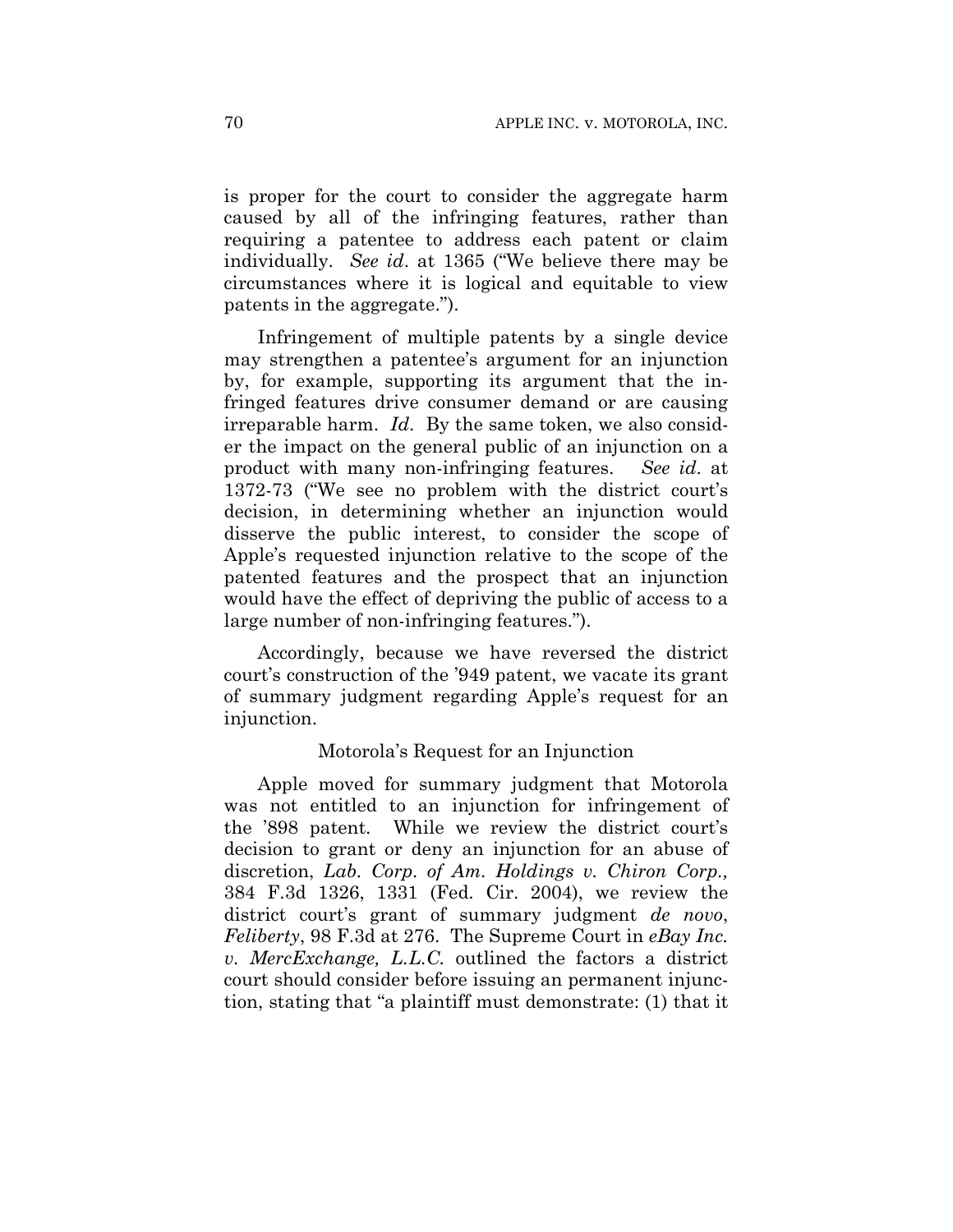has suffered an irreparable injury; (2) that remedies available at law, such as monetary damages, are inadequate to compensate for that injury; (3) that, considering the balance of hardships between the plaintiff and defendant, a remedy in equity is warranted; and (4) that the public interest would not be disserved by a permanent injunction." 547 U.S. 388, 391 (2006).

The '898 patent is a SEP and, thus, Motorola has agreed to license it on fair, reasonable, and nondiscriminatory licensing ("FRAND") terms. The district court granted Apple's motion, stating:

I don't see how, given FRAND, I would be justified in enjoining Apple from infringing the '898 unless Apple refuses to pay a royalty that meets the FRAND requirement. By committing to license its patents on FRAND terms, Motorola committed to license the '898 to anyone willing to pay a FRAND royalty and thus implicitly acknowledged that a royalty is adequate compensation for a license to use that patent. How could it do otherwise? How could it be permitted to enjoin Apple from using an invention that it contends Apple *must* use if it wants to make a cell phone with UMTS telecommunications capability—without which it would not be a cell *phone*.

*Apple, Inc.,* 869 F. Supp. 2d at 913-14 (emphases in orginal).

To the extent that the district court applied a *per se* rule that injunctions are unavailable for SEPs, it erred. While Motorola's FRAND commitments are certainly criteria relevant to its entitlement to an injunction, we see no reason to create, as some *amici* urge, a separate rule or analytical framework for addressing injunctions for FRAND-committed patents. The framework laid out by the Supreme Court in *eBay*, as interpreted by subsequent decisions of this court, provides ample strength and flexibility for addressing the unique aspects of FRAND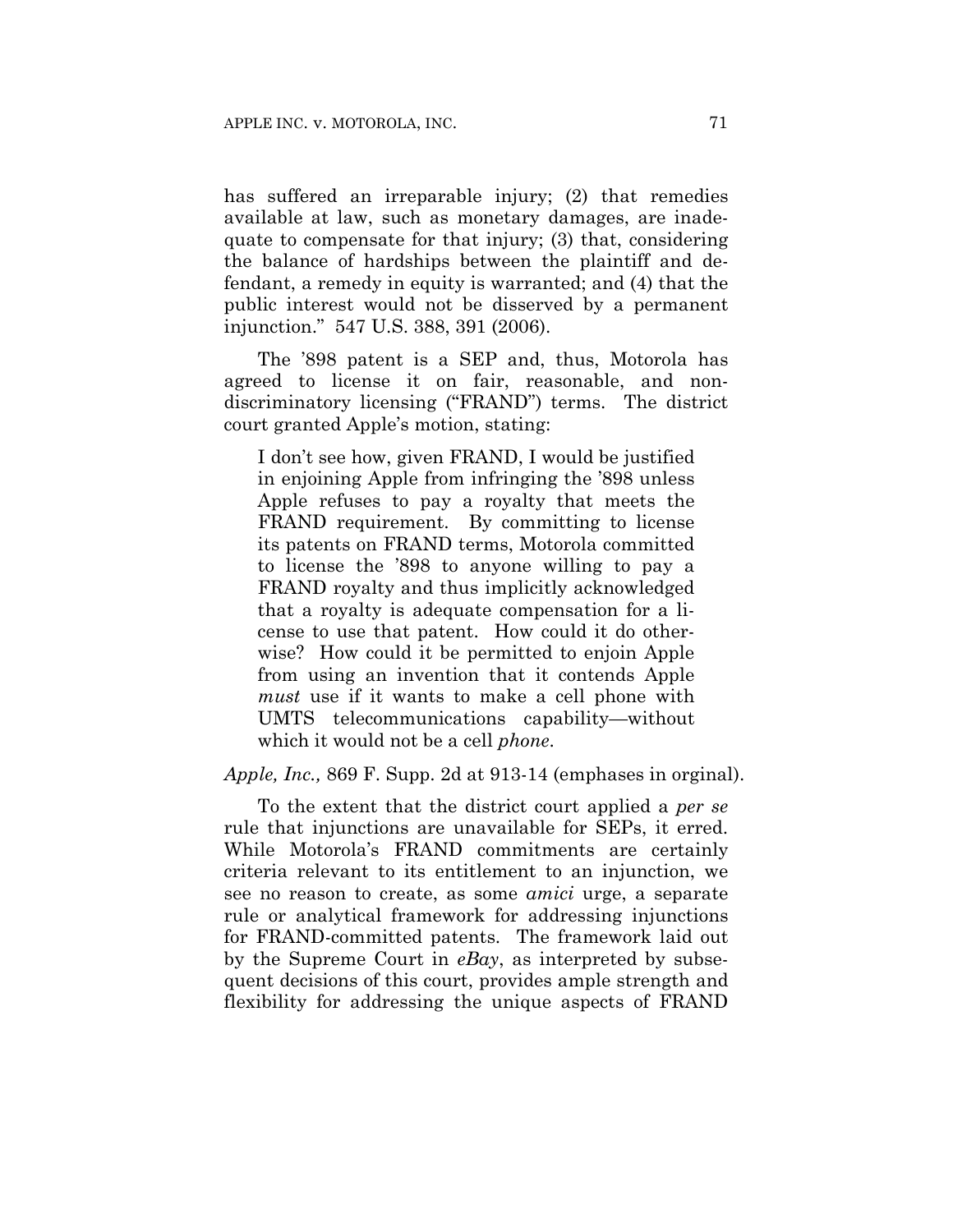committed patents and industry standards in general. 547 U.S. at 391-94. A patentee subject to FRAND commitments may have difficulty establishing irreparable harm. On the other hand, an injunction may be justified where an infringer unilaterally refuses a FRAND royalty or unreasonably delays negotiations to the same effect. *See, e.g.*, U.S. Dep't of Justice and U.S. Patent and Trademark Office, *Policy Statement on Remedies for Standard-Essential Patents Subject to Voluntary F/RAND Commitments*, at 7-8 (Jan. 8, 2013). To be clear, this does not mean that an alleged infringer's refusal to accept any license offer necessarily justifies issuing an injunction. For example, the license offered may not be on FRAND terms. In addition, the public has an interest in encouraging participation in standard-setting organizations but also in ensuring that SEPs are not overvalued. While these are important concerns, the district courts are more than capable of considering these factual issues when deciding whether to issue an injunction under the principles in *eBay*.

Applying those principles here, we agree with the district court that Motorola is not entitled to an injunction for infringement of the '898 patent. Motorola's FRAND commitments, which have yielded many license agreements encompassing the '898 patent, strongly suggest that money damages are adequate to fully compensate Motorola for any infringement. Similarly, Motorola has not demonstrated that Apple's infringement has caused it irreparable harm. Considering the large number of industry participants that are already using the system claimed in the '898 patent, including competitors, Motorola has not provided any evidence that adding one more user would create such harm. Again, Motorola has agreed to add as many market participants as are willing to pay a FRAND royalty. Motorola argues that Apple has refused to accept its initial licensing offer and stalled negotiations. However, the record reflects that negotia-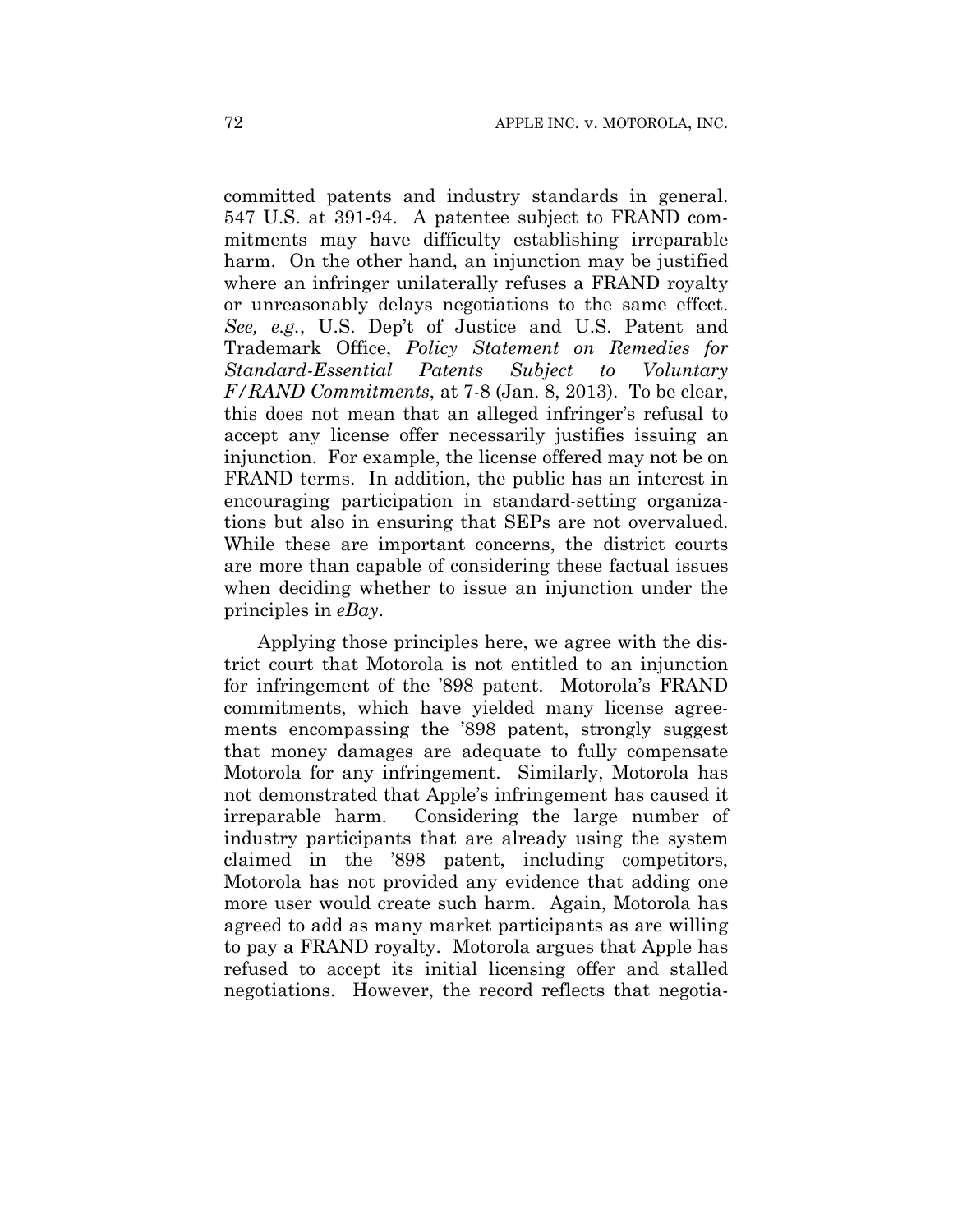tions have been ongoing, and there is no evidence that Apple has been, for example, unilaterally refusing to agree to a deal. Consequently, we affirm the district court's grant of summary judgment that Motorola is not entitled to an injunction for infringement of the '898 patent.

# **AFFIRMED-IN-PART, REVERSED-IN-PART, VACATED-IN-PART, AND REMANDED**

#### COSTS

Each party shall bear its own costs.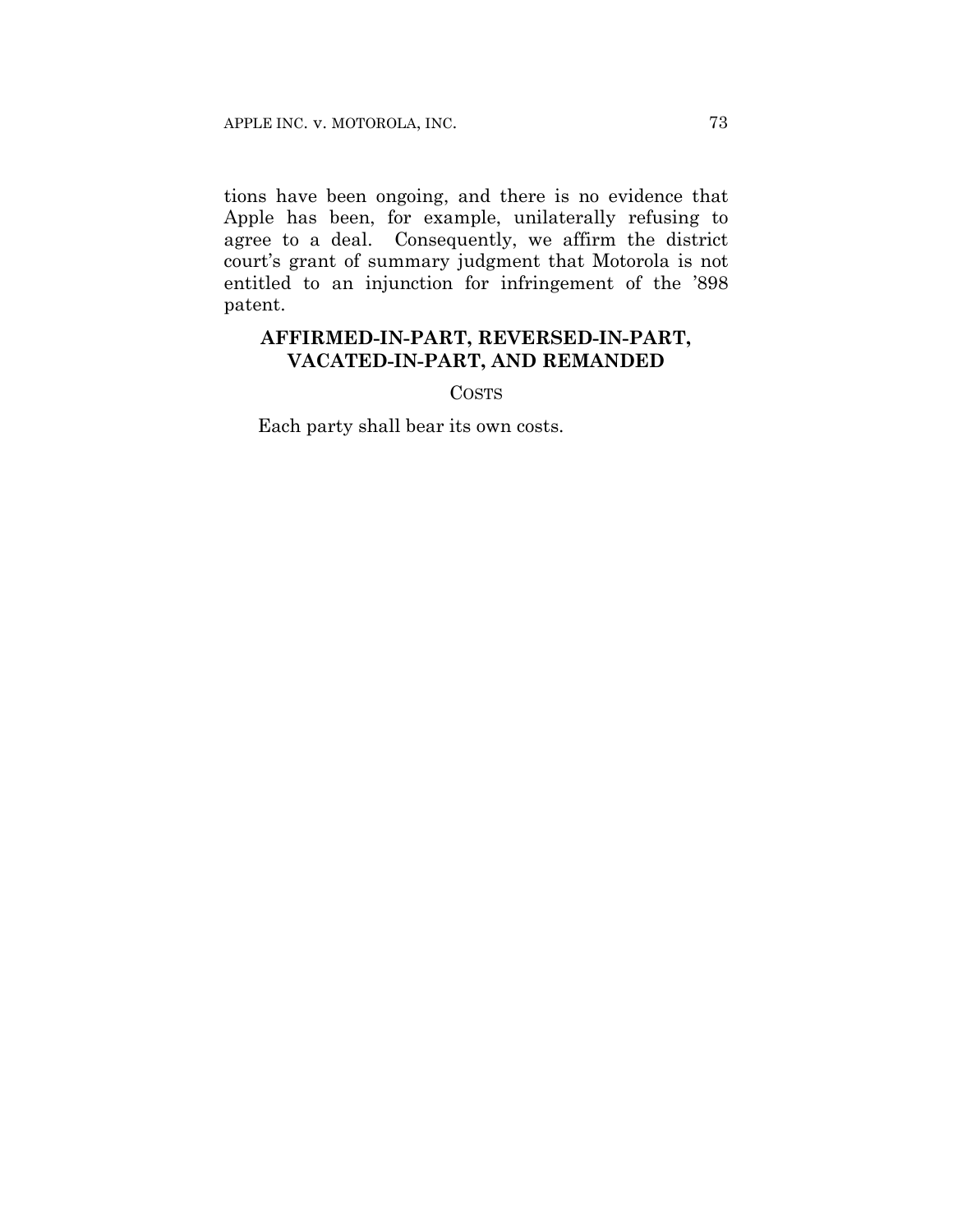# United States Court of Appeals for the Federal Circuit

**\_\_\_\_\_\_\_\_\_\_\_\_\_\_\_\_\_\_\_\_\_\_** 

**APPLE INC. AND NEXT SOFTWARE, INC. (formerly known as NeXT Computer, Inc.),** *Plaintiffs-Appellants,*

**v.**

**MOTOROLA, INC. (now known as Motorola Solutions, Inc.) AND MOTOROLA MOBILITY, INC.,** *Defendants-Cross Appellants.*

> 2012-1548, -1549 **\_\_\_\_\_\_\_\_\_\_\_\_\_\_\_\_\_\_\_\_\_\_**

> **\_\_\_\_\_\_\_\_\_\_\_\_\_\_\_\_\_\_\_\_\_\_**

Appeals from the United States District Court for the Northern District of Illinois in No. 11-CV-8540, Circuit Judge Richard A. Posner.

**\_\_\_\_\_\_\_\_\_\_\_\_\_\_\_\_\_\_\_\_\_\_** 

RADER, *Chief Judge*, dissenting-in-part.

I join the court's opinion in its entirety, except for the affirmance of the district court's denial of Motorola's request for an injunction. To my eyes, the record contains sufficient evidence to create a genuine dispute of material fact on Apple's posture as an unwilling licensee whose continued infringement of the '898 patent caused irreparable harm. Because of the unique and intensely factual circumstances surrounding patents adopted as industry standards, I believe the district court improperly granted summary judgment. Therefore, on this narrow point, I respectfully dissent in part.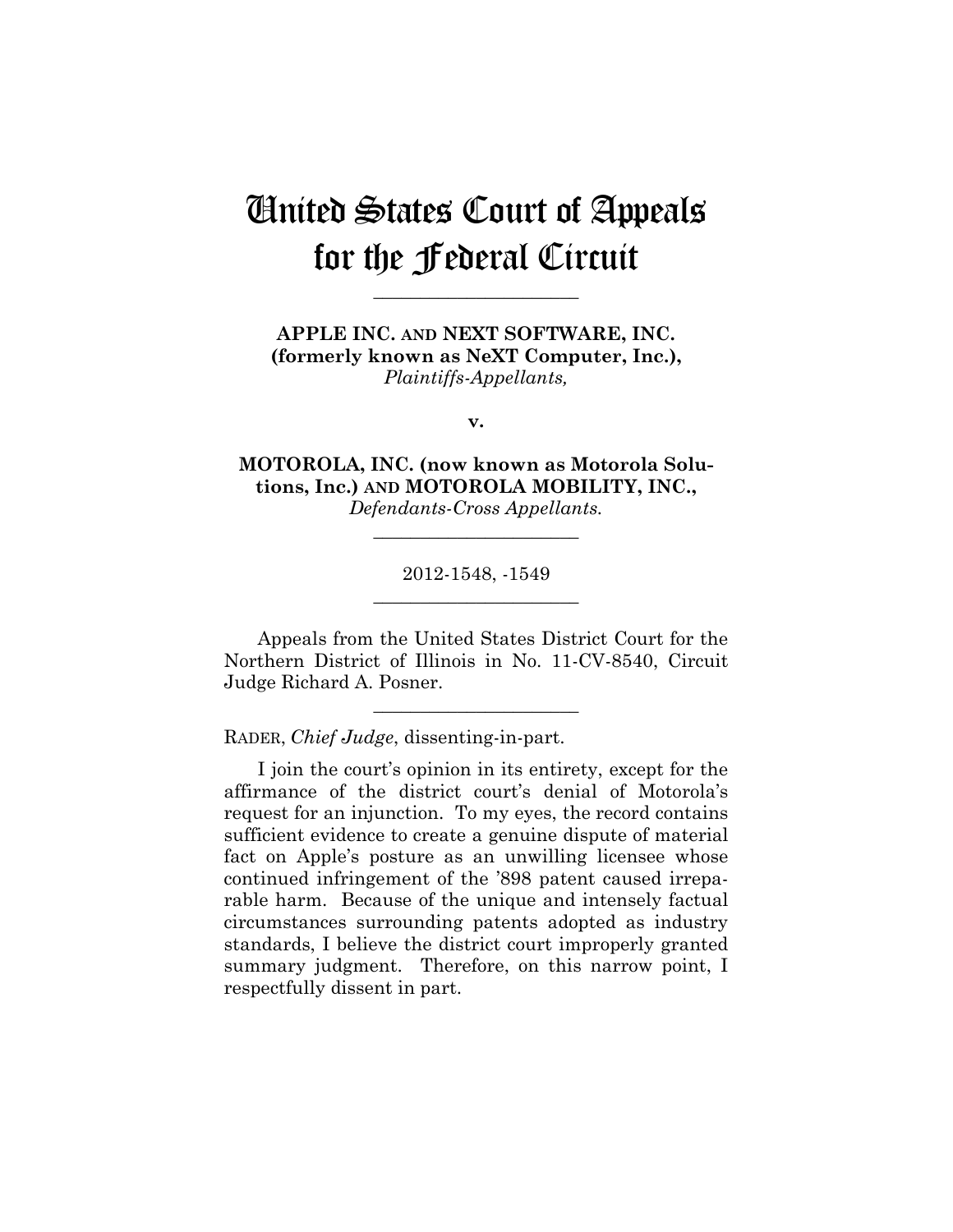At the outset, a patent adopted as a standard undoubtedly gains value by virtue of that adoption. This enhancement complicates the evaluation of the technology independent of the standardization. By the same token, the standardization decision may also simply reflect and validate the inherent value of the technology advance accomplished by the patent. Untangling these value components (at the heart of deciding whether a putative licensee was "unwilling" to license, and thus irreparable harm and other injunction factors) requires intense economic analysis of complex facts. In sum, right from the theoretical outset, this question is not likely to be susceptible to summary adjudication.

In reciting the legal principles for an injunction, this court accurately states the inquiries. Those principles supply no per se rule either favoring or proscribing injunctions for patents in any setting, let alone the heightened complexity of standardized technology. This court notes that a patent owner in a standard context "may have difficulty establishing irreparable harm .... [but] an injunction may be justified where an infringer unilaterally refuses a FRAND royalty or unreasonably delays negotiations to the same effect." Majority Op. 72 (citing U.S. Dep't of Justice and U.S. Patent and Trademark Office, *Policy Statement on Remedies for Standard-Essential Patents Subject to Voluntary F/RAND Commitments*, at 7–8 (Jan. 8, 2013)).

Market analysts will no doubt observe that a "hold out" (i.e., an unwilling licensee of an SEP seeking to avoid a license based on the value that the technological advance contributed to the prior art) is equally as likely and disruptive as a "hold up" (i.e., an SEP owner demanding unjustified royalties based solely on value contributed by the standardization). These same complex factual questions regarding "hold up" and "hold out" are highly relevant to an injunction request. In sum, differentiating "hold up" from "hold out" requires some factual analysis of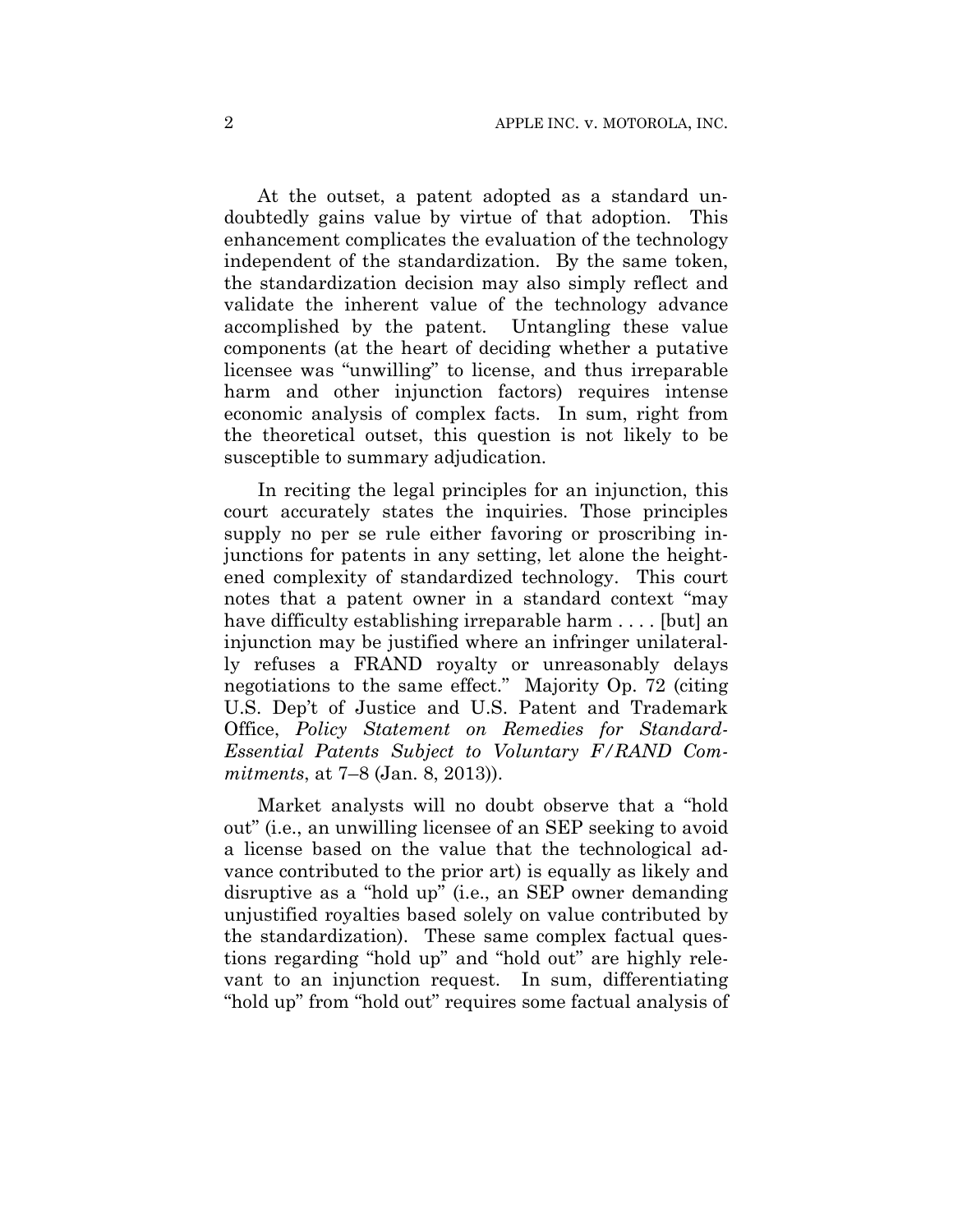the sources of value—the inventive advance or the standardization.

The record in this case shows evidence that Apple may have been a hold out. *See, e.g.*, *Apple, Inc. v. Motorola, Inc.*, 869 F. Supp. 2d 901, 914 (N.D. Ill. 2012); Appellees' Br. 64–65, 72–73; Appellees' Reply Br. 26–27; J.A. 118884–86. This evidence alone would create a dispute of material fact.

More important, the district court made no effort to differentiate the value due to inventive contribution from the value due to standardization. Without some attention to that perhaps dispositive question, the trial court was adrift without a map, let alone a compass or GPS system. In fact, without that critical inquiry, the district court could not have properly applied the *eBay* test as it should have.

Instead of a proper injunction analysis, the district court effectively considered Motorola's FRAND commitment as dispositive by itself: "Motorola committed to license the '898 to anyone willing to pay a FRAND royalty and thus implicitly acknowledged that a royalty is adequate compensation for a license to use that patent. How could it do otherwise?" *Apple*, 869 F. Supp. 2d at 914. To the contrary, Motorola committed to offer a FRAND license, which begs the question: What is a "fair" and "reasonable" royalty? If Motorola was offering a fair and reasonable royalty, then Apple was likely "refus[ing] a FRAND royalty or unreasonably delay [ing] negotiations." *See* Majority Op. 72. In sum, the district court could not duck the question that it did not address; was Motorola's FRAND offer actually FRAND?

Furthermore, the district court acknowledged the conflicting evidence about Apple's willingness to license the '898 patent: "Apple's refusal to negotiate for a license (if it did refuse—the parties offer competing accounts, unnecessary for me to resolve, of why negotiations broke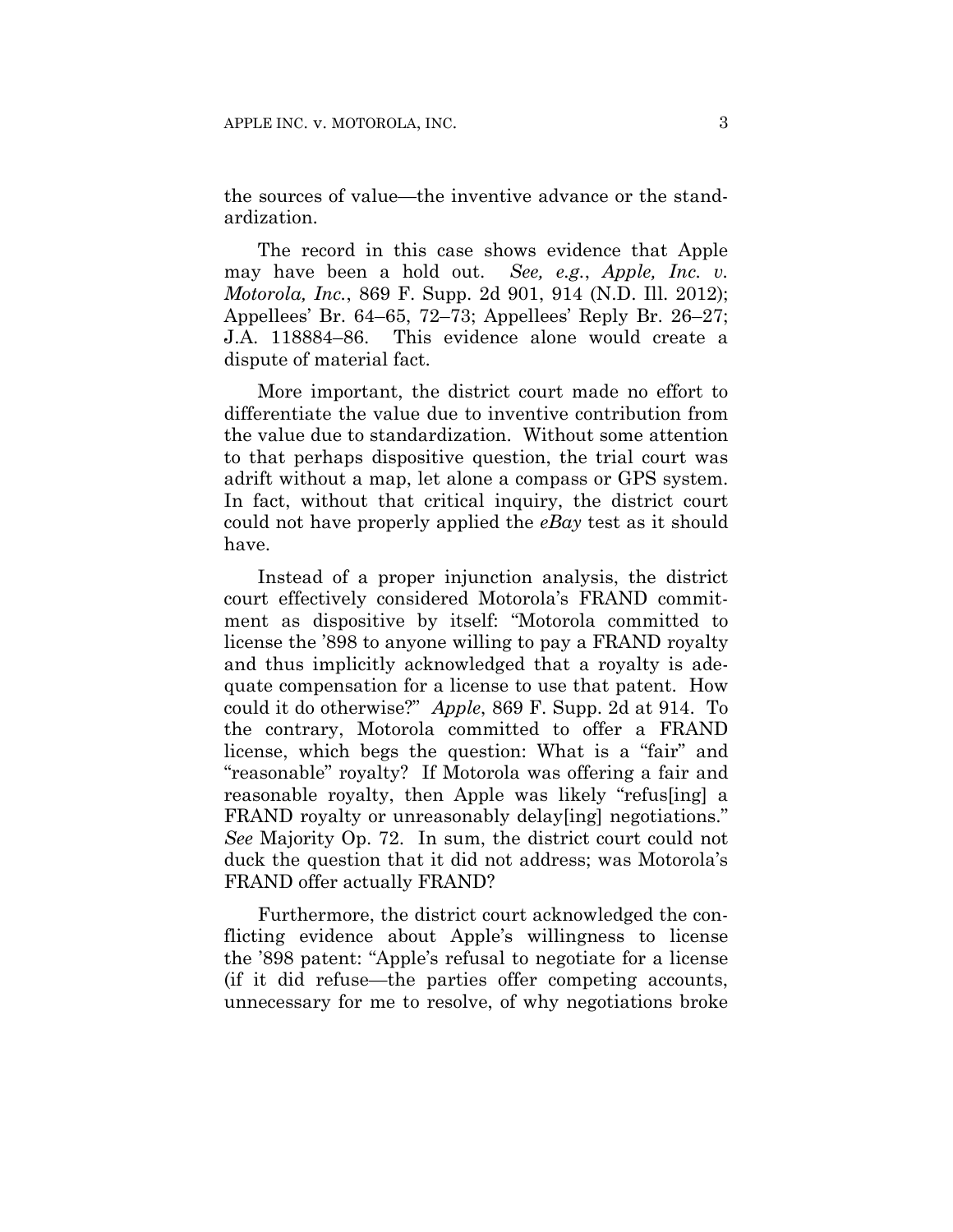down) was not a defense to a claim by Motorola for a FRAND royalty." *Apple*, 869 F. Supp. 2d at 914. Yet this scenario, adequately presented by this record, is precisely one that the court today acknowledges may justify an injunction.

In my opinion, the court should have allowed Motorola to prove that Apple was an unwilling licensee, which would strongly support its injunction request. The court states that "the record reflects that negotiations have been ongoing," Majority Op. 72–73; but, as the district court even acknowledged, Motorola asserts otherwise—that Apple for years refused to negotiate while nevertheless infringing the '898 patent, *see, e.g.*, Appellees' Br. 64–65, 72–73; Appellees' Reply Br. 26–27. Motorola should have had the opportunity to prove its case that Apple's alleged unwillingness to license or even negotiate supports a showing that money damages are inadequate and that it suffered irreparable harm. The district court refused to develop the facts necessary to apply *eBay* as it should have. Consequently, the case should be remanded to develop that record. For these reasons, I respectfully dissent in part.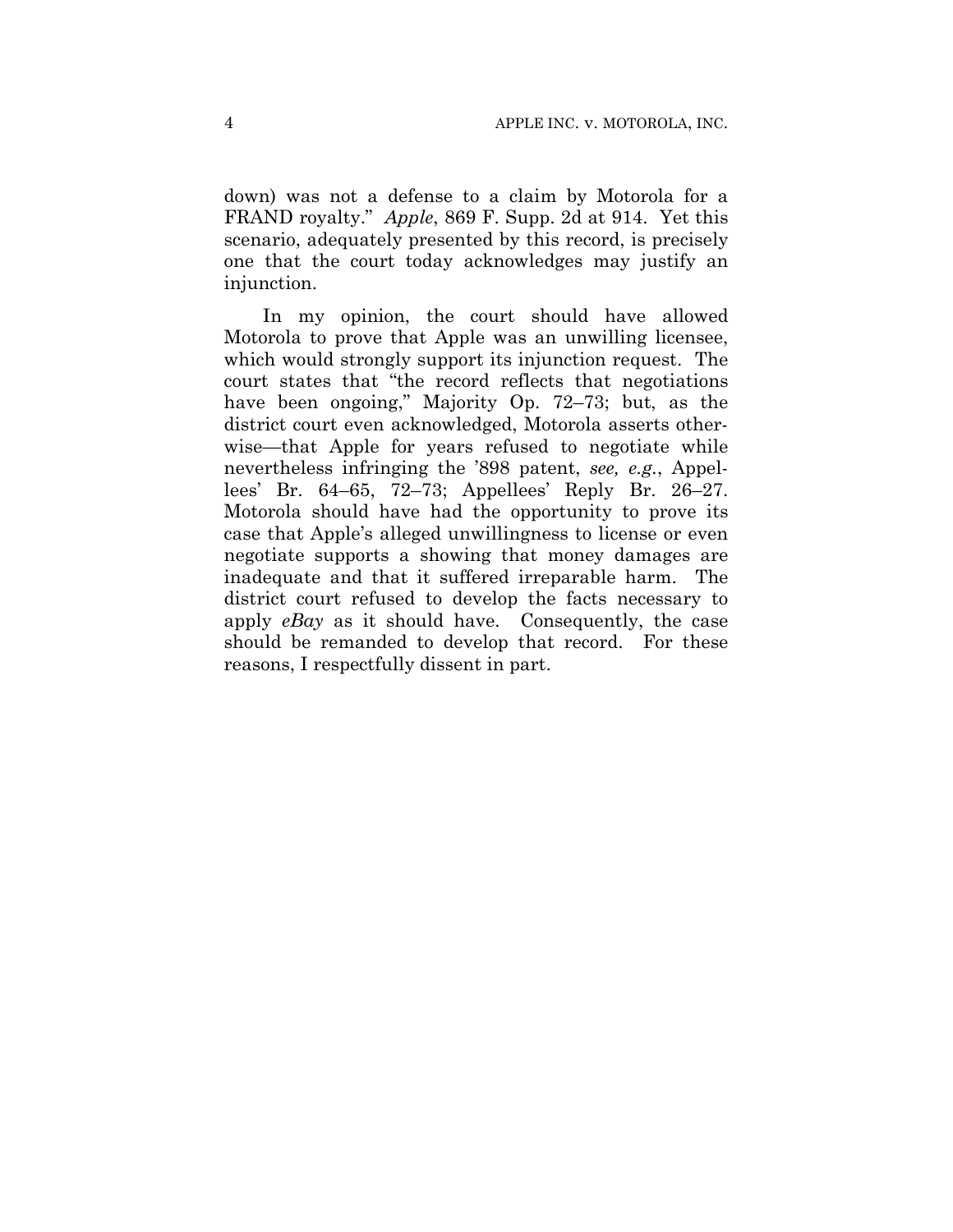# United States Court of Appeals for the Federal Circuit

**\_\_\_\_\_\_\_\_\_\_\_\_\_\_\_\_\_\_\_\_\_\_** 

**APPLE INC. AND NEXT SOFTWARE, INC. (formerly known as NeXT Computer, Inc.),** *Plaintiffs-Appellants,*

**v.**

**MOTOROLA, INC. (now known as Motorola Solutions, Inc.) AND MOTOROLA MOBILITY, INC.,** *Defendants-Cross Appellants.*

> 2012-1548, -1549 **\_\_\_\_\_\_\_\_\_\_\_\_\_\_\_\_\_\_\_\_\_\_**

> **\_\_\_\_\_\_\_\_\_\_\_\_\_\_\_\_\_\_\_\_\_\_**

Appeals from the United States District Court for the Northern District of Illinois in No. 11-CV-8540, Circuit Judge Richard A. Posner.

**\_\_\_\_\_\_\_\_\_\_\_\_\_\_\_\_\_\_\_\_\_\_** 

PROST, *Circuit Judge*, concurring-in-part and dissentingin-part.

I join the majority opinion with respect to many of the issues discussed therein. However, I respectfully dissent with respect to the proper construction of the "heuristic" claim terms in the '949 patent. Additionally, I dissent from the majority's decision to vacate the district court's grant of summary judgment regarding Apple's request for an injunction, as I would affirm that decision. As I also depart from the majority's reasoning while reaching the same result on several other issues, I write separately to explain my views.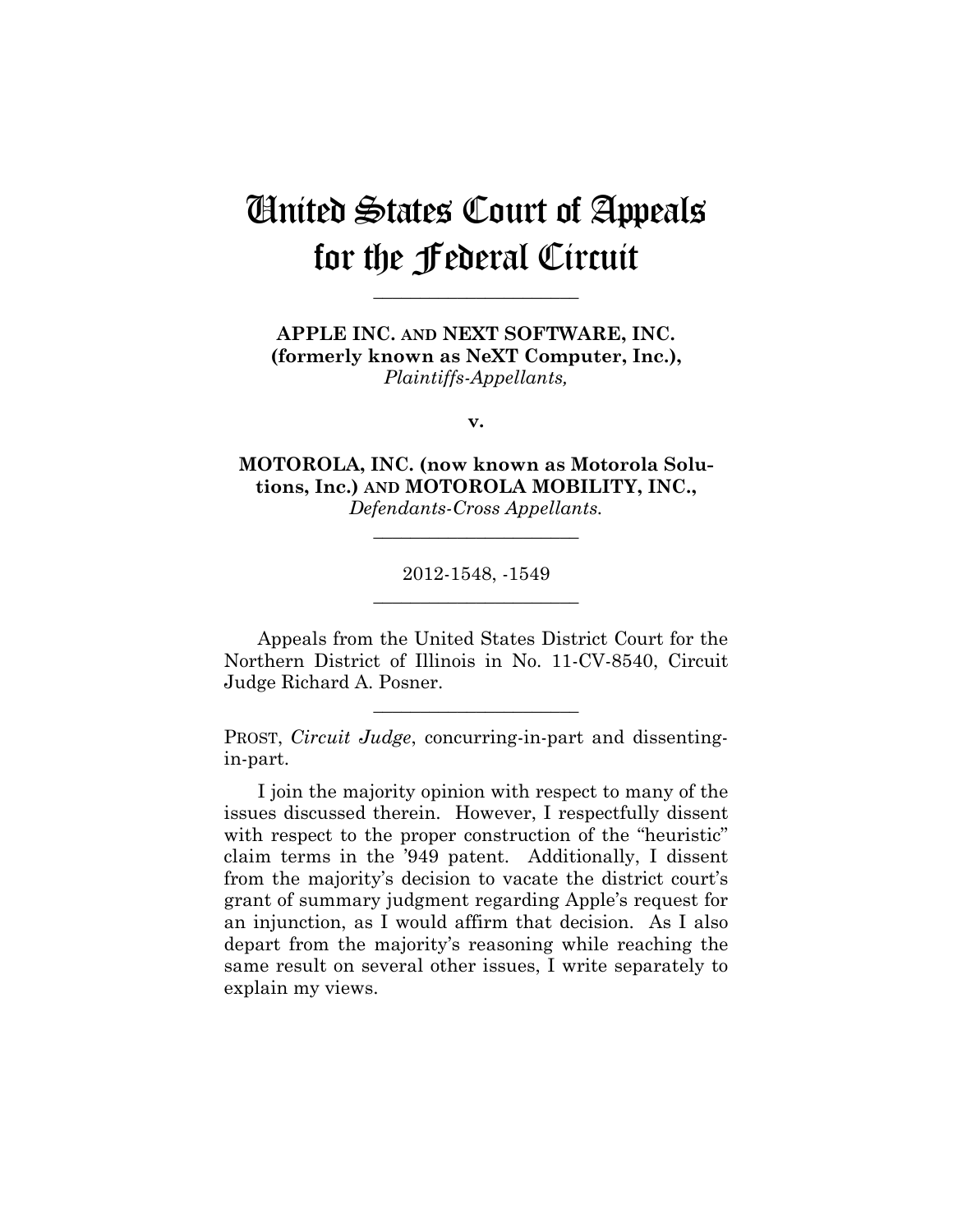#### I. CLAIM CONSTRUCTION OF THE '949 PATENT

### A. "Means-Plus-Function"

The majority concludes that the "heuristic" claim terms in the '949 patent have sufficiently definite structure to avoid means-plus-function treatment. Majority Op. 21. I disagree.

As an initial matter, the majority misstates our law on means-plus-function claiming. Generally speaking, a means-plus-function analysis proceeds in two phases: first, the court must determine whether the claim term is drafted in means-plus-function format such that 35 U.S.C. § 112 ¶ 6 applies. *See Kemco Sales, Inc. v. Control Papers Co.*, 208 F.3d 1352, 1361 (Fed. Cir. 2000) ("Before a court attempts to analyze what appears to be a meansplus-function claim limitation, it must first assure itself that such a claim limitation is at issue."). Only then should the court undertake to construe the disputed claim term by identifying the "corresponding structure, material, or acts described in the specification" to which the claim term will be limited. *Welker Bearing Co. v. PHD, Inc.*, 550 F.3d 1090, 1097 (Fed. Cir. 2008) ("Because 'mechanism for moving said finger' is a means-plusfunction limitation, this court must next examine the trial court's identification of 'the corresponding structure, material, or acts described in the specification and equivalents thereof.'").

Although the majority accurately states these legal principles, *see* Majority Op. 9, it fails to faithfully apply them. Rather, the majority's analysis collapses these two steps into one, and in doing so, it effectively renders the category of non-indefinite means-plus-function claim terms a null set.

The majority correctly states that the proper inquiry in determining whether a claim term is drafted in meansplus-function format is whether the limitation has "suffi-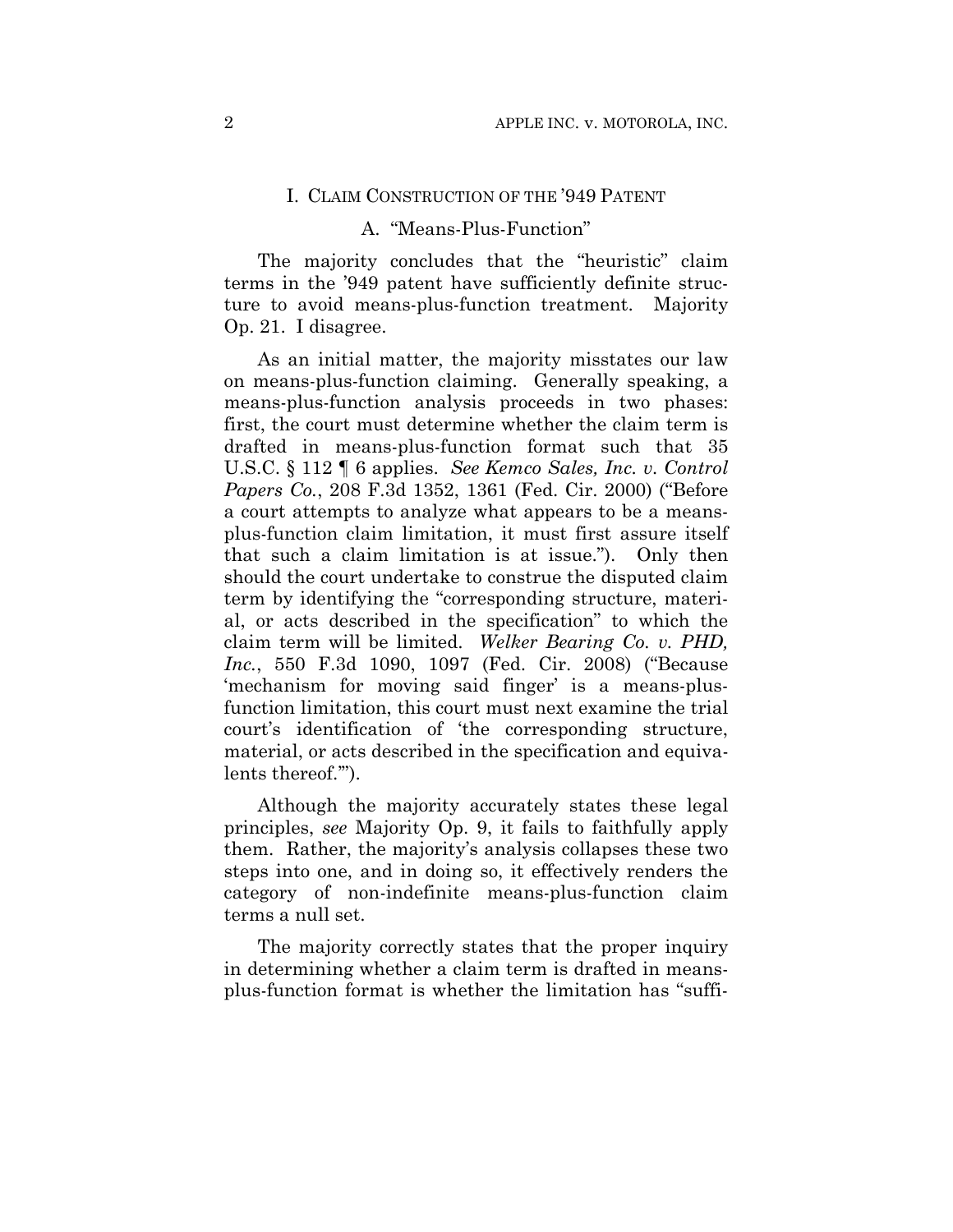<u>.</u>

ciently definite structure." Majority Op. 10-11. The majority then identifies several ways in which a term may be deemed to have such structure, such as when it has "a structural definition that is either provided in the specification or generally known in the art," when it "outlin[es] an algorithm, a flowchart, or a specific set of instructions or rules," or when the specification "describ[es] the claim limitation's operation, such as its input, output, or connections." *Id.* at 13-14. By contrast, the majority states, "if the claim merely recites a generic nonce word and the remaining claim language, specification, prosecution history, and relevant external evidence provide no further structural description to a person of ordinary skill in the art, then the presumption against means-plus-function claiming is rebutted." *Id.* at 16.

In effect, what the majority has done is imported the second step of the analysis (where you define the scope of a means-plus-function claim term based on the corresponding structure in the specification) into the first step (where you identify whether the term is drafted in meansplus-function format). The majority's analysis implies that so long as a claim term has corresponding structure in the specification, it is not a means-plus-function limitation.1 But such a rule would render *every* means-plusfunction claim term indefinite. Under the majority's approach, a term would only be deemed a means-plusfunction limitation if it has *no* corresponding structure—

Admittedly, the majority suggests that "it is possible to find that a claim limitation does not connote sufficiently definite structure despite the presence of some corresponding structure in the specification." Majority Op. 10. But the majority's actual analysis of how to identify a sufficiently definite structure to avoid meansplus-function treatment suggests that the opposite is true.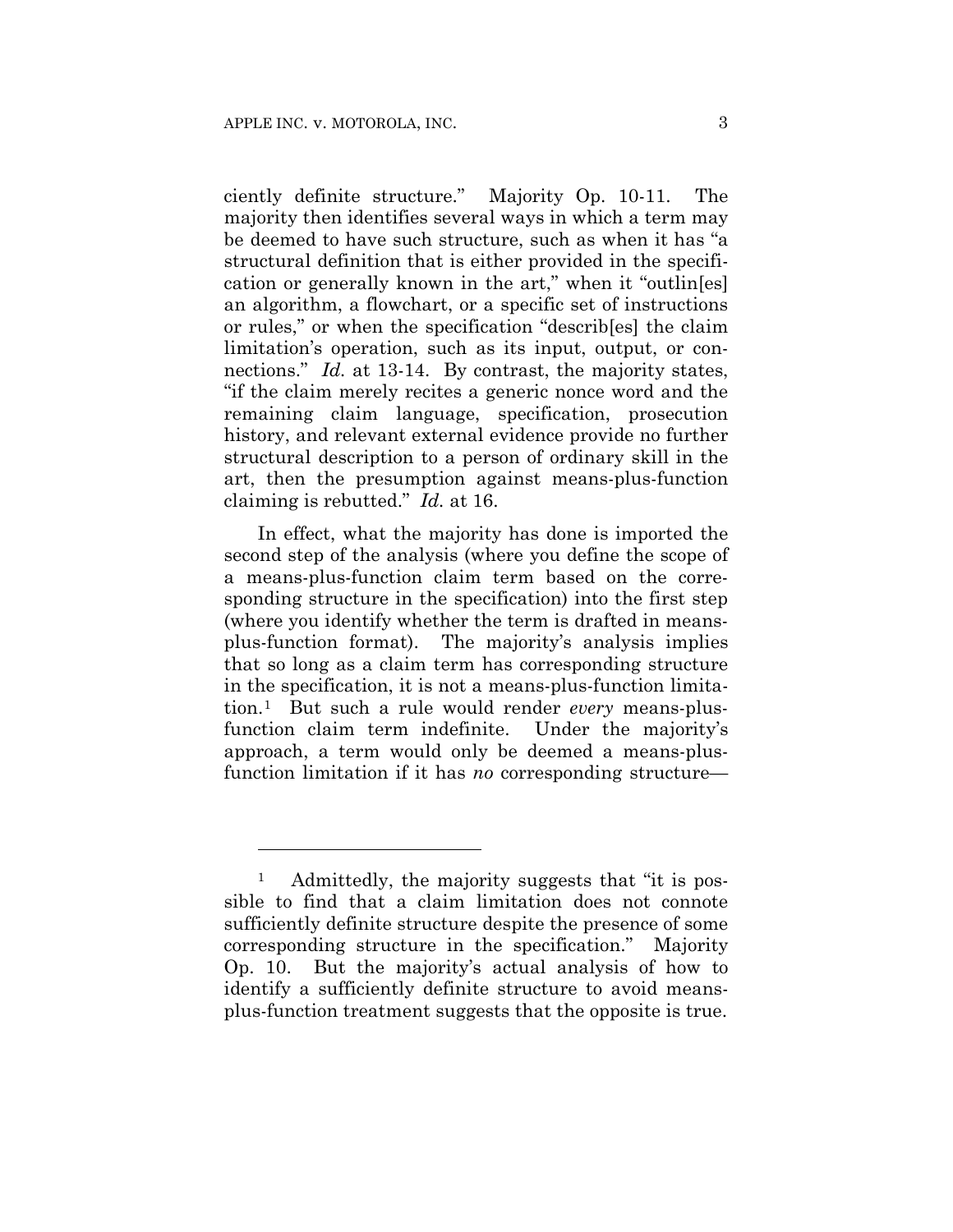an absurd result that would eviscerate means-plusfunction claiming.2

Applying the proper legal analysis, there can be little doubt that the heuristic limitations are means-plusfunction limitations.

1

<sup>2</sup> Nothing so clearly demonstrates the majority's confusion on this issue as the cases on which it relies. In support of its view that a court must scour the specification for corresponding structure in order to save a claim term from means-plus-function treatment, the majority cites several cases that were attempting to identify the corresponding structure of undisputedly means-plusfunction claim terms. For example, the majority cites *Typhoon Touch Technologies, Inc. v. Dell, Inc.*, 659 F.3d 1376, 1385 (Fed. Cir. 2011), for the proposition that a claim may contain sufficient structure to avoid meansplus-function claiming by reciting an algorithm. Majority Op. 13. However, the claim term at issue in that case was "means for cross-referencing," which no one disputed was a means-plus-function limitation. This court's search for an algorithm to support that claim term was merely an attempt to save the means-plus-function term from indefiniteness. *See Typhoon Touch*, 659 F.3d at 1385-86. The same is true of *Finisar Corp. v. DirecTV Group, Inc.*, 523 F.3d 1323 (Fed. Cir. 2008), on which the majority also relies. *Id.* at 1340 (evaluating whether "computerimplemented means-plus-function claims" disclosed enough of an algorithm to provide the necessary structure under  $\S$  112,  $\P$  6). The majority's misreading of these cases is all the more striking because it is the same error the majority accuses the district court of committing in its reading of *Aristocrat Technologies Australia Party Ltd. v. International Game Technology*, 521 F.3d 1328, 1333 (Fed. Cir. 2008). Majority Op. 12.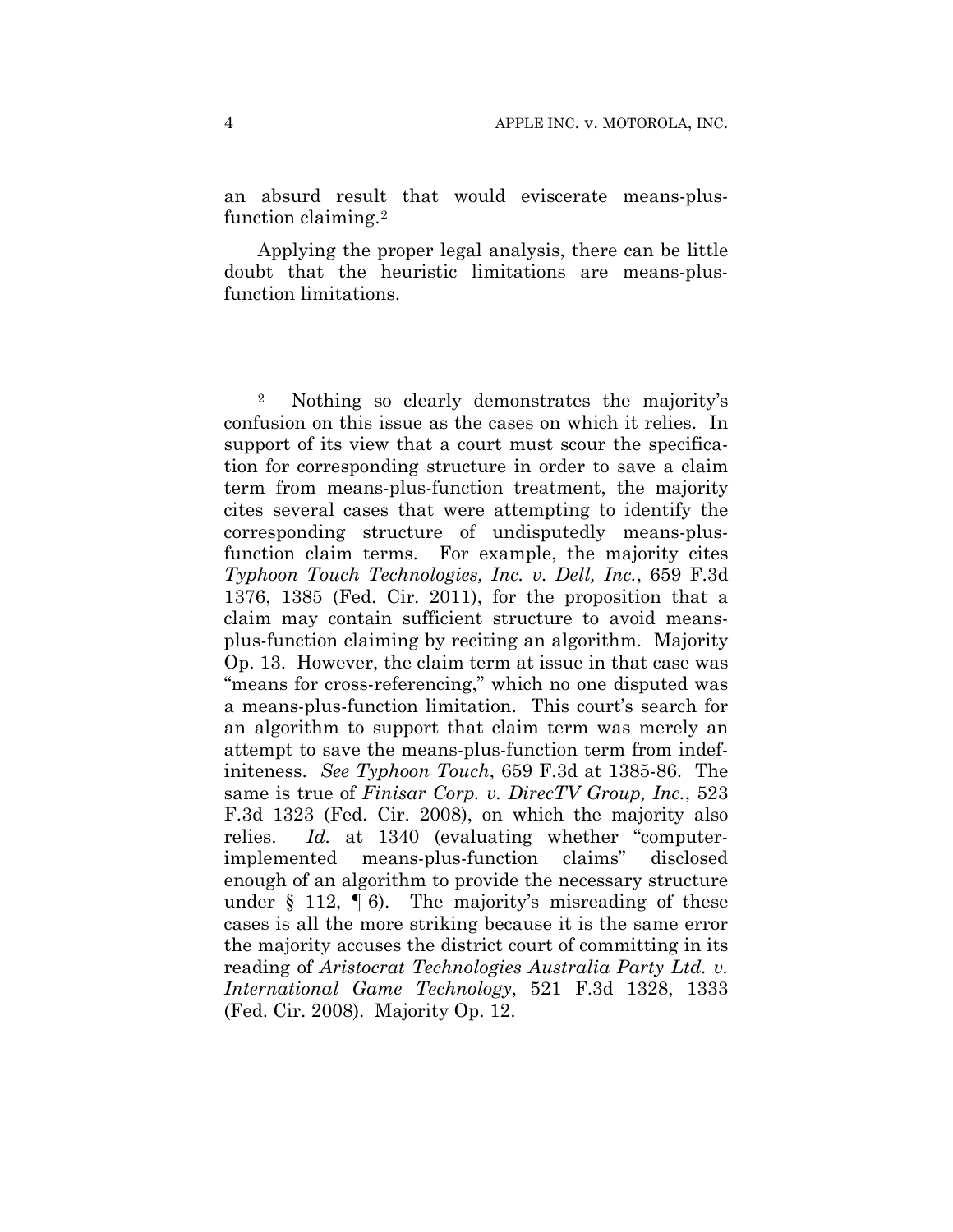To begin with, it is true that the absence of the word "means" in the disputed claim terms creates a presumption that these are not means-plus-function limitations. *See Inventio AG v. ThyssenKrupp Elevator Ams. Corp.*, 649 F.3d 1350, 1356 (Fed. Cir. 2011). However, it is undisputed that the heuristics limitations recite functions performed by the heuristics (e.g., "determining that the one or more finger contacts correspond to a command to transition from displaying a respective item in a set of items to displaying a next item in the set of items"). The relevant question therefore is whether the claim fails to recite sufficient structure for performing those functions, in which case the presumption against means-plusfunction treatment would be overcome. *See id.*

As we have previously explained:

What is important is whether the term is one that is understood to describe structure, as opposed to a term that is simply a nonce word or a verbal construct that is not recognized as the name of structure and is simply a substitute for the term "means for." The court in *Personalized Media Communications* drew the pertinent distinction in holding that the term "detector," although broad, is still structural for purposes of section 112 ¶ 6 because it "is not a generic structural term such as 'means,' 'element,' or 'device'; nor is it a coined term lacking a clear meaning such as 'widget' or 'ram-a-fram.'"

*Lighting World, Inc. v. Birchwood Lighting, Inc.*, 382 F.3d 1354, 1360 (Fed. Cir. 2004) (quoting *Personalized Media Commc'ns, LLC v. Int'l Trade Comm'n*, 161 F.3d 696, 704 (Fed. Cir. 1998)). Following this, we have found that terms such as "computing unit," *Inventio*, 649 F.3d at 1359-60, and "soft start circuit," *Power Integrations, Inc. v. Fairchild Semiconductor International, Inc.*, 711 F.3d 1348, 1365 (Fed. Cir. 2013), connote sufficient structure to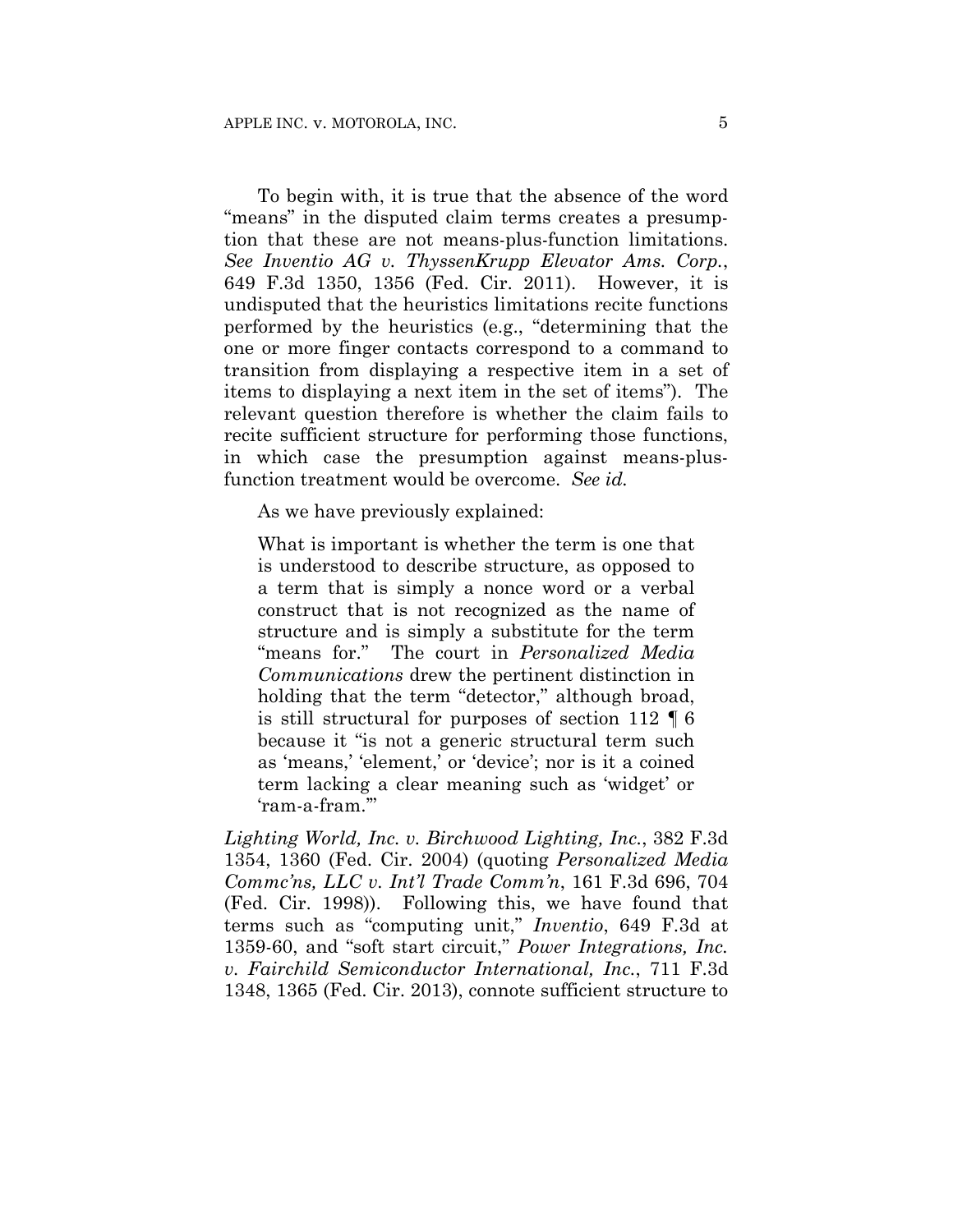avoid means-plus-function treatment. On the other hand, terms such as "colorant selection mechanism," *Massachusetts Institute of Technology v. Abacus Software*, 462 F.3d 1344, 1353-54 (Fed. Cir. 2006), and "mechanism for moving said finger," *Welker Bearing*, 550 F.3d at 1095-97, have failed to recite sufficient structure to avoid meansplus-function treatment.

The term heuristic, which the district court construed as "rules to be applied to data to assist in drawing inferences from that data," is a vague concept that does not connote known, physical structure in the same way as the terms "computing unit" or "circuit." Rather, the term heuristic is much more similar to the imprecise terms "mechanism," "means," and "element." Therefore, I would affirm the district court's conclusion that the heuristic limitations are subject to means-plus-function treatment.

If, as the majority concludes—in my view incorrectly—our precedent dictates that the "heuristic" limitations in the '949 patent are not subject to means-plus-function treatment, then perhaps it is time to revisit the issue of when claim language invokes § 112 ¶ 6, particularly for computer-implemented inventions. As explained above, I see no real difference between the following two claim limitations:

a next item *means* for determining that the one or more finger contacts correspond to a command to transition from displaying a respective item in a set of items to displaying a next item in the set of items; and

a next item *heuristic* for determining that the one or more finger contacts correspond to a command to transition from displaying a respective item in a set of items to displaying a next item in the set of items.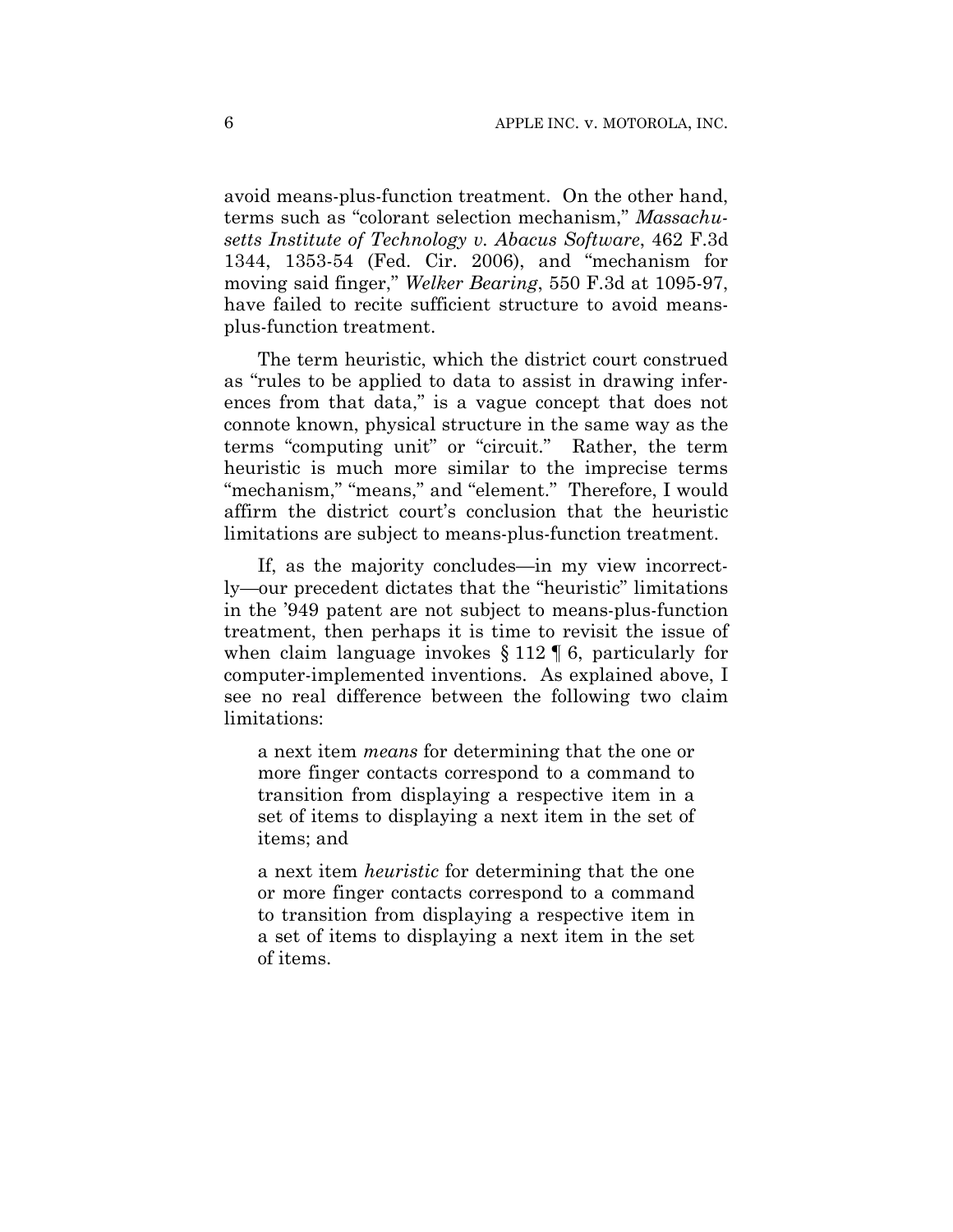1

The first limitation would surely be construed as a meansplus-function limitation. Yet, although the second limitation provides no more real structure than the first, the majority concludes that it is outside the realm of § 112 ¶ 6.

That one minor drafting decision greatly expands the scope of the claim limitation because the claim is not limited to the corresponding structure disclosed in the patent specification. Indeed, under the majority's view, this case provides a stark example of how patent applicants are able to claim broad functionality without being subject to the restraints imposed by  $\S 112 \text{ }\mathsf{T} 6$ . As interpreted by the majority, the "next item heuristic" limitation in claim 1 covers *any* heuristic used by a touch-screen device to determine that "one or more finger contacts correspond to a command to transition from displaying a respective item in a set of items to displaying a next item in the set of items." And yet, it is undisputed that the patent specification discloses only two such heuristics: a swipe from right to left and a tap on the right side of the screen. In fact, the majority relied on exactly those two heuristics as the necessary "structure" that removed this claim term from the means-plus-function realm altogether. Majority Op. 18.3

Professor Lemley has recently written on the issue of functional claiming in software patents. Mark A. Lemley, *Software Patents and the Return of Functional Claiming*, 2013 WIS. L. REV. 905 (2013). He acknowledges this court's recent case law in which we have been "vigilant in

<sup>3</sup> Oddly, in defining "heuristic," the majority states that it "does not include all means for performing the recited function." Majority Op. 17. But of course, once this court has ruled that the term is *not* a means-plusfunction limitation, that term can indeed be construed so broadly.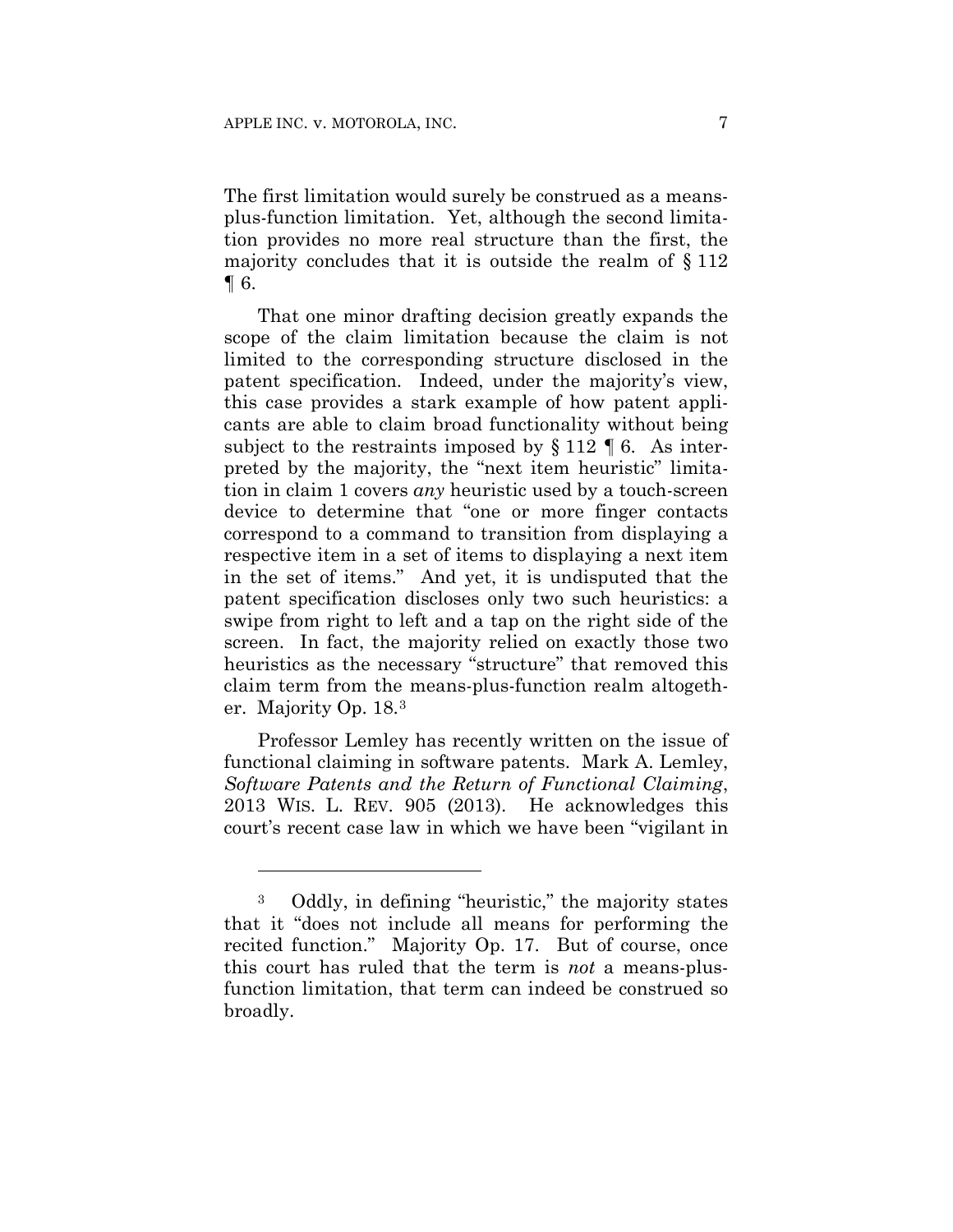limiting software patentees who write claims in meansplus-function format to the particular algorithms that implement those claims." *Id.* at 926. However, he notes that in many cases involving software patents, we have not treated claims as means-plus-function claims at all, leading to problems of overbroad patents:

The presence of structure in the form of "a computer" or "a processor" or even "the Internet" has led the Federal Circuit to give these claims control over the claimed function however implemented. As a result, software patents have circumvented the limits the 1952 Act places on functional claiming. The result has been a plethora of software patents claimed not on the basis of the technology the patentee actually developed, but on the basis of the function that technology performs. Those claims aren't limited to or commensurate with what the patentee invented, and they are accordingly the ones that patent plaintiffs tend to assert against defendants whose systems bear little resemblance to what the patentee actually invented. . . . [U]nder this functional claiming rubric the software patents with the least actual technical content end up with the broadest claims: "Its monopoly breadth is a function of its *lack* of technical specification."

*Id.* at 926-28 (footnotes omitted) (quoting Christina Bohannan & Herbert Hovenkamp, *Creation Without Restraint: Promoting Liberty and Rivalry in Innovation* 125 (2012)); *see also id.* at 905 ("[P]atentees claim to own not a particular machine, or even a particular series of steps for achieving a goal, but the goal itself. The resulting overbroad patents overlap and create patent thickets."). I believe Professor Lemley raises valid concerns about this court's means-plus-function jurisprudence as it relates to computer-implemented inventions. Although the majority here did not base its conclusion on such generic structural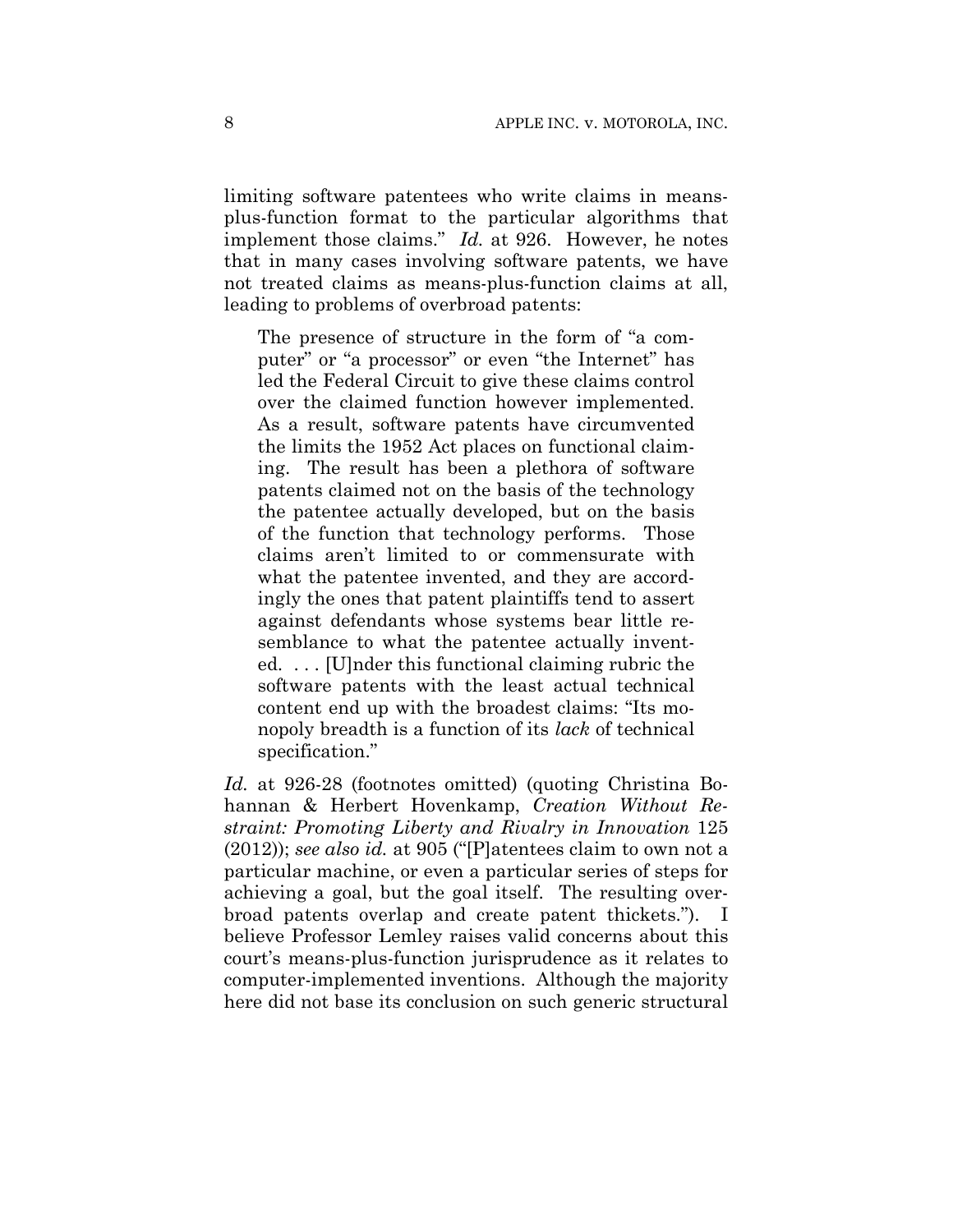terms as "a computer" or "a processor," the end result is the same: Apple's '949 patent is construed broadly to cover the *function* performed by the heuristics, not the specific heuristics disclosed in the specification. This outcome should compel our court to reconsider when we treat functional claims as means-plus-function claims.

#### B. Corresponding Structure

Because I would affirm the district court's conclusion that the heuristics limitations are means-plus-function limitations, I would therefore reach Apple's alternative argument regarding the corresponding structure for the term "next item heuristic."

The '949 patent specification contains two examples of a next item heuristic: a tap on the right side of the touchscreen and a right-to-left horizontal swipe. *See, e.g.*, '949 patent col. 34 ll. 12-16 ("In some embodiments, the user can also initiate viewing of the next image by making a *tap gesture 1620* on the right side of the image. In some embodiments, the user can also initiate viewing of the next image by making a *swipe gesture 1616* from right to left on the image." (emphases added)). Nevertheless, the district court rejected the horizontal swipe as corresponding structure for the claimed next item heuristic. The district court reasoned that a horizontal finger swipe fell within the scope of another claimed heuristic namely the "two-dimensional screen translation heuristic" in the prior claim limitation. The district court did not see how "the same user finger movement [could be] understood to communicate two separate commands." J.A. 93. Therefore, the court limited the next item heuristic's corresponding structure to "a heuristic that uses as one input a user's finger tap on the right side of the device's touch screen." J.A. 94.

Apple argues—and I agree—that the district court failed to consider that the heuristics might apply in different scenarios. For example, in describing the photo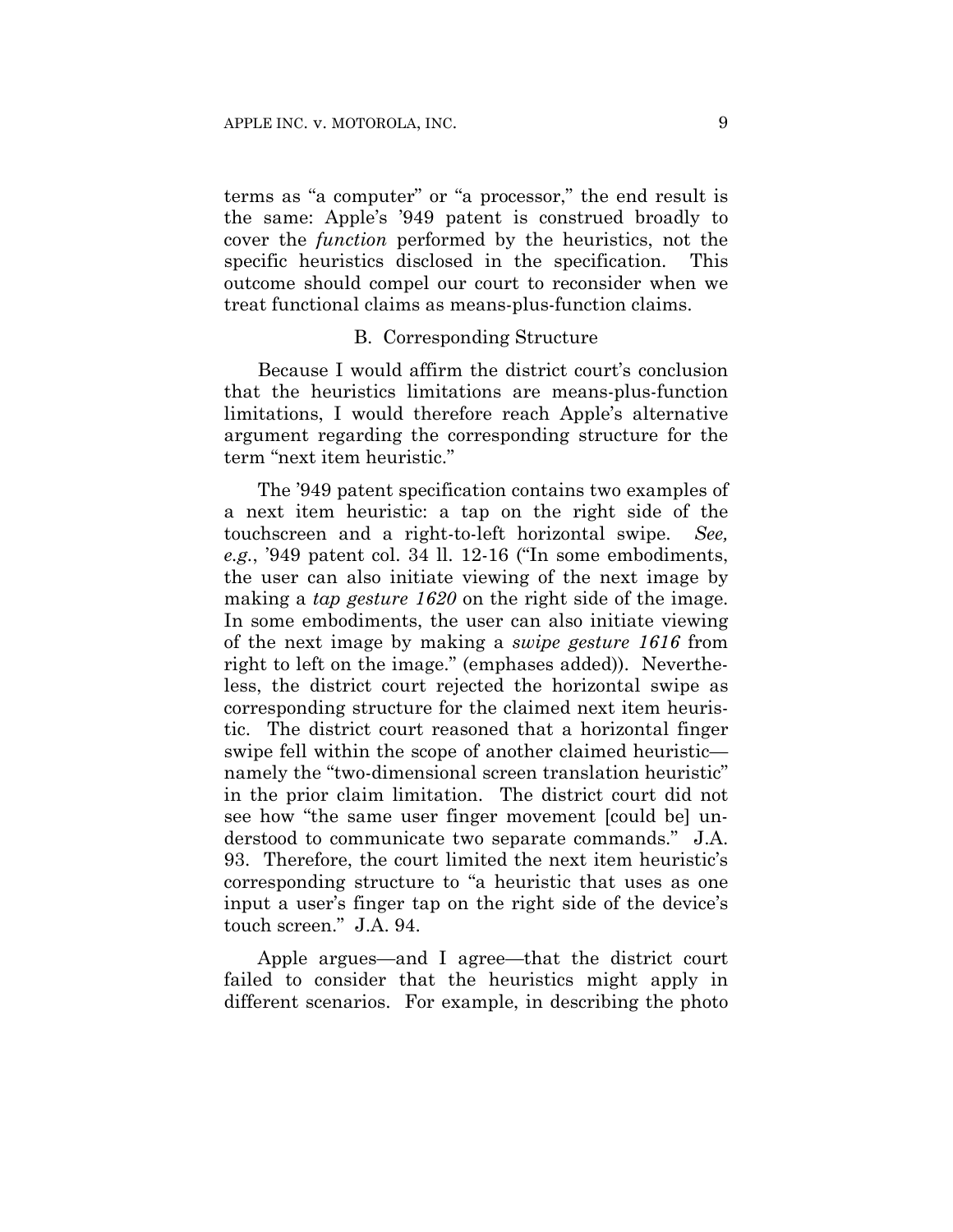album application depicted in Figure 16A of the '949 patent, the specification explains that the user can "initiate viewing of the next image by making a swipe gesture 1616 from right to left on the image." '949 patent col. 34 ll. 14-16. The specification goes on to explain, however, that "if just a portion of image 1606 is displayed, in response to detecting a finger drag or swipe (e.g., 1626), the displayed portion of the image is translated in accordance with the direction of the drag or swipe gesture (e.g., vertical, horizontal, or diagonal translation)." *Id.* at col. 35 ll. 19-24. In other words, a horizontal swipe will be treated differently depending on whether a full image is displayed or the user has zoomed in on a portion of the image. There is nothing in the claim language that requires that the "two-dimensional screen translation heuristic" and "next item heuristic" apply in the same context. Therefore, I would reverse the district court's decision to limit the corresponding structure to a finger tap on the right side of the screen, and would reverse the grant of summary judgment of non-infringement for the accused products that use a "swipe" gesture as a next item heuristic.

## II. ADMISSIBILITY OF EXPERT TESTIMONY RELATING TO THE '949 PATENT

While I concur in the judgment reversing and remanding the district court's exclusion of the testimony of Apple's expert, Brian Napper, based on his erroneous claim construction, I write separately to note my agreement with the district court that Napper's reliance on the Magic Trackpad was inherently unreliable.

The majority concludes that the district court erred in excluding the testimony of Apple's expert, Brian Napper, for two reasons. First, the district court's analysis was based on an incorrect claim construction. Majority Op. 42-43. Specifically, the district court criticized Napper for failing to isolate the value to consumers of the "tap for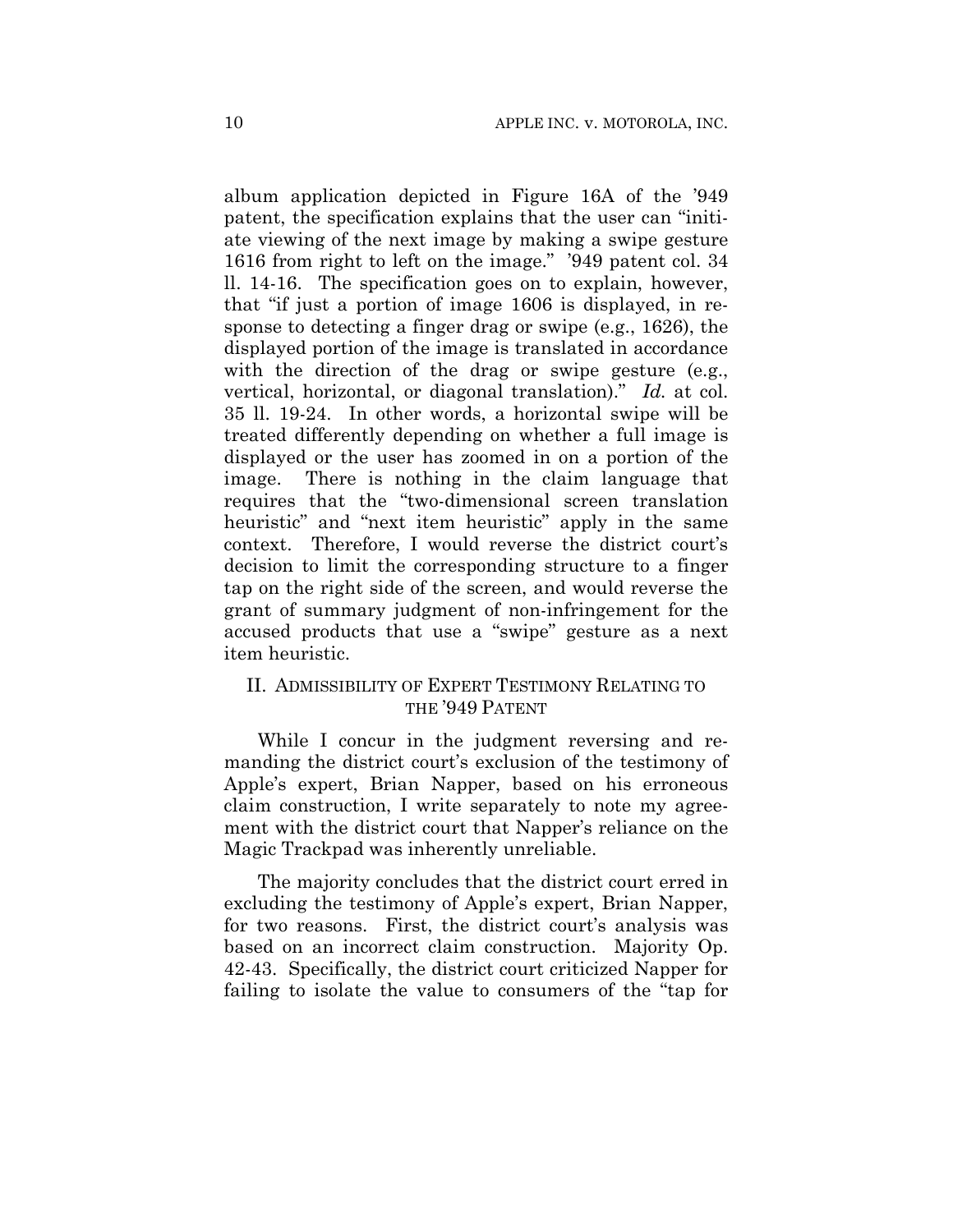next item" functionality, and for failing to consider alternatives to a \$35 million royalty that would enable Motorola to provide this functionality. *See* J.A. 112-14. These criticisms were based on the district court's conclusion that the '949 patent's claimed "next item heuristic" was a means-plus-function claim that was limited to a tap on the right-hand side of the screen to turn to the next item. *See* J.A. 112. The majority determined that this claim construction was erroneous because the "next item heuristic" was not a means-plus-function limitation. Majority Op. 21. As explained above, I would affirm the district court's construction of the "heuristic" claim terms as means-plus-function limitations, but would reverse the court's ruling that the scope of the corresponding structure for the "next item heuristic" is limited to a tap on the right-hand side of the screen. Thus, although I arrive at the outcome in a different way, I concur in the majority's conclusion that the district court's exclusion of Napper's testimony must be reversed and remanded on the basis of its erroneous claim construction.

However, unlike the majority, I do not believe the district court abused its discretion in excluding Napper's testimony as unreliable. The district court determined that Napper's reliance on the Magic Trackpad to calculate the value of the claimed functionality was unreliable because that product was not a sufficiently comparable benchmark. Specifically, the court said:

Napper's proposed testimony does not provide a reliable basis for inferring the value even of the vertical scrolling feature. The fact that many consumers will pay more for a Magic Trackpad than for a mouse tells one nothing about what they will pay to avoid occasionally swiping unsuccessfully because their swiping finger wasn't actually vertical to the screen. Maybe consumers would pay \$2, but there is no evidence they would, or at least none furnished by Napper.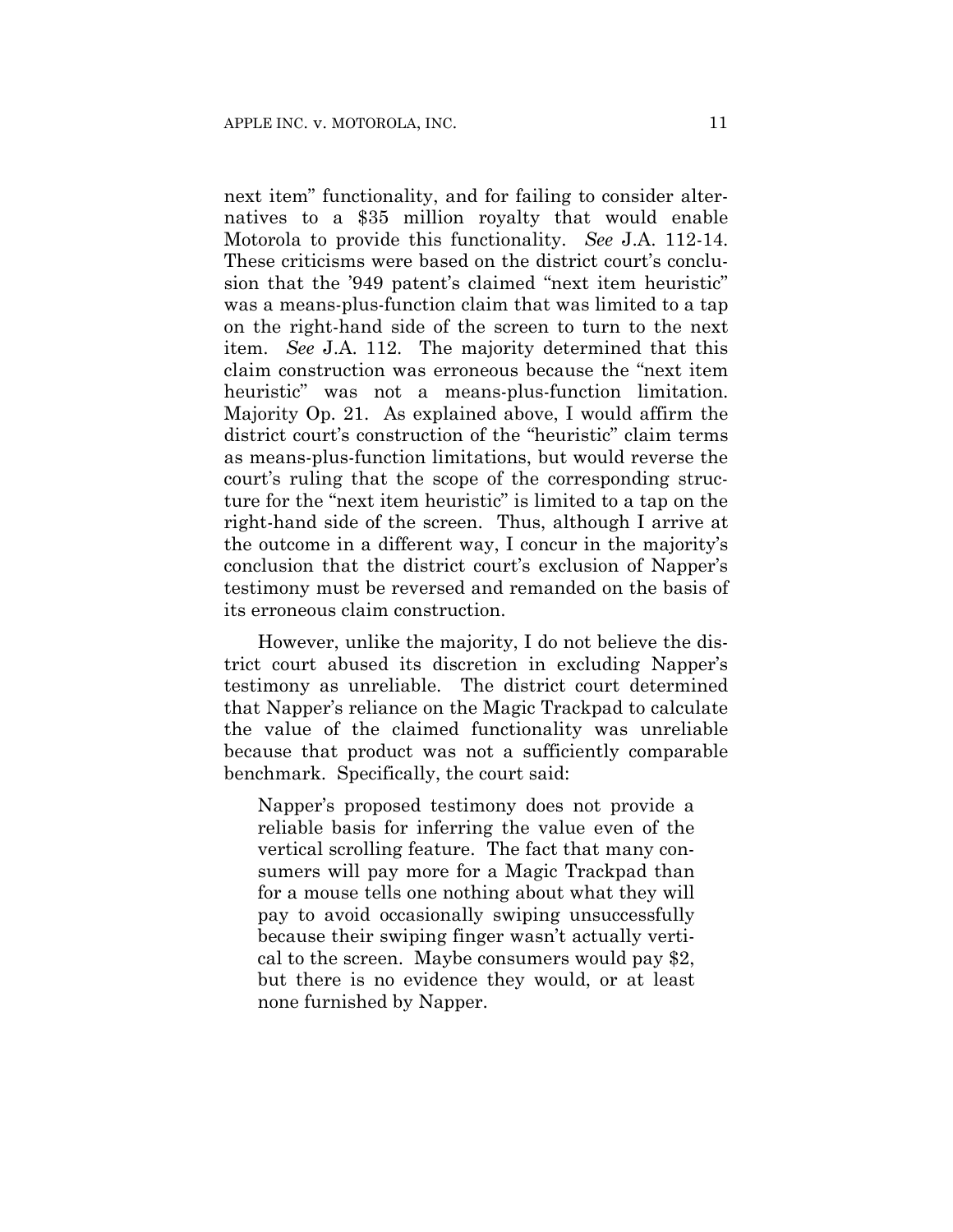#### J.A. 115.

It is true that our precedent supports looking to the cost of benchmark commercial products in determining the value of a defendant's infringement. *See, e.g.*, *i4i Ltd. P'ship v. Microsoft Corp.*, 598 F.3d 831, 853-56 (Fed. Cir. 2010). However, as even Apple concedes, the Trackpad "contains none of the function asserted from the '949 patent." Motorola Response Br. 39; *see also* Apple Reply Br. 70 (acknowledging that "[t]hat is true"). Napper therefore began his analysis from a highly questionable starting point. And because the Trackpad does not contain any of the claimed functionality, the discounts Napper applied to get from \$20 to \$2 (supposedly because the Trackpad contains more features than those claimed by the '949 patent) appear to be completely arbitrary. Accordingly, I do not believe the district court abused its discretion in concluding that Napper's proposed testimony failed to provide a reliable basis for inferring the value of the claimed functionality. On remand, I do not think it would be reversible error for the district court to again prohibit Apple from relying on such unreliable testimony.

### III. APPLE'S REQUEST FOR INJUNCTIVE RELIEF

The district court granted summary judgment that Apple was not entitled to an injunction for infringement of the '949, '263, and '647 patents. The majority vacates the grant of summary judgment—apparently for all three patents—because of its reversal of the claim construction for the '949 patent. Majority Op. 69-70. I respectfully dissent, and would affirm the grant of summary judgment for all three patents.

Apple argues that it presented ample evidence with respect to the *eBay* factors outlined above to survive summary judgment. I will only address the first injunction factor—irreparable harm—because I view it as dispositive.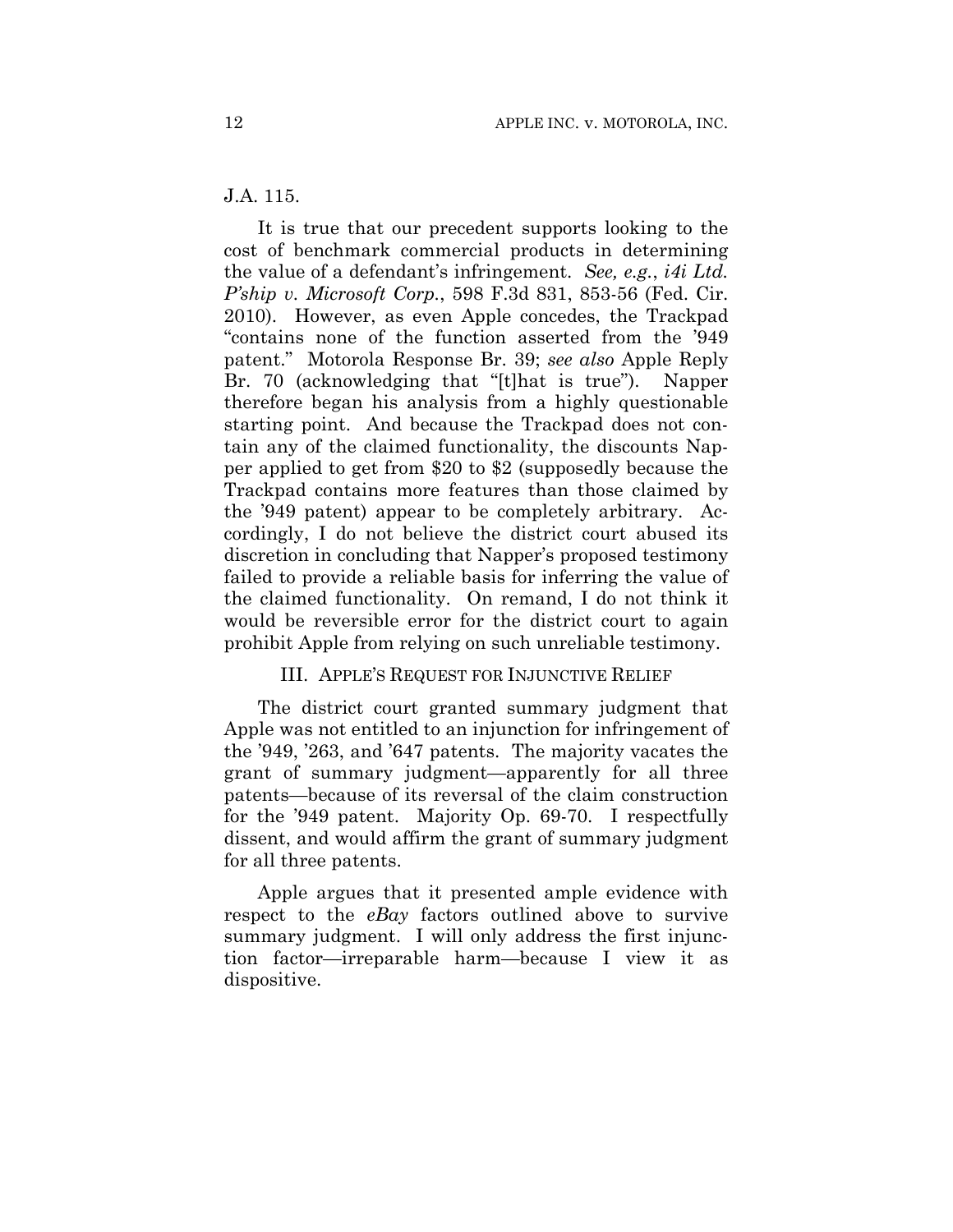1

Apple argues that it is being irreparably harmed by Motorola's infringement because sales of Motorola's infringing products are causing Apple to lose market share and downstream sales.4 But in order to rely on lost market share and downstream sales to show irreparable harm, Apple must provide more than evidence showing merely that Motorola is taking market share from Apple. Rather, Apple must be able to show a causal nexus between the inclusion of the allegedly infringing features in Motorola's phones and the alleged harm to Apple. *See Apple III*, 735 F.3d at 1360-61; *Apple Inc. v. Samsung Elecs.*, 678 F.3d 1314, 1324 (Fed. Cir. 2012) (*Apple I*) ("Sales lost to an infringing product cannot irreparably harm a patentee if consumers buy that product for reasons other than the patented feature. If the patented feature does not drive the demand for the product, sales would be lost even if the offending feature were absent from the accused product.").

The district court found that Apple had no evidence linking Apple's lost market share and downstream sales to the inclusion of the allegedly infringing features in Motorola's phones. *See* J.A. 152 ("Apple's 'feel good' theory does not indicate that infringement of *these* claims (if they were infringed) reduced Apple's sales or market

<sup>4</sup> Apple also argues that a finding of irreparable harm is supported by evidence showing that Apple has a policy against licensing competitors to practice the three asserted patents. Apple's willingness to license the asserted patents is, of course, relevant to the second injunction factor—the inadequacy of legal remedies to compensate for irreparable harm. *See, e.g.*, *Apple Inc. v. Samsung Elecs. Co.*, 735 F.3d 1352, 1369-71 (Fed. Cir. 2013) (*Apple III*). However, I am not aware of any cases establishing that a policy against licensing patents can show irreparable harm in the first place.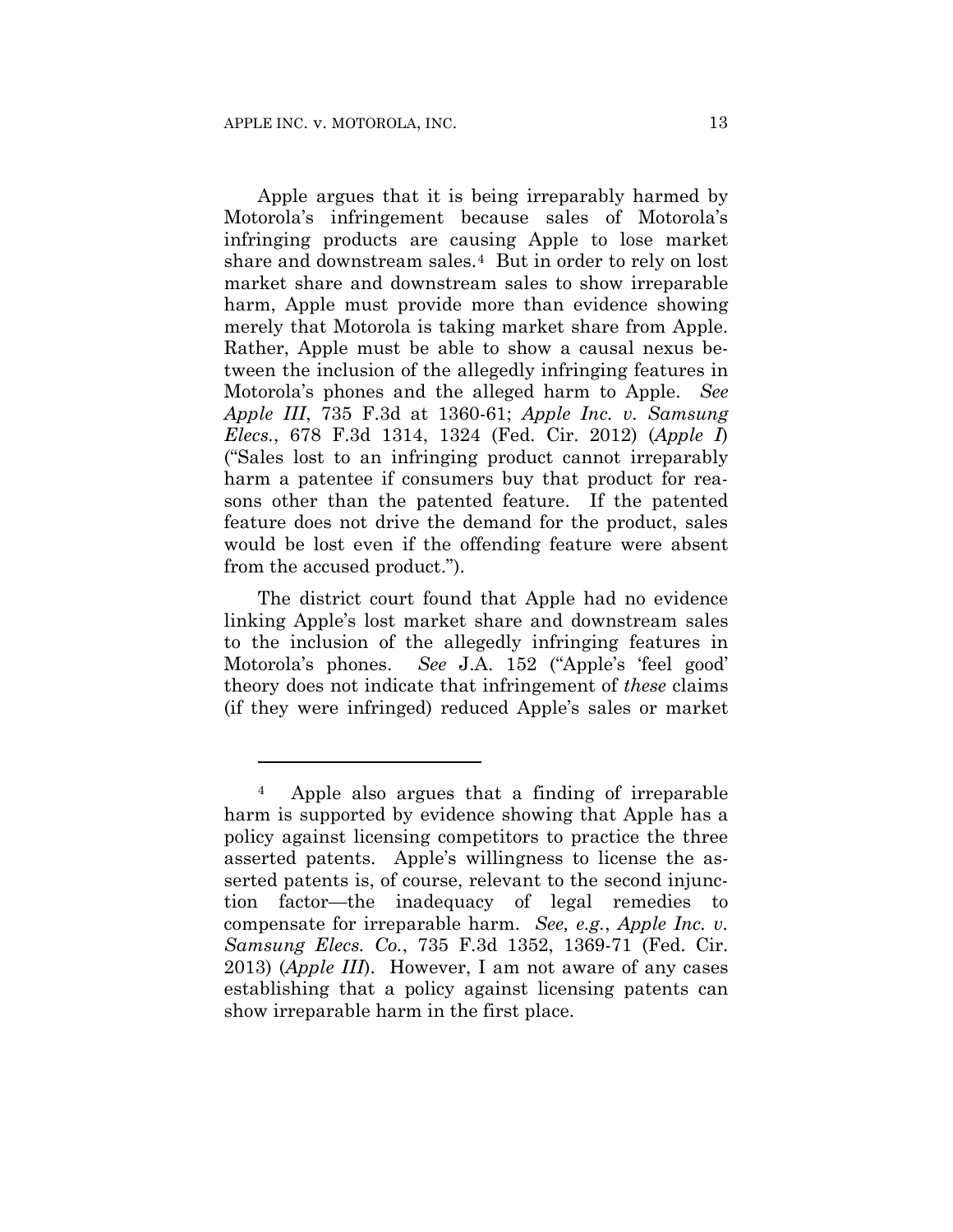share, or impaired consumer goodwill toward Apple products."). Rather, the district court found that "Apple is complaining that Motorola's phones *as a whole* ripped off the iPhone *as a whole*," which the court explained was insufficient because "Motorola's desire to sell products that compete with the iPhone is a separate harm—and a perfectly legal one—from any harm caused by patent infringement." *Id.* at 153.

Apple contends that its evidence raises a genuine issue as to whether the allegedly infringing features are drivers of consumer demand for Motorola's products. I disagree. First, with respect to the '949 patent, Apple cites consumer survey evidence purporting to show that "having a superior touchscreen interface—as opposed to a physical keyboard—drives consumers demand for smartphones." Apple Br. 65. This evidence, however, says nothing about the specific features claimed in the '949 patent. *See, e.g.*, *Apple Inc. v. Samsung Elecs. Co.*, 695 F.3d 1370, 1376 (Fed. Cir. 2012) (*Apple II*). The only evidence Apple cites that allegedly relates specifically to "the scrolling heuristics claimed by the '949 patent" is testimony from Motorola executives about what they thought would be important to consumers. Apple Br. 66. However, we found similar evidence, standing alone, to be insufficient to establish a causal nexus in *Apple I*, explaining:

While the evidence that Samsung's employees believed it to be important to incorporate the patented feature into Samsung's products is certainly relevant to the issue of nexus between the patent and market harm, it is not dispositive. That is because the relevant inquiry focuses on the objective reasons as to why the patentee lost sales, not on the infringer's subjective beliefs as to why it gained them (or would be likely to gain them).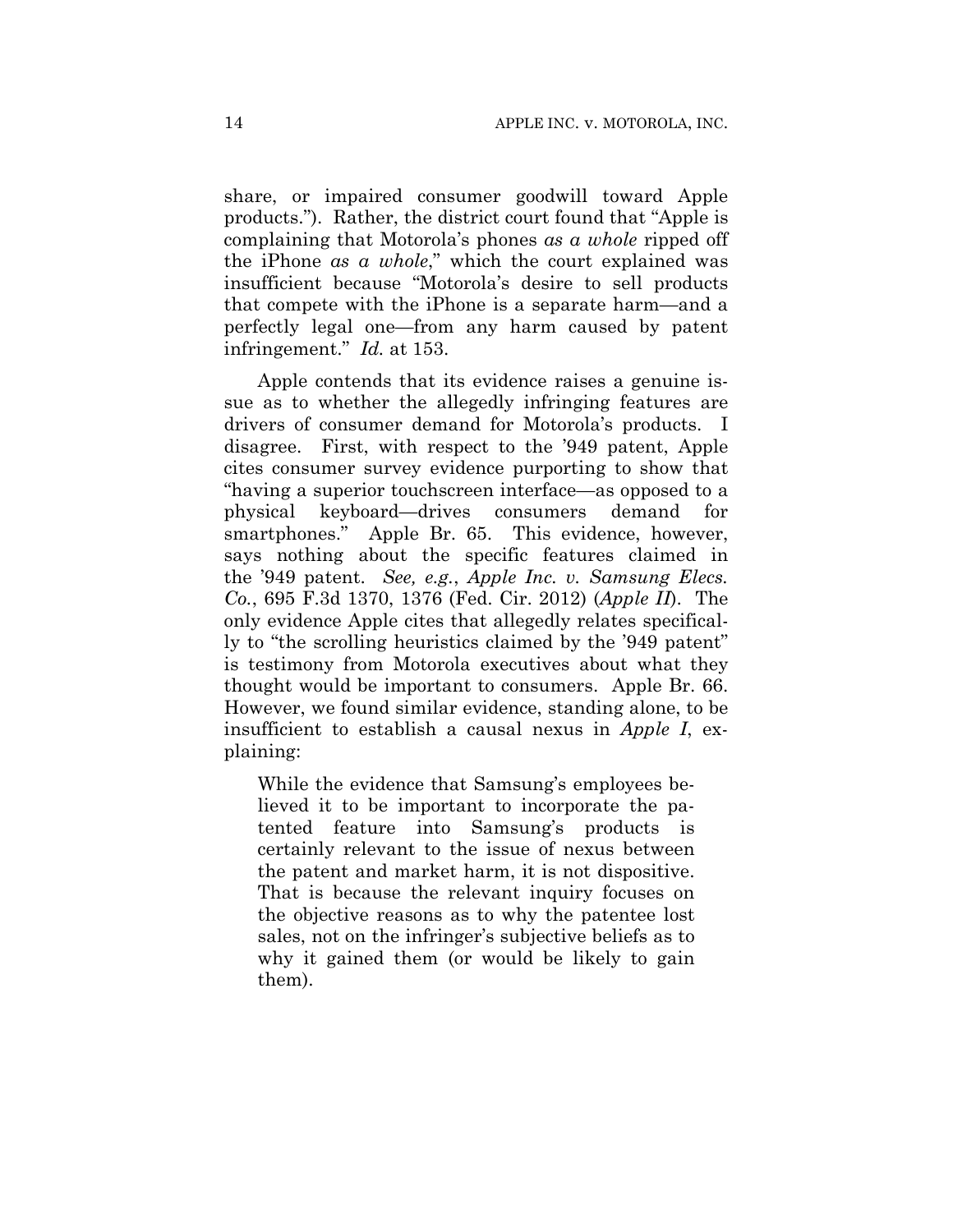678 F.3d at 1327-28. Accordingly, I agree with the district court that Apple's evidence fails to raise a genuine issue as to whether the features accused of infringing the '949 patent drive consumer demand for Motorola's phones.

As for the '263 patent, Apple cites studies and surveys purporting to show that the claimed invention facilitated the development of popular apps for the iPhone and iPad, which in turn helped make Apple's devices so popular. But Apple does not cite any similar studies for consumers of Motorola's products. Even assuming the evidence shows that the '263 patent is a driver of demand for Apple's products, that does not mean the '263 patent is a driver of demand for Motorola's products. *See Apple II*, 695 F.3d at 1376. Apple's only other evidence for the '263 patent allegedly shows Motorola's subjective beliefs that using "Apple's simplification of streaming technology" would help it gain sales. Apple Br. 67. Again, however, this evidence, standing alone, is insufficient to establish a causal nexus between Motorola's incorporation of the allegedly infringing feature and the alleged harm suffered by Apple. *See Apple I*, 678 F.3d at 1327-28.

Similarly, with respect to the '647 patent, Apple cites evidence that "Motorola itself" identified the patent's "structure-detection feature" as "a high priority and a 'differentiating' feature." Apple Br. 68 (quoting J.A. 29,857). Apple also cites a newspaper article describing the feature as a "cool[] new feature[]" in *Apple's* products. J.A. 29,893. As with the '263 patent, this evidence is insufficient to establish the requisite nexus.

For these reasons, I agree with the district court that Apple's evidence fails to raise a genuine issue as to whether the allegedly infringing features are drivers of consumer demand for Motorola's products. As a result, Apple cannot show that Motorola's infringement has caused it irreparable harm. Apple therefore cannot meet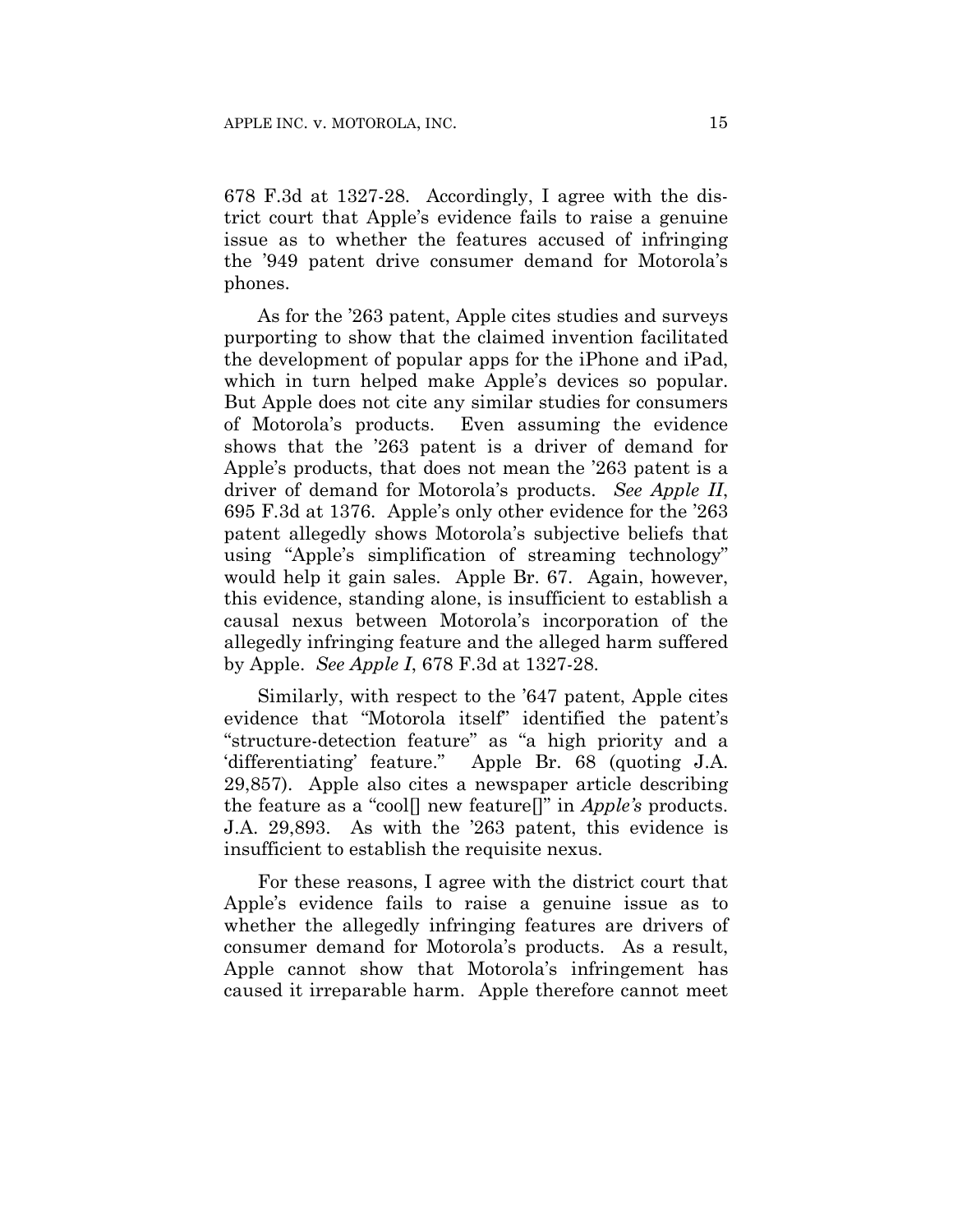the *eBay* standard for injunctive relief. Accordingly, I would affirm the district court's grant of summary judgment of no injunctive relief.

## IV. MOTOROLA'S REQUEST FOR INJUNCTIVE RELIEF RELATING TO THE '898 PATENT

I concur in the majority's judgment that Motorola is not entitled to an injunction for infringement of the '898 patent. Majority Op. 71-73. However, I write separately to note my disagreement with the majority's suggestion that an alleged infringer's refusal to negotiate a license justifies the issuance of an injunction after a finding of infringement.

As an initial matter, I agree with the majority that there is no need to create a categorical rule that a patentee can never obtain an injunction on a FRAND-committed patent.5 *Id.* at 71-72. Rather, FRAND commitment should simply be factored into the consideration of the *eBay* framework. Moreover, I agree that a straightforward application of the *eBay* factors does not necessarily mean that injunctive relief would never be available for a FRAND-committed patent. However, I disagree as to the circumstances under which an injunction might be appropriate.

Motorola argues—and the majority agrees—that an injunction might be appropriate where an alleged infringer "unilaterally refuses a FRAND royalty or unreasonably

1

<sup>5</sup> For what it's worth, I would note that the district court *did not* apply a *per se* rule that injunctions are unavailable for SEPs. Rather, Judge Posner expressly noted that injunctive relief might have been appropriate if Apple had "refuse[d] to pay a royalty that meets the FRAND requirement." J.A. 140. Thus, the majority need not have suggested that the district court erred insofar as it applied such a categorical rule. *See* Majority Op. 71.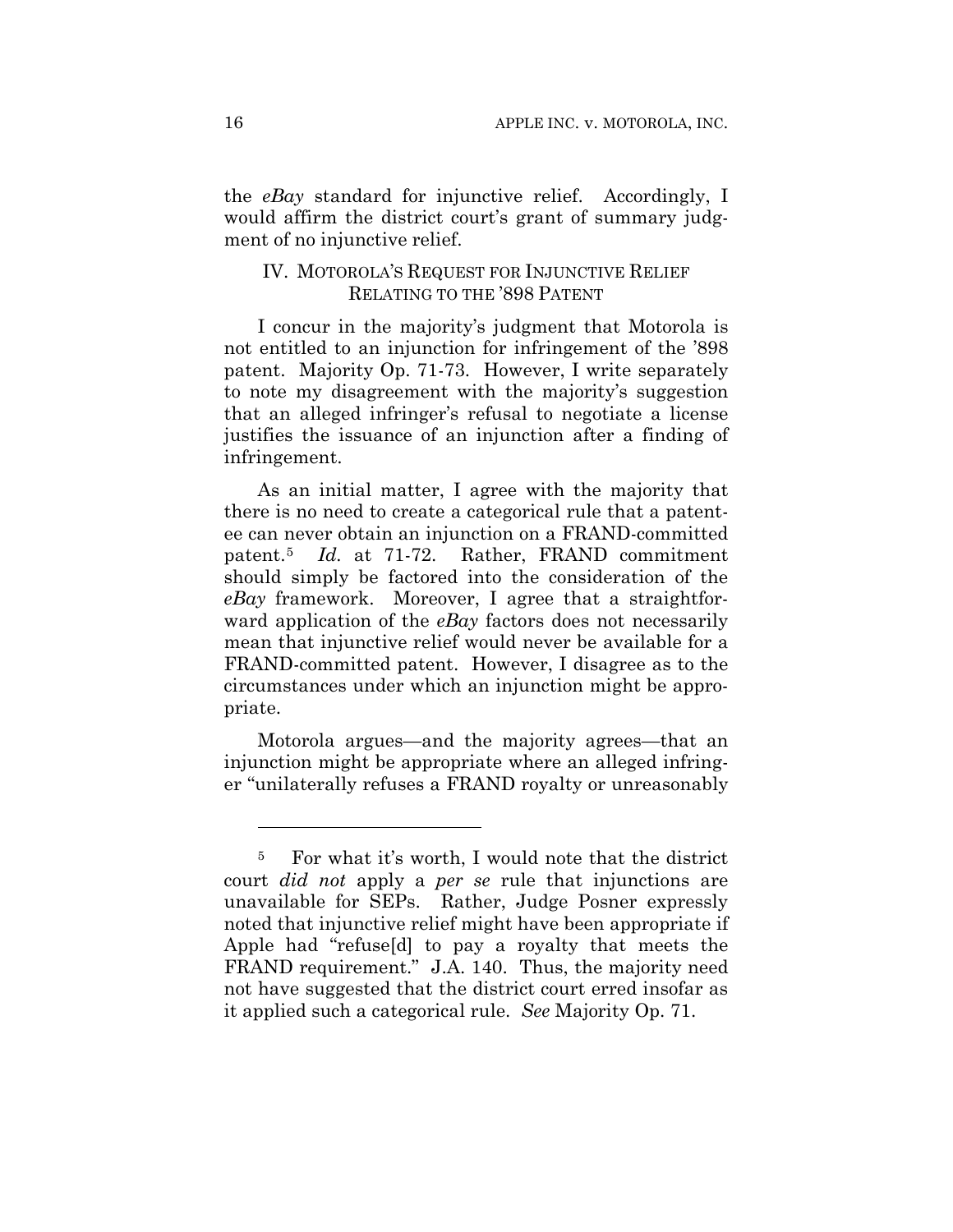delays negotiations to the same effect." *Id.* Motorola insists that in the absence of the threat of an injunction, an infringer would have no incentive to negotiate a license because the worst-case scenario from a patent infringement lawsuit is that it would have to pay the same amount it would have paid earlier for a license.

I disagree that an alleged infringer's refusal to enter into a licensing agreement justifies entering an injunction against its conduct, for several reasons. First, as Apple points out, an alleged infringer is fully entitled to challenge the validity of a FRAND-committed patent before agreeing to pay a license on that patent, and so should not necessarily be punished for less than eager negotiations. Second, there are many reasons an alleged infringer might prefer to pay a FRAND license rather than undergoing extensive litigation, including litigation expenses, the possibility of paying treble damages or attorney's fees if they are found liable for willful infringement, and the risk that the fact-finder may award damages in an amount higher than the FRAND rates. Indeed, as Motorola itself pointed out, we have previously acknowledged that a trial court may award an amount of damages *greater than* a reasonable royalty if necessary "to compensate for the infringement." *Stickle v. Heublein, Inc.*, 716 F.2d 1550, 1563 (Fed. Cir. 1983). Thus, if a trial court believes that an infringer previously engaged in bad faith negotiations, it is entitled to increase the damages to account for any harm to the patentee as a result of that behavior.

But regardless, none of these considerations alters the fact that monetary damages are likely adequate to compensate for a FRAND patentee's injuries. I see no reason, therefore, why a party's pre-litigation conduct in license negotiations should affect the availability of injunctive relief.